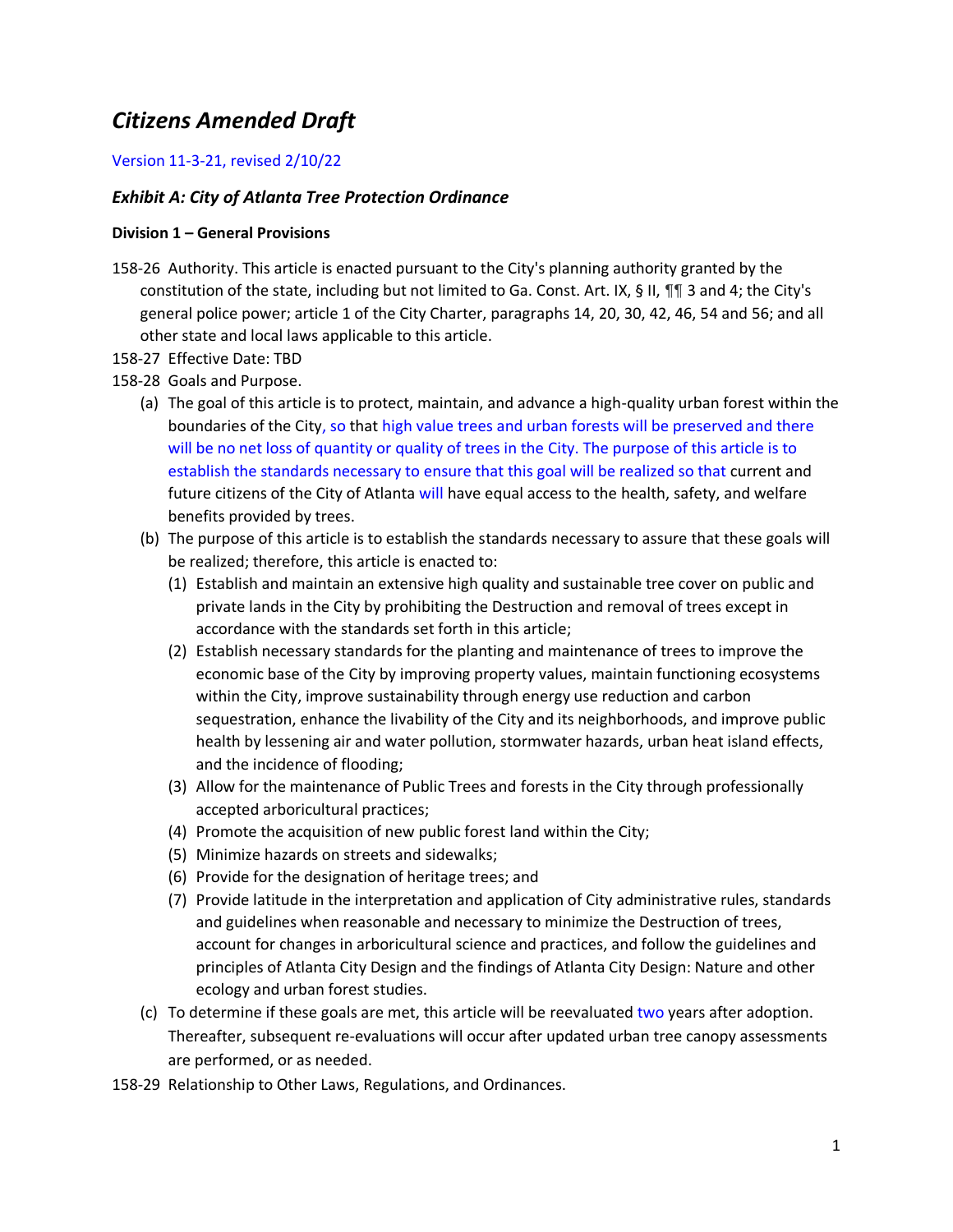- (a) No permit or approvals granted under this article shall remove an applicant's or adjacent property owner's obligation to comply in all respects with the applicable provisions of any other federal, state, or local laws or regulations including, but not limited to, the Atlanta Building Code, the Atlanta Zoning Ordinance, the ordinances enforced by the Department of Watershed Management in Chapter 74 of the Atlanta City Code, and any other required permits or approvals.
- 158-30 Wherever the requirements of this article are at a variance with the requirements of any other governmentally adopted statute, rule, regulations, ordinance or code, the most restrictive or that imposing the higher standard shall govern.
- 158-31 On-going Compliance
	- (a) This article requires that obligations imposed on an owner of property pursuant to the enforcement of this article (excluding fines and Recompense for the illegal Destruction of Trees) shall become the responsibility of subsequent owners, until such time as those obligations are fulfilled. Before any transfer of property, owners must disclose these obligations to the purchaser or recipient of the affected property.
- 158-32 Interpretation.
	- (a) When interpreting and applying the provisions of this ordinance, such provisions shall be held to the minimum requirements for the promotion of the public health, safety, and general welfare.
- 158-33 Severability.
	- (a) If any section, paragraph, sentence, clause, or phrase of this article is found to be invalid by a court of competent jurisdiction, such judgment shall not affect, impair, or invalidate the remaining portions of this chapter.
- 158-34 Jurisdiction and Enforcement.
	- (a) The Department of City Planning will have authority over the implementation and enforcement of this ordinance including permit authority for all projects on public and private property that include the protection, removal, and replanting of trees as part of a Land Disturbance, building, demolition, landscaping, or City infrastructure projects. The Department of City Planning will also have authority over enforcement of illegal tree Impacts or Destruction on Public and private property.
	- (b) The Department of Parks and Recreation will have the responsibility for the maintenance, Pruning, and removal of all Right-of-Way trees, including responding to maintenance requests unassociated with planned public or private construction activity.
	- (c) The Department of Parks and Recreation, the Department of City Planning, the Atlanta Police Department, the Tree Conservation Commission, and the Atlanta Municipal Court shall be charged with the enforcement of this article. Employees of the Department of Parks and Recreation and the Department of City Planning Arborist Divisions shall have police power to perform all acts necessary for enforcement. In instances in which an individual or firm is found cutting or otherwise destroying a tree without a permit to do so in their possession, the Atlanta Police Department shall require such person or persons to cease such operations until a permit is obtained.
- 158-35 Registration of Arborists, Foresters and Tree Companies Required.
	- (a) All arborists, foresters and tree service companies that wish to do business within the City of Atlanta, or submit or sign documents that are included in a tree permit application, are required to register with the Arborist Division prior to conducting business. While registered with the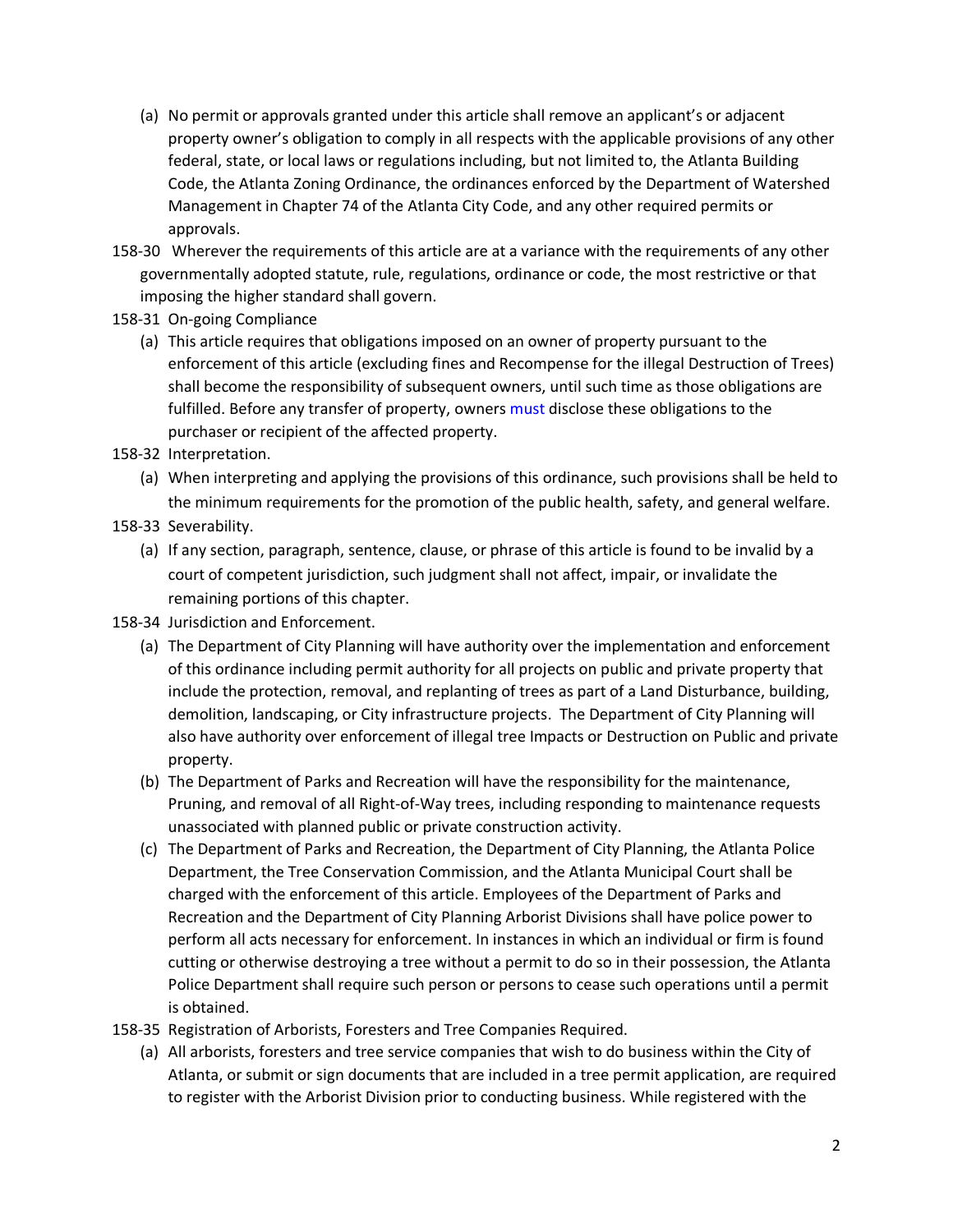City, these arborists, foresters, and tree companies shall be Registered Tree Professionals for the purpose of this article.

- (1) All arborists operating in the City must hold current ISA (International Society of Arboriculture) or Registered Consulting Arborist (RCA) certification and provide documentation at time of registration.
- (2) All foresters operating in the City must be currently licensed with the State of Georgia and provide documentation at time of registration.
- (3) All tree service companies operating in the City must have a certified ISA or RCA arborist on staff who shall provide documentation of current certification at the time of registration.
- (4) Registration shall, at the minimum, require the arborists, foresters, and tree service companies to sign an affidavit acknowledging that they are aware of, and agree to abide by, this Tree Protection Ordinance
- (5) Registration shall be valid until the end of every calendar year.
- (6) There shall be no fee charged for the registration of arborists, foresters, and tree service companies.
- (7) Violations of this article or repeated, significant errors or omissions on plan submittals by registered arborists or registered tree companies, will cause the Registered Tree Professional to be removed from the City's registry for a period of time as specified in Division 14, after which they may register again.
- 158-36 Public access to information. The Department of Planning will maintain an online system for public access to all DDH applications, and tree removal permits. The information will include all application and site data including PDFs of site plans.

## **Division 2- Applicability and Exemptions**

- 158-37 Applicability. This ordinance shall apply to the following:
	- (a) All trees on City-owned property.
	- (b) All Regulated Trees on private property.
- 158-38 Exemptions and Variations.
	- (a) Nurseries and tree farms. All licensed plant or tree nurseries and tree farms shall be exempt from the terms and provisions of this article only in relation to those trees which are planted and are being grown for sale or intended sale to the public, or for some other public purpose.
	- (b) Arboreta and botanical gardens. All Non-Priority trees in arboreta or licensed tree museums or public botanical gardens which meet the following conditions shall be exempt from the terms of this article:
		- (1) The arboretum or botanical garden employs a full-time arborist or horticulturalist.
		- (2) The arboretum or botanical garden is located upon property owned by the City or the Atlanta Development Authority d/b/a Invest Atlanta; and
		- (3) Trees were planted for the sole purpose of display or public education and are accessible to the public.
	- (c) Environmental restoration or mitigation projects with the sole purpose of restoring ecological function to a degraded natural system or remediating environmental contamination shall be exempt.
- 158-39 Emergencies.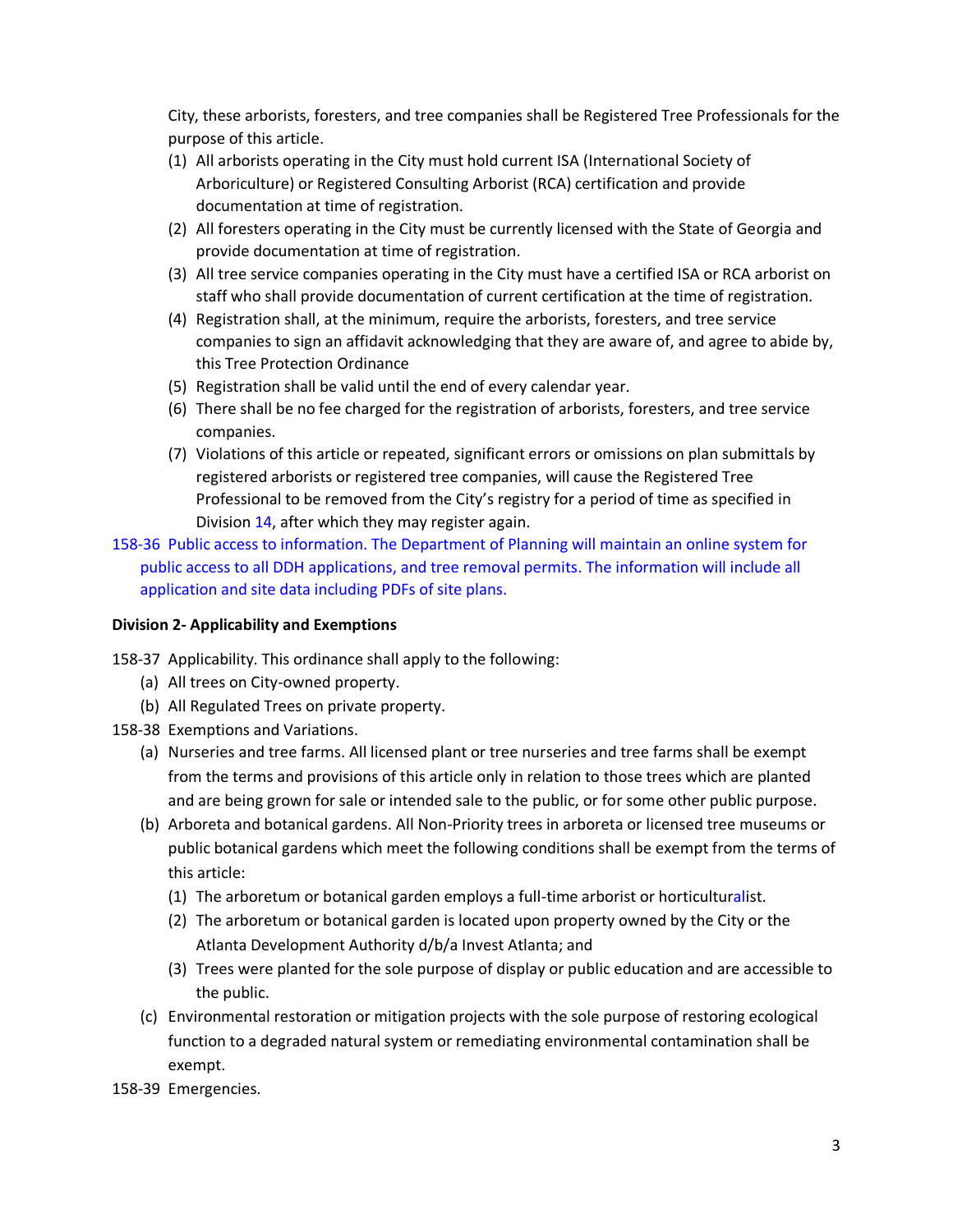- (a) During and immediately after a declared public emergency, such as a tornado, ice storm, flood, or any other act of nature, the requirements of this article may be waived temporarily by the Mayor or the Mayor's designee.
- (b) Requirements and conditions for removal and destruction of trees for public safety emergency are below:
	- (1) A public safety emergency exists, and removal of the subject tree(s) will be reasonably likely to abate the emergency;
	- (2) A public safety emergency existed, and the removal of the subject tree(s) abated the emergency; or
	- (3) A public safety emergency existed, and it appeared reasonably likely that the removal of the trees would abate the emergency.
- 158-40 Special Removal Permit for Periodic Tree Removal by Homeowners. The City Arborist may issue a special permit for a homeowner to remove one or more Non-Priority Trees with a combined DBH equal to or less than 20 inches dbh, every three years for any reason, with no Recompense owed and no Replanting required, under the following conditions:
	- (a) The property is the owner's primary residence for at least 1 year;
	- (b) The tree(s) is not a boundary tree, unless the adjoining property owner is a co-applicant for the special tree removal permit;
	- (c) No Priority or Non-Priority Trees have been removed or Destroyed on the site, legally or illegally, during the prior three years;
	- (d) The permit is not sought in lieu of any other tree removal permit described in this article;
	- (e) The applicant signs an affidavit affirming that the tree removal is not associated with a construction or demolition permit or an intended construction or sale of the property;
	- (f) Neither the property on which the tree is located, nor the homeowner/applicant has been the subject of a violation of this Article within one year prior of the filing of the special removal permit application;
	- (g) Unlawful removal. Where a tree is removed without a permit, recompense and fines shall be calculated and owed as described in Section 158-80, even if the property would have been eligible for a special removal permit pursuant to this Subsection.

### **Division 3- General Standards for Public and Private Trees**

158-41 Damage and Destruction of Trees.

- (a) Private Trees. No person may Destroy, remove, or Impact a Tree on private property without a permit from the Arborist Division.
- (b) Public Trees. No person shall damage, prune, remove, maintain, plant, or otherwise affect any tree of any size in any public right-of-way, park, or other City property without having first obtained a permit or other authorization from:
	- (1) Parks Department for trees in parks,
	- (2) Watershed Management for Watershed Management property,
	- (3) Arborist Division and Tree Conservation Commission for street trees in rights-of-way, or
	- (4) Other appropriate departments.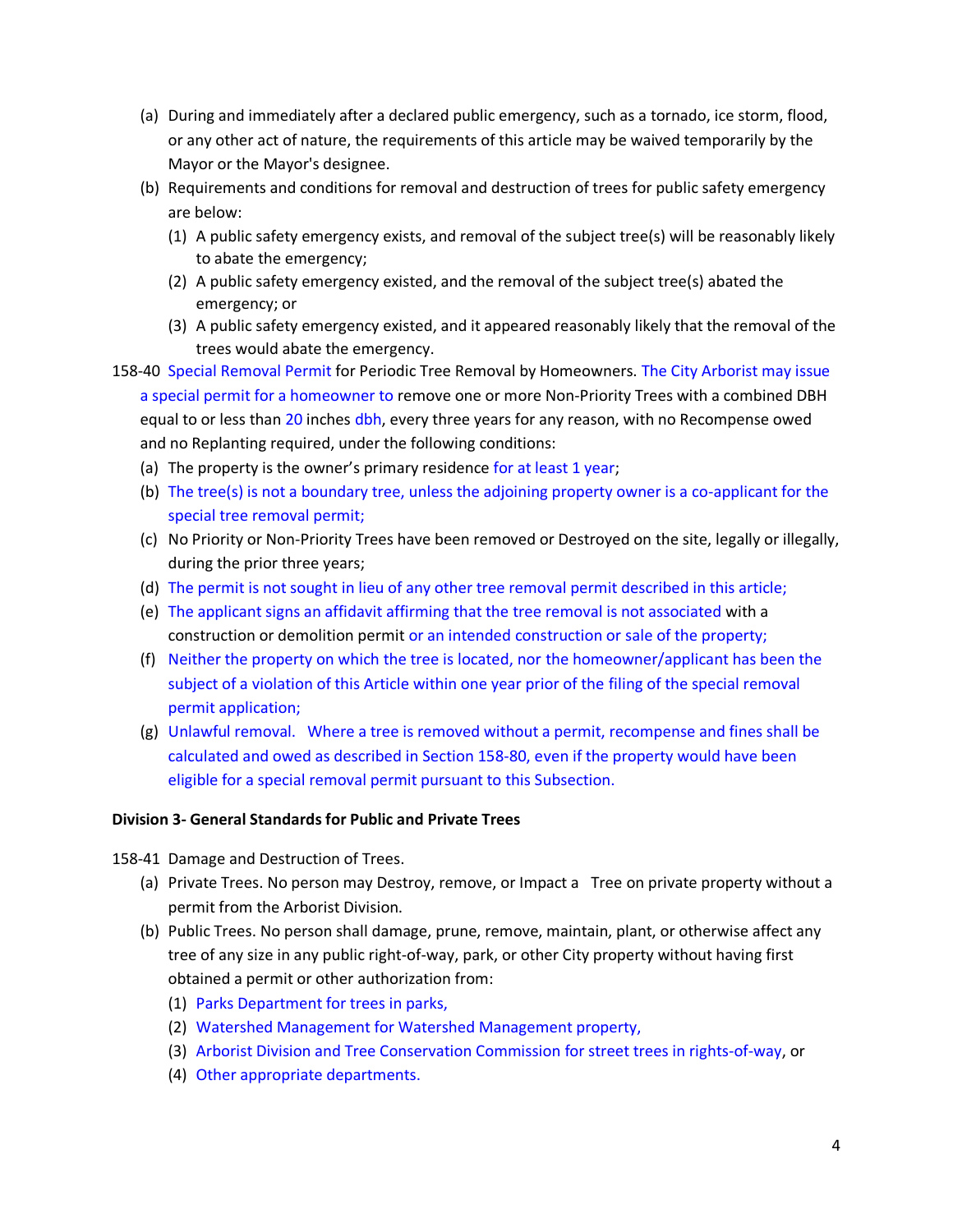- (c) Protection of Replacement Trees and trees planted using Tree Trust Funds. No person may Destroy or remove a tree of any size that was planted as a requirement of the current or previous tree protection ordinance or was planted with the use of Tree Trust Funds, without a permit from the Department of City Planning.
	- (1) Replacement and Recompense will be required based on the DBH of the tree but shall be no less than one Replacement tree for every 10" dbh of trees destroyed or removed, as long as the required soil area is available as specified in either 158-88.
- 158-42 Tree Planting and Maintenance Standards.
	- (a) Planting Specifications. All trees planted as a requirement of this article shall follow the technical planting specifications maintained by, and available from, the Arborist Division and as listed in Appendix G. Any trees that are not planted in accordance with the specifications will not be approved by the City Arborist.
	- (b) All trees planted pursuant to this article are subject to inspection by the City Arborist.
	- (c) All trees planted on public property, all trees planted on private property to meet the requirements of this article, and all trees planted with the use of Tree Trust Funds, must comply with the most current versions of the ANSI A300 Standards and ISA Best Management Practices, and the provisions of this article in Appendix G.
	- (d) All tree pruning and other maintenance activities in the public right-of-way or on other City property must be done according to the most current versions of the ANSI A300 standard and ISA Best Management Practices, and the provisions of this article.
	- (e) To avoid inadvertently damaging trees, it is recommended that pruning and maintenance of trees on private property should be done according to ISA best practices or guidance provided by the Arborist Division or the University of Georgia Cooperative Extension Service.
	- (f) Record of location. The location of trees planted and maintained in order to meet tree planting credits on public or private property shall be recorded by the City Arborist in a format designated by the Department of Planning. The City Arborist shall provide those locations to the Department of Planning, the Tree Conservation Commission, and made accessible online to the general public at the end of the tree planting season, but no later than June 30<sup>th</sup>.
- 158-43 Protection of the Public Right-of-Way Clearance, Traffic Safety, and Nuisance Trees.
	- (a) Pruning for clearance and traffic safety.
		- (1) Private Trees along roadways, sidewalks, and multi-use trails shall be maintained to provide a minimum clearance of eight feet over sidewalks and trails; and clearance of 14 feet over the paved portion of streets.
		- (2) Any owner of property abutting a public street, sidewalk, or multi-use trail, shall prune any tree or other vegetation on the owner's property so that no tree or other vegetation shall obstruct or interfere with the view to oncoming traffic or pedestrians, the view of traffic signs or signals, the view in the "visibility triangle" as defined in section 16-28.008(9), nor obstruct or interfere with free passage of pedestrians on any sidewalk or trail or the free passage of vehicles on the paved portion of any street or with the extension or maintenance of wires for electric street lights.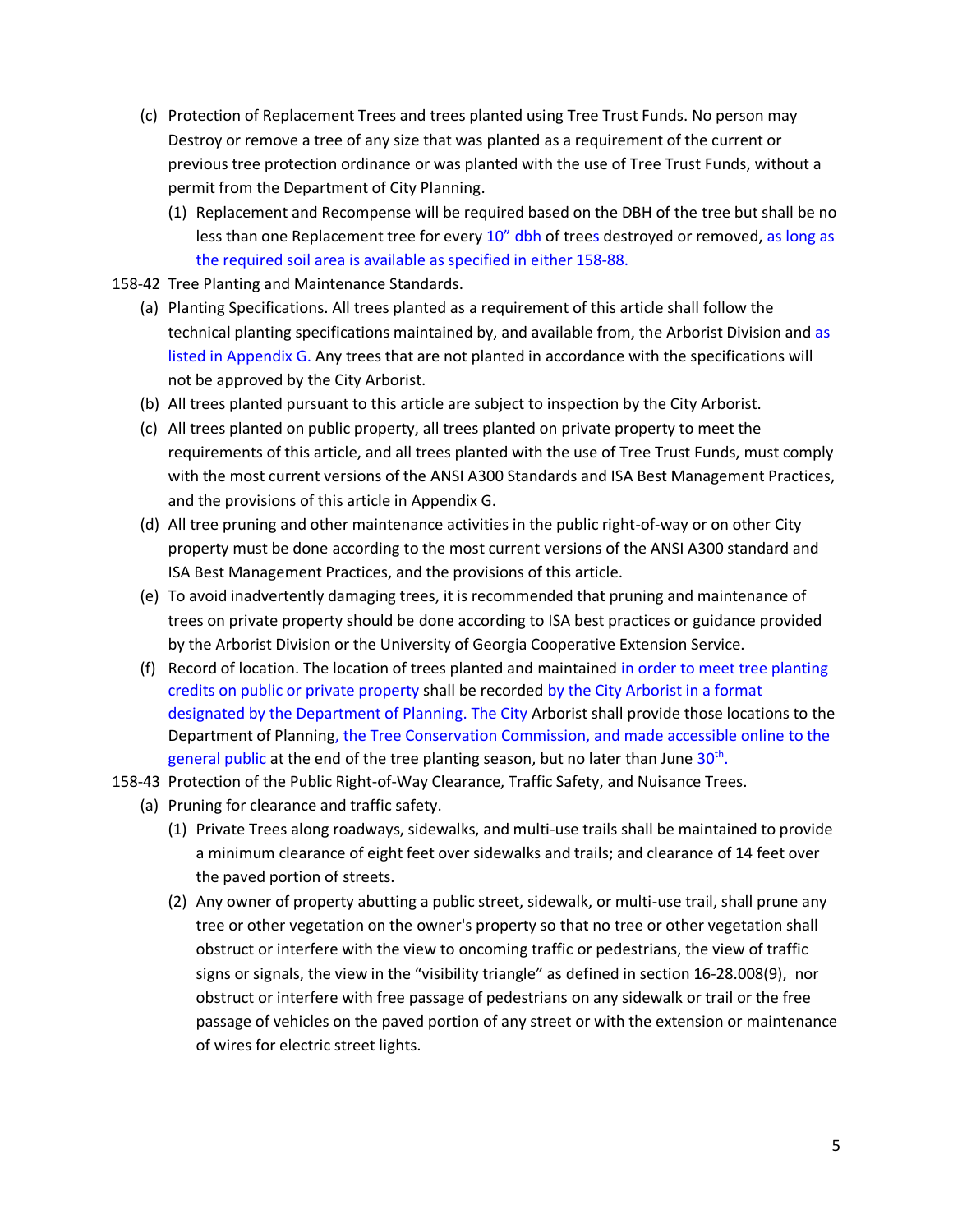- (3) When the City Arborist is made aware of and confirms with the Department of Transportation that a tree on private property obstructs passage or views as described in section 158-43(a)(2), the City Arborist's office shall commence abatement procedures.
- (b) Nuisance Trees
	- (1) Any dead, diseased, or damaged tree or part of a tree is a nuisance when natural forces may fell or blow such tree or part thereof onto public ways or public property and thereby imperil life or property or impede traffic. When a nuisance tree is brought to the attention of and confirmed by the City Arborist, the Office of Buildings shall commence abatement proceedings.
- (c) Abatement procedures: Notice to owner to remedy conditions; failure to comply. Where a private property tree interferes with views or free passage along a public street, sidewalk, or multi-use trail; or is deemed a nuisance as defined in this section; the City Arborist shall give written notice to the owner or the person in possession, charge or control of the property, that assessment of the tree and that the tree shall be pruned or removed, or infested wood removed, as determined by the City Arborist. If applicable, the City Arborist shall issue a permit for removal under (Division 4). The notice shall state that such work be done by the property owner within 30 calendar days. Such notice shall further state that unless the tree or part thereof is not voluntarily removed within the time specified, the City Arborist may issue a citation requiring the party notified to appear in the municipal court to determine whether the tree or part of a tree involved create an obstruction, constitute a nuisance, or is contagiously diseased or infested and should be abated to prevent the spread of the disease or infestation.
- (d) Hearing; failure to comply with order to abate. If a municipal court judge finds that the tree or part of a tree constitutes an obstruction or nuisance and orders the defendant to abate the same within a specified time, then the judge shall set a date by when the nuisance must be abated. Each 10-day period that passes without the nuisance being abated shall constitute an offense. Notice to abate shall include instructions on how to apply for a hardship exemption including how to receive assistance in applying for such an exemption. The City may direct any interested person to the provisions in Division 13 related to TTF expenditures for assistance with hazard tree abatement.
	- (1) Emergencies. Such nuisance trees may pose immediate hazards and, because of the imminence of danger, are too great a risk to leave standing while standard procedures for giving notice take place. In such cases where danger to the public, including adjacent neighbors, is imminent, the City of Atlanta may to enter the property and abate the nuisance. The City shall have the authority to obtain reimbursement from the property owner for the reasonable costs of such work, or the City may request the cost of such work to be disbursed from the Tree Trust Fund in cases where the homeowner has been determined to be financially unable to abate the nuisance.
		- a. Work within the public Right of Way. If the obstruction or nuisance tree can be abated by removing only the portion of the tree that extends into the public Right of Way, the City may abate the obstruction or nuisance without notifying the owner of the tree.
- 158-44 Minimum Tree Protection Standards; During Construction, Demolition, or any other Land Disturbing Activities.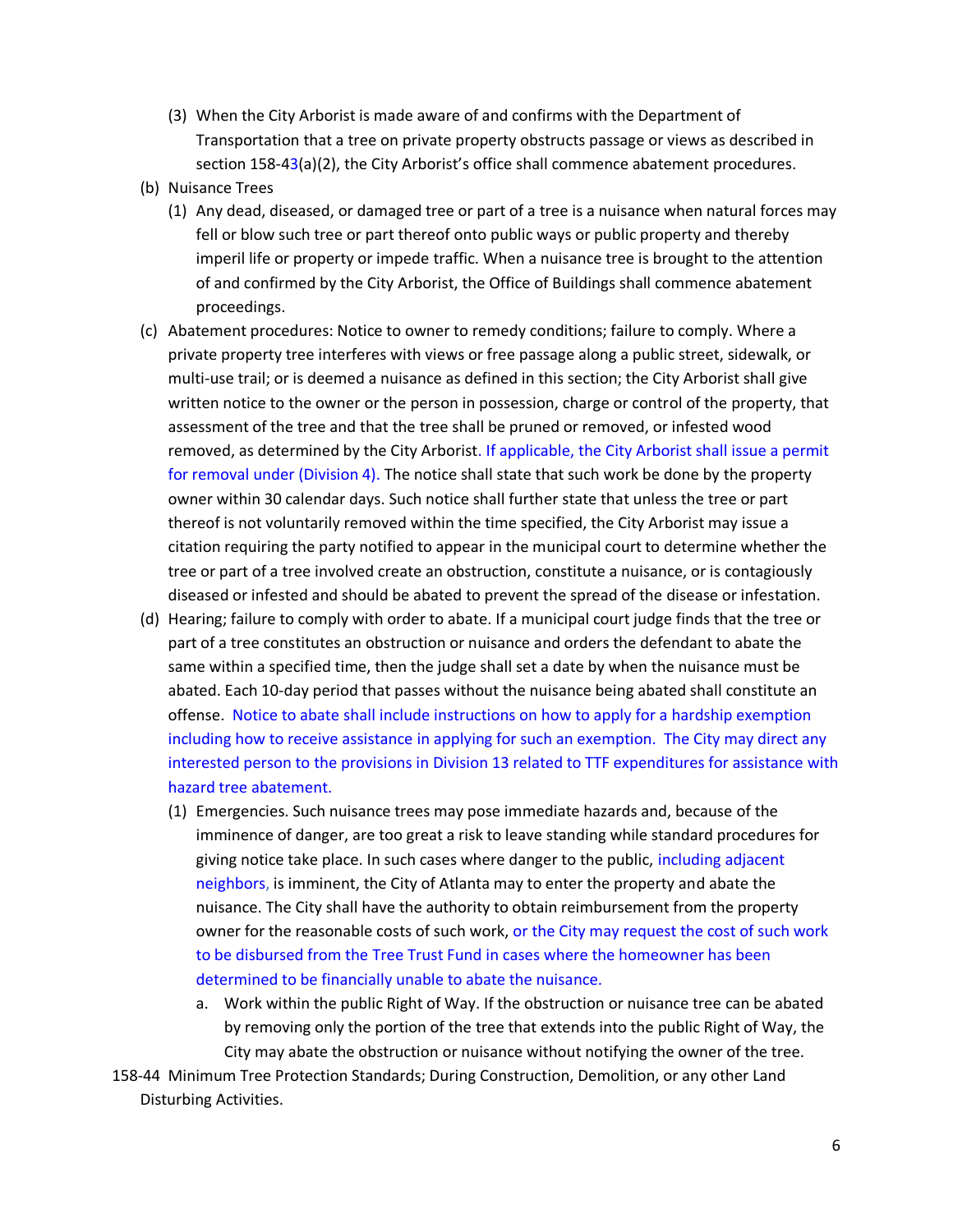- (a) Pre-construction Meeting. The City Arborist may require an on-site pre-construction meeting for any project, due to its individual circumstances, and any project for which the arborists' preliminary approval is appealed to the Tree Conservation Commission.
- (b) When a pre-demolition or pre-construction meeting is required, no land-disturbing activities other than installation of erosion control and tree protection measures can proceed without approval by the City Arborist. Tree fencing and other protection measures must be in place at the time of the pre-demolition or pre-construction meeting.
- (c) A minimum of 80% of the CRZ must be protected and preserved at natural grade, with natural ground cover.
	- (1) The City Arborist may approve impacts up to 33% of the CRZ. When the City Arborist allows impacts to the CRZ between 20% and 33%, an arboricultural prescription to mitigate the CRZ impacts will be required per the following: Prescriptions must include: (1) the Registered Tree Professional's name, signature, qualifications, and contact information; (2) the site address and individually identified tree(s) at issue; (3) the current condition of the tree(s); (4) tree protection provisions to be implemented during and after construction or site disturbance such as a watering regime, mulching, fencing, physical barriers, and other methods to prevent soil compaction or damage; (5) a soil and foliar analysis; (6) a five-year survivability assessment; and (7) a schedule of recommended treatment, including any recommended soil amendments, fertilizer application, pesticide application, or pruning. Specifications for pruning, soil modification, and fertilization in the prescription shall be written in accordance with requirements of this article and provisions of the ANSI A300 series of standards. A report of treatment actions, an assessment of the condition of the tree at the end of treatment, and an estimate of the survivability of the tree shall be provided to the City.
- (d) No cut, fill, or Land Disturbance of any kind is allowed within the Structural Root Plate area.
	- (1) The City Arborist may, upon the express finding that the stability of the tree will not be affected, allow for minor disturbances such as the installation of a post within the Structural Root Plate.
- (e) No toxic substances shall be allowed to come in contact with soil within the CRZ, such as herbicides, gas, brine water, oil, detergents, paints, solvents or other substances deleterious to tree health.
- (f) Fencing must be erected at the perimeter of each CRZ and the limits of site disturbance as shown on the approved plans or as directed by the City Arborist. Fences must comply with Appendix E. Tree protection fences must remain in place and upright until such time as the construction activities have ceased or the final landscaping of a site requires their removal. At no time is tilling or other ground disturbance is allowed within the protected portion of a tree's CRZ as depicted on the project plans.
- (g) Trees which must be Pruned to allow for clearance on construction sites must be pruned according to ANSI standards for pruning.
- (h) No materials storage or vehicle parking may occur within the protected portion of the CRZ of all trees that are to be protected and preserved on site.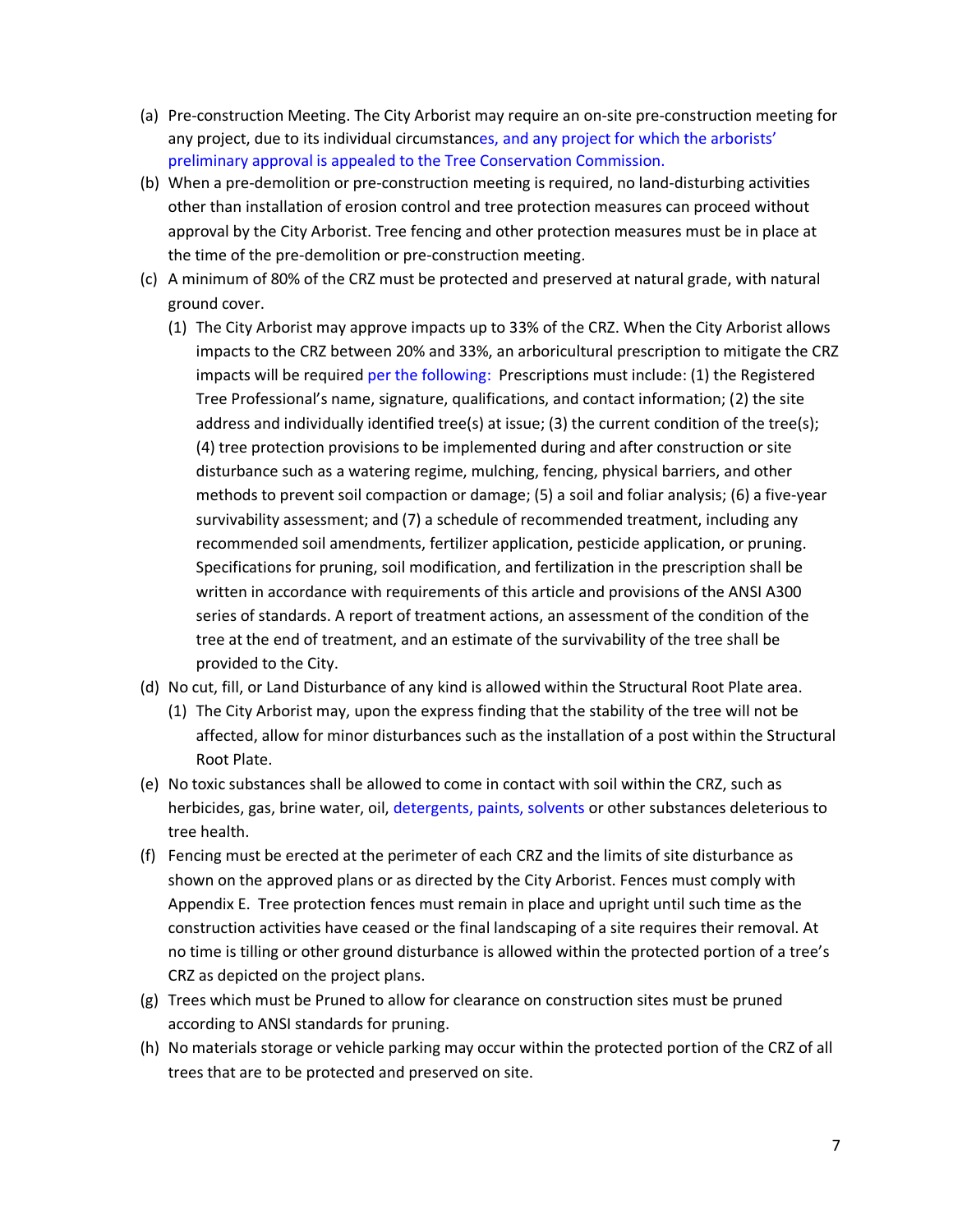- (i) As directed by the City Arborist, an Arboricultural Prescription for treatments to mitigate construction and disturbance impacts may be required for any tree that has disturbance within its CRZ or sustains Mechanical or other injuries during construction if the damage, specific circumstances of disturbance, or condition of the tree warrant a prescription.
- (j) Plan adjustments. These criteria are enforced in the field as well as on the plan. Plan adjustments made during construction must be reviewed by the City Arborist through submittal as a site plan revision, site plan correction, or tree permit.
- 158-45 Greater Impacts Allowed.
	- (a) The criteria in Appendix E represent minimum standards for protecting trees. Critical Root Zone impacts of over 33% of the CRZ (known as a "Technically Destroyed Tree") may be allowed by the City Arborist, who will not consider the tree Destroyed, and will not require Replacement or Recompense, provided that the applicant proposes acceptable mitigation in the form of an Arboricultural Prescription and a surety bond as described below.
		- (1) A Registered Tree Professional is retained to prescribe and monitor the implementation of measures to maximize the survival and protection of the tree. At a minimum a prescription shall include chain link fencing, mulching, professional root pruning services, and watering of the tree, and may also include soil aeration, support systems, lightning protection, canopy pruning, spraying for the control of insects or other pathogens, fertilization, and enhanced protective fencing – see Appendix E.
		- (2) The Prescription written by the Registered Tree Professional is approved by the City Arborist in advance of the permit issuance and a signed, paid-in-full receipt or the equivalent for implementation is provided; and
		- (3) Surety bonds required.
			- a. Where a tree on private property has been required by the City Arborist to have an Arboricultural Prescription, a surety bond shall also be posted by the applicant. The performance bond shall be issued by a bonding company licensed and registered in Georgia. The bond shall include:
				- 1. The Established Recompense Value of the tree;
				- 2. \$1,000 per tree;
				- 3. An estimated amount for the removal of the tree;
			- b. The bond document must contain the address and permit number of the project, as well as a list of all bonded trees that includes their species and size in DBH.
			- c. The terms of the bond shall extend from the beginning of the project until three full Growing Seasons after the issuance of the certificate of occupancy or last treatment of the Arboriculture Prescription, whichever is greater. The bond may not be released until the City Arborist's inspection and determination of the tree's health at the end of the bonding period. Final bond inspection must take place before the trees have lost their leaves at the end of the Growing Season.
			- d. The surety bond shall be written to the benefit of the City and shall obligate the bonding company to pay the City the full bond amount for each tree that is not in the same condition, Excellent, Good, or Fair, as documented prior to construction, or as determined by the City Arborist.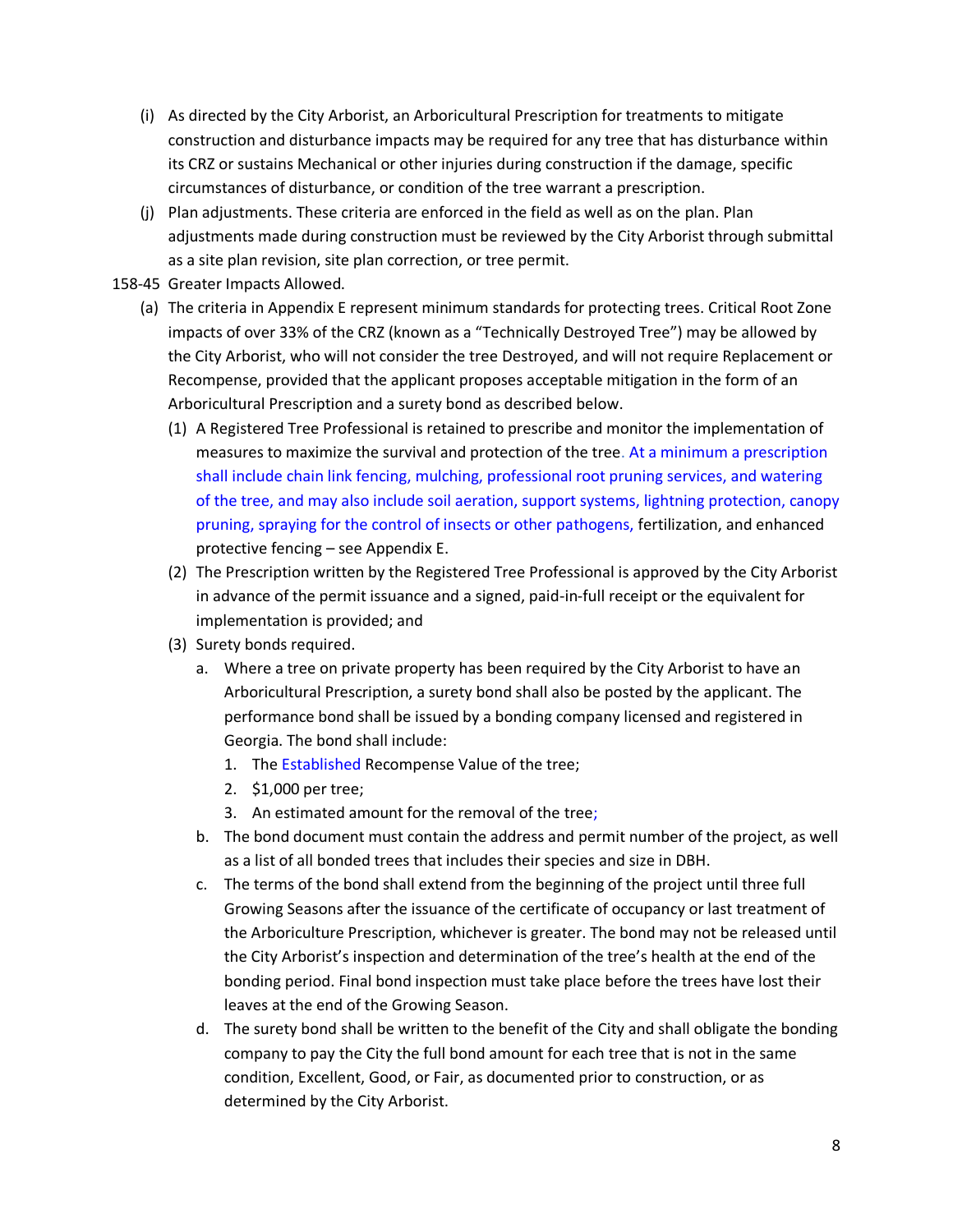- e. Failure to maintain or renew the surety bond, should it expire prior to the City Arborist's final sign-off and release of the bond, shall be a violation of this article.
- f. At the end of the bonding period, the City Arborist shall inspect the bonded tree. If the tree is determined to be dead or dying, the bond will be redeemed by the City and applicant notified. If the tree is determined to be healthy, the applicant shall be informed in writing that the bond may be cancelled.
- g. The Planning Department will ensure that surety bonds are tracked to completion and that the information is available to the public online.

## **Division 4 – Removal of Dead, Dying, or Hazardous Trees, and Undesirable Tree Species**

- 158-46 Dead, Dying or Hazardous (DDH) Trees.
	- (a) Any tree regulated by this article that is in a DDH condition due to structural hazards, serious insect and disease infestations, or any tree which is causing severe damage to structures or infrastructure, as found in Appendix F may be removed after obtaining a permit.
- 158-47 Permit to Remove Dead, Dying, or Hazardous tree; Generally.
	- (a) Applications to remove DDH trees may only be submitted by the owner of the property on which the subject tree is growing, or their agent.
	- (b) Applications to remove DDH trees must be submitted separately from construction, demolition, or landscaping related tree-removal permits.
	- (c) Applications for DDH trees may be submitted to the Arborist Division by e-mail, online, or other means. Each application shall include the address of the property and the owner's name, phone, and email address, as available. If a tree service is engaged to perform the work, or is the applicant, the application shall also include the name, phone, and email of the Registered Tree Professional employed by the tree service associated with the application. Each tree shall be identified by species, DBH, location, and any identifying characteristics or added markings. Applicants are encouraged to provide one or more photos of the tree in question. DDH inspection results shall be sent to the applicant via email or USPS mail. Results shall indicate if the tree was approved, denied, or Additional Information Required as determined by the City Arborist.
		- (1) For DDH permit applications involving more than 3 trees on a lot and/or more than 10% of trees on a parcel the City Arborist will require the submittal of a tree condition assessment by a Registered Tree Professional.
		- (2) The City may reject an application from any Registered Tree Professional who is suspended at the time of the application.
	- (d) The Arborist Division shall maintain standard operating procedures for DDH trees, including but not limited to Appendix F. The criteria contained in the standard operating procedures shall be followed by the City Arborist and Registered Tree Professionals when assessing trees pursuant to a removal permit.
		- (1) The City Arborist shall make the final determination of whether a tree is DDH, and shall approve or deny, or request additional information, based on the information submitted with the application and physical inspection of the tree. City Arborists shall have no obligation to conduct testing or look for invisible decay.
		- (2) When considering DDH applications for trees purported to be hazardous, the City shall only approve trees with a risk rating of "High" or "Critical" under the ISA risk rating matrix.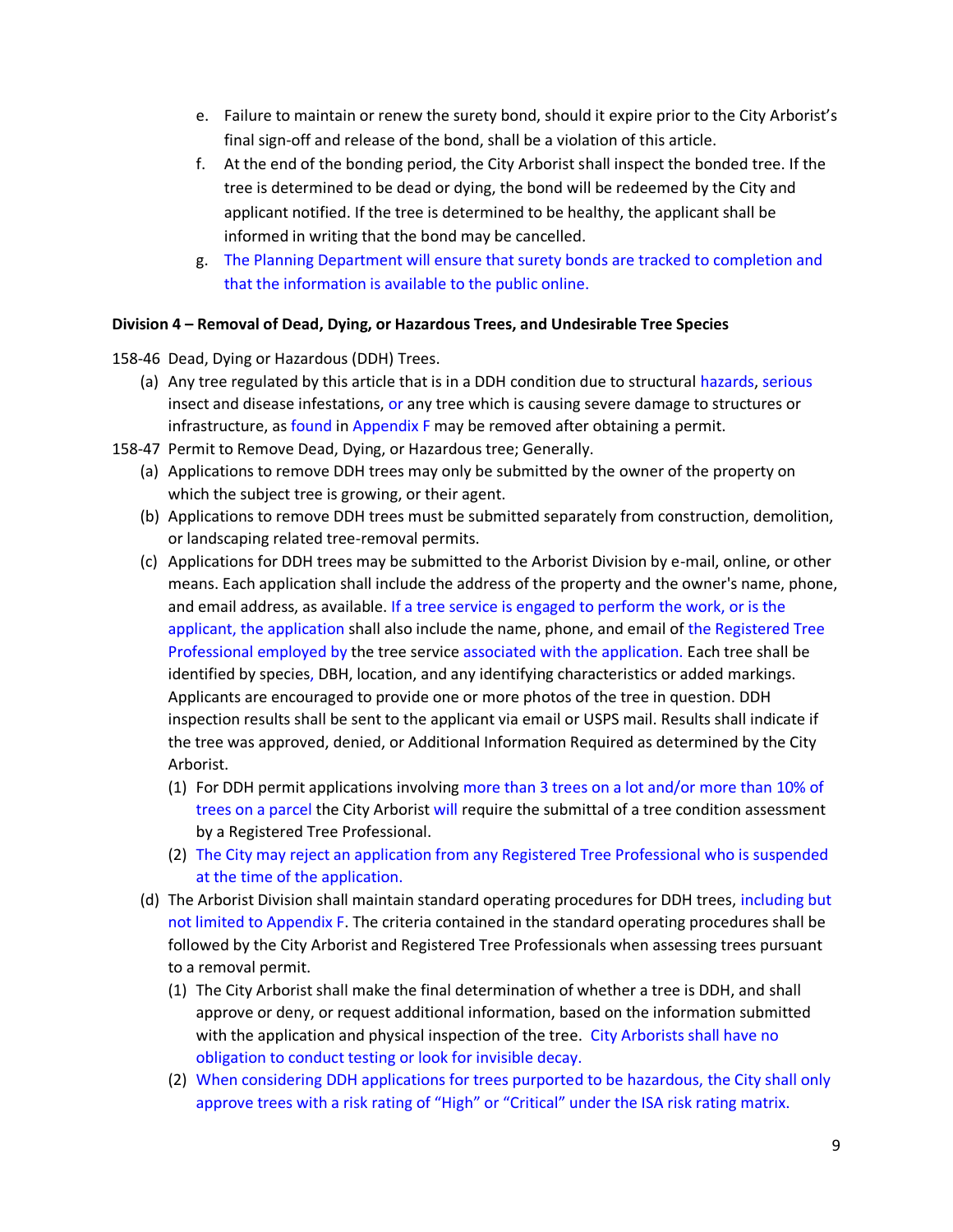- (e) No posting or preliminary approval required. Removal of DDH trees does not require preliminary approval or notification and posting.
- (f) Replacement and Recompense. Removal of DDH trees is not subject to the Replacement or Recompense requirements except as follows:
	- (1) Illegally destroyed trees; or
	- (2) Trees planted as a requirement of this article on commercial projects pursuant to section 158-64.
- (g) Right of Appeal. No appeal may be filed for a notice of approval for a DDH tree. Only the applicant or their agent may appeal a notice of denial for a DDH removal permit to the Tree Conservation Commission.
- (h) Permit approval and expiration. Permits to remove DDH trees shall be valid for one year from the date of issuance, though the City Arborist may extend the expiration date of the permit by up to six additional months.
- (i) Permits available for public inspection. All DDH tree removal permits, including the criteria used for approval/denial, shall be available for public inspection on the Arborist Division's website.
- (j) Permit to remove DDH trees; imminent danger.
	- (1) Authorization for immediate removal. When an applicant believes and can demonstrate that a tree on their property poses imminent danger to the health, safety and welfare of persons or property, the applicant may request a permit for immediate removal by contacting the City Arborist by phone or email to request verbal or written approval for the removal. Examples of imminent danger include without limitation: sudden change of pitch of the main stem; cracked or heaved soil opposite the tree's lean; visibly raised root plate; and cracks or breaks in the main stem or large leader. Should the City Arborist deny the permit, the tree shall not be deemed imminently dangerous. If the applicant is unable to reach the City Arborist, they may remove the tree without approval. Within five working days of said removal, the applicant shall apply for retroactive approval by submitting to the City Arborist a tree removal application and photos demonstrating that the tree at issue was imminently dangerous, and any other information reasonably requested by the City Arborist.
	- (2) City Arborist Findings. Where the Arborist finds that the applicant did not follow the procedures of this subsection or failed to demonstrate an imminent danger, the City may require Replacement planting or charge the Responsible Party applicable Recompense and fines per Section 158-80.
	- (3) Right of appeal. No one other than the applicant or property owner shall have the right to appeal a decision by the City Arborist regarding imminent danger or tree removal associated therewith. Appeals must be filed within 30 days of the applicant's/owner's, receipt of the City Arborist's written decision and shall meet the requirements of Section 158-69 (c).
- (k) Dead, Dying and Hazardous Public Trees
	- (1) Reporting public property trees in DDH condition. Any person who believes that a tree not associated with construction or land disturbance on City-owned property is in DDH condition may request an inspection of the tree by calling the Department of Parks and Recreation or the ATL311 system and providing the nearest street address to the tree.
		- a. Suspected DDH Trees on Public Property that would be removed or impacted as part of a development project should not be reported to the Department of Parks and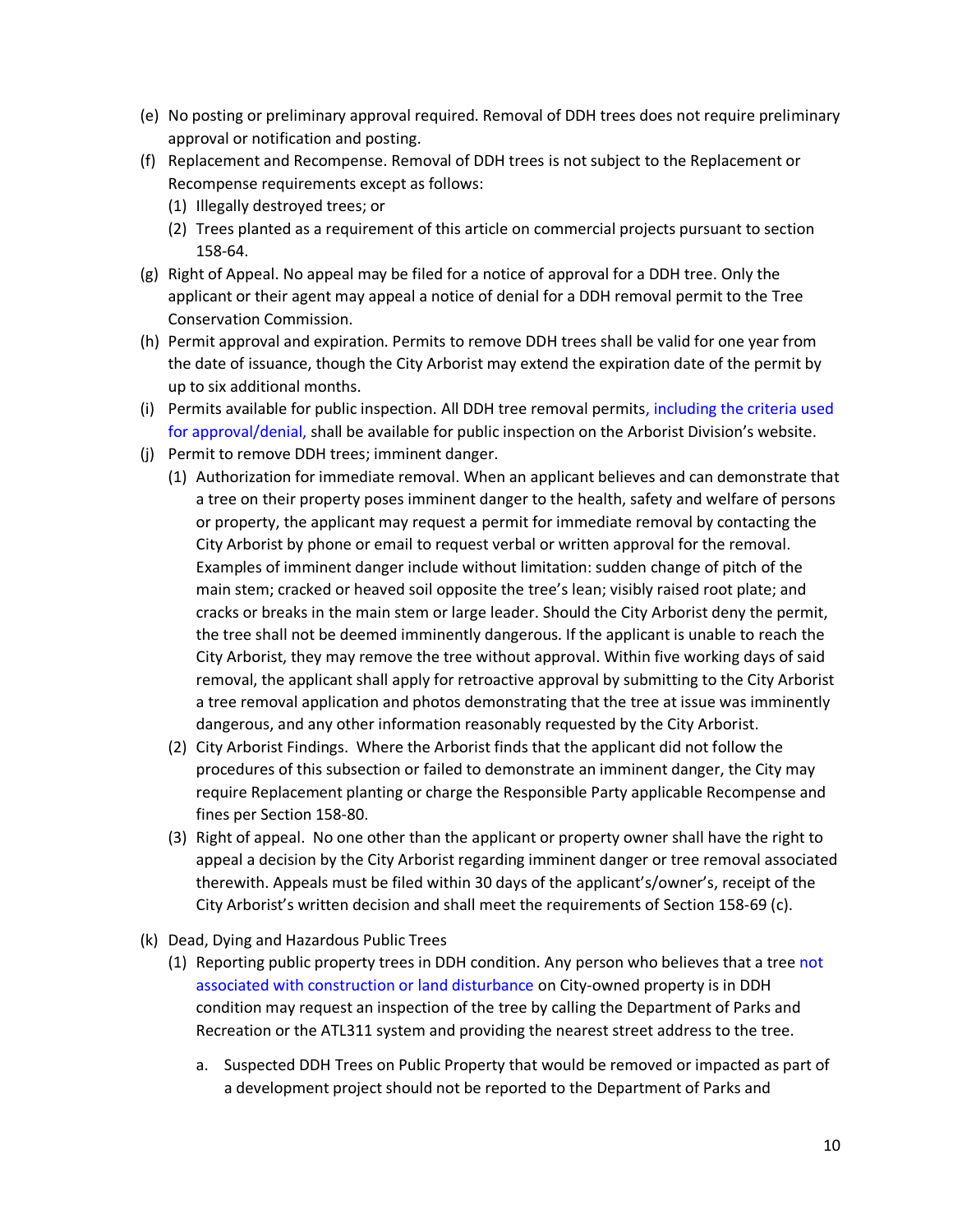Recreation. Instead, applications for DDH permits for trees on public property associated with a construction permit should be submitted to the Arborist Division in the Office of Buildings.

- (2) Reporting public property trees posing imminent danger. Any person who believes that a tree on City-owned property or in the right-of-way is imminently dangerous may notify the City by calling 911.
- (3) City Arborist Determination. A City Arborist will determine the tree's condition, assign a response priority, and prescribe appropriate action as needed.
- 158-48 Removal of Undesirable Tree Species.
	- (a) The list of Undesirable Tree Species, which includes Invasive, non-native trees and vines, is located in Appendix B.
	- (b) Undesirable Species on Public Property. At the City Arborist's discretion, Undesirable Species may be removed from public property. A permit for removal is required, though no posting, Replacement, Recompense, or option to appeal are required.
	- (c) Undesirable Species on Private Property.
		- (1) Permit Required. Applications to remove Undesirable Species may only be submitted by the owner of the property on which the subject tree is growing, or their agent. Prior to removal or Destruction of an invasive or Undesirable Species tree, a permit must be approved from the City Arborist.
		- (2) Application. Permit submittal requirements and procedures are the same as those for DDH trees.
		- (3) Replacement. Where more than 40 dbh inches of Undesirable Trees are removed on a single property, planting will be required per sections 158-59 & 158-64. The requirements of this subsection notwithstanding, in no event shall the applicant be required to plant more trees than the quantity of undesirable trees removed.
		- (4) Posting. No notification or posting is required to obtain a removal permit.
		- (5) Recompense. No Recompense shall be assessed for removal of an Undesirable Tree Species unless the tree was removed illegally.
		- (6) Appeals. Only the property owner or applicant may appeal a notice of denial to the Tree Conservation Commission. Appeals must be filed within 15 business days of the applicant's/owner's receipt of the City Arborist's written decision and shall meet the requirements of section 158-69.
	- (d) Applications to remove DDH Trees or Undesirable Tree Species within a Stream or Wetland Buffer.
		- (1) Dead, Dying, or Hazardous Trees or a tree of an Undesirable Tree Species within a Stream Buffer, as described in Atlanta City Code section 74-303, may be removed as part of permitted development or land disturbing activities within the Stream or Wetland Buffer in the area where a buffer encroachment has been authorized per Atlanta City Code section 74-306.
		- (2) An application to remove DDH trees or Undesirable Tree Species within a Stream or Wetland Buffer may also be submitted for hazard mitigation, forest management, or Stream or Wetland Buffer enhancement activities that are not associated with permitted development or land disturbance activity.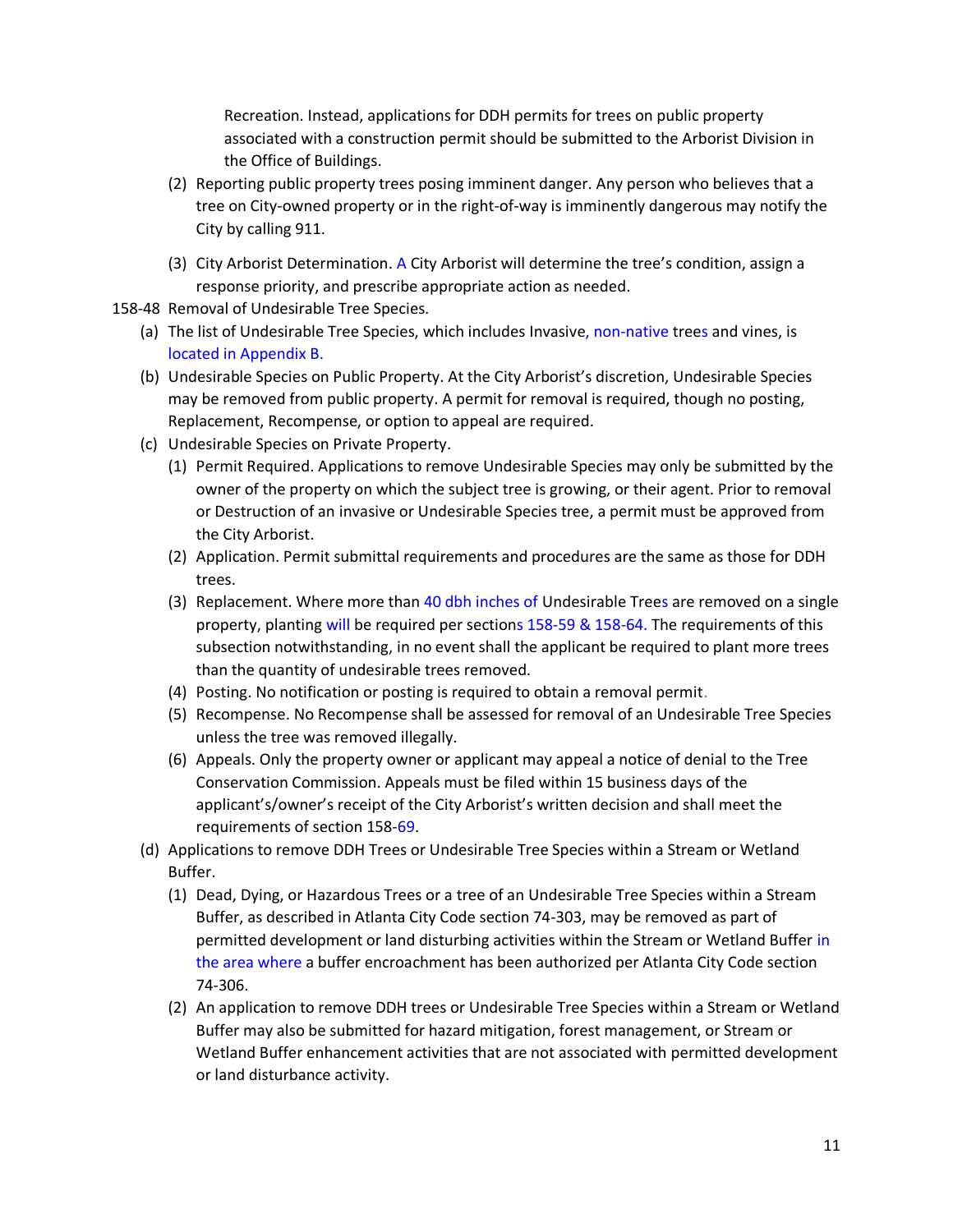- a. The applicant is responsible for being aware of the presence of the Stream or Wetland Buffer and for ensuring that the proposed project is in accordance with state and local buffer regulations.
	- 1. DDH trees that pose a danger to the public or trees of an Undesirable Species may be removed from the buffer as long as there is no land disturbance; the Trees shall be cut at the base and stumps shall remain.
	- 2. Creation of roads or other disturbance is prohibited without an authorized buffer encroachment from the City.
	- 3. Buffer may not be denuded. Removal of a significant portion of the vegetation within a Stream Buffer, even if Invasive or Undesirable, may be a violation of State and local buffer regulations. Questions about the scale of allowable vegetation removal should be directed to the Department of Watershed Management's Office of Site Development.
- b. Appeals. A tree removal permit for a DDH tree or a tree of an Undesirable Species that is denied because the method of tree removal or the scale of removal of Undesirable Species is not in compliance with the City or state Stream or Wetland Buffer regulations may not be appealed to the Tree Conservation Commission.

# **Division 5 – Procedures for Obtaining a Tree Removal Permit, Generally**

158-49 General requirements.

- (a) Permit required. No person shall directly or indirectly remove or destroy a Tree without first obtaining a permit from the City Arborist, except as otherwise set forth in this article.
- (b) Replanting or Recompense required. Any person removing or destroying a Tree must replace one or more trees or pay Recompense based on the calculated value of the tree pursuant to the rules set forth in this article, unless otherwise exempted by this article.
- (c) Permits are available for public inspection on the City's online permitting system.
- 158-50 Reasons for removal and destruction of Regulated Trees.
	- (a) Trees on public or private property may be permitted for removal or destruction only for the following purposes, provided that the requirements of this article are met.
		- (1) Removal of DDH trees. See section 158-47 and Appendix F;
		- (2) Removal or mitigation of Nuisance Trees. See section 158-48;
		- (3) Removal of Undesirable Species. See section 158-48;
		- (4) Public Safety Emergencies. See section 158-39;
		- (5) Construction, demolition, or Land Disturbance that requires a construction, demolition, or land disturbance permit; or
		- (6) Landscaping that otherwise requires no construction, demolition, or land disturbance permit.
- 158-51 Site Selection for City Facilities.
	- (a) The City Arborist should be consulted during site selection to review land purchase or acquisition and concept plans for City facilities and other City sponsored or constructed capital projects, other than linear infrastructure, prior to the final land purchase or acquisition. If the proposed site for the capital project has Priority Trees or significant tree cover, alternative sites must be considered, particularly greyfields or previously developed parcels.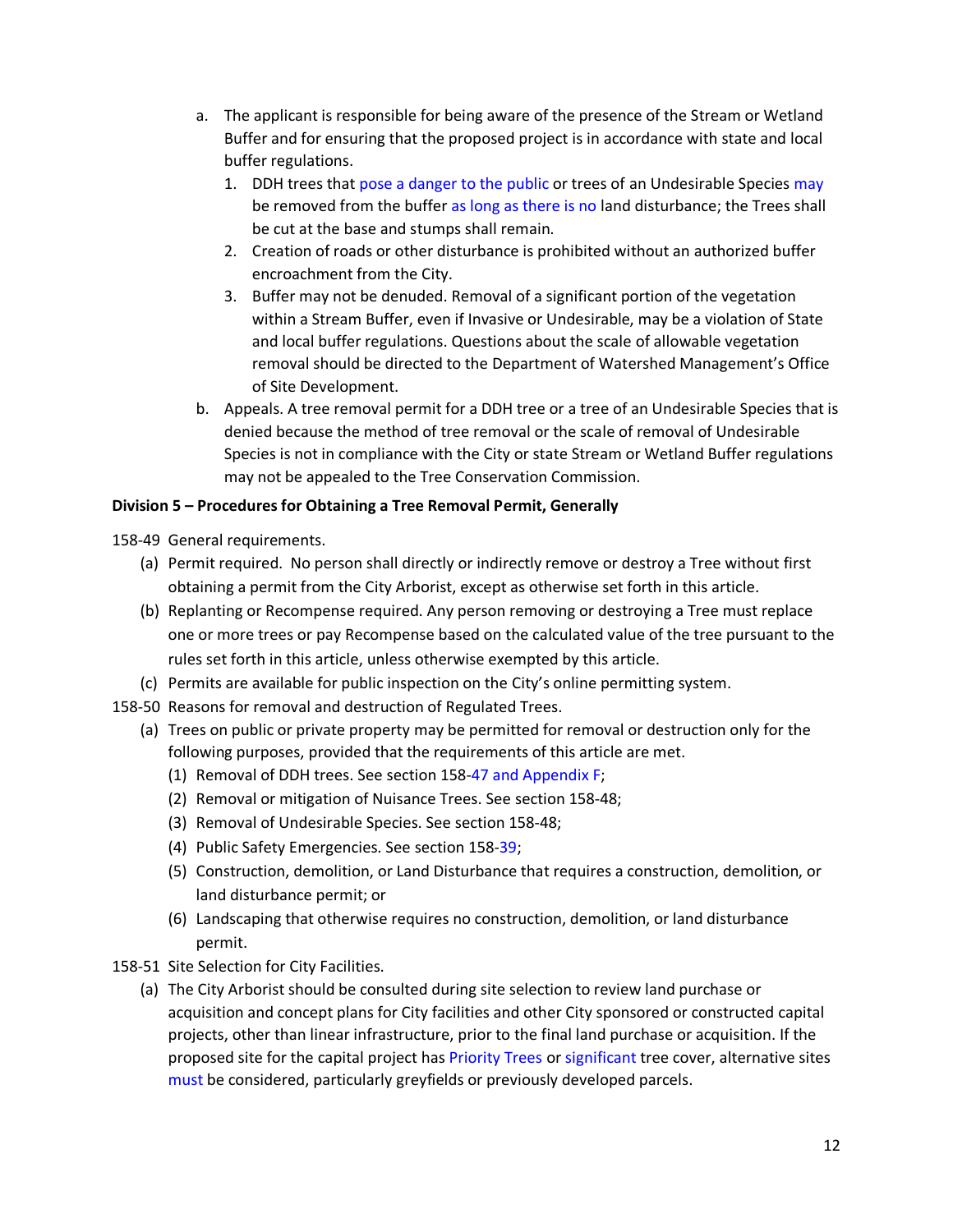- 158-52 Removal and Destruction of Regulated Trees for the Purposes of Construction, Demolition, and Landscaping, General Procedures.
	- (a) For purposes of this section, construction shall refer to construction, demolition, Land Disturbance, and landscaping work on both public and private property unless specifically stated otherwise.
	- (b) Tree Valuation. All Regulated Trees on site shall be valued and classified based on the species, size, as described in this section and Appendix B.
	- (c) Tree Preservation requirement. This ordinance establishes tree preservation requirements for Priority Trees or Tree Save Areas for any property where a demolition, construction or landscaping permit is applied for. Refer to Appendix C for requirements per lot size and/or zoning district. See Divisions 7 and 8 for details for residential and commercial zonings.
	- (d) Tree Planting requirement. All projects other than demolition, Public Linear Infrastructure Projects, and the infrastructure phase of Single Family Residential Subdivisions are required to plant new trees to offset trees destroyed, that must be growing on the property at the time of project completion. The number and type of trees required to be planted is determined by the amount of available soil area for the healthy growth and maturity of trees. All projects must meet the required Tree Planting per Appendix G unless otherwise exempted in this ordinance.
	- (e) Recompense Requirements**.** When healthy trees are removed Recompense payments are required per the following calculations:
		- (1) The Recompense Value for Priority trees is calculated by the following: (DBH inches owed (credited Caliper inches planted x 1.25)) x Established Recompense Value = Recompense.
		- (2) The Recompense Value for non-Priority trees is calculated by the following: (DBH inches owed – (credited Caliper inches planted x 1.25)) x (.7 x (Established Recompense Value)) = Recompense.
- 158-53 Procedure for Obtaining a Tree Removal Permit for healthy Priority and Non-Priority Trees.
	- (a) Permits for tree removal based on permitted construction. A permit may be issued by the City Arborist to remove or Destroy a tree in order to accommodate construction, demolition or land disturbance for a property improvement for which a building, demolition, or land disturbance permit is required.
		- (1) Demolition permits shall be approved by the City Arborist where 20% or less of the CRZ of trees on site will be impacted by the demolition. In such cases where more than 20% CRZ impact or other destruction to the Crown of trees could occur, then the City Arborist shall require specialized demolition methods including root bridging to prevent damage to trees. In such cases where the applicant proposes to remove trees pursuant to a demolition permit the applicant shall obtain a tree removal permit prior to any sitework or demolition activities.
		- (2) When a demolition permit is sought in association with a subsequent building permit and trees are proposed to be removed for one or both permits, then the applicant may combine both tree removal proposals on one Preapplication Conference Site Plan (see Appendix D), so that only one posting and appeals process will be required by the City Arborist for all proposed tree approvals on the site.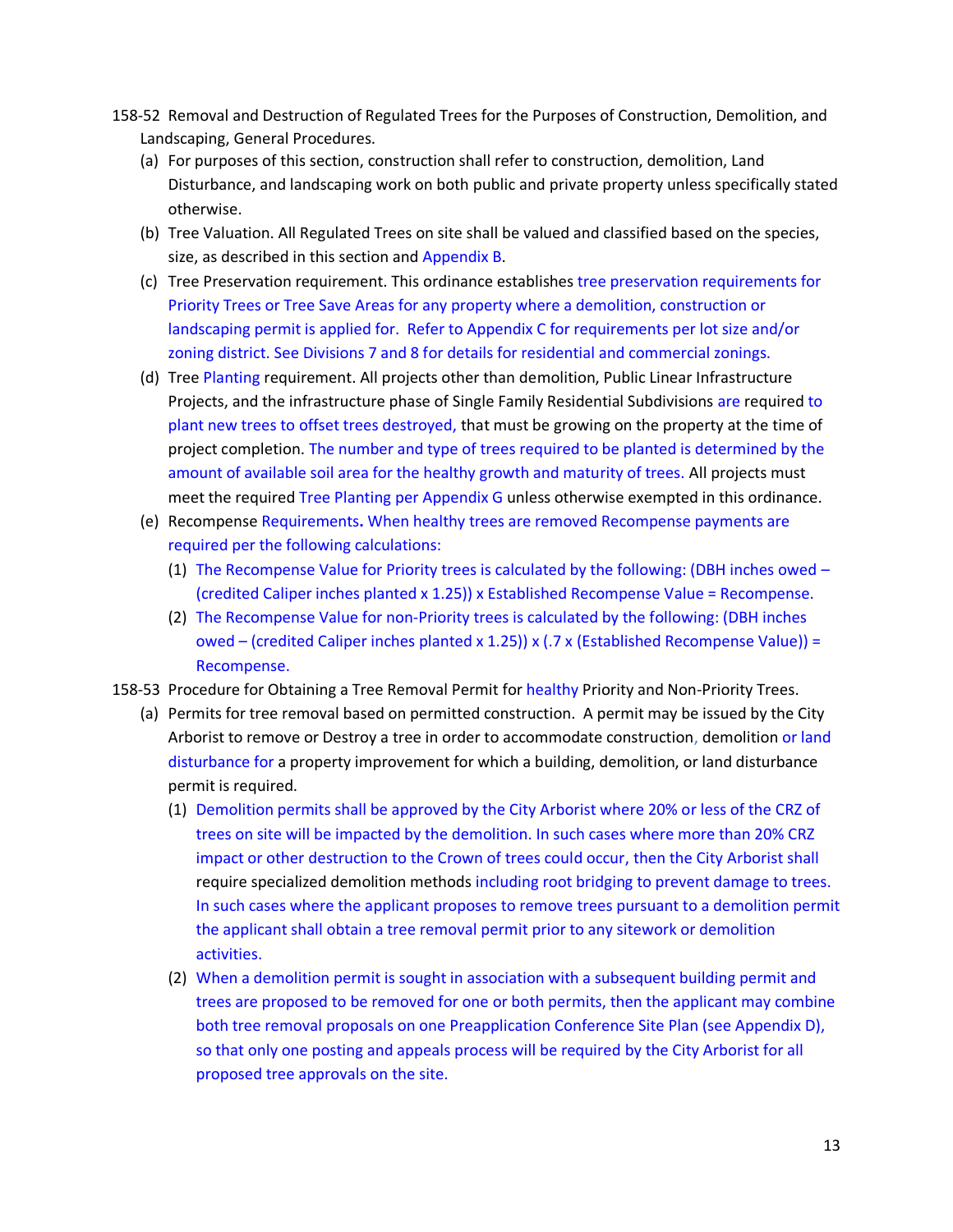- (3) The City Arborist may require certain areas of proposed demolition to be deferred until a building permit is issued, or require specialized demolition methods, where such deferral may preserve trees.
- (4) Permits for tree removal based on landscaping improvements. A permit may be issued by the City Arborist to remove or destroy native non-Priority trees up to a combined total of 18" dbh in order to accommodate landscaping projects and other activities for which a construction permit is not otherwise required. Landscaping projects may include permitted removal of undesirable and non-native trees. (Refer to Appendix B for list of trees approved for planting and undesirable species.)
- (5) Any application for tree removal made under this Division is subject to appeal under Division 11.
- (6) Pre-Application Conference. An applicant intending to apply for a tree removal permit pursuant to a demolition, construction or landscaping permit may request a Pre-Application Conference. A Pre-Application Conference with the City Arborist office is highly recommended for all projects that propose to remove or destroy trees in order to ensure that the design is in line with this article. Plans will be reviewed again when submitted to the Office of Buildings for the construction, demolition or landscaping permit.
	- a. It is not required that the applicant own the property.
	- b. At the Pre-application Conference the City shall require a minimum site plan in accordance with Appendix D.
	- c. At the time when the City Arborist approves the Pre-Application Site Plan to save and/or remove trees, the applicant shall be allowed to initiate the tree posting and appeals process for the site. If there are no appeals, or after appeals have been resolved for the Pre-Application Site Plan, and there are no changes that impact trees between the Pre-Application Site Plan and final Site Plan, then no subsequent posting or appeals shall be required for the site.
	- d. If the Site Plan submitted with the permit application varies from the Pre-Application Site Plan as approved by the City Arborist in such a way that more trees and/or different trees are proposed to be destroyed, then the permit application shall be subject to public appeal again and all pre-application fees are forfeited.
- (b) Application for a Tree Removal Permit.
	- (1) Site Plan submittal. Any person or entity applying for a construction, demolition, or Land Disturbance permit; or a person applying for a landscape related tree removal permit; must submit a Site Plan for review by the City Arborist along with the permit application. The plan shall be prepared to meet the minimum requirements, including a detailed survey and tree inventory of all Regulated Trees in accordance with Appendix D.
	- (2) Applicability. All land development, regardless of whether trees are proposed to be removed or destroyed, and all applications for tree removal permits associated with land disturbance, construction, demolition, and landscaping are required to adhere to the requirements of this section.
		- a. Tree survey exceptions.
			- 1. For sites that are three or more acres and are densely forested, in lieu of a tree survey of the entire property, the City Arborist may allow a Registered Tree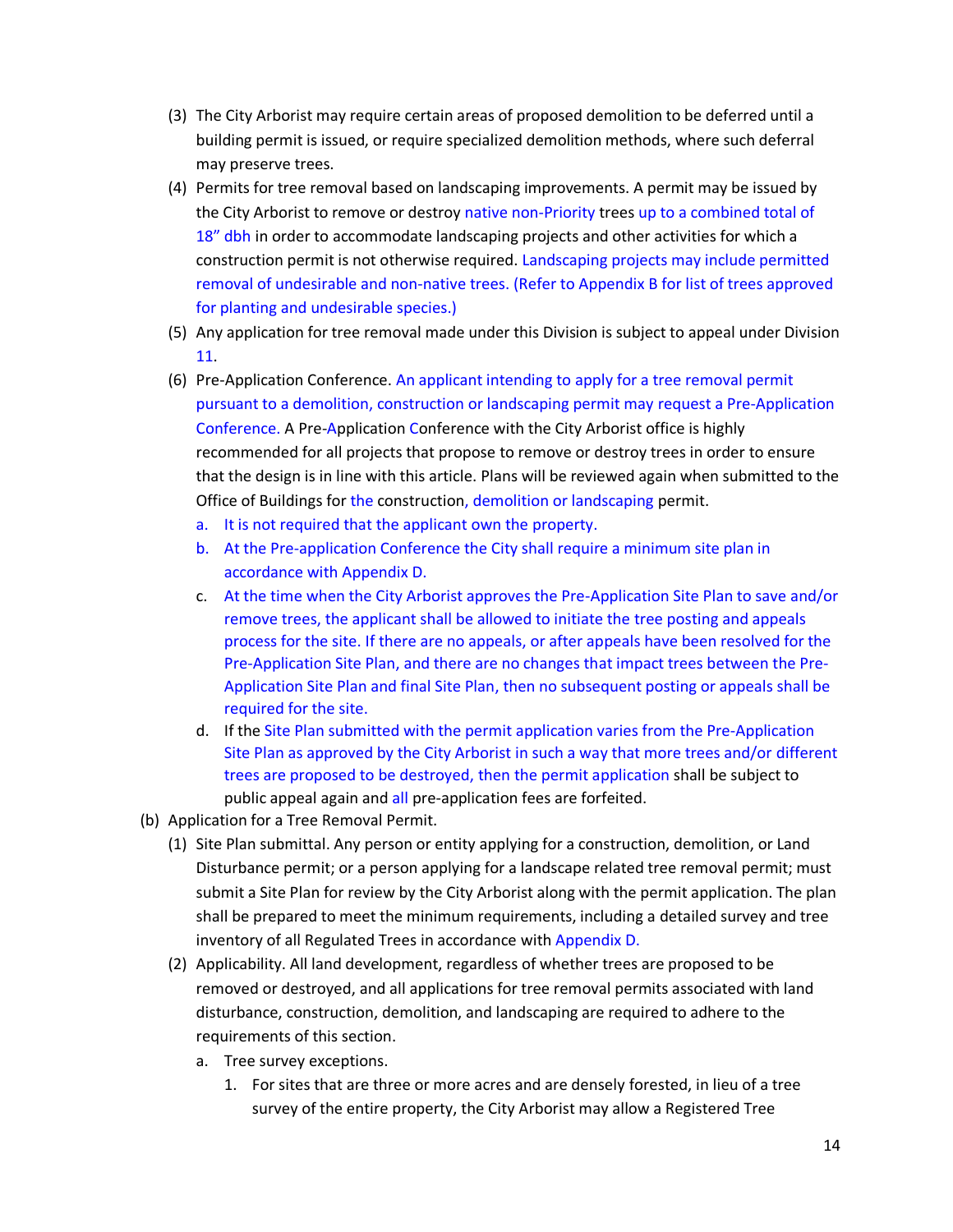Professional to provide an estimate of the number of Priority Trees, other trees, the species composition, and their typical size based on an assessment of sample plots across the site, following a methodology approved by the City Arborist.

- 2. For projects impacting 20% or less of the site, the survey need only show those trees whose CRZ extends into or within 10 feet of the limits of disturbance.
- 3. For large Commercial projects developing only a portion of the site, a survey of the entire site will not be required if the City Arborist approves the use of a Modified Project Area.
- (3) Review and requirements for issuing a construction, demolition, or landscaping related tree removal permit. To issue a tree removal permit, the City Arborist must review the application and determine the following:
	- a. The application and plans submitted to the City are accurate;
	- b. Applicant has submitted a letter of agreement from the adjacent property owner for all properties from which a Boundary Tree's CRZ or Crown is proposed to be impacted between 20-33%, or more.
	- c. The design is appropriate to the site conditions, no trees are being removed unnecessarily, and the improvements cannot reasonably be designed or positioned to further increase tree protection;
	- d. The design maximizes graded areas to include pre-existing, graded or impervious areas;
	- e. All reasonable efforts have been made to plan the construction or demolition methods and site access with protection of trees as a priority in accordance with Appendix B; including preserving the highest value trees, urban forest and environmentally sensitive areas;
	- f. For landscaping projects, no Priority Trees are proposed to be Destroyed or removed; and
	- g. For all projects other than demolition and the infrastructure phase of Single Family subdivisions and Public Linear Infrastructure Projects, the Planting and Recompense, and other requirements and standards in this article are met.
- (4) Protection for trees in City of Atlanta Stream and Wetland Buffers and Floodplains.
	- a. No Priority or Non-Priority Tree growing within a Stream Buffer or Wetland Buffer may be removed or destroyed except in the area for which a Stream or Wetland Buffer encroachment has been authorized per section 74-306 of the Atlanta City Code.
- (5) Notice of City Arborist Decision of Preliminary Approval.
	- a. The City Arborist shall give a notice of preliminary approval or denial consistent with the terms of this article. The notice of preliminary approval shall include the approved tree Planting or monetary Recompense requirements associated with the removals as provided and tree bonding requirements, as provided.
- (6) Appeals of Denial of Application or Re-Submission.
	- a. A notice of denial may be appealed to the Tree Conservation Commission by the applicant or applicant's agent only; or
	- b. An applicant may submit a new application at any time after receiving a notice of denial.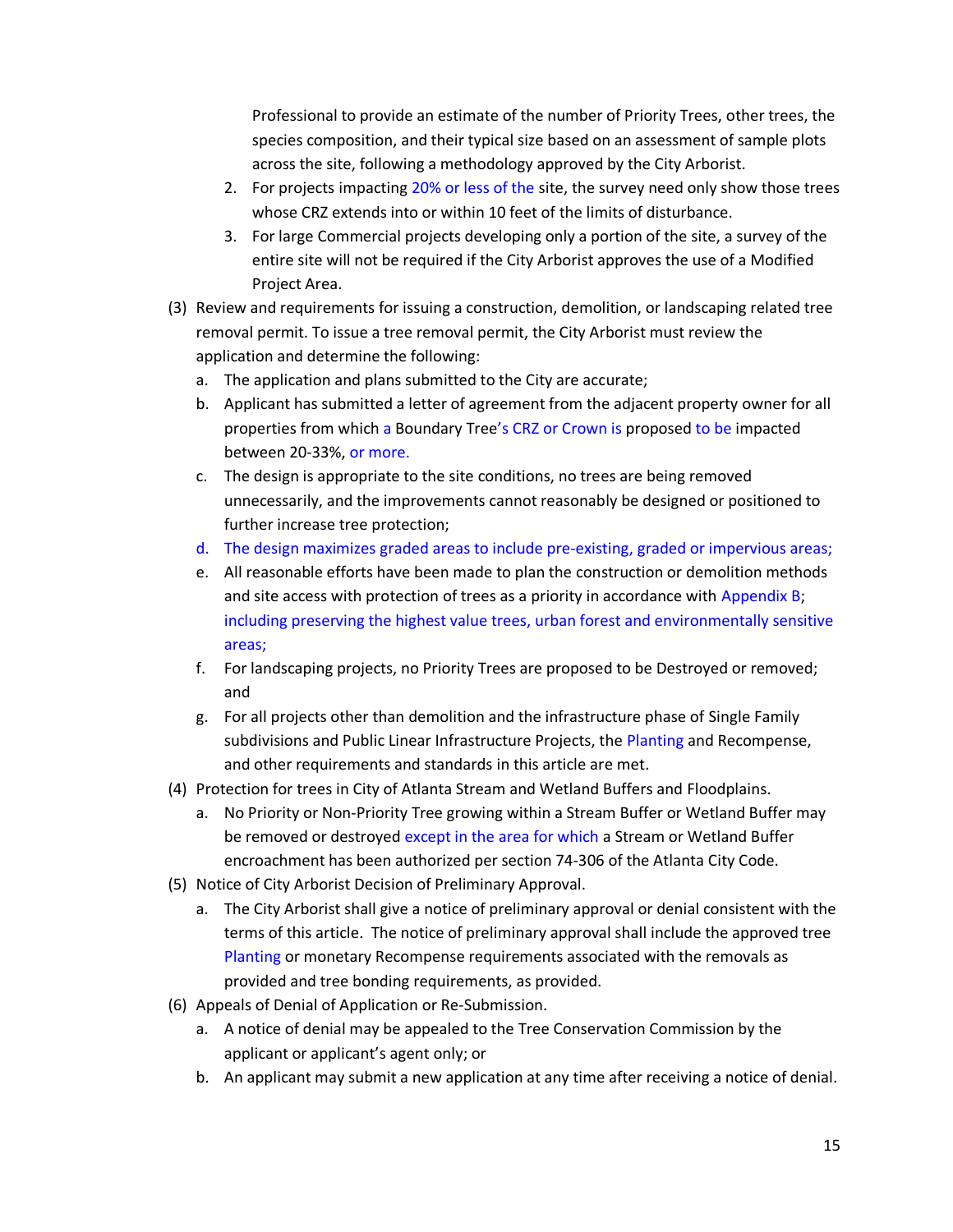- (c) Notice of City Arborist decision of final approval. Upon completion of the posting period if no appeal is filed, or after the resolution of an appeal, the City Arborist shall give a notice of final approval or denial consistent with the terms of this article. Final approval of the permit requires receipt of payment of all Recompense funds, submittal of Arboricultural Prescriptions, submittal of Boundary Tree agreements, and, as necessary, proof of bonding.
- 158-54 Boundary and Co-Owned trees.
	- (a) Co-owned trees that meet the criteria to be considered Priority trees and are proposed to be removed shall be included in the count of Priority Trees on site.
	- (b) Co-owned and Boundary tree CRZs and/or Crowns may not be impacted more than 20% without obtaining the written permission of the adjacent owner or co-owner.
	- (c) Boundary trees will not be included in preservation calculations.
	- (d) Neither co-owned nor boundary trees may be removed unless the neighbor or co-owner independently obtains a tree removal permit from City Arborist for reasons unrelated to construction on adjoining properties.
	- (e) When a boundary or co-owned tree's CRZ and/or Crown is impacted between 20-33%, a tree health prescription approved by the City Arborist must be included in site plan.

## **Division 6 – Tree Valuation**

158-55 Tree Valuation.

- (a) Purpose. Trees are valued differently based on species/genus, size, and condition to identify and prioritize the preservation of those trees that contribute the greatest environmental services to Atlanta's residents and visitors.
- (b) Applicability. The provisions of this Section shall pertain to all Regulated Trees on public and private property.
- 158-56 Tree valuation, Priority and non-priority trees.
	- (a) Priority Trees. As defined in Appendix B. A tree that provides the highest level of ecosystem services to the City of Atlanta. Priority Trees are those trees that are determined to be of high or excellent value according to Appendix B, trees designated as Heritage Trees, and Historic and Landmark trees.
		- (1) Non-Priority Trees. All Regulated Trees that do not meet the size or condition requirements to be designated Priority Trees, and are not DDH, Nuisance Trees, or of an Undesirable Species, are classified as Non-Priority Trees.
- 158-57 Heritage Trees.
	- (a) Heritage Trees are elements of the City's tree canopy that deserve special protections under this article due to their exceptional characteristics.
	- (b) Register of Heritage Trees established.
		- (1) The City shall maintain a register of Heritage Trees within the corporate boundary recognized as having notable historic value and other qualities that contribute to Atlanta's urban forest and aesthetic character.
		- (2) A tree may be included in the register of Heritage Trees if it meets at least three of the following:
			- a. The tree is associated with a historic location, event, or person;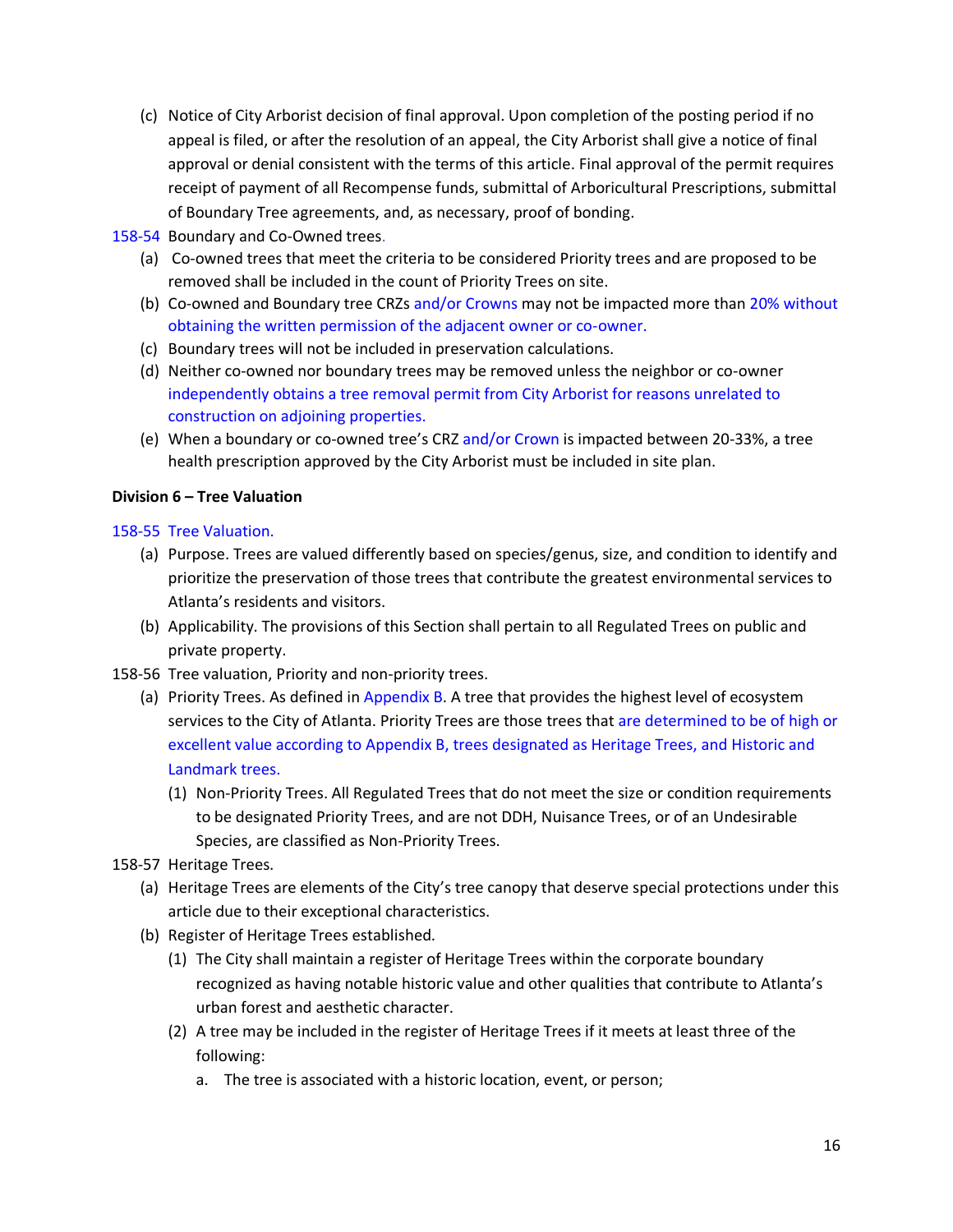- b. The tree is estimated to be at least 50 years old, as certified by a Registered Tree Professional;
- c. The tree contributes to a significant view or spatial structure of a setting;
- d. The tree is an exemplary representative of a particular genus or species;
- e. The tree possesses exceptional aesthetic quality.
- (c) Nomination for inclusion on the register of Heritage Trees. The City Arborist or any interested person residing or owning property or operating a business within the City of Atlanta may nominate a tree on public or private property for inclusion on the register of Heritage Trees.
	- (1) Nominations must be submitted to the Tree Conservation Commission in a form prescribed by the Commission.
	- (2) Property owner consent shall be required for the nomination. No nomination for Heritage status may be considered by the Tree Conservation Commission without written consent from owner of the tree.
- (d) Designation approval.
	- (1) Inspection required. Upon receipt of a completed nomination form, the City Arborist shall inspect the nominated tree to verify the information submitted in the nomination.
	- (2) Tree Conservation Commission review. The Tree Conservation Commission shall review all material submitted with the nomination, including any letters of endorsement and any advisory comments submitted by the City Arborist if the tree is found to meet the criteria identified in section 158-57 (b)(2), the Commission may approve inclusion of the tree on the register of Heritage Trees.
- (e) Effect of placement on registry.
	- (1) Healthy, non-hazardous Heritage Trees may not be approved for removal or Destruction without authorization from the Tree Conservation Commission.
	- (2) Heritage Trees, regardless of size or species, shall be considered Priority Trees for the purpose of calculating Priority Tree preservation standard, as described in section 158-58.
- (f) To preserve and protect a Heritage Tree, the City will provide at no cost to the property owner:
	- (1) Recommendations regarding the proper care and maintenance of a Heritage Tree from a City Arborist;
	- (2) An inspection of each Heritage Tree every four years. The inspection shall be conducted by City arborist staff using ISA standards with findings provided to the owner;
	- (3) An identifying plaque would be provided for the owner for optional display to promote public awareness. The plaque would identify the special designation type, tree species, date of designation, reference number, and other information as may be determined by the Commission.

## **Division 7- Tree Preservation and Planting Standards for Single Family Residential and Subdivisions**

158-58 Tree Preservation Requirements for Single-Family and Duplex Developments. Projects must be designed to maximize tree preservation and minimize the impacts to trees growing on the site, with a special focus on the preservation of Priority Trees. All single-family and duplex-developments that will impact trees on a single lot must demonstrate that the site will meet following tree preservation requirements: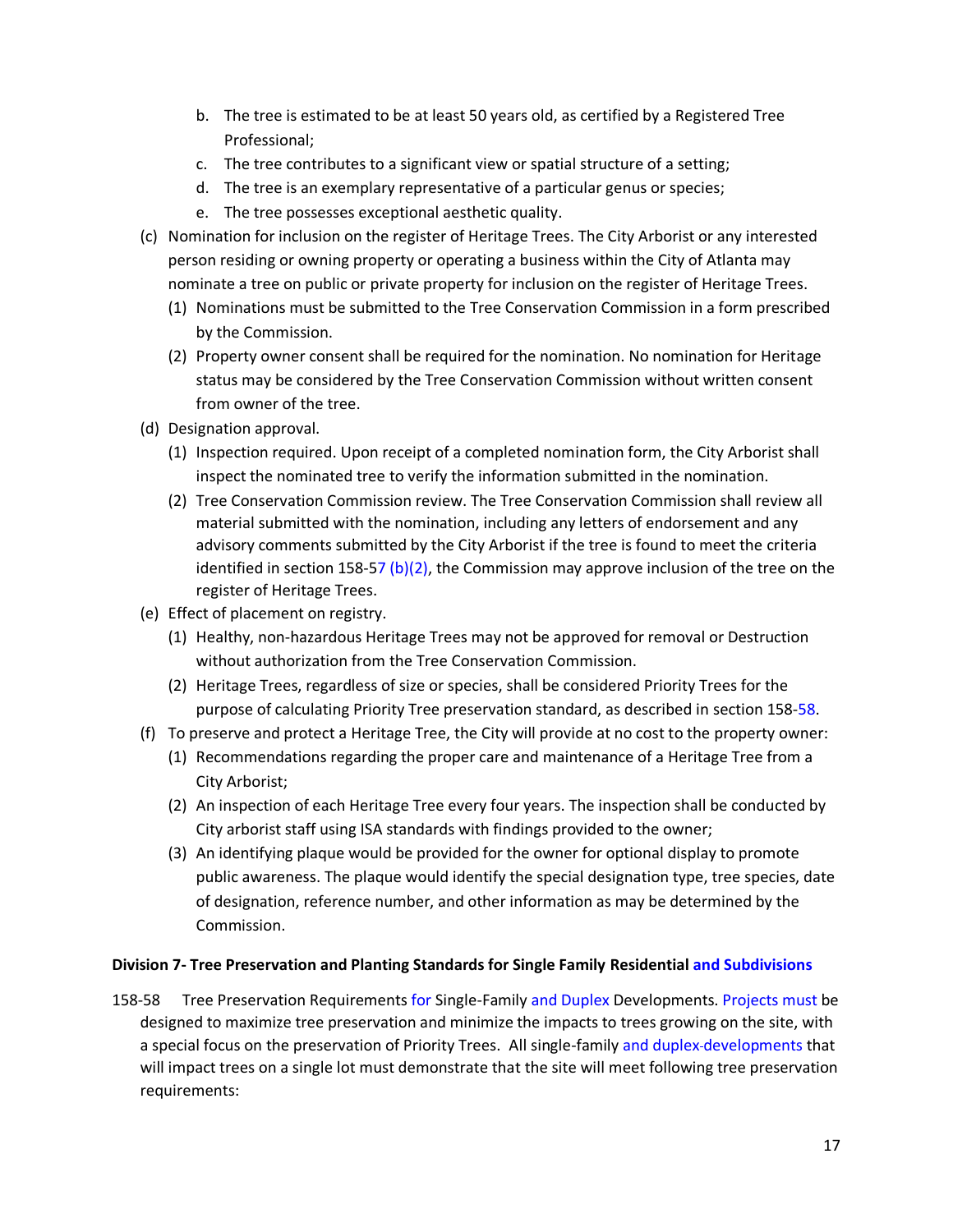- (a) Priority Tree preservation requirement. Priority Trees must be preserved outside of the Maximum Disturbance Area. The Maximum Disturbance Area (MDA) is the maximum area allowed for land disturbance activities that could critically damage trees, as outlined in Appendix C. The MDA includes, but is not limited to site access, grading, building and hardscape construction, utility installation, stormwater management facilities, staging and material storage.
	- (1) The City Arborist shall:
		- a. Require that all Priority Trees outside the MDA be preserved where less than 20% of each tree(s') CRZ is impacted by the Limits of Disturbance; and preserved with prescriptions approved by the City Arborist where the CRZ impact is between 20% and 33%;
		- b. Allow a Priority Tree to be removed from a lot if more than 33% of its CRZ must be destroyed in order to accommodate the Maximum Disturbance Area or may allow such trees to be saved if proper prescriptions as approved by the City Arborist are implemented.
	- (2) For lots under 10,000 square feet, no part of the applicant's Maximum Disturbance Area shall be required to be less than 33% of the lot's average width nor 20% of its average length.
	- (3) If there are no Priority Trees existing on a site, in no case shall more than 25% of the total dbh of existing Regulated Trees be removed unless further tree removal is necessary to achieve the MDA.
	- (4) Maximum Disturbance Area and stream buffers. Only the portion of the lot outside the stream buffer shall be used to determine the MDA per Appendix C. Example: If a 2,000 square foot stream buffer area is subtracted from a 10,000 square foot lot, then the MDA allowance for that lot would be the same as for an 8,000 square foot lot.
	- (5) The Maximum Disturbance Area must be delineated so as to minimize destruction and impacts to trees, with particular attention to the preservation of Priority Trees.
	- (6) Reuse of impervious surfaces and other previously developed portions of the site shall be prioritized.
	- (7) Trees shall not be approved for removal from setbacks unless:
		- a. that portion of the setback must be used for vehicular ingress and egress or for the installation of utilities that cannot be accomplished in a manner allowing the preservation of the tree,
		- b. removing a tree in a setback is needed to achieve the MDA,
		- c. removing a tree in a setback is needed to preserve a higher value Priority tree
	- (8) Trees impacted by zoning variance. Regulated Trees may not be destroyed as a result of a zoning variance unless the trees to be impacted have been approved for removal by the City Arborist prior to and independent of the variance request.
- (b) Exceptions to the MDA.
	- (1) The Arborist may allow portions of the site that are protected from soil damage and compaction through the use of load dispersing materials including mulch, gravel, plywood, geotextiles, swamp/access mats, and temporary decking, to be used for site access, staging, and material storage without being considered disturbed for the purposes of calculating the MDA.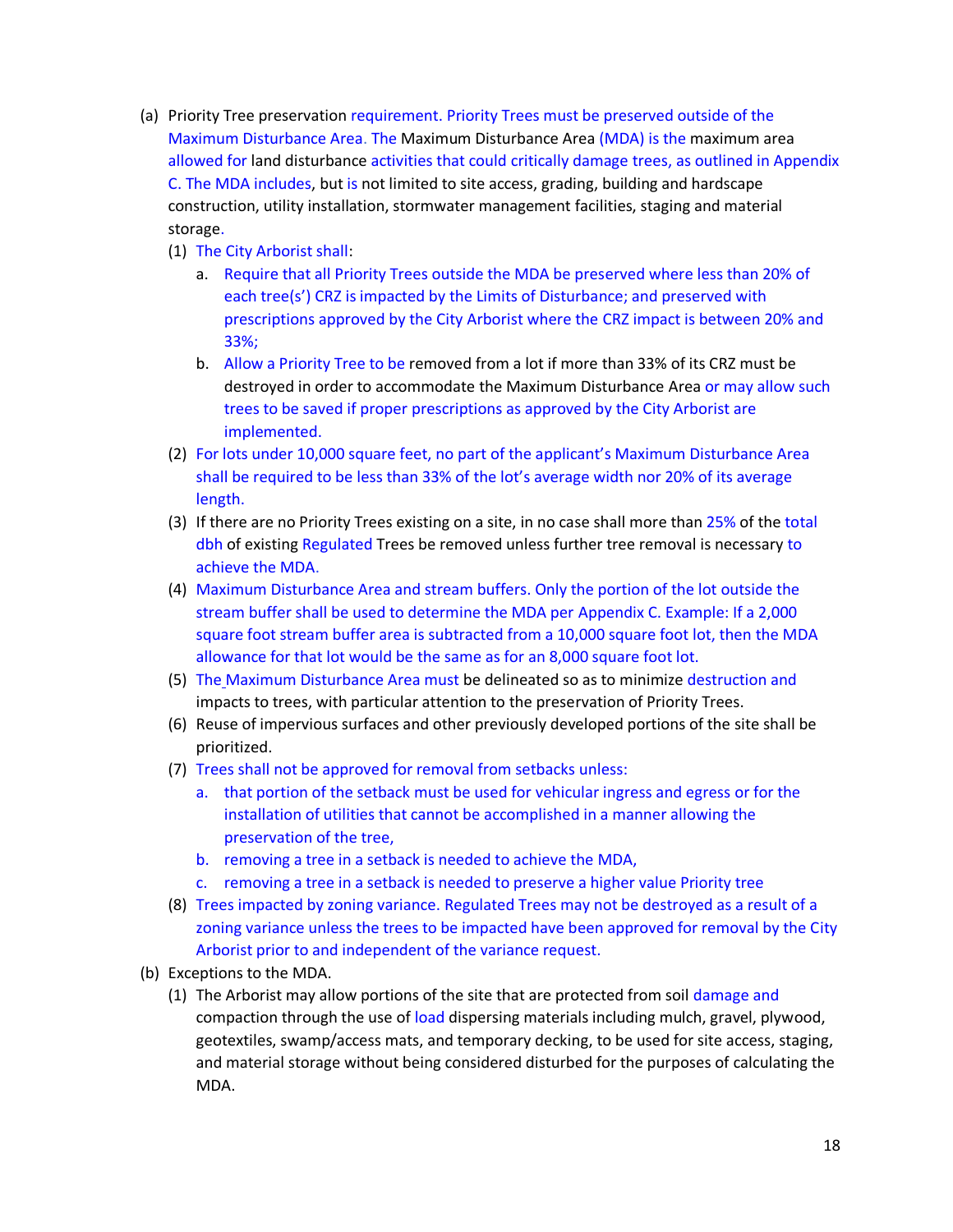- (2) Exceptions to the MDA that allow more disturbance may be granted by the City Arborist under the following circumstances.
	- a. Septic fields- Arborist may allow for site disturbance larger than the MDA for a single primary septic field on properties that do not have access to the public sanitary sewer system. Backup or secondary septic fields are not eligible for this exception unless the primary field has failed.
	- b. Retrofits to create Americans with Disabilities Act (ADA) compliant access routes and facilities.
- (c) The Arborist may request the applicant to submit alternative plans in order to protect certain exceptional trees or stands of trees or to reduce unnecessary impacts to the trees on site, including the use of measures described in Appendix G.
- (d) Administrative zoning setback variances for the preservation of trees. The Department of City Planning will be authorized to approve administrative variances on single-family & duplex residential lots to reduce side and back yard zoning setbacks by up to 50% and front yard setbacks up to 35% of their width to allow for preservation of Priority trees. Such encroachments into the setback will only be allowed to the extent needed to accommodate the CRZ of the trees to be protected.
- (e) Removal of vines from preserved trees. No Tree preserved on site may be counted towards preservation or planting requirements if it has invasive vines (including but not limited to Kudzu, English Ivy, Wisteria, Wintercreeper, Oriental Bittersweet) growing in the crown or on the trunk of the tree. Native vines are exempted from this requirement. (See list of native vines in Appendix  $B$ .) To be counted towards preservation or planting requirements, trees must have the invasive vines severed no more than 2 feet above ground level. The final arborist inspection for a Certificate of Occupancy will not be passed until invasive vines are severed or removed from the tree trunk.
- (f) Removal and Destruction of Priority or Non-Priority Trees based upon stormwater management requirements for Single Family homes. The City Arborist may not approve permits for tree removals solely for the construction of stormwater retention on Single Family Residential properties unless the applicant can show that no other method is feasible including but not limited to bioretention, pervious paving, green roofs, infiltration under driveway, rain harvesting and reuse, or treatment train of separated best management practices.
- (g) Permitted and Illegal Tree Destruction tracking.
	- (1) No Priority Tree removed or Destroyed prior to the effective date of this article shall be required to be shown on the site plan.
		- a. Electronic copies of all tree removal permits and plans issued since the effective date of this article are available from the City of Atlanta's online permitting system.
- **158-59 Tree Planting Requirements for Single-Family and Duplex Developments.** Tree Planting requirements apply to all sites, regardless of whether and how many trees are removed or destroyed, except as specifically exempted in these regulations. Such trees, referred to herein as Tree Planting are required to be growing on site prior to the issuance of a Certificate of Occupancy.
	- (a) Tree Planting, shall be calculated as follows and approved by the City Arborist according to the following and other specifications in Appendix G:
		- (1) In no case shall there be less than one tree planted for every tree Destroyed or removed.
		- (2) Planted trees must meet the spacing and soil volume requirements in Appendix G.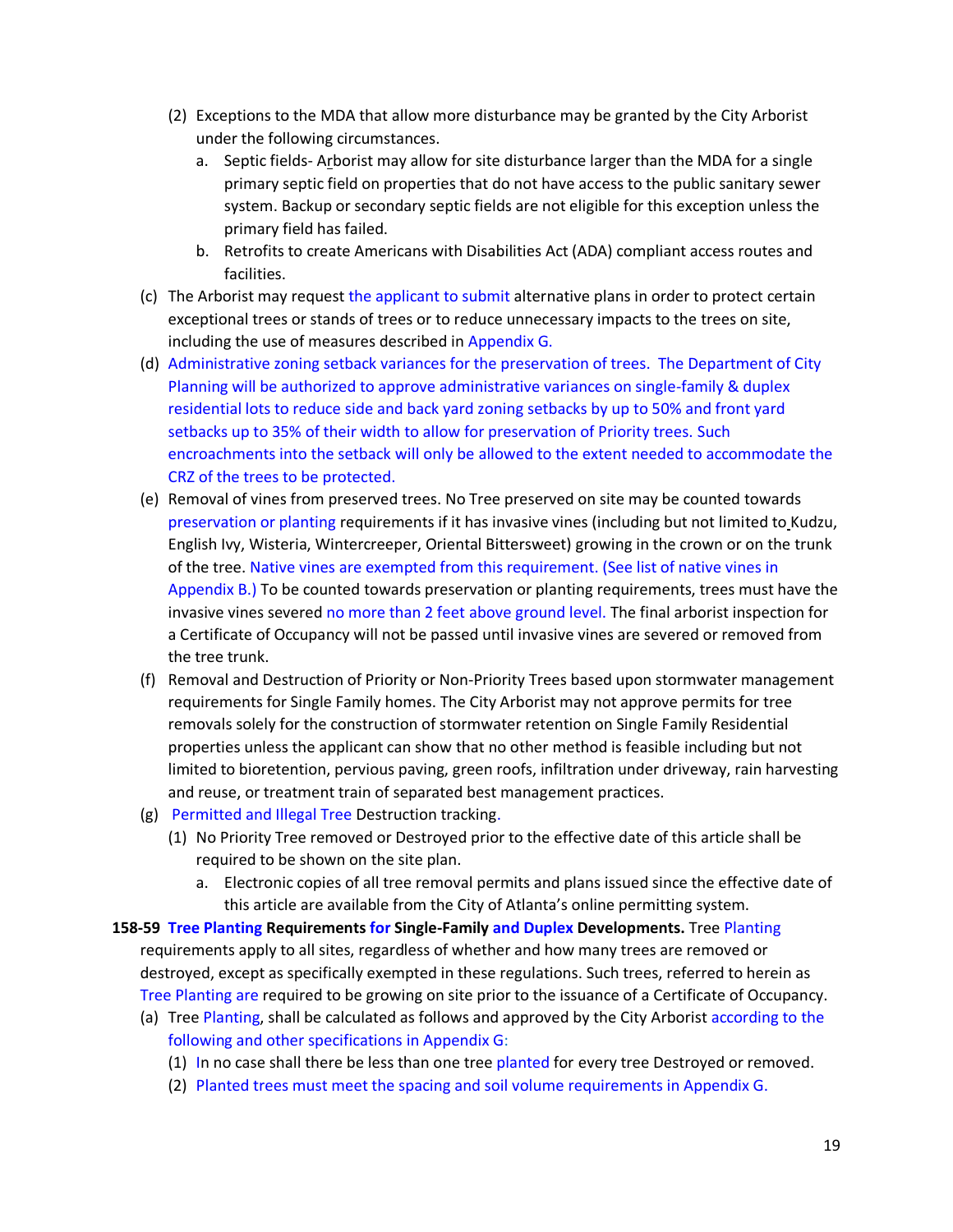- (3) Overstory tree planting is required to the maximum degree possible, especially to replace trees destroyed or removed, but if there is not enough available soil area to plant overstory trees, then midstory and understory trees must be planted.
- (4) Trees meeting this requirement shall be species from the approved list in Appendix B.
- (5) To receive credit for trees planted on private property off-site, the owner of the property receiving the planted trees must sign a notarized affidavit on a form approved by the City Arborist, documenting that the trees and Tree Save Area(s) are to be undisturbed and protected in perpetuity. The property owner shall also record such trees and Tree Save Areas on the property deed. The applicant must provide a plan and a signed right-of-entry from the owner of the property where the tree is planted stating that the applicant has permission to plant and maintain the tree for the duration of the guarantee period and gives permission to the City Arborist or designee to enter the property to inspect the tree during the warranty period.
	- a. The City Arborist shall track trees planted for credits on off-site private properties so that when properties are sold in the future these trees can be easily identified by the City Arborist in perpetuity.
- (6) Planted trees may be used to offset Recompense per the formula in section 158-52 (e).

## 158-60 **Residential subdivisions, Tree Save Areas**

- (a) Tree Save Areas must be approved by the City Arborist as a percentage of the site so that ungraded Tree Save Area(s) for the total parcel must be equivalent to the area of the parcel after the aggregate MDA per underlying zoning and required infrastructure areas, and stream buffers and other un-gradable areas have been deducted. Tree Save Area(s) = total parcel area - (aggregate MDA + necessary infrastructure + stream buffers and other un-gradable areas). The aggregate MDA is calculated by the MDA per underlying zoning in Chart C multiplied by the number of subsequent lots. Necessary infrastructure includes areas for streets, sidewalks and utilities.
	- (1) Tree Save Areas must be designated when the property is subdivided and must be recorded as protected areas (outside subsequent Limits of Disturbance) on the deeds of the new lots of record and/or common areas such as managed by a homeowners' association, as applicable.
	- (2) Every effort must be made to position the Tree Save Area so as to maximize the preservation of Priority trees, high value forests, and environmentally sensitive areas in designing the shape and size of the new lots.
	- (3) Stream buffers, floodplains, wetlands or areas otherwise protected from grading and land disturbance, shall not count toward the required Tree Save Area(s); only the portion of the parcel after deducting for such protected areas shall be used to determine the required Tree Save Area. See Appendix C.
	- (4) The Tree Save Area may be divided into more than one area, with no area being less than 1,000 square feet in size, with the average width being at least 30 feet, and the narrowest portion no less than 10 feet wide, unless the narrow part constitutes a tapering extremity of the area. Street tree plantings shall not count towards Tree Save Area(s) unless the narrowest width of the area(s) are no less than 10 feet.
	- (5) Tree Save Area(s) meeting the requirements may be located in a such a way as to create public or common areas (such as subsequently managed by a homeowners' association) and/or may be included in the new lots of record.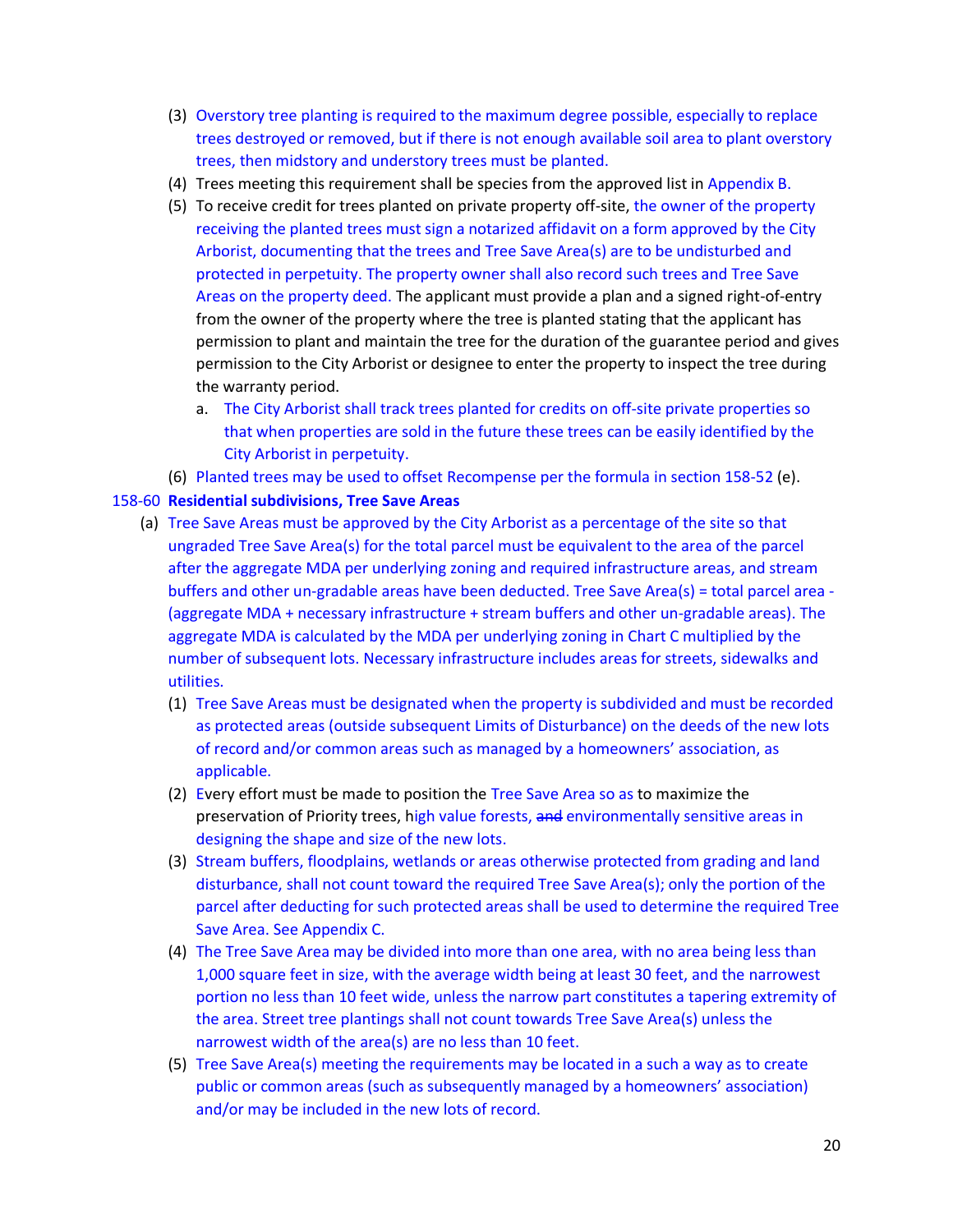- (6) If the City Arborist determines that the site does not contain enough Priority trees and/or High Value forests to fill the minimum Tree Save Area, the City Arborist shall require that a designated Tree Save Area(s) be established and fully stocked with newly planted trees in accordance with Planting Specifications per Appendix G.
- (7) The tree posting and appeals process shall begin when Tree Save Area(s) are approved and recorded on the site plan for the subdivision and land disturbance for infrastructure. Applicants for subdivisions are encouraged to meet with the City Arborist for a Pre-Application Conference for subdivision projects.
- (8) Projects where 70% of the aggregate dbh of existing Regulated Trees are preserved shall receive a 50% discount on recompense fees for healthy trees removed.
- (9) Cluster design option and incentive. Subdivision projects that save significant areas of trees and greenspace are eligible for building in a Cluster Design format, without street frontage and setback requirements for individual lots, and with an increased number of units allowed per parcel above the number of units per the underlying zoning. Projects approved for cluster design:
	- a. Shall be eligible to receive an increase in unit density when the greenspace area is at least equivalent to the area of the parcel after the aggregate MDA per underlying zoning and required infrastructure areas, and stream buffers and other un-gradable areas have been deducted. Greenspace(s) = total parcel area – ((aggregate MDA x .9) + necessary infrastructure + stream buffers and other un-gradable areas).
	- b. Shall design greenspace area(s) so that most are contiguous and no single greenspace area is less than the area and approximate dimension of one lot per the underlying zoning.
	- c. Must make every effort to position the Greenspace Area(s) so as to maximize the preservation of Priority trees, high value forests, and environmentally sensitive areas.
	- d. Shall require a Pre-application meeting with the applicant and City Arborist.
	- e. Shall receive a 50% discount on recompense fees for all healthy trees removed where 70% of the aggregate dbh of existing Regulated Trees are preserved.
	- f. Shall record greenspace areas on the deed(s) and by the City Arborist as preserved in perpetuity.

### 158-61 **Residential Subdivisions: Planting Plan**

- (a) All Single Family Residential subdivisions must submit a Tree Preservation and Planting Plan showing proposed tree Save Areas and plantings on common property for the entire development, including streets, in order to get final arborist approval for any land disturbance permits. The trees shown on the Tree Planting Plan must also be shown on the final plat that is approved by the Office of Zoning and Development.
	- (1) Trees removed or destroyed under a land disturbance permit solely for the construction of streets, stormwater management facilities, and related infrastructure in new subdivisions or planned developments will require Planting and/or payment of Recompense. Recompense for trees lost may be offset by Tree Planting.
		- a. Tree removal under a land disturbance permit for a Single Family subdivision will only be allowed to the degree necessary for the construction of new public or private roads and associated infrastructure.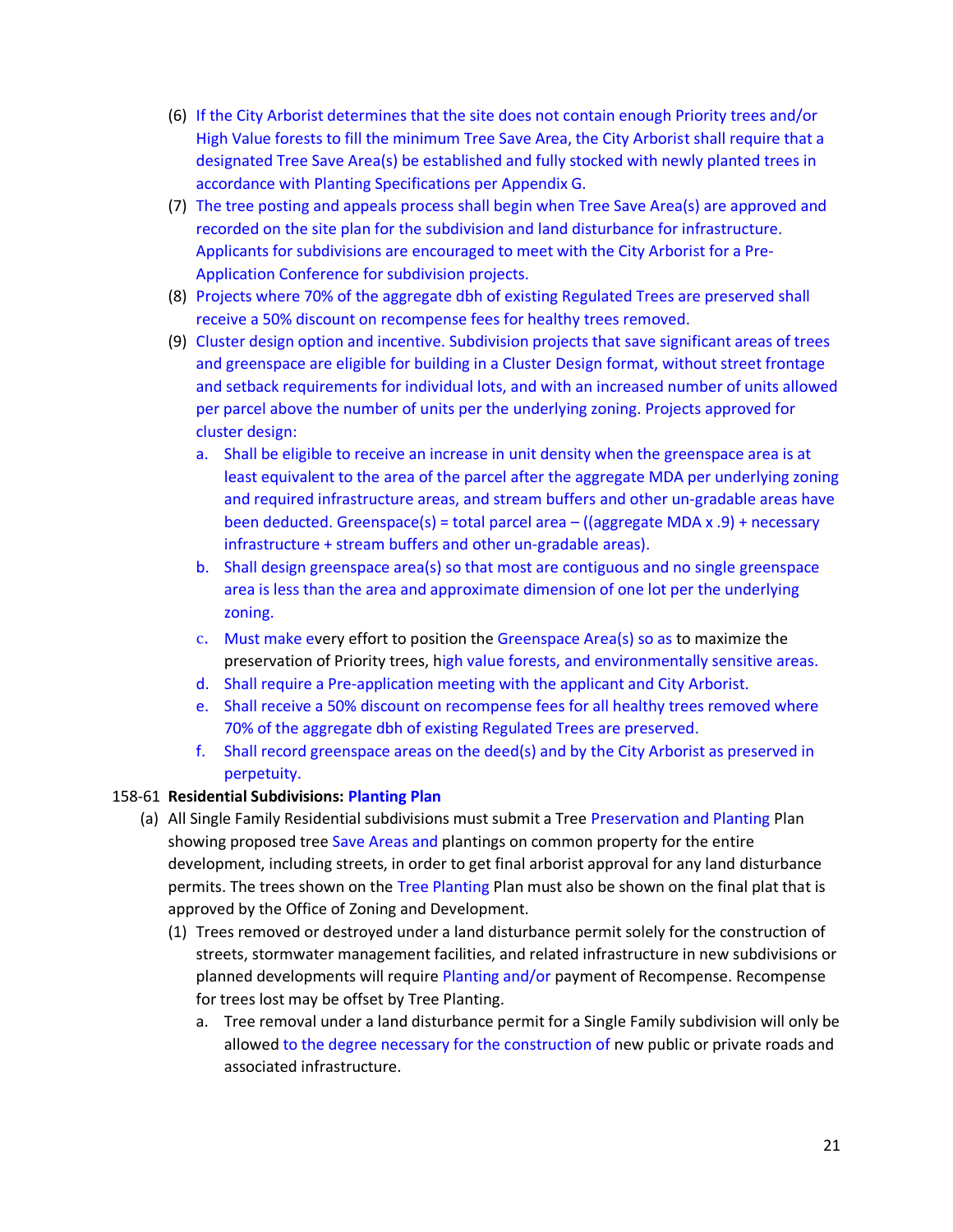- (2) Street Trees Required. All Public and private streets within a subdivision must meet the Street Tree planting requirements described in Appendix G.
- (3) Tree Planting Options. Trees shown on the Tree Planting Plan may be planted by the applicant under the land disturbance permit or may be deferred to the subsequent phases of construction. The end result shall be that new trees will be planted on the site and/or subsequently subdivided lots according to the square footage of contiguous soil area available where there are no existing overstory trees per Appendix G.
	- a. Midstory and understory tree planting areas may overlap with overstory planting areas per Appendix G.
	- b. No less than one tree must be planted for each tree removed.
	- c. Planted trees may be used to offset Recompense per the formula in section 158-52 (e).
	- d. Street tree plantings may not be used to offset more than 15% of the required Tree Save Area.
- (b) Removal of Invasive vines from preserved trees. No Priority or Non-Priority Tree preserved on site may be counted towards tree preservation requirements if it has Invasive vines growing in the crown or on the trunk of the tree that may impact the health of the tree now or in the future.
	- (1) The final arborist inspection for a certificate of occupancy will not be passed until invasive vines on Priority and Non-Priority Trees are killed by severing and removing at least a twofoot section of the vine from the tree trunk.
	- (2) The vines must be removed or killed in a manner that does not cut, poison, or otherwise harm the tree.
	- (3) A list of Invasive vines is included in Appendix B.

### **Division 8- Tree Preservation and Planting Standards for Commercial Zonings**

- 158-63 Tree Preservation Standard for Multifamily and Commercial Zonings. All projects, other than those that occur on Single-Family and Duplex Residential lots are classified as Commercial Developments and shall use the Tree Save Area requirements described in this division.
	- (a) Tree Save Areas must be established as a percentage of the site acreage per zoning district as outlined in Appendix C.
		- (1) Every effort must be made to position the Tree Save Area(s) to maximize the preservation of Priority trees and high value forests, and environmentally sensitive areas.
		- (2) Tree Save areas may not include stream buffers, floodplains, wetlands or other areas otherwise protected from grading and land disturbance.
		- (3) The Tree Save Area (s) may be divided into more than one area, with no area being less than 1,000 square feet in size, with the average width being at least 30 feet in width, and the narrowest portion no less than 10 feet wide, unless the narrow part constitutes a tapering extremity of the area.
		- (4) Tree Save Areas may be located in a such a way to create public or common areas.
		- (5) For commercial developments that do not include any residential use, then options to meet the Tree Save Area requirement are as follows: preservation, preservation on or off site with conservation credits, Payment-in-Lieu, o**r** Cap-and-Trade**.**
		- (6) For multifamily or commercial developments that include residential use, the Tree Save Area requirement must be met with either preserved trees or planted trees on site.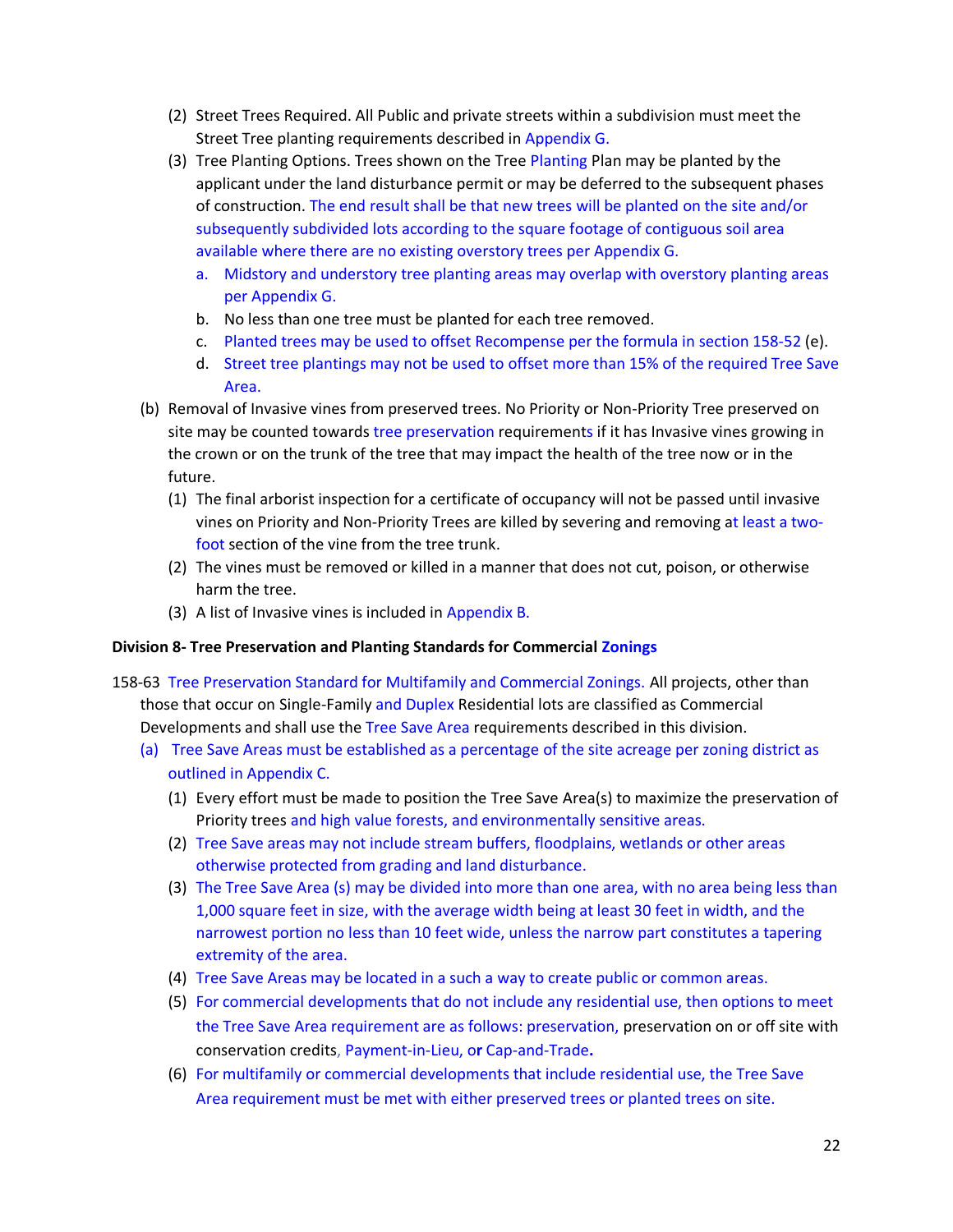Exceptions where the Tree Save Area requirement may be met with preserved trees an alternate location must be approved by the Tree Conservation Commission.

- (7) Forested areas or stands of trees that include Priority trees preserved and undisturbed on site and protected in perpetuity through a conservation easement or deed restriction may be credited to offset recompense.
- (8) Trees protected in perpetuity off-site must include Priority trees and High Value Forest areas in a defined area that is conducive to tree health and must be at least 1000 square feet in size with the average width being at least 30 feet in width, and the narrowest portion no less than 10 feet wide, unless the narrow part constitutes a tapering extremity of the area.
- (9) All trees receiving credit for preservation in perpetuity must have no more than 20% impact to their CRZ.
- (10)Projects where 70% of the aggregate dbh of existing Regulated Trees are preserved shall receive a 50% discount on recompense fees for all healthy trees removed.
- (11)The Conservation Areas must be protected in perpetuity through a conservation easement or deed restrictions.
	- a. If protected through a conservation easement, the easement must be held by a qualified conservation organization recognized by Federal Treasury Regulation Section 1.170A-14(c)(1). Qualified organizations recognized by this treasury regulation include, but may not be limited to, governmental entities, certain publicly supported charities, local and national land trusts, or other conservation groups that are organized or operated primarily or substantially for one of the conversation purposes specified in the Internal Revenue Code. If a deed is recorded or an easement conveyed in favor of a governmental entity, formal acceptance by the governmental entity or qualified conservation organization shall be obtained prior to the recording of the covenant or conveyance of the easement as defined in the Georgia Uniform Conservation Easement Act (O.C.G.A. § 44-10-1, et seq.).
	- b. If protected through deed restriction, the property must be owned and managed by a property owners' association governed by the Georgia Property Owners' Association Act O.C.G.A. § 44-3-220, et seq.) and must be managed in accordance with deed restrictions.
- (12)The conservation easement or deed restriction must contain standard language, available from the Arborist Division, that protects the Conservation Area in perpetuity from Land Disturbance and requires that it be maintained in a natural vegetated state.
- (13)The Conservation Area may be used for passive recreation, provided that after the creation of the conservation easement or recording of the deed restrictions that only improvements that require minimal or no land disturbance will be allowed. Possible improvements include but are not limited to soft-surface trails, boardwalks, benches, and signage.
	- a. Prior to the creation of the conservation easement or recording of the deed restrictions, passive recreational improvements that require land disturbance and the removal of trees, such as hard surface trails or pavilions, may be constructed. The calculation of conservation credits will be based only on the Priority and Non-Priority Trees remaining when the conservation easement or deed restrictions go into effect.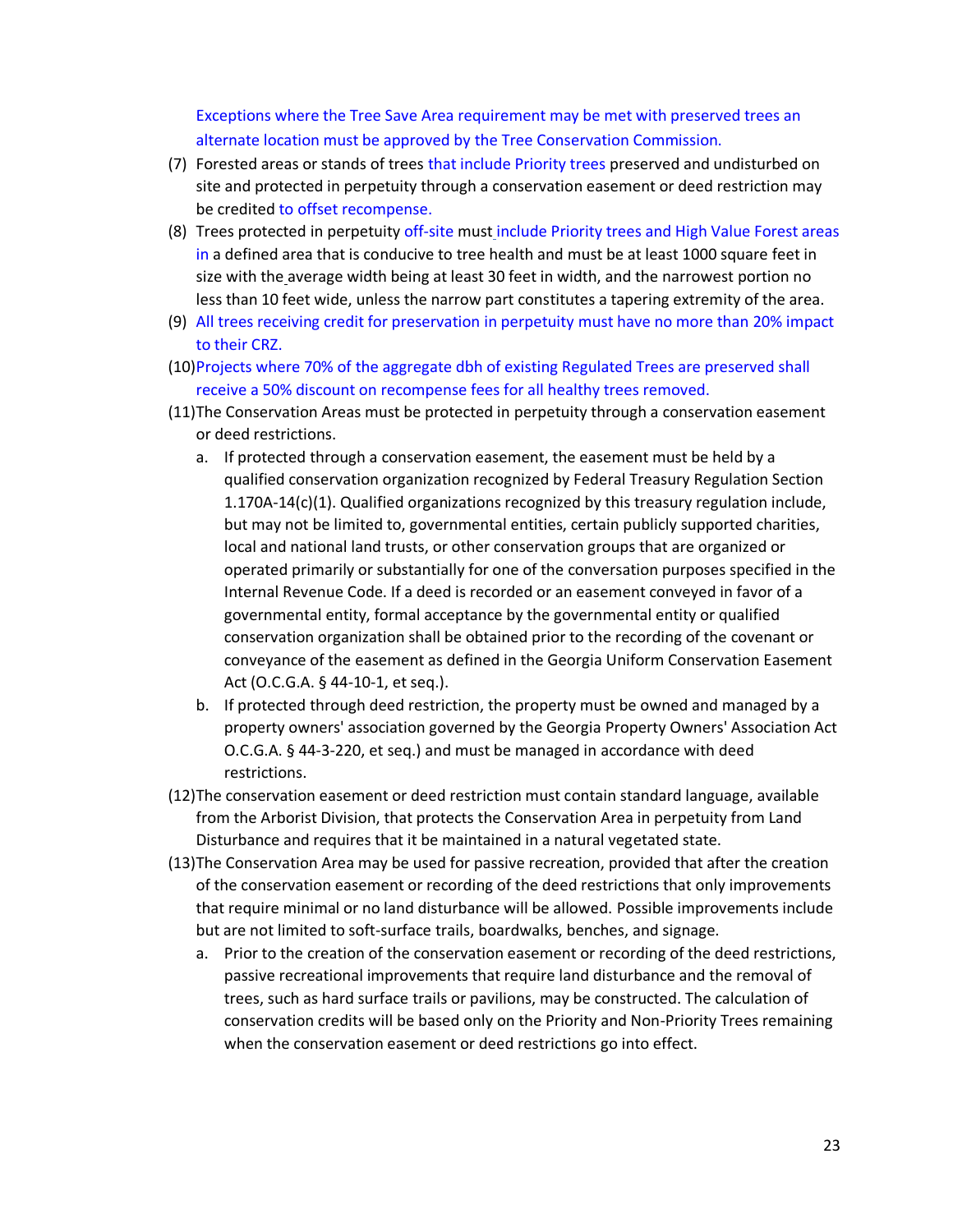- (14)the Arborist must approve the conservation area and may request reasonable changes to the location of the conservation area in order to protect certain exceptional trees, stands of trees, or sensitive environmental areas.
- (15)Cap-and-Trade**.** The Tree Save Area requirement, (square footage) may be met in part or in whole by applying an equivalent protected square footage from an alternate site if the following requirements are met:
	- a. The alternate site is within 5 miles of the project site;
	- b. The protected square footage of the alternate site, referred to herein as the **Alternate Tree Save Area**, must include Priority trees and/or High Value Forest in a defined area that is conducive to tree health, and must be at least 1,000 square feet in size, with the average width being at least 30 feet in width, and the narrowest portion no less than 10 feet wide, unless the narrow part constitutes a tapering extremity of the area;
	- c. The Alternate Tree Save Area must be located on the portion of a property that is **not otherwise protected** from grading, building or other land disturbance, such as a stream buffer;
	- d. Any invasive vines, as listed by the Arborist Division on its list of Undesirable Species, must be removed from the Tree Save Area, or killed by severing and removing at least a two- foot section of the vine from the tree trunk in a manner that does not cut, poison, or otherwise harm the trees;
	- e. The applicant must provide a signed right-of-entry from the owner(s) of the alternative site, giving permission to the City Arborist or designee to enter and to inspect the Tree Save Area;
	- f. The applicant must show the Alternate Trees Save Area meets the requirements of equivalent square footage and quality of trees or forest in order to be approved by the City Arborist;
	- g. The owner(s) of the alternate site must sign a notarized affidavit on a form approved by the City Arborist, documenting that the Tree Save Area is to be undisturbed and preserved in perpetuity, and maintained as healthy canopy and/or forest for the benefit of all residents of the City of Atlanta residents by providing high value tree canopy and other green infrastructure services (such as mitigation of stormwater), enforceable by injunctive relief, and binding on subsequent owner(s) of the alternate site;
	- h. The signed affidavit must be properly recorded and indexed in county deed records, and shall be available for public inspection on the Arborist Division's website;
	- i. The Tree Save Area may be used for public or private passive recreation, provided that only improvements that require minimal or no land disturbance will be allowed, including but not limited to soft-surface trails, boardwalks, benches, and signage;
	- j. DDH trees within the Tree Save Area may be removed pursuant to this Article.
- (b) Commercial projects that disturb only a portion of the site may be allowed to define a Modified Project Area that is smaller than the entire site area, for the purposes of calculating both Tree Save Area and Planting Requirements.
	- (1) Commercial projects that disturb less than 40% of the site may work with the City Arborist to define a portion of the site as the Modified Project Area. The Modified Project Area must include all areas of proposed Land Disturbance, with the boundaries defined by logical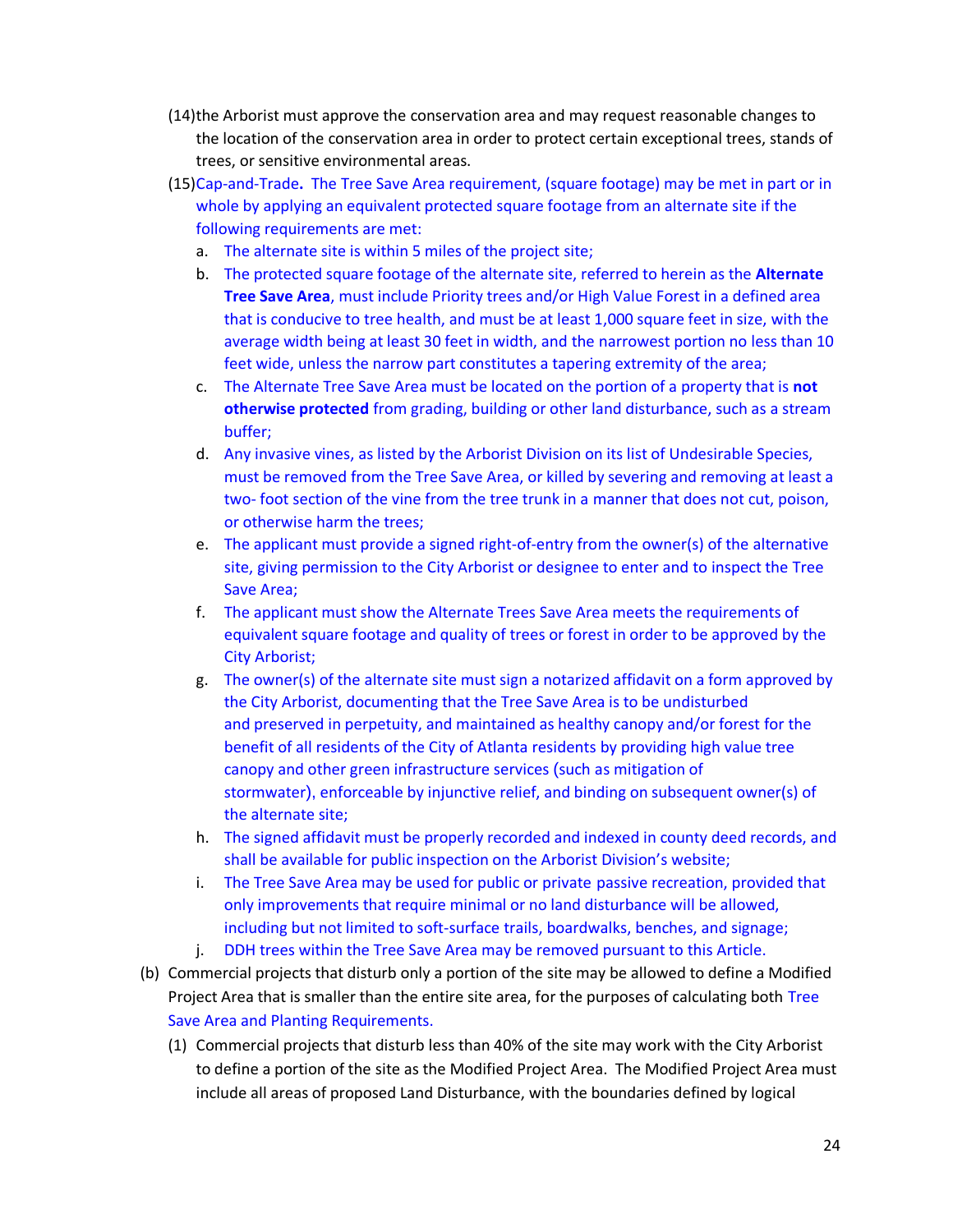internal site features including but not limited to buildings, driveways, project phase boundaries, parking lots, streams and other natural features. If approved by the City Arborist, the Modified Project Area may be used instead of the full site area for determination of the Priority Tree preservation and Tree Save Area calculations.

- a. When using a Modified Site Area to calculate the Tree Save Area, the trees required to meet Tree Save Area must be growing or planted within the boundaries of the Modified Project Area.
- 158-64 **Tree Planting requirements for Commercial and Multifamily.** All Commercial properties must contain Tree Save Areas on site per Section 158-63.
	- (a) If existing trees do not fill the minimum Tree Save Area to the degree that 80% of tree Critical Root Zones are over lapping, then the City Arborist shall require that the designated Tree Save Area(s) be supplemented or fully stocked with newly planted trees per the following:
		- (1) Overstory Trees: 640 square feet with one dimension of at least nine feet;
		- (2) Mid-story Trees: 320 square feet with one dimension of at least nine feet;
		- (3) Understory Trees: 120 square feet with a one dimension of at least six feet; and
		- (4) In accordance with Planting Specifications in Appendix G.
	- (b) Tree Save Area(s) may include areas not occupied by a Building, multi-story parking structure, Sports Field, Sports Court, Swimming Pool, electrical substation or other open-air electrical power equipment yard owned or operated by a public utility, pond, or other perennially wet body of water according to the area of the contiguous soil area available.
	- (c) Exceptions for non-residential commercial properties.
		- (1) Offsite planting on public or private property may be used to meet the Tree Save Area requirement. To receive credit for trees planted on private property off-site, the owner of the property receiving the planted trees must sign a notarized affidavit on a form approved by the City Arborist, documenting that the Tree Save Area(s) are to be undisturbed and protected in perpetuity. The property owner shall also record such trees and Tree Save Areas on the property deed. The applicant must provide a plan and a signed right-of-entry from the owner of the property where the tree is planted stating that the applicant has permission to plant and maintain the tree for the duration of the guarantee period and gives permission to the City Arborist or designee to enter the property to inspect the tree during the warranty period.
	- (d) Tree Planting Requirement. Planted Trees may consist of:
		- (1) Trees planted on site to meet Tree Save Area requirement.
		- (2) Right-of-Way Trees for Commercial Projects, per specifications in Appendix G., and with no more than 30% of otherwise required street tree plantings used to meet the standard.
		- (3) Green Roofs used on Commercial Projects; 640 sq feet of green roof = 1 planted tree.
		- (4) To receive credit for trees planted on private property off-site, the owner of the property receiving the planted trees must sign a notarized affidavit on a form approved by the City Arborist, documenting that the Tree Save Area is to be undisturbed and protected in perpetuity. The property owner shall also record such trees and Tree Save Areas on the property deed. The applicant must provide a plan and a signed right-of-entry from the owner of the property where the tree is planted stating that the applicant has permission to plant and maintain the tree for the duration of the guarantee period and gives permission to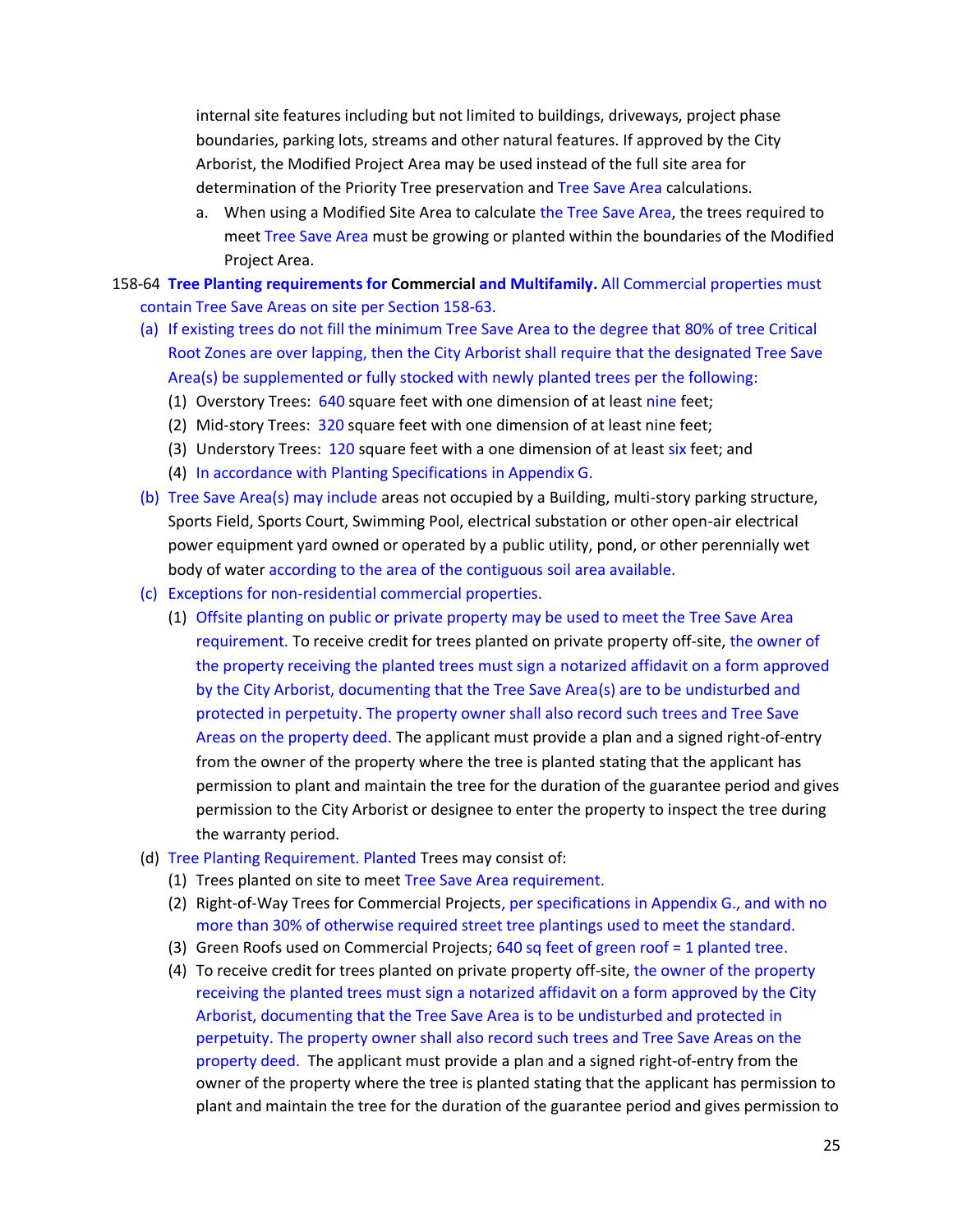the City Arborist or designee to enter the property to inspect the tree during the warranty period.

- (5) Planted trees may be used to offset Recompense per the formula in section 158-52 (e).
- (e) Trees planted in excess of Tree Save Area requirements and street tree plantings may be credited to reduce recompense for trees destroyed on the site.
- (f) Street Plantings. Street tree plantings of mid-story and overstory trees shall be planted along the newly-constructed streets at a minimum of one tree per 40 linear feet, with adjustments for driveways, and within 10 feet of the back of curb, or back of the sidewalk if the distance between the sidewalk and curb is insufficient for planting trees per Appendix G, unless healthy existing trees currently exist along street rights-of-way and frontages in which case those trees shall be preserved if possible. These trees must meet the planting requirements in Appendix G and must be protected from all impacts during future construction phases.
	- (1) All Street trees must be Overstory or Mid-story species, with at least half of the trees being Overstory species.
		- a. Zoning-mandated Streetscape Tree planting requirements supersede the 40 feet spacing requirements for public street frontages.
		- b. The City Arborist may waive or alter the Street Tree planting or spacing requirement if there are existing trees growing along the street frontage of the property, whether at regular or irregular spacing, or if conditions prevent planting on 40 foot spacings. The City Arborist may also allow other adjustments to the requirements, including allowing Understory species or a larger percentage of Mid-canopy species to address planting constraints outside of the applicant's control.
- (g) Street trees must be planted within the public right-of-way or required Streetscape; or a Green Roof may be constructed on site.
- (h) Removal of Invasive vines from preserved trees.
	- (1) The final arborist inspection for a certificate of occupancy will not be passed until invasive vines on Priority and Non-Priority Trees are killed by severing and removing at least a twofoot section of the vine from the tree trunk.
	- (2) The vines must be removed or killed in a manner that does not cut, poison, or otherwise harm the tree.
	- (3) A list of Invasive vines is included on the list of Undesirable Species, maintained by, and available from, the Arborist Division.
- 158-65 Planting Specifications.
	- (a) All trees planted as a requirement of this article shall follow the technical planting specifications maintained by, and available from, the Arborist Division and as listed in Appendix G. Any trees that are not planted in accordance with the specifications will not be approved by the City Arborist.
	- (b) All trees planted pursuant to this article are subject to inspection by the City Arborist.

### **Division 9- Parking Lot Tree Planting and Landscaping Requirements**

158-66 Parking Lots.

(a) Applicability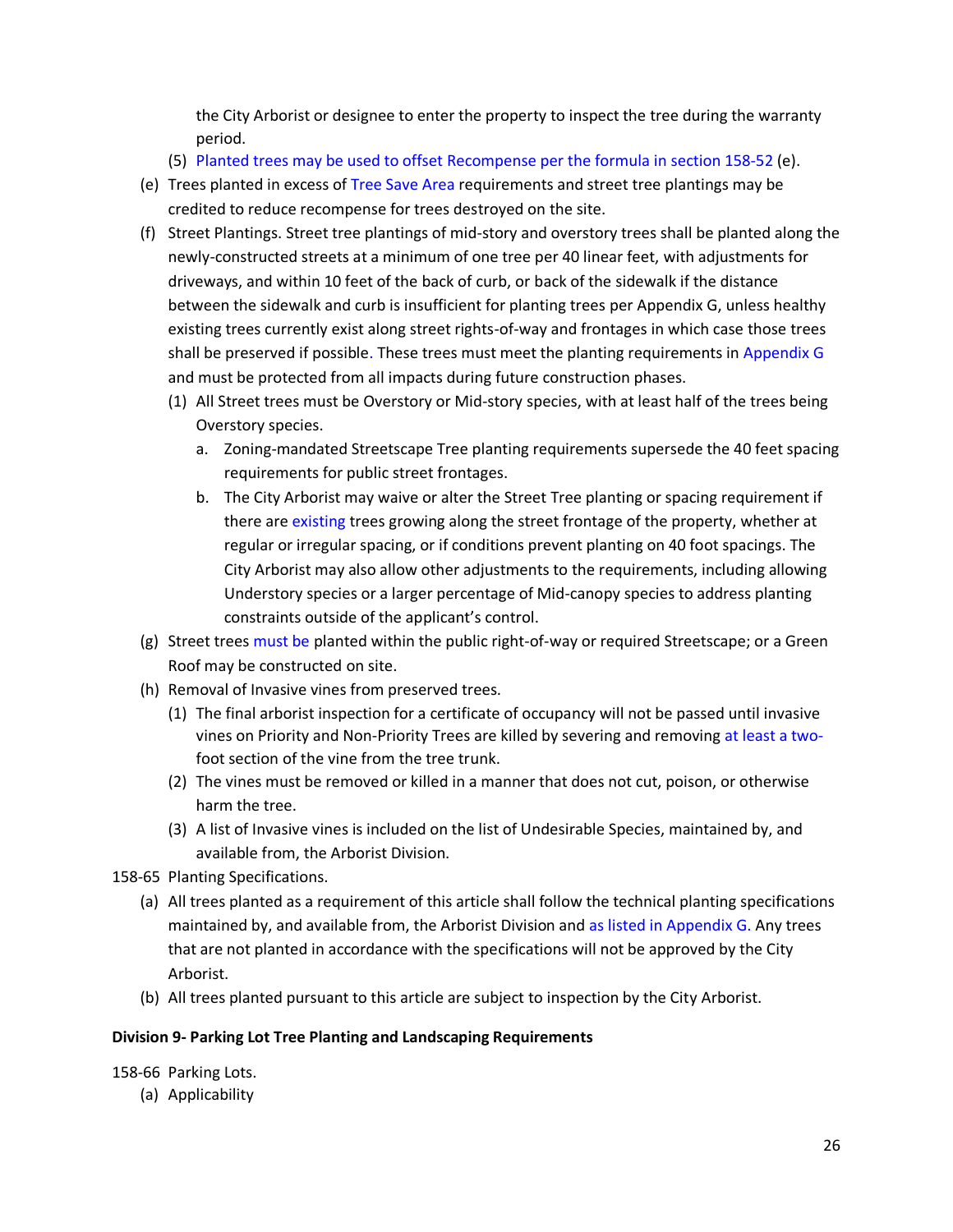- (1) All new parking lots, and those being expanded or undergoing renovation that involves excavation or alteration of the grade, or reworking of the curbs & gutters, which have a total of 16 or more parking spaces, shall meet the landscaping and tree planting requirements set forth in this section.
	- a. Parking lots that are being sealed, restriped, or resurfaced by overlayment on existing impervious paved surfaces are exempt and City Arborist review and approval is not required. Owners are responsible for any damage to Public or Private trees caused by these maintenance and improvement activities.
- (b) Tree planting requirements for parking lots.
	- (1) Trees must be planted so that there is one tree for every 8 parking spaces, and the minimum width of the planting area shall be 6 feet. No parking space shall be further than 40 feet from a tree, as measured from the tree trunk to any portion of the parking space. These trees may be planted or growing on the perimeter or within the interior of the parking lot. Existing trees on the perimeter must be no more than 10 feet from the edge of the parking lot and on the same parcel.
	- (2) All trees used to meet the parking lot planting requirement shall be Overstory or Mid-story trees, with at least 60% of the trees being Overstory trees.
	- (3) The City Arborist may allow a lower percentage of Overstory Trees or the use of Understory Trees if overhead utilities or other site constraints beyond the control of the applicant preclude the planting of all Overstory and Mid-story Trees. Where Understory Trees are used, the City Arborist may require additional parking lot trees with closer spacings.
	- (4) *Tree specifications*. Newly planted trees shall meet the following requirements:
		- a. Trees shall be a minimum of 2.5 inches in caliper as measured at a height six inches above ground level and shall meet nursery standards per ANSI Z60.1 and COA standards for quality.
		- b. Trees shall have an anticipated mature height of at least 40 feet (except under utility lines).
		- c. Trees shall have a minimum limb clearance of 4.5 feet.
		- d. Trees shall be broad-leaved overstory or mid-story shade trees on the City's Recommended Planting List and must be approved by the City Arborist.
		- e. Trees species shall able to thrive in poor soil conditions, restricted rooting areas, and be drought tolerant and shall be native where possible.
		- f. Neither columnar nor fastigiate tree cultivars, nor Red maple (*Acer rubrum* or cultivars thereof) may be used to meet the parking lot tree planting requirements.
	- (5) Barrier curbs and wheel stops. Where the end of a parking space abuts a landscaped area where trees are planted, barrier curbs or wheel stops shall be installed in the parking space at a minimum of two feet from the landscaped area. The two-foot area may be comprised of a pervious material. Barrier curbs and wheel stops shall be a minimum of six inches high and six inches wide. The barrier curbs and wheel stops must be constructed of concrete, stone, or other durable material, and must have openings that allow drainage from the pavement to enter and percolate through the landscaped areas.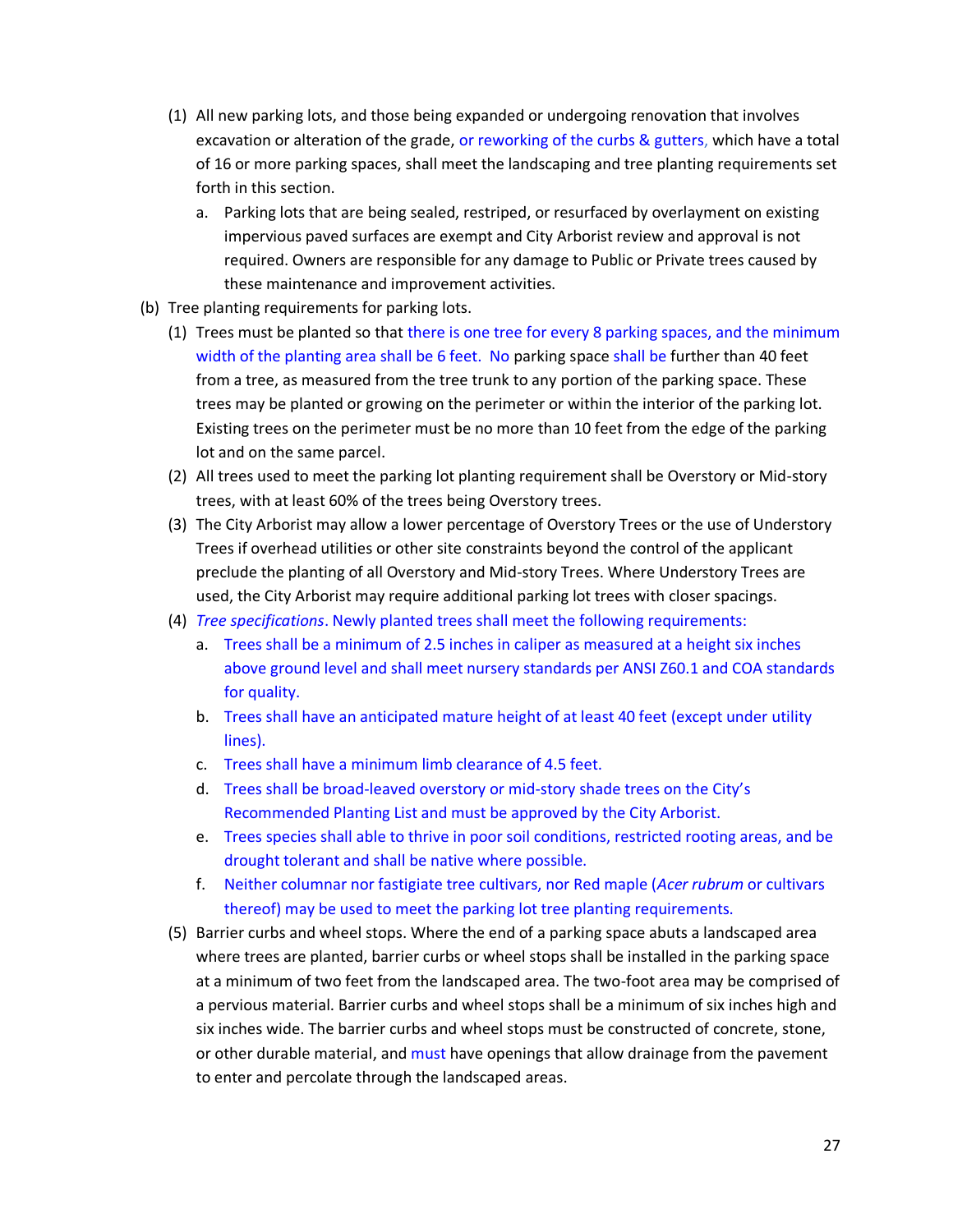- (6) Ground cover of landscaped areas. Landscaped areas shall comprise at least 12% of the interior of the parking lot and shall contain one or more of the following types of ground cover in order to protect tree roots and prevent erosion; shrubs, non-invasive herbaceous plants, organic mulch, pine straw, or other similar landscaping materials. Ground cover shall be maintained at all times and mulch shall not exceed three inches in depth. Shrubs shall be maintained at a maximum height of 2.5 feet, except where such shrubs screen the parking surface from an adjacent property. Plants shall not be planted within the structural root plate of trees; plantings within the critical root zone of trees shall be dug by hand.
- (7) Irrigation. Due to the harsh growing conditions created by parking lots, newly planted parking lot trees must receive regular watering during the establishment period, which is two years for trees under six Caliper inches, and five years for trees six Caliper inches and larger. Watering shall be accomplished with an automatic irrigation system installed at the time of construction. The irrigation system must allow for periodic deep irrigation for the trees and may not utilize a spray -pattern irrigation head.
- (8) Tree plantings adjacent to sidewalks and other rights-of-way.
	- a. Where a parcel does not have zoning related Streetscape or screening requirements, landscaped areas of at least six feet in width shall be constructed and maintained along sidewalks and public rights-of-way that are adjacent to the surface parking lot, except at points of a facility's ingress and egress. Trees planted in this area may count toward the requirements of this article.
- (9) Minimum soil quality, area, and volumes.
	- a. Trees planted in parking lots must be provided planting soil area or soil volumes that meet or exceed the requirements in Appendix G.
- (10)Replacement of trees. All trees planted to meet the parking lot planting requirement must be maintained as necessary to keep the trees healthy for the life of the parking lot, and any tree that is dying or dead must be replaced with one new tree of a similar type during the next planting season.
- (c) Bus and truck lots, including warehouse and shipping facilities, will be required to plant one tree for every 4,000 square feet of paving, excluding driveways. Trees should be planted on the perimeter and in landscaped areas within the lot. Bus and truck lots must also meet requirements of subsections (2) through (8) in section 158-66(b).

#### **Division 10- Calculation of Recompense Payment for all Zoning Districts**

#### 158-67 Tree Recompense Requirements.

- (a) Recompense must be paid into the Tree Trust Fund for all Priority or Non-Priority Trees that are approved to be removed or Destroyed by the City Arborist.
- (b) Recompense owed for Priority trees is equal to the number of diameter inches of trees destroyed multiplied by the Established Recompense Fee.
- (c) Recompense owed for non-Priority trees is equal to the number of diameter inches of trees destroyed multiplied by 70% of the Established Recompense Fee.
- (d) The cost of planting new trees may be subtracted from the recompense owed for either Priority or non-Priority trees by the following formula: ((DBH inches of Priority Trees destroyed + (DBH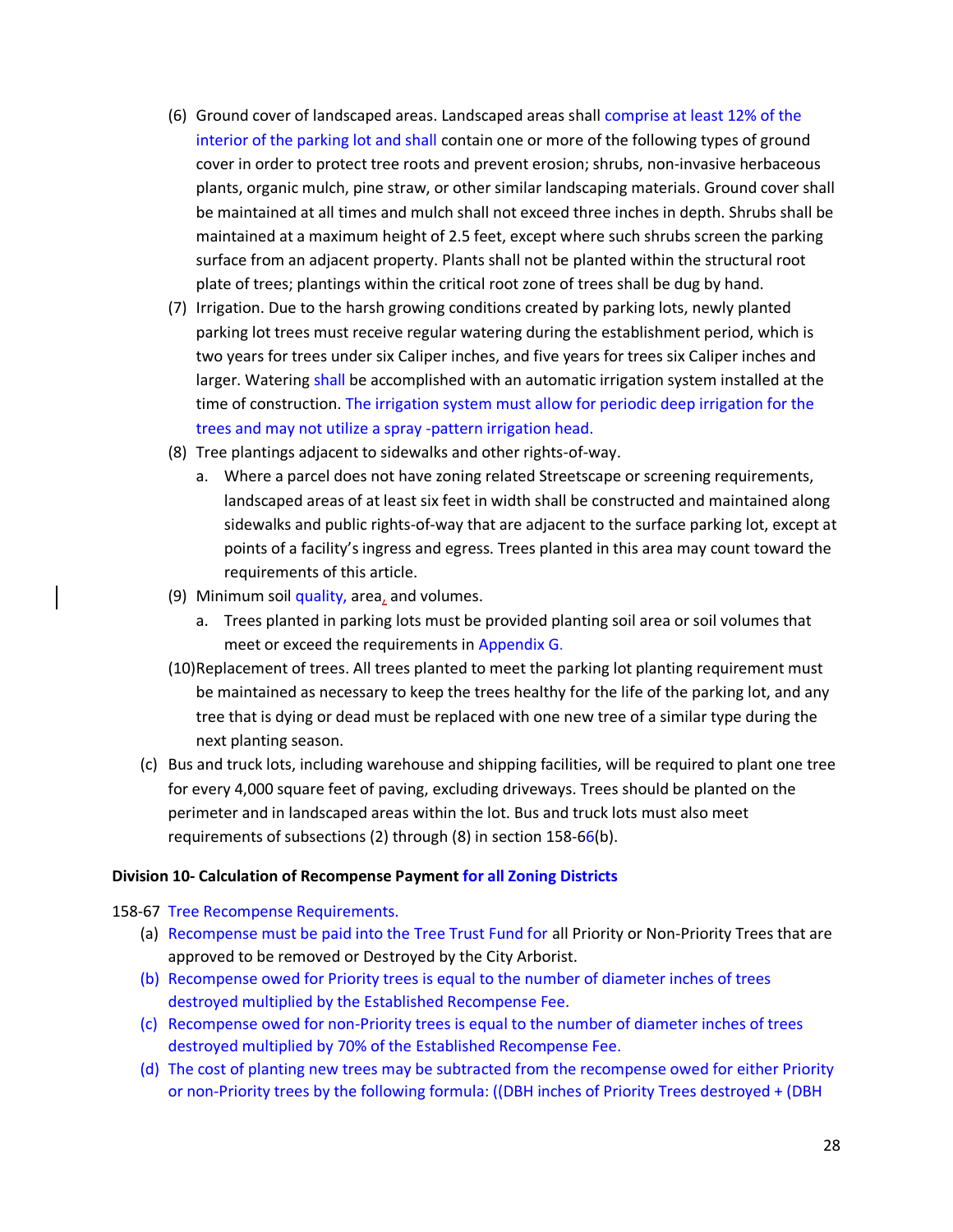inches of non-Priority Trees destroyed x 0.7)) x Established Recompense Value = Recompense. Recompense – (credited Caliper inches planted x 1.25) = Adjusted Recompense Owed.

- (1) Recompense Owed may be reduced by 50% for all projects where 70% or more of dbh inches of existing Regulated Trees are preserved.
- (e) If planted trees used to offset recompense fees are planted off-site on private property, the property owner accepting such trees must provide a deed restriction, conservation easement or other covenant to the City Arborist that shows such trees must be recorded on the deed and protected in perpetuity.
- (f) Recompense reduction for development of affordable housing rental units.
	- (1) The 20% reduction in required Recompense is replenished by the City through a revenue source other than the Tree Trust Fund; and
	- (2) Recompense reductions for the development of lower priced for-sale units.
		- a. Multi-family development projects with 20% or more of units that sell per the rates below are eligible for a 20% reduction in required Recompense, subject to available replenishment funds from the City, if they meet the following conditions:
			- 1. The site meets the Tree Save Area requirement for commercial zoning with residential use per Appendix C.
			- 2. The applicant will ensure that at least 20% of the total dwelling units shall be made available for sale to households having an income, as certified by the buyer or buyer's lender, that does not exceed either 80% of AMI or 120% of AMI, as applicable, adjusted for household size, for the Atlanta-Sandy Springs-Marietta Metropolitan Statistical Area published annually by the United States' Department of Housing and Urban Development ("HUD AMI"). The maximum sales price cannot exceed the Workforce Owner Housing Maximums established by the City of Atlanta Office of Housing and Community Development (based on 80% and 120% of the HUD AMI, respectively), adjusted by household size. The percentage of units at 80% of AMI and the percentage of units at 120% of AMI shall be equal. In the event there is an odd number of required Affordable Workforce Home Ownership Units, the developer may choose whether the last unit will be at either 80% of AMI or at 120% of AMI.
			- 3. The lower-priced units shall be substantially similar in construction and appearance (e.g., square footage, type and brand of appliances, materials used for countertops, flooring, etc.) to the higher or market rate units, and shall not be in isolated areas in the development but shall be interspersed among market rate units. The number of bedrooms in the lower priced units (e.g. one bedroom, two bedroom, three bedroom, four bedroom or greater) shall be proportionate to the number of bedrooms in the market rate units;
			- 4. The affordability requirement shall remain in effect for 10 years from the date of the issuance of the certificate of occupancy.
			- 5. The applicant must provide documentation that the development will provide the required affordable housing. The forms of acceptable documentation shall be established and verified by City's Office of Housing and Community Development.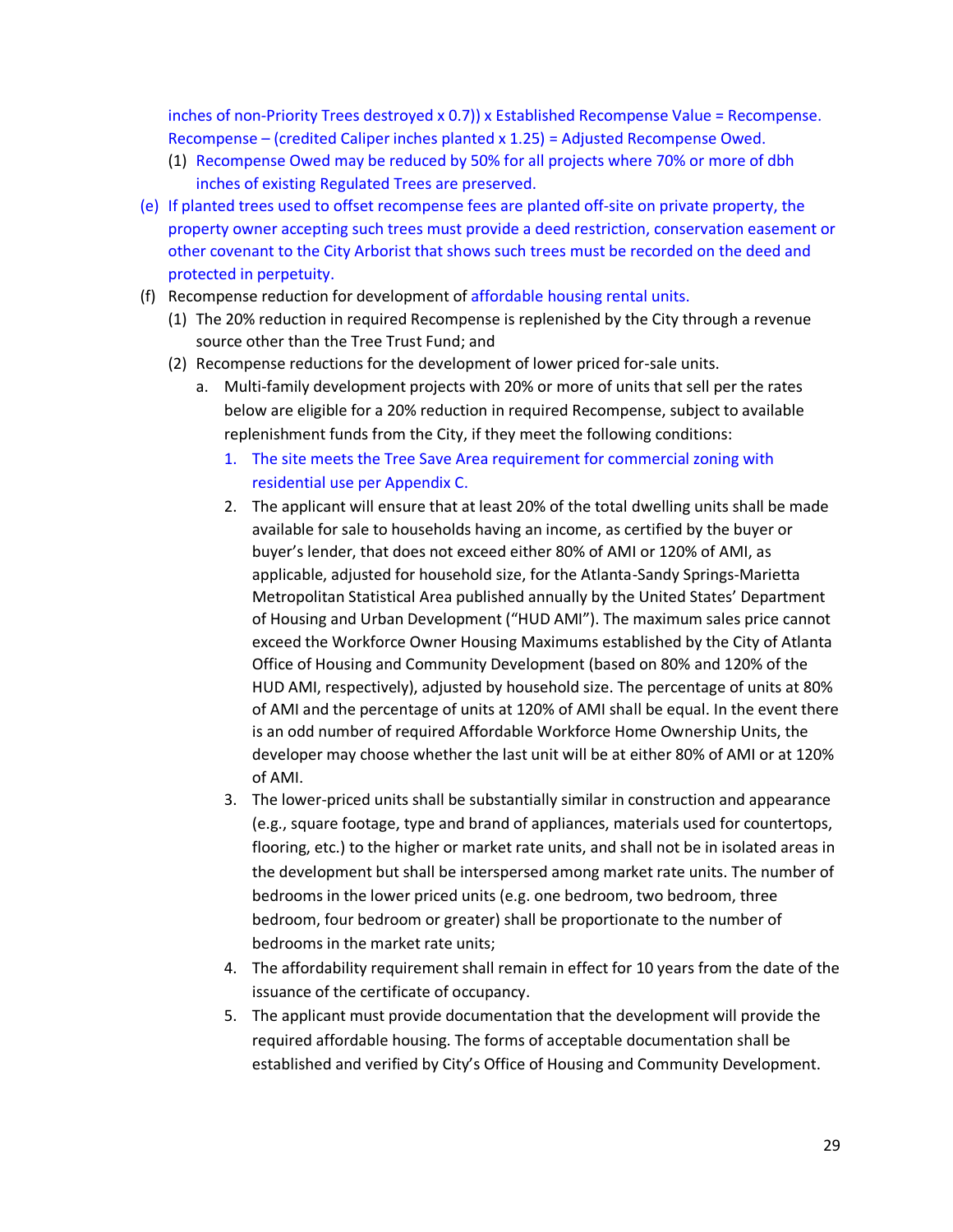- 6. For mixed use developments with a residential component that meets the affordability criteria in subsection (a)(2) above, the 20% Recompense reduction shall apply only to a portion of the required Recompense, based on the percentage of the development that is residential in nature. The residential portion of the site shall be calculated by dividing the floor area of the residential portion of the development by the development's total floor area. Thus, a mixed-use development that meets the affordability criteria, with 40% of its total floor area dedicated to residential use shall be eligible for a Recompense fee reduction of 8% (40% residential area x 20% discount= 8% fee reduction)
- (3) Single Family Developments that are sold to households having an income, as certified by the buyer or buyer's lender, that does not exceed 120% of AMI, as applicable, adjusted for household size, for the Atlanta-Sandy Springs-Marietta Metropolitan Statistical Area published annually by the United States' Department of Housing and Urban Development ("HUD AMI"). The maximum sales price cannot exceed the Workforce Owner Housing Maximums established by the City of Atlanta Office of Housing and Community Development (based on 120% of the HUD AMI), adjusted by household size.
	- a. The 20% reduction in Recompense fee, subject to available replenishment funds from the City, shall be provided to the applicant in the form of a rebate after the first sale of the property;
	- b. To receive the rebate, the applicant must submit real-estate closing documents to the City Arborist showing that the sale price of the property meets the affordability requirement.
	- c. All sites must meet Tree Planting requirements to be eligible for the Recompense rebate; and
	- d. The 20% reduction in required Recompense is replenished by the City through a revenue source other than the Tree Trust Fund.
- (4) Public Linear Infrastructure Projects. For trees removed or Destroyed for the construction and maintenance of City-owned linear infrastructure, including but not limited to roadway and transportation projects and City-owned water, sewer, and other utility projects, the Replacement and Recompense standards described below shall apply. Non-linear infrastructure projects including, but not limited to pump-stations, vaults, and storage tanks that must, by their functional nature, be in close spatial proximity to the City-owned linear infrastructure projects shall also be subject to the following standards.
	- a. All Public Linear Infrastructure Projects shall be required to minimize tree impacts wherever possible and shall be required to submit a Tree Protection and Replacement plan that meets the requirements of section 158-64 approved by the City Arborist.
	- b. All trees removed or destroyed for Public Linear Infrastructure Projects shall be valued as Non-Priority Trees for purposes of permitting, Replacement and Recompense calculations.
	- c. Replacement Trees shall be planted on the project site to the extent possible and reasonable, or as specified in applicable Streetscape requirements established by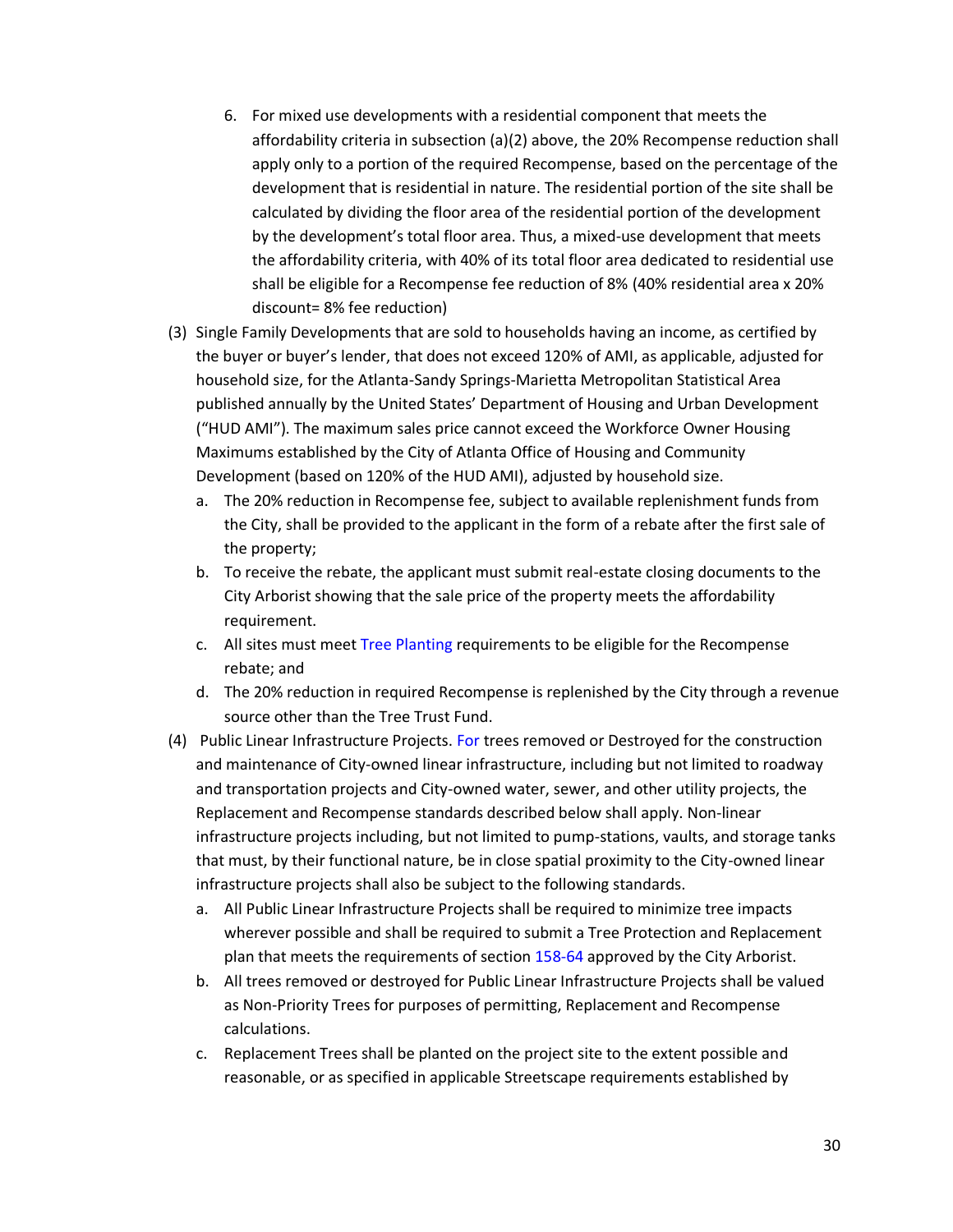zoning, or planting standards established by the City for the pertinent type of infrastructure project.

- d. All Replacement Trees shall be planted per the standards in Appendix G.
- e. Recompense payments for trees unable to be planted on the project site may be paid into the Tree Trust Fund. However, in no case shall the Replacement and Recompense value of any project exceed 5% of the total construction cost for the project.

### **Division 11- Posting and Appeals**

158-68 Notifications and Posting.

- (a) Applicability. The notification and posting criteria set forth below apply to projects that receive a tree removal permit for Priority or Non-Priority Trees.
	- (1) Projects performed by the Department of Watershed Management to fulfill the City's obligations under the CSO Consent Decree entered in Civil Action No. 1:95-CV-2550-TWT (U.S. District Court, Northern District of Georgia), or with the First Amended R entered in Civil Action No. 1:98-CV-1956-TWT (U.S. District Court, Northern District of Georgia) are exempt from posting and appeals.
	- (2) For trees located on public and private property, two notifications shall be required.
		- a. Notice of tree removal request. The first notification shall be made to the public that an application to remove a designated tree(s) was filed with the City. The notification will be placed on the City Arborist's webpage on www.atlantaga.gov and shall remain for 60 calendar days and/or until the Notice of Preliminary Approval is posted. The City will not accept any appeals during this notice period.
		- b. Notice of preliminary approval. A second notification in the form of a physical posting not less than six (6) square feet in size shall notify the public that the City Arborist has given preliminary approval to an application to remove one or more trees, and that appeals of such decision may be submitted. This posting will be a physical sign visible to passers-by on the property where the tree removal is requested. A notification of preliminary approval shall also be placed on the Arborist Division's webpage. The notice shall inform any reader that an appeal may be filed with the clerk of the Tree Conservation Commission within 15 calendar days of the placing of the sign on the property. The notice shall further indicate that the failure to appeal within the designated time period will result in the issuance of the removal permit without further right of appeal. If the notice of preliminary approval is not posted as required by this section, no permit shall be issued. The City Arborist shall require that the sign be of a standard design available from the Arborist Division.
	- (3) Posting sign location. Only one sign posting per property will be required regardless of the number of trees requested for removal on a single permit application unless the affected property has frontage on more than one road, in which case one sign shall be placed on each side of the property with road frontage. Property postings shall be placed in a prominent location on the affected property so that the posting sign is clearly visible and may be seen and read by passers-by. If the notice of preliminary approval is not posted as required by this section, no permit shall be issued.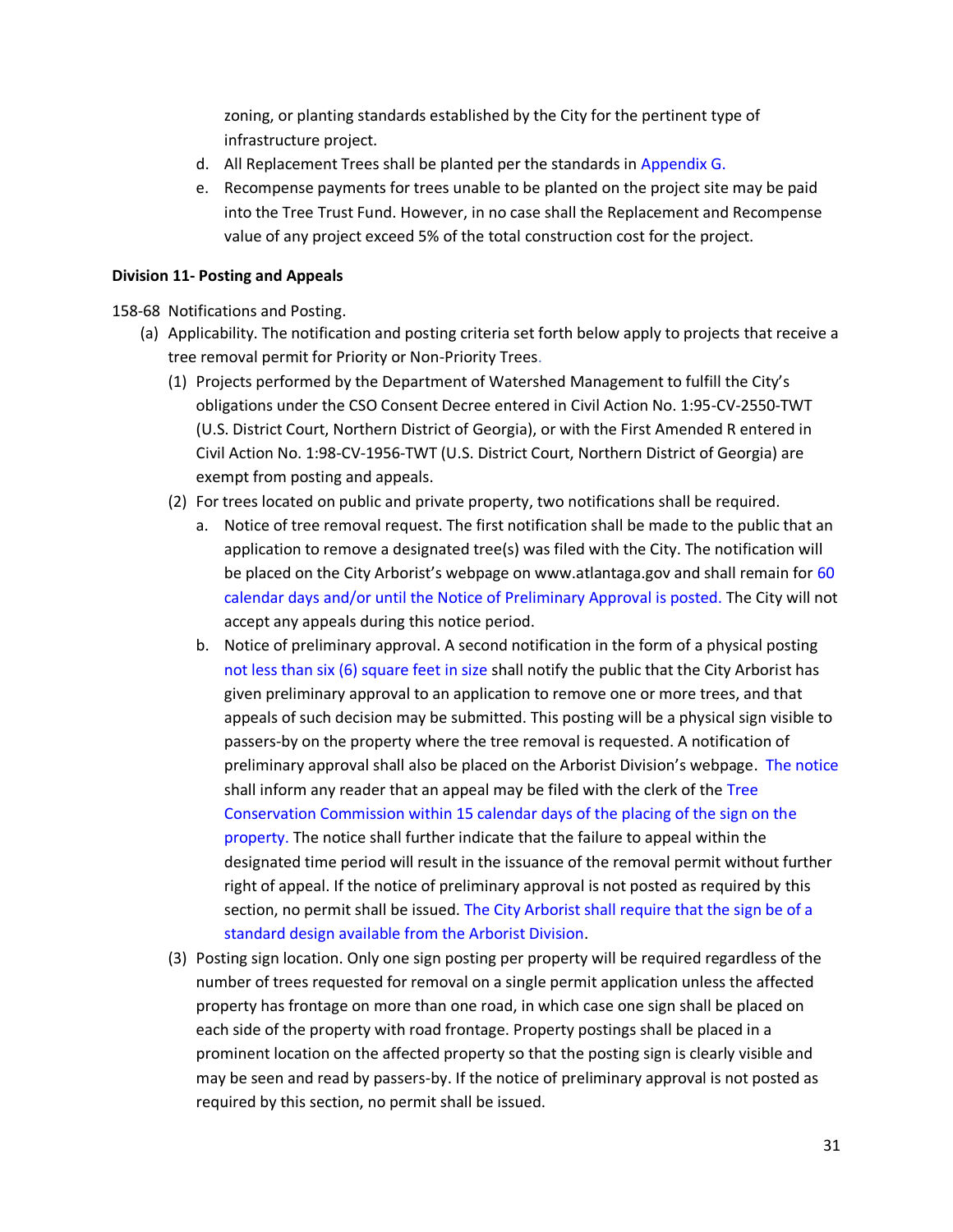- (4) Tree marking. Immediately after an applicant receives preliminary approval of a tree protection plan or removal application, they shall mark all trees preliminarily approved for removal or destruction by painting an orange "X" on the tree facing the right-of-way.
- (5) Reinspection fee. A reinspection fee of \$50 will be charged if the City Arborist denies the second posting. The second posting may be denied for reasons including, but not limited to, an incorrect site survey or failure to mark trees correctly.
- (b) Minor amendments. After the time for appeals has expired with respect to any notice of preliminary approval, the City Arborist may approve minor amendments to the permit without there being any new right of appeal from such approval, provided the trees which are approved are not counter to the guidelines below.:
	- (1) The amendments do not alter or amend any rulings of the Tree Conservation Commission made in connection with the particular case;
	- (2) The amendments do not impact any additional Boundary trees or allow the removal or Destruction of any Regulated Trees;
	- (3) For Single Family Residential projects the amendments do not increase the area of disturbance on site beyond the allowed MDA other than those allowed in Appendix C.
- (c) Permits available for public inspection. All tree removal permits shall be available for public inspection on the City's online permitting system and in the Arborist's office.

## 158-69 Appeals.

- (a) Who may appeal.
	- (1) Appeals regarding trees impacted for private development, demolition, and landscaping projects. Appeals of a City Arborist's decision regarding a tree or trees impacted by private development may be filed by any person who resides or owns property or a business either within the NPU or adjacent NPU of the property on which the tree(s) at issue are located.
	- (2) Appeals regarding trees impacted by public projects. Appeals of a City Arborist's decision regarding tree or trees on Public Property may be filed by any party who is
		- a. an individual who resides or owns property or a business in the City of Atlanta; or
		- b. a civic association in the NPU or adjacent NPU in which the tree(s) at issue are located.
	- (3) Appeals regarding denial of permits for the removal of Undesirable species or DDH trees may only be filed by the permit applicant or their agent.
	- (4) Appeals regarding assessed Recompense and fines for the illegal removal of trees may be filed by the party, or parties, who were charged the Recompense and fines.
- (b) Timing of appeal.
	- (1) Appeals regarding approval of permits for impacts or Destruction of trees for private and public development must be filed within 15 Calendar days of the date on the second sign posting after preliminary approval has been granted by the City Arborist, per posting requirements described in section 158-68.
	- (2) If an appeal is not filed within the timeframe prescribed above, the permit shall be issued in accordance with the notice of preliminary approval.
- (c) Appeal requirements.
	- (1) Submission of appeals. All appeals must be filed with the secretary of the Tree Conservation Commission.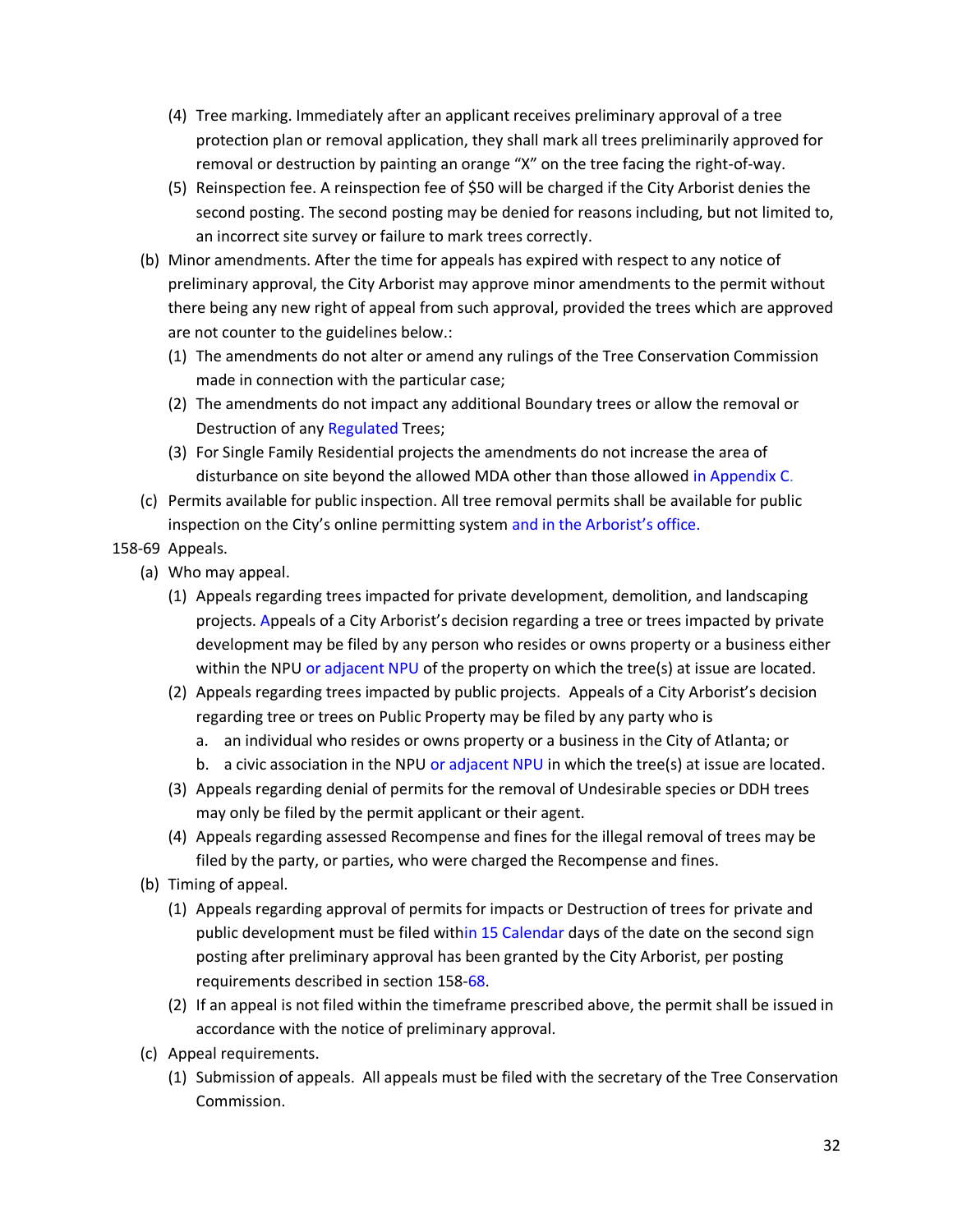- (2) Filing fee. An appeal shall not be deemed filed until the secretary receives a completed appeal package, along with either a \$75.00 filing fee used to defray the administrative costs of the appeal, or a hardship letter requesting a fee waiver. Where a financial hardship letter is submitted, it must explain in detail why the appellant is unable to pay the fee. The Tree Conservation Commission shall determine whether to waive the filing fee at the time of the appeal hearing.
- (3) Appeal content. The Notice of Appeal shall state, at a minimum, the name, address, phone number, and email address (if any) of the appellant and whether the appellant is a resident of the City of Atlanta. If the appellant is not a resident of Atlanta, the address of a property or business owned by the appellant within the City of Atlanta shall be included. The appeal also shall include the address of the subject property and, if known, the name of the person(s) who filed a permit application for the property about which the appeal is being made.
- (4) Basis of appeal must be stated. The appeal shall state the section(s) of this article that the appellant believes was misinterpreted or misapplied by the administrative officer; the way in which the appellant believes the section should be interpreted or applied; and any facts material to the administrative officer's decision that the appellant believes were inaccurate or missing from the tree removal application, misinterpreted, or misunderstood.
- (5) Appeal application for only one property or project. An appeal application shall be submitted for one parcel only. If multiple parcels are involved, an application shall made for each additional parcel.
- (d) Stay of activity after appeal is filed.
	- (1) Appeal by a non-applicant challenging issuance of preliminary approval. If an appeal is filed by a non-applicant challenging the City Arborist's decision of preliminary approval for tree removal(s), the preliminarily approved activities, including tree removal and related Land Disturbance, shall be stayed automatically. The City Arborist shall not grant final approval until the appeal is resolved.
	- (2) Appeal of Recompense or Replacement requirements. If an appeal is filed challenging only the Recompense or Replacement requirements associated with a Notice of Preliminary Approval, the Applicant may receive a permit before resolution of the appeal by paying the Recompense amount required by the Preliminary Approval, or the financial equivalent of the Replacement requirement as determined by the City Arborist. The applicant will be reimbursed if so directed by the Tree Conservation Commission. The appeal shall not stay the preliminarily approved activities and shall not prevent the City Arborist from giving final arborist approval which will allow the permit to be issued for construction.
- (e) Submission of evidence. The property owner on which the subject tree is located, and each additional party shall submit to the secretary of the Tree Conservation Commission all documentary evidence supporting their arguments at least one calendar week prior to the hearing except rebuttal evidence and evidence not available one week prior to the hearing. Evidence may include, but is not limited to, photographs, proof of tree maintenance records, a letter or report from a Registered Tree Professional or other professional with expertise in the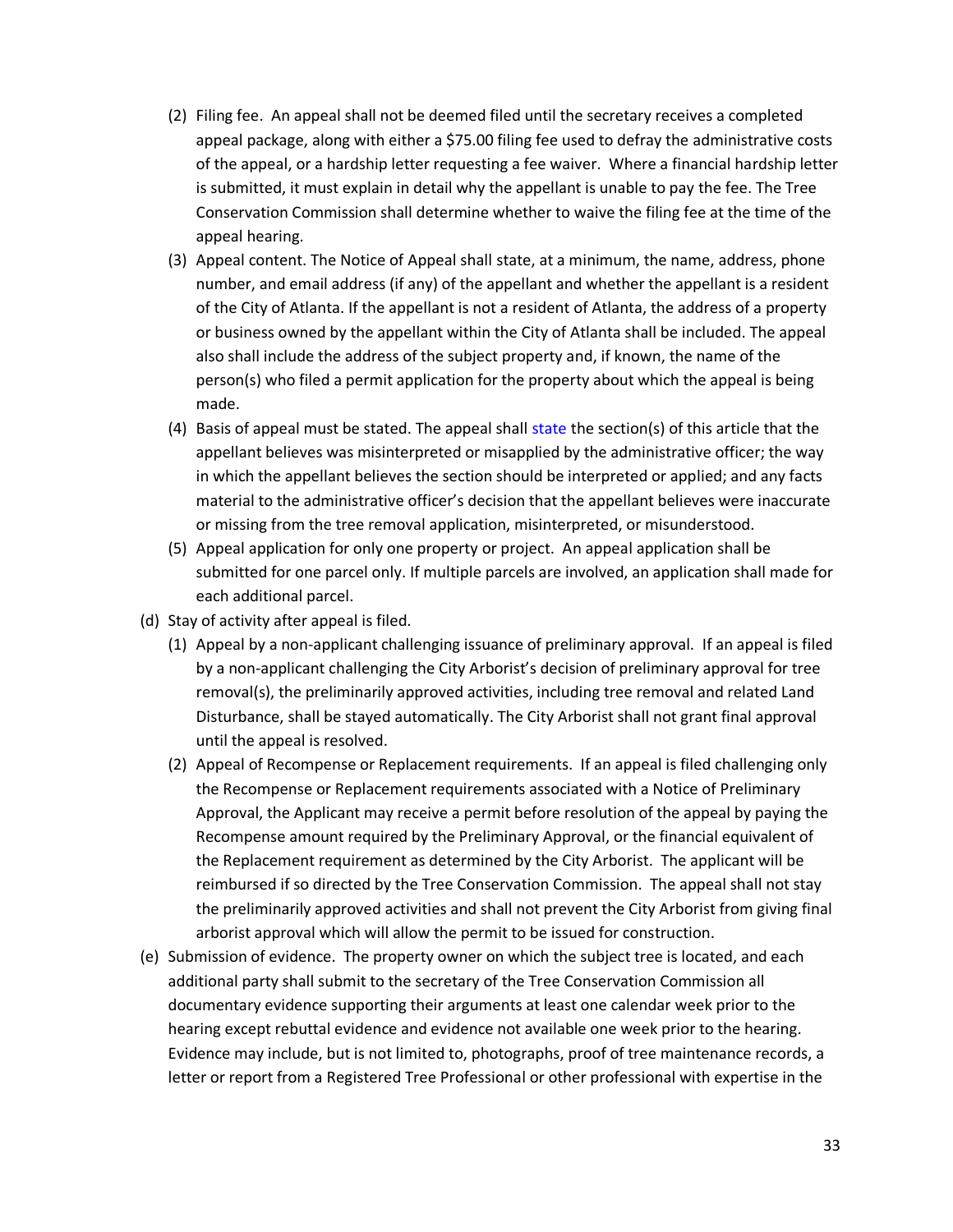issue. The appellant must describe how the decision or action of the City Arborist erred in applying the relevant standards or review factors prescribed in this article.

- (f) Notice of hearing. The Commission shall give public notice of an appeal hearing as well as prompt written notice to the parties to the appeal. Public notice shall be given by the secretary of the Tree Conservation Commission in such a manner as shall be provided for in the rules for appeals adopted by the Tree Conservation Commission, but in no event shall such notice be given less than fifteen calendar days before the date of the hearing.
- (g) The appeal hearing.
	- (1) Representation at appeal. At the hearing, the property owner and any party shall appear in person or be represented by an agent or by an attorney.
	- (2) Quorum. Three members constitute a quorum of the Tree Conservation Commission for an appeal hearing. The decision on any appeal shall be determined by a majority vote of the Tree Conservation Commission members present and voting on the appeal.
- (h) Appeal of decision. The Tree Conservation Commission shall decide the appeal within a reasonable time. All appeals to the Tree Conservation Commission must be concluded or resolved within two months of the initial hearing. If the appeal is not concluded or resolved within that time, the Tree Conservation Commission will issue an "appeal approved" or "appeal denied" final ruling no later than the two-month deadline.
- (i) Tree Conservation Commission's ruling.
	- (1) Appeals of Arborist Decision Relating to a Permit Application
		- a. The Tree Conservation Commission shall grant an appeal upon an express finding that the City Arborist's decision was based upon an erroneous finding of a material fact or upon an erroneous application of law. The chair of the Commission, or the member of the Commission making the motion to grant the appeal, shall state on the record the nature of the City Arborist's erroneous finding of material fact or erroneous application of law. However, if no such finding is made, the Commission shall deny the appeal.
		- b. The Commission shall have the authority to reverse, affirm, wholly or partly, or modify the City Arborist's decision being appealed, and to that end shall have all of the powers of the City Arborist. These powers shall include, where applicable, the power to direct the issuance of a tree removal permit, provided that all requirements imposed by this article and all other applicable laws are met.
	- (2) Appeals of Arborist Decision Relating to Recompense and Fines for Illegally Destroyed Trees
		- a. When a party appeals the assessment of Recompense and fines for the illegal removal of trees, the Tree Conservation Commission may grant an appeal on a finding that the party did not actually illegally Destroy the trees or based on the facts and circumstances of the case.
		- b. The Commission shall have the authority to reverse, affirm, wholly or partly, or modify the City Arborist's decision being appealed and shall have the power to reduce the Recompense and fines.
- (j) Financial hardship. The Tree Conservation Commission shall establish written guidelines for determining the existence of financial hardship and shall apply the guidelines uniformly. Where an appeal of Recompense, fines or filing fee amount is premised on a claim of financial hardship,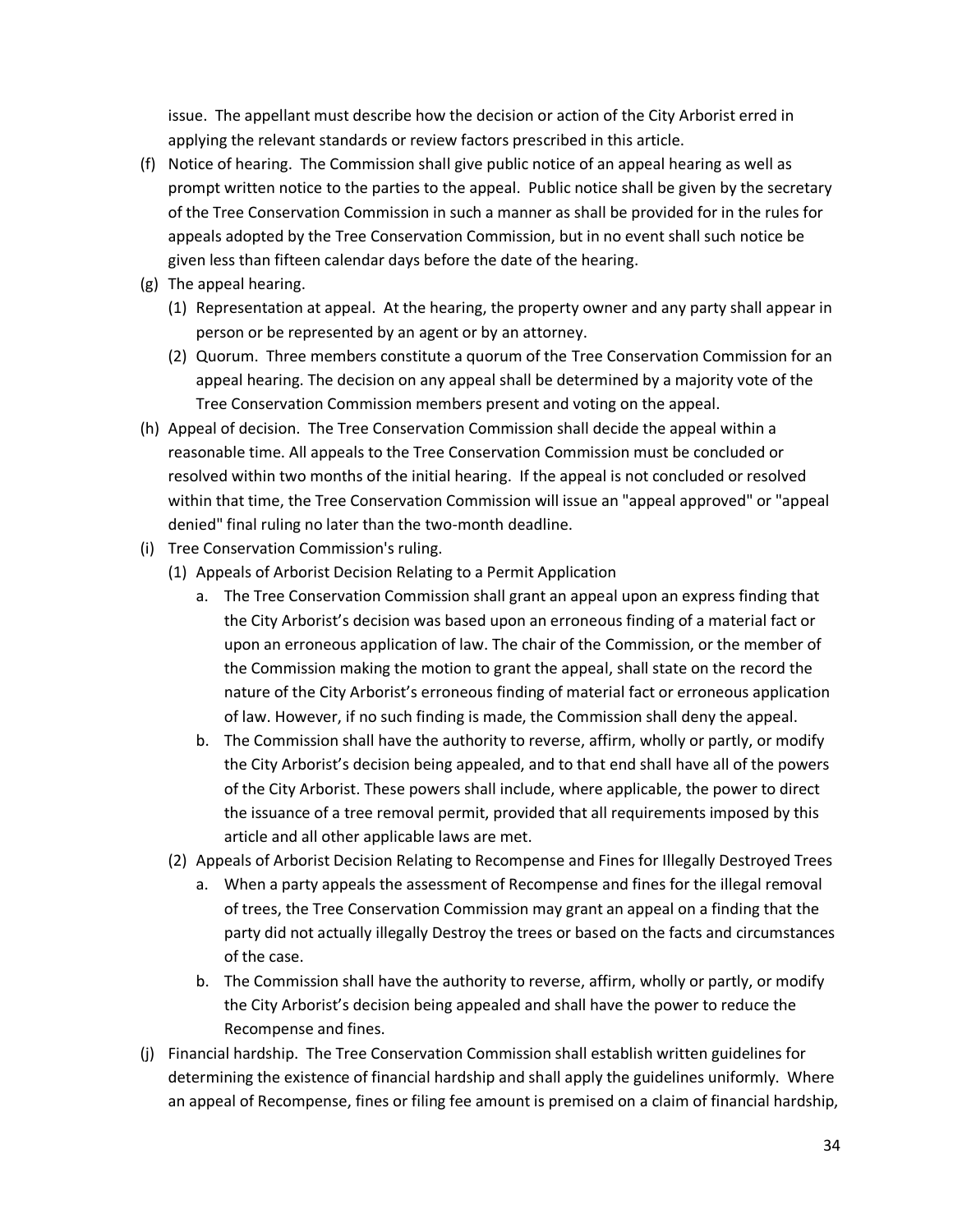the Commission shall decide the appeal based upon the application of these guidelines. The Commission shall issue a written decision stating the basis for the hardship determination.

- (k) Appeal of decision of Tree Conservation Commission
	- (1) Any person aggrieved by a decision of the Tree Conservation Commission, or any City official, bureau, office, department, or board affected by such decision, may appeal such decision through a writ of certiorari to the Superior Court of Fulton County, pursuant to the procedures set forth by Georgia law.
- (l) Lifting of stay. Any person desiring to appeal a decision of the Tree Conservation Commission to the Fulton County Superior Court shall notify the secretary of the Commission, in writing, of such intent within 15 calendar days of the date of the written decision of the Commission. Barring such notice of intent, the stay shall be lifted, and the Commission's decision shall take effect.
- 158-70 Variances
	- (a) The Tree Conservation Commission shall have the power to hear, grant, or deny variances from the terms of this article when, due to special conditions, a literal enforcement of its provisions in a particular case will result in unnecessary hardship, provided that the spirit of the article shall be observed and the public, health, safety, and welfare be protected.
	- (b) After an initial review by the City Arborist, but before preliminary approval is given, any applicant may apply for a variance to the Tree Conservation Commission. Variances granted under this article apply to only one permit application.
		- a. The Tree Conservation Commission may grant a variance to this article only upon making all of the following findings:
			- 1. There are extraordinary and exceptional conditions pertaining to the particular piece of property in question because of its size, shape, or topography or the restrictions in this article would not allow the proposed use which is otherwise permitted by law;
			- 2. The application of this article to this particular piece of property would create an unnecessary hardship;
			- 3. Such conditions are peculiar to the particular piece of property involved; and
			- 4. Relief, if granted, would not cause substantial detriment to the public good or impair the purposes and intent of this article.

### **Division 12 – Tree Conservation Commission**

158-71 Establishment, Functions, Powers, and Duties.

- (a) Commission established. There is established a Tree Conservation Commission of the City of Atlanta.
- (b) Commission authority. The Commission's functions, powers and duties shall be as follows:
	- (1) Hearing and ruling upon appeals of decisions made by a City Arborist regarding application of this article.
	- (2) Hearing and ruling upon requests for waivers and reductions of fees, Recompense and fines based upon a claim of hardship.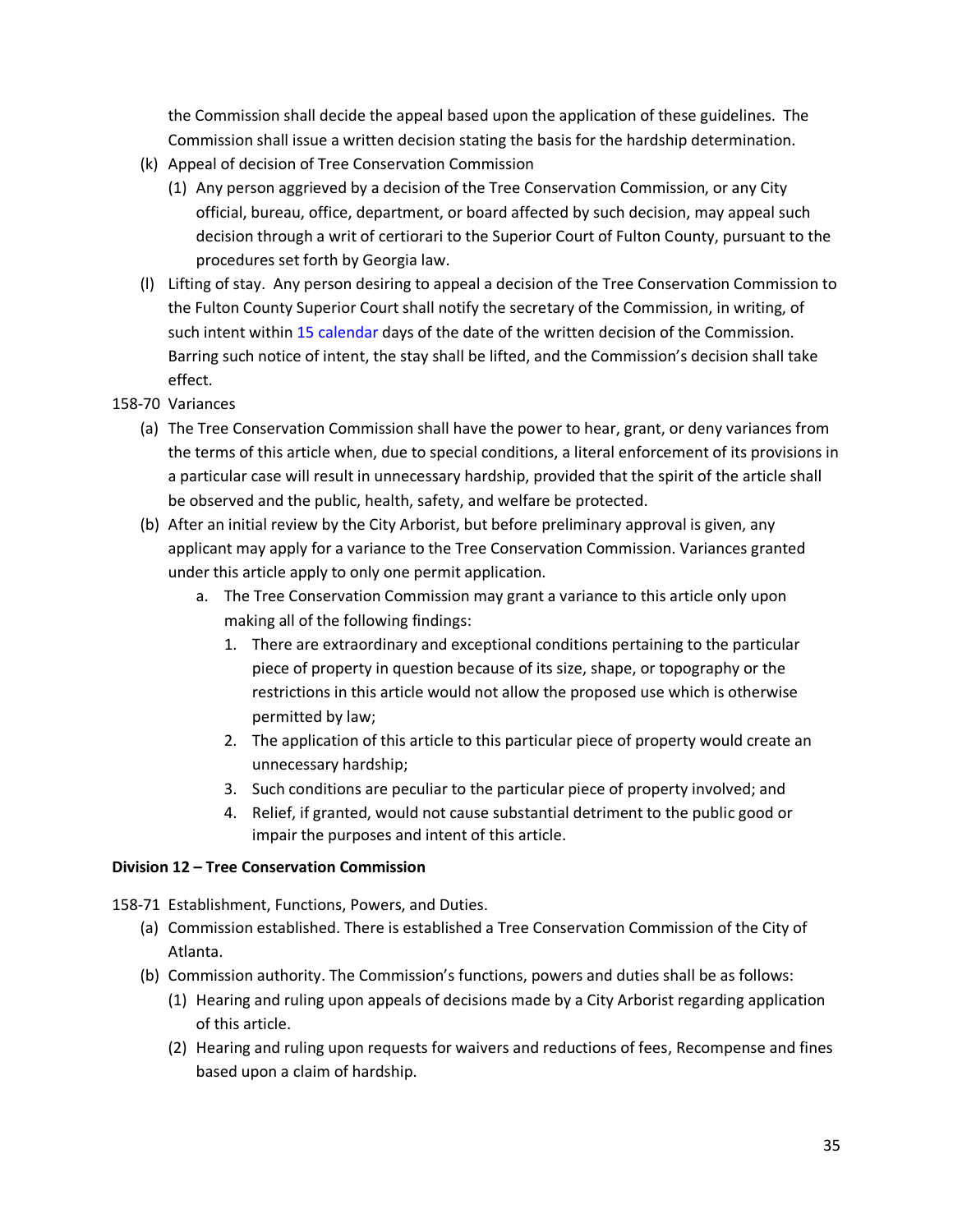- (3) Serving as a citizen advisory panel for administration and enforcement procedures of this article.
- (4) Designating and maintaining a written record of Heritage Trees.
- (5) Providing guidance to the Department of City Planning on educational and other programs to encourage proper management and maintenance of trees on private and public property in the City.
- (6) Reviewing and advising on arboricultural specifications and standards of practice implemented by the City Arborist.
- (7) Providing recommendations regarding tree canopy protection and implementation of this Article.
- (8) Providing assistance in the preparation and implementation of the Urban Forestry Master Plan.
- (9) Providing recommendations to the Planning Department and the City Council regarding expenditures from the Tree Trust Fund, and
- (10)Establishing programs to encourage proper management and maintenance of trees on all property in the City.
- 158-72 Appointment of Members and Commission Composition.
	- (a) The Commission shall consist of 11 members, six of which shall be appointed by the Mayor and five by the City Council. All members shall be confirmed by the City Council pursuant to the process set forth in Atlanta City Code Section 2-1855. Each of the members shall have specialized knowledge about trees, the Tree Protection Ordinance, or the impact of construction activities on trees.
	- (b) Mayoral appointees.
		- (1) One registered architect or civil engineer;
		- (2) One registered landscape architect;
		- (3) One ISA-certified private arborist or registered forester;
		- (4) One lawyer with experience in real estate or environmental protection;
		- (5) One residential or commercial builder nominated by a local professional organization; and
		- (6) One member nominated by an environmental organization.
	- (c) City Council appointees.
		- (1) One residential or commercial builder nominated by a local professional organization and appointed by the full City Council;
		- (2) One member nominated by an environmental or community organization and appointed by the President of the City Council; and
		- (3) Three citizens appointed by the paired districts in consultation with the at-large City Council member. Manner of appointment for members from paired Council districts. The Council shall appoint the three members in the following manner: One representative of Districts 1, 2, 3, and 4 and at-large post 1. One representative of Districts 5, 6, 7, and 8 and at-large post 2. One representative of Districts 9, 10, 11, and 12 and at-large post 3.
- 158-73 Terms; Vacancies; and Compensation.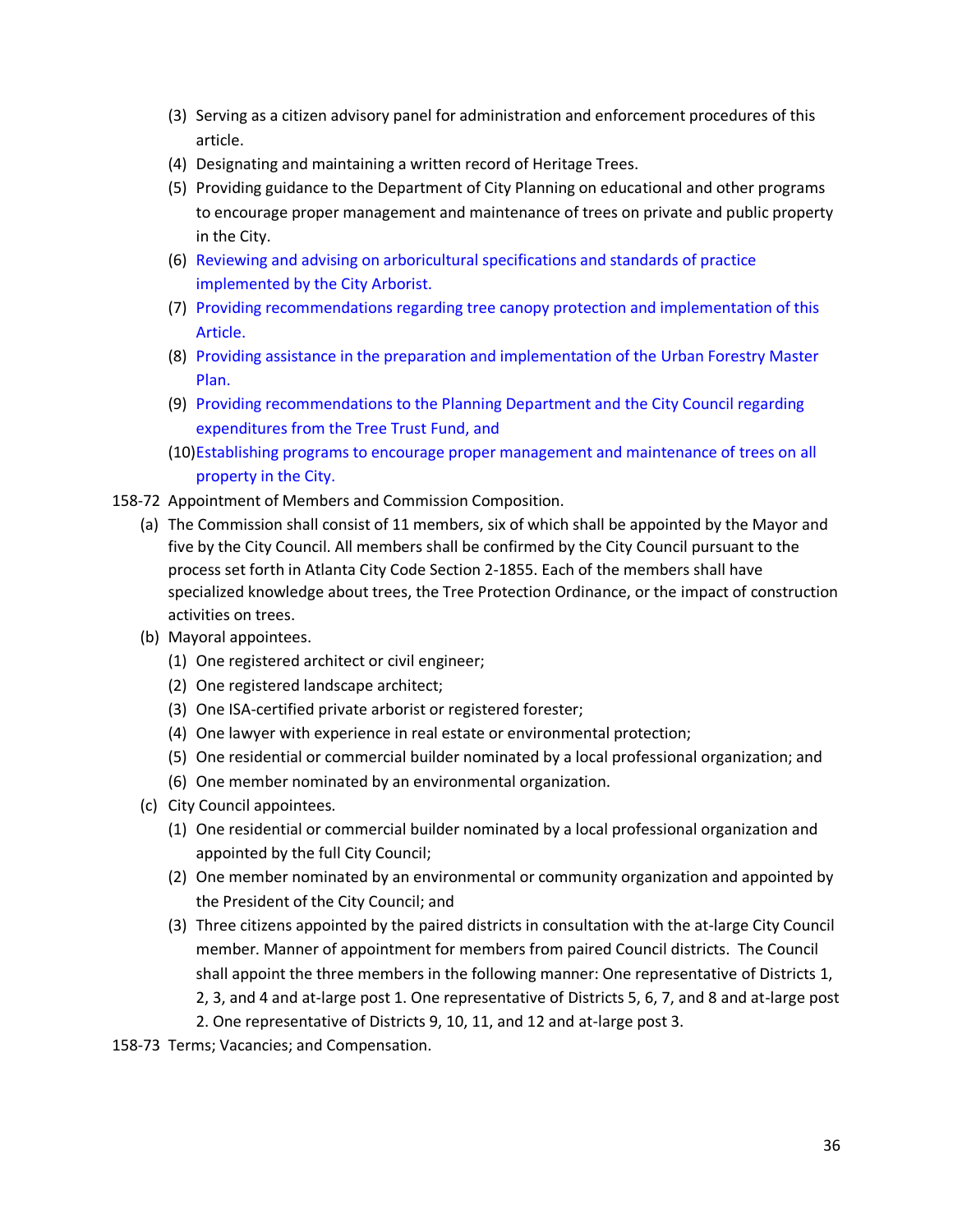- (a) Terms of members. All appointments to the Commission shall be for a term of two years. Members may be appointed for a maximum of four full terms or eight years, whichever is greater, pursuant to Atlanta City Code Section 2-1854.
- (b) Chairperson selection and term. The Commission shall select from its members a chairperson who will serve for a one-year term. The chairperson shall cause accurate minutes of all proceedings to be maintained, such minutes shall include, at a minimum, a record of members present, a record of votes taken, and a record of decisions made. The chairperson shall certify the accuracy of the of the minutes of any hearing within 10 days after the date the hearing is held, and shall cause the minutes to be filed with the secretary of the Commission forthwith upon certification. Any member may challenge any portion or all of the minutes transcript at the next meeting of the board, whereupon the board shall, by majority vote, approve, modify or replace the challenged portion of the minutes.
- (c) Temporary appointment for vacant position. If a Commission position becomes vacant and a permanent member is not appointed within six months, the Tree Conservation Commission, by a majority vote of the remaining members, may appoint a temporary member to the missing category until such time that a permanent member is appointed. The temporary appointee need not meet the specific requirements of the vacant position, but must have specialized knowledge about trees, this article, or the impact of construction activities on trees.
- (d) Compensation of members. Each member shall receive a \$75.00 per month honorarium but will be required to attend two hearings or a hearing and a business meeting per month.
- (e) Removal and replacement of members. The Mayor, or the Commission by majority vote of all members, may remove a Commission member for non-performance of duty or failure to meet the attendance requirements established by the Commission.
- (f) Administrative meetings and hearings. The Commission shall hold regular business meetings and appeal hearings and shall adopt procedural rules for each.
- (g) Staff
	- (1) Secretary to Commission. The Commissioner of the Department of City Planning shall designate an employee of the department as secretary to the Tree Conservation Commission. The secretary shall be responsible for oversight of educational and outreach activities and coordination of the work of the Commission pursuant to this Section. The Secretary also shall be responsible for the administration of the appeals process established in section 158-69 including the creation and maintenance of files in appeals cases, the filing of documents submitted by the parties to an appeal, and the maintenance of evidence submitted in connection with appeals cases. The secretary shall send out notices required by the Commission and by this article in connection with appeals, and shall certify, when necessary, the actions of the Commission in such matters. The secretary shall also be responsible for the maintenance and preservation of all records of the Commission. The secretary shall also be responsible for onboarding and offboarding commissioners, organizing and leading business meetings, training commissioners on the Tree Protection Ordinance and processes in the Arborist Division, writing and maintaining guidelines adopted by the Tree Conservation Commission, and other necessary responsibilities.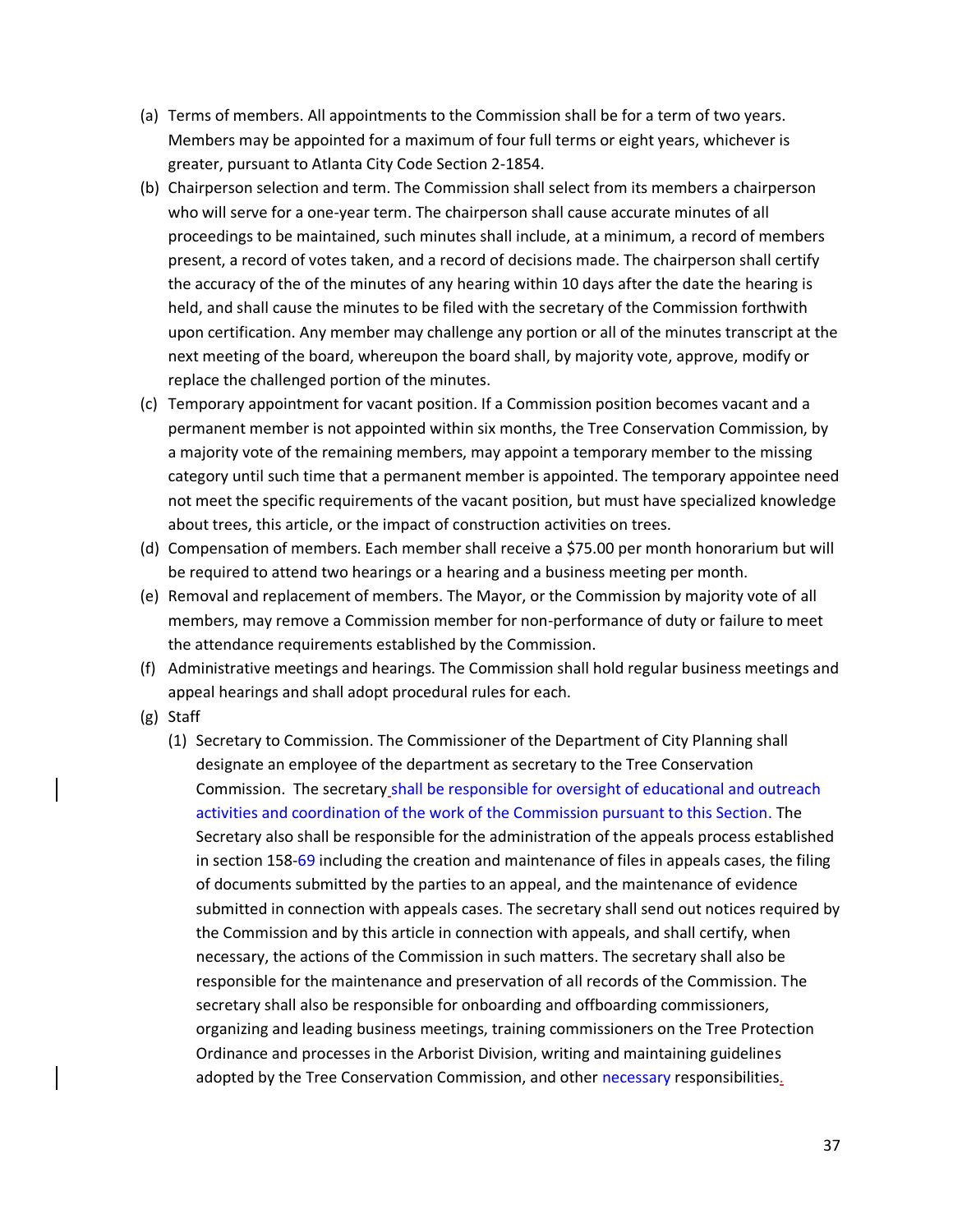- (h) Every meeting of the Commission shall be recorded. This may be accomplished through video recording or use of a court reporter.
- (i) Quarterly reports to Tree Conservation Commission
	- (1) Quarterly report required. The City Arborist and Parks Arborist shall each prepare a quarterly report containing the items listed in subsection (2) below and shall provide the report to the Tree Conservation Commission. The Department of City Planning Arborist's report shall pertain to all trees on private property and public property that were impacted by, or planted as a result of, an authorized tree removal permit associated with construction or other activity, and trees Destroyed through illegal activity associated with the permitted project. The Department of Parks and Recreation Arborist's report shall report on all other Public Trees.
	- (2) Report contents. At a minimum, the report shall include the following:
		- a. Total number and DBH of trees removed (Priority and Non-Priority) and the total number and Caliper inches of trees Replaced during the preceding quarter in each of the following categories: DDH tree removal permits; Landscape Project tree removal permits; construction removal permits; illegal removals; Public Linear Infrastructure; total number of trees planted in Green Infrastructure facilities; and any other permit or penalty category not listed.
		- b. Acreage of any newly-created deed or easement restricted Conservation Areas and the number and total DBH of trees preserved in them, and acreage of newly acquired forest lands.
		- c. Educational and outreach activities and achievements.
		- d. Other significant urban forest management activities and achievements.
- (j) Authority to hear appeal of decisions of City Arborist.
	- (1) The Tree Conservation Commission has the authority to hear appeals and variances as outlined in sections 158-69 and 158-70.

# **Division 13- Tree Trust Fund**

- 158-74 *Establishment and Purpose*. The City of Atlanta shall maintain a Tree Trust Fund for the protection, maintenance, and regeneration of trees and other forest resources of Atlanta.
	- (a) The primary purpose(s) of the Tree Trust Fund are: to ensure no net loss of tree canopy by planting new trees when healthy trees are removed from private and public property and cannot be replaced on site, and to purchase forested properties containing high value trees in urban forest areas to preserve such areas in perpetuity in accordance with the provisions of this Article.
	- (b) The Tree Trust Fund may be used to plant trees on public land and be used to purchase and conserve forested land within the City of Atlanta.
	- (c) The Tree Trust Fund may also be used to prevent the loss of existing tree canopy by supporting monitoring, data collection, analysis, public education, and staff allocated to the administration of this Article.
- 158-75 *Sources of Tree Trust Fund revenue* shall occur through the following means, including but not limited to:
	- (a) All monies collected for recompense pursuant to this Article shall be paid to the Tree Trust Fund;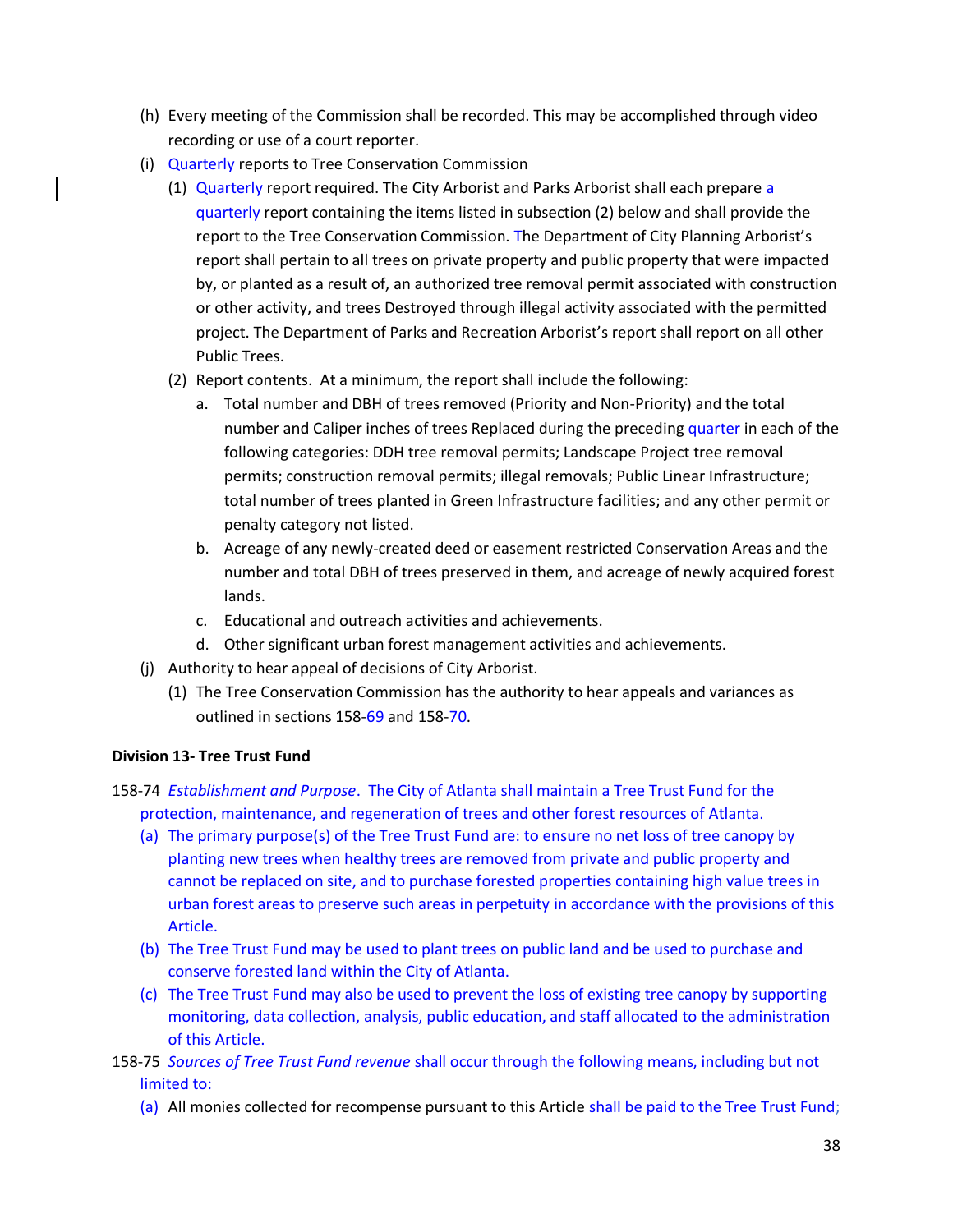- (b) Payment of civil penalties, civil remedies and fines resulting from enforcement actions mandated by this Article; and
- (c) Revenue generated, such as fees for carbon offset credits, through the use of city-owned forested land.

158-76 *Authorized Expenses. The Tree Trust Fund may be used for expenditures as defined below. All expenses described herein must be approved by the Tree Conservation Commission.*

- (a) *Fixed Expenses.*
	- (1) *Tree Planting and Maintenance*. The Tree Trust Fund may be used to support tree planting projects on public and private property and to maintain trees for up to two years after planting. The total annual allocation of funds for tree planting must be approved by the Tree Conservation Commission.
		- a. *Location*. Trees may be planted in the right-of-way or on other public property and on private property within thirty (30) feet of the right-of-way in accordance with the provisions of Appendix G.
		- b. *Record of location*. The location of trees planted and maintained utilizing the Tree Trust Fund on public or private property shall be recorded by the City Arborist in a format designated by the Department of Planning. The City Arborist shall provide those locations to the Department of Planning, the Tree Conservation Commission, and made accessible online to the general public at the end of the tree planting season, but no later than June 30<sup>th</sup>.
		- c. *Replacement*. The City shall require a minimum two- (2)-year replacement guarantee for all trees panted utilizing Tree Trust Funds.
		- d. *Monitoring*. A City Arborist or designee shall inspect all trees planted under the Tree Trust Fund at least once between twelve (18 ) and twenty-four (24) months after planting, assess the condition and survival of the trees, and shall require the responsible party to make any corrections or plant replacement trees within twelve (12) months of notification.
	- (2) *Forested Land and Easement Purchases*. Trees Trust Funds may be utilized to purchase land meeting minimum forested standards of 1,000 DBH inches and/or fifty (50) trees per acre, provided that:
		- a. The Department of City Planning and Parks and Recreation will establish written criteria for section of eligible land purchases;
		- b. The Commissioner of the Department of Parks and Recreation and the Commissioner of the Department of City Planning, with the review of the Tree Conservation Commission, will provide a recommendation regarding the proposed purchase;
		- c. Legislative approval of the purchase requires that the land be preserved as forested land; and
	- (3) *Administration of Tree Protection Ordinance.* A maximum of \$50,000 per fiscal year of the fund monies may be used for costs arising directly from administering and enforcing this Article. These costs include but are not limited to the following:
		- a. Posting trees to be removed;
		- b. Analyzing, reporting, and publishing reports related to this Article;
		- c. Supplies and field equipment;
		- d. Court reporter services at Tree Conservation Commission hearings; and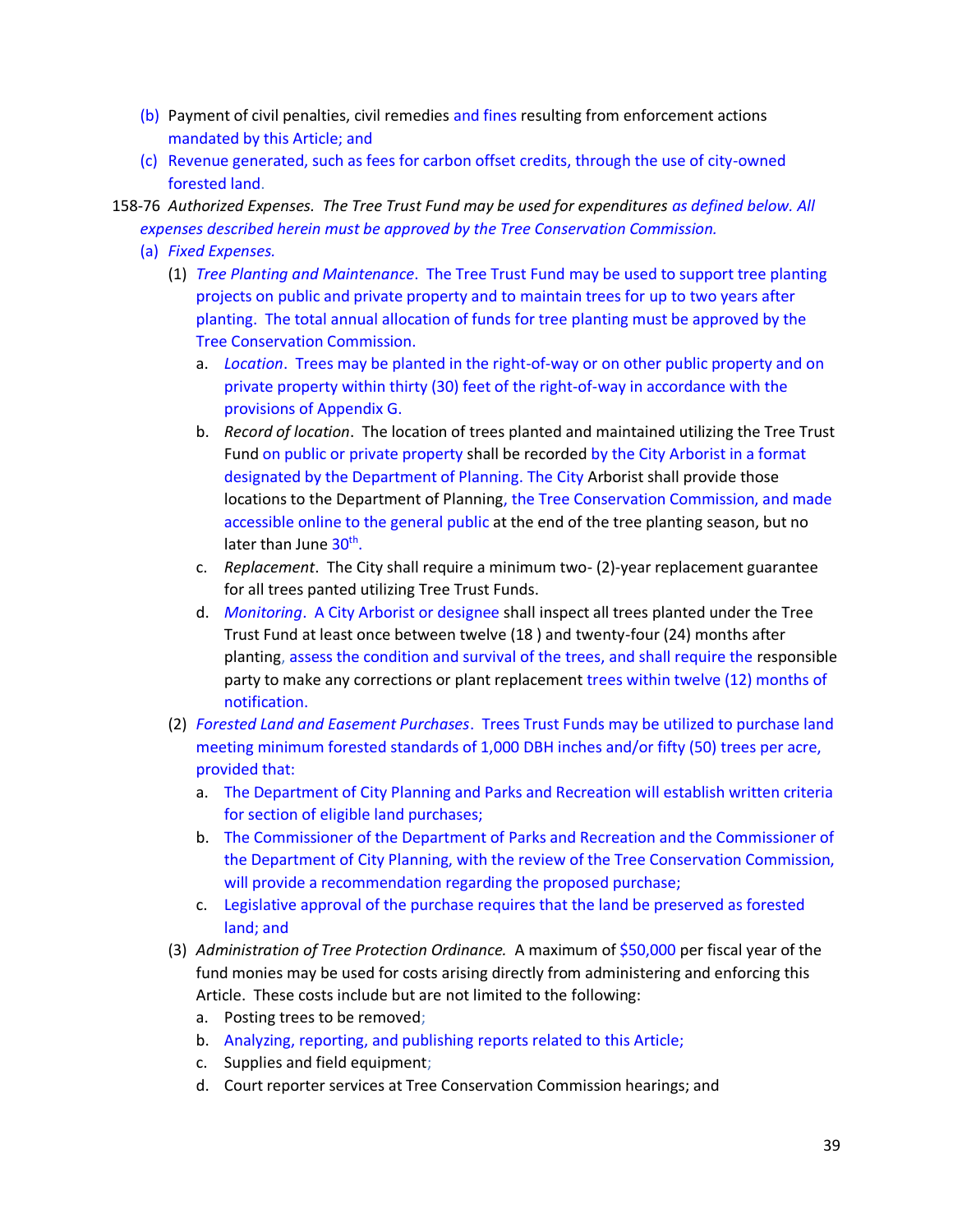- e. Honoraria for Tree Conservation Commission members and other costs require to fulfill the direct duties of the Tree Conservation Commission.
- (4) *Educational Expenses*. During any given fiscal year, five percent (5%) of the funds received by the Tree Trust Fund during the immediately preceding fiscal year or \$100,000, whichever is greater, shall be placed into a Tree Trust Fund Educational Outreach account, and such monies shall be used for educational materials, educational programs, and educational outreach including support for projects in collaboration with community partners. Any amount not expended in the given fiscal year shall remain in the account to be utilized in future years. The Educational Outreach Fund account expenses shall require approval from the Tree Conservation Commission. All educational grants from the Tree Trust Fund shall be approved by the Tree Conservation Commission.
- (5) *Salaries*. Tree Trust Fund monies may be expended to support the salaries of only the following positions. The positions must adhere to the following job descriptions. If the costs of the salaries and benefits of all positions exceed the allocated amount, the remainder of the cost shall be assumed by the General Fund Budget of either the Department of City Planning or the Parks and Recreation Department:
	- a. *City Arborist positions*. A maximum of \$120,000 per year of the Tree Trust Fund may be used for the annual salary and benefits of two (2) arborist positions.
	- b. *Senior Arborist*. A maximum of \$75,000 per fiscal year of the Tree Trust Fund may be used to pay for the annual salary and benefits of an Arborist Senior/Project Manager position. All responsibilities of this position shall be related to oversight of projects financed by the Tree Trust Fund associated with tree planting, maintenance, and reporting including identification of qualified contractors, preparation of requests for proposals, inspection of work, and assurance of compliance with this Article.
	- c. *Administrative Assistant (Secretary to the Commission)*. A maximum of \$60,000 per fiscal year of the Tree Trust Fund may be used to pay for the annual salary and benefits of the administrator, whose primary responsibilities are educational outreach regarding tree preservation, care, and support for the tree ordinance, guiding the Tree Conservation Commission in budget preparation, preparing, and reviewing reports and overseeing the creation of the Urban Master Plan.
	- d. *Tree Conservation Commission Clerk.* A maximum of \$40,000 per year of the Tree Trust Fund may be used to pay for a portion of the annual salary and benefits of the position, whose duties support the clerical and administrative aspects of the tree appeals process.
	- e. *Additional Job Positions*. Other than those job positions and associated salaries and benefits already enumerated in this Subsection, no additional job positions, salaries and benefits shall be added, reclassified, or otherwise charged to the Tree Trust Fund unless approved by City Council in an ordinance (a) describing the need and benefit to the Tree Trust Fund of such action, and (b) specifically amending this Subsection C-e, to incorporate the pertinent job position and/or salary and benefits being charged to the Tree Trust Fund.
- (b) *Other Allowable Expenses*:
	- (1) *Maintenance of Forested Lands*. As approved by the Tree Conservation Commission, funds may be used for the maintenance of land purchased with the Tree Trust Fund within three (3) years of purchase date after which other funding sources must be identified.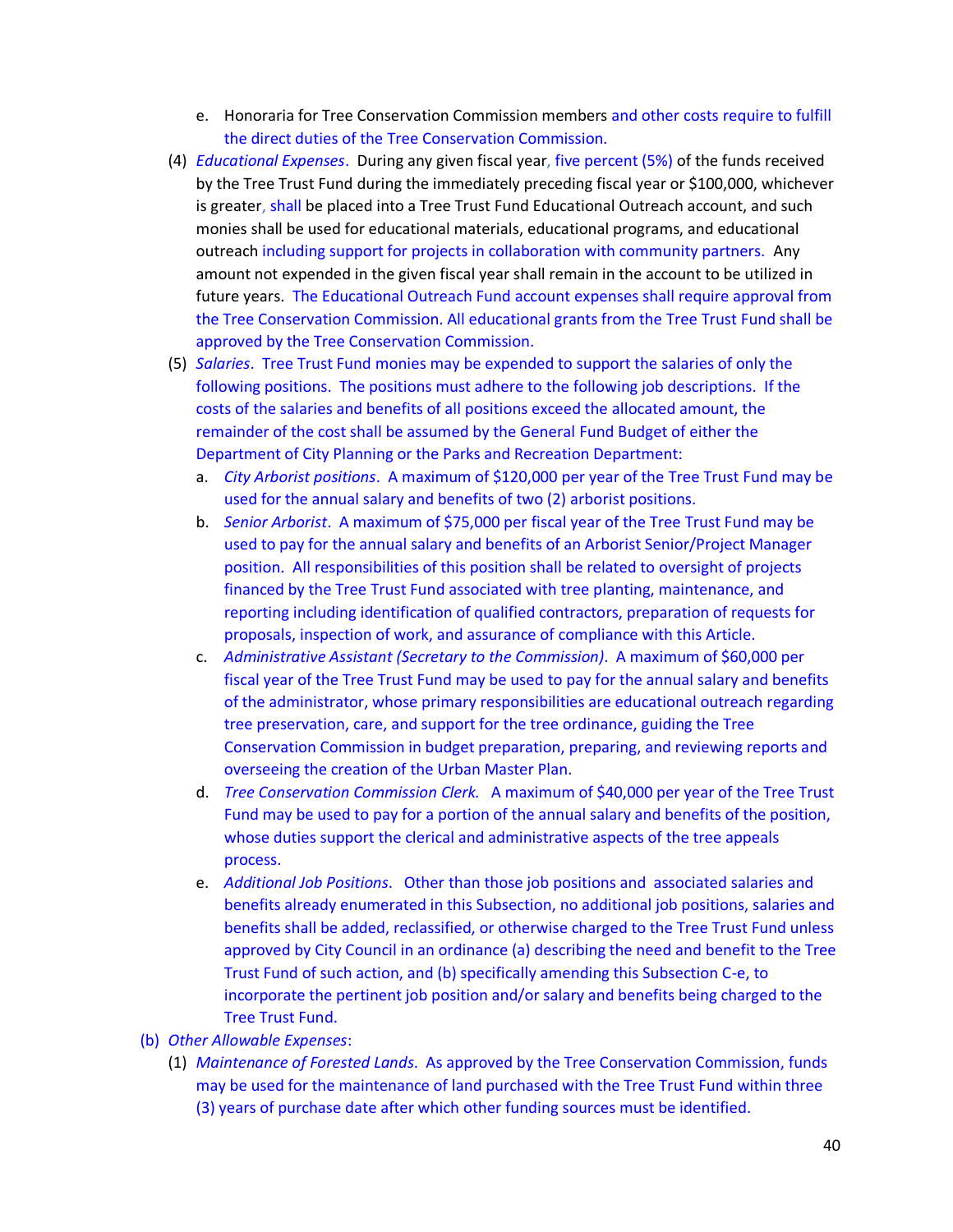Maintenance funds may not exceed 10% of the purchase price of any given parcel purchased with Tree Trust Fund monies. Costs must be related to establishing a long-term maintenance plan, site stabilization, pruning, mulching, treating for pests, diagnostic testing, and removal of invasive plants that threaten forest health. Maintenance shall be limited to initial, short term tree restoration and stabilization related to the protection, preservation and regeneration of trees on the property. No funds from the Tree Trust Fund may be used for permanent infrastructure, including but not limited to the development or maintenance of roads, parking lots, trails, buildings or similar infrastructure on the property.

- (2) *Tree Canopy Studies*. Tree Trust Fund monies may be expended to update tree canopy imagery and analyses on a four (4) to six (6) year cycle, as recommended by the Tree Conservation Commission.
- (3) *Urban Forest Master Plan* as detailed in Section 158-78.
- (4) Heritage Tree financial assistance. Monies from the tree trust fund may be allocated for the purchase of commemorative plaques for Heritage trees with property owner consent at the recommendation of the City Arborist and approval of the Commission.
- (5) Assistance for low-income homeowners.
	- a. A maximum of \$200,000 of the Tree Trust Fund per year may be used to financially assist low-income homeowners with pruning of hazardous tree branches or cutting of DDH trees on their property. Funds may also be used to assist such homeowners with severing non-native invasive vines that are deemed to create hazardous conditions for otherwise healthy trees; these vines shall be limited to English Ivy (*Hedera helix*), nonnative Wisteria (*Wisteria sinensis, floribunda*), Oriental Bittersweet (*Celastrus orbiculatus*).
	- b. The standards to qualify for this low-income homeowner assistance program will be determined by the Department of City Planning.
- 158-77 *Tracking and Reporting of Tree Trust Fund*. It is the policy of the City of Atlanta to ensure transparency regarding the use of funds from the Tree Trust Fund.
	- (a) *Review and Approval of Expenditures*. The Departments of Parks and Planning shall each prepare a proposed annual budget of Tree Trust Fund fiscal year expenditures for review and comment by the Tree Conservation Commission. The proposed budget shall be provided to the Tree Conservation Commission before annual budgets are developed by the City Council Finance/Executive Committee (or any future governing committee). Any comments to the proposed budget by the Tree Conservation Commission shall accompany the submission of the proposed budget to the Finance/Executive Committee for its review in developing the Tree Trust Fund budget for the upcoming fiscal year. Tree Trust Fund Education Outreach account expenditures shall require approval from the Tree Conservation Commission. Within (90) days of the end of the fiscal year, the Administrative Assistant shall submit to the Community Development/Human Services Committee a report of all expenditures and activities of the preceding fiscal year.
	- (b) *Financial Reporting*. Within ninety (90) days of the end of the fiscal year, the Department of City Planning shall submit to the Community Development/Human Services Committee of the City Council a financial report of all funds collected and credited to the Tree Trust Fund during the preceding fiscal year. The report shall include a separate accounting of funds received as recompense. Recompense totals shall be accounted for quarterly and reported on the Department of Planning website within twenty (20) days of the last day of each fiscal quarter.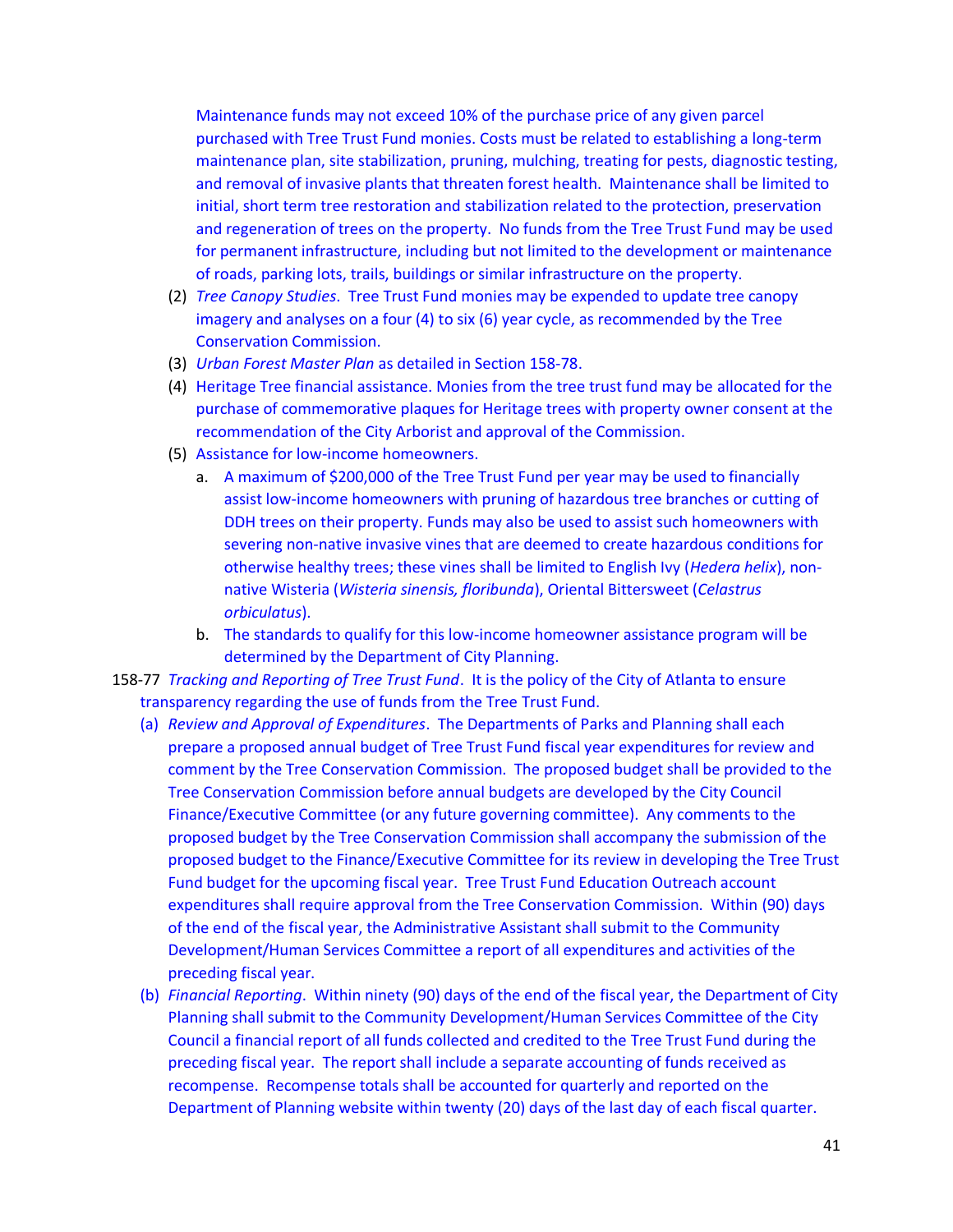- (c) *Expenditures*. Within ninety (90) days of the end of the fiscal year, the Department of City Planning shall submit to the Community Development/Human Services Committee of City Council a report of all expenditures charged to the Tree Trust Fund during the preceding fiscal year.
- (d) *Audit.* The Tree Trust Fund shall be audited by the City after the close of the Tree Trust Fund's first full fiscal year being governed by this Section 158-77, and the audit results shall be publicly available on the COA website. Thereafter, audits shall be conducted every five (5) years unless City Council determines an interim audit is required.
- 158-78 Urban Forest Master Plan
	- (a) Urban Forest Master Plan. Tree Trust Fund monies may be expended on activities associated with the creation and implementation of the City's Urban Forest Master Plan. The Urban Forest Master Plan shall be overseen by the Tree Conservation Commission. The Master Plan shall be created and implemented no later than one and one-half (1.5) years after approval of this Article and shall be updated at least every (3) three years.
	- (b) The Tree Conservation Commission may appoint an advisory committee to assist in the preparation of the master plan. Expenditures for professional fees association with the cost of developing the Urban Forest Master Plan may be authorized from the Tree Trust Fund upon approval by the Tree Conservation Commission.
	- (c) The purpose of the Urban Forest Master Plan is to promote efficient and cost-effective management of the urban forest and to maximize the ecological and green infrastructure benefits of trees and forests throughout the City.
	- (d) The Master Plan should support the Tree Protection Ordinance and seek to improve the Urban Forest based on the following principles:
		- (1) Preserve existing trees and forests;
		- (2) Assess and optimize space for tree plantings;
		- (3) Preserve and improve the quality of the tree-growing environment;
		- (4) Provide an inventory of existing trees in the City;
		- (5) Select trees for ecological value and long-term urban forest sustainability;
		- (6) Select appropriate and efficient planting locations; and
		- (7) Manage the urban forest as a continuous resource regardless of ownership boundaries.
- 158-79 Components of the Master Plan shall include, but not be limited to, the following:
	- (a) Compilation of available data and information about Atlanta's trees and urban forests from resources such as Atlanta City Design, Urban Ecology Framework, tree and urban forest qualitative as well a quantitative inventories, Baseline Canopy Analysis and updates, permitting data, quarterly reports of tree loss and planting and other governmental and nongovernmental resources;
	- (b) Recommendations to minimize heat islands through implementation of tree planting practices;
	- (c) Feedback and tracking of inventory of plantings by both governmental and non-governmental agencies;
	- (d) Identification of locations with low canopy coverage and sufficient pervious land cover to support tree planting and growth;
	- (e) Identification of high value forest areas that merit protection;
	- (f) Recommendations for aligning urban forest management with Comprehensive Development Plans and Zoning Code, zoning districts and land use, and neighborhood and community goals and values.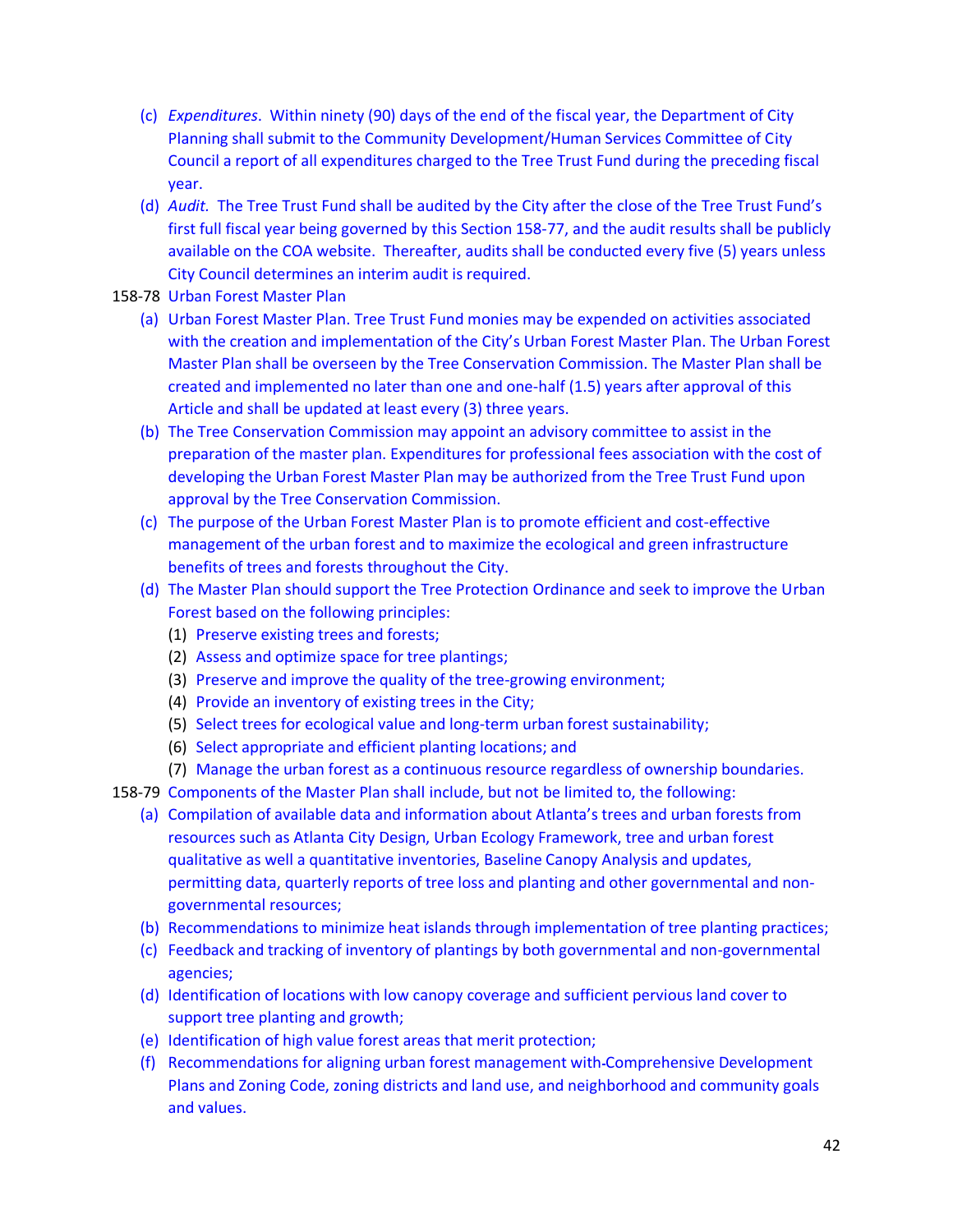- (g) Recommendations aligned with the City's long term (at least 50 year) goals of sustainable natural resource management, sustainable green infrastructure, and the health and well-being of residents.
- 158-80 Other matters to address within Urban Forest Master Plan:
	- (a) Goals for education and outreach related to the Urban Forest;
	- (b) Minimum reporting requirements for all city and contractor plantings;
	- (c) Proposal for allocations of Tree Trust Fund expenditures between categories;
	- (d) Tree maintenance plans and funding sources;
	- (e) Minimum specifications for planting strips in public projects for sidewalks, street widenings, Beltline, Renew Atlanta etc. including size, species and soil requirements.
	- (f) Coordination with other governmental and non-governmental entities.

# **Division 14- Violations, Penalties, and Enforcement**

- 158-81 Violations
	- (a) In General.
		- (1) Any person violating any of the provisions of this article shall be deemed guilty of an offense and upon conviction thereof shall be punished as provided in section 1-8 of the Atlanta Code of Ordinances.
	- (b) Specific Violations, Associated Fines, Other Penalties, and Illegal Recompense
		- (1) Illegal Tree Destruction.
			- a. Where the City Arborist finds that the violation has resulted in the Destruction of the tree, as defined in this article, the City Arborist shall determine, based on the illegally Destroyed tree's species and size in DBH, if the tree was a Priority or Non-Priority tree and assess the Replacement and/or Recompense accordingly. Each Responsible Party shall be required to plant Replacement Trees, pay Recompense and fines and abide by other penalties as described in section 158-35 (a) (7).
				- 1. All trees that meet the species and size requirement for Priority Trees shall be considered Priority Trees for purpose of Replacement and Recompense calculations and must be shown as an illegally destroyed Priority Trees.
				- 2. Where the City Arborist is unable to determine the species of the tree removed, all illegally destroyed trees that are 18 inches DBH and larger shall be considered Priority Trees for purpose of Replacement and Recompense calculations and must be shown as illegally destroyed Priority Trees.
				- 3. Where the City Arborist is unable to determine the DBH inches of trees removed or the quantity of trees removed, Replacement and Recompense calculations shall assume the existence of 1,000 inches of DBH per acre, and specifically shall assume that the property contains 50 Priority Trees of 20 inches DBH per acre, and the City Arborist shall calculate the Replacement and Recompense based on the measured area of land from which the trees were illegally removed. The number of Priority Trees removed shall be estimated based on 50 trees per acre, prorated, and must be shown as illegally destroyed Priority Trees.
			- b. Fines.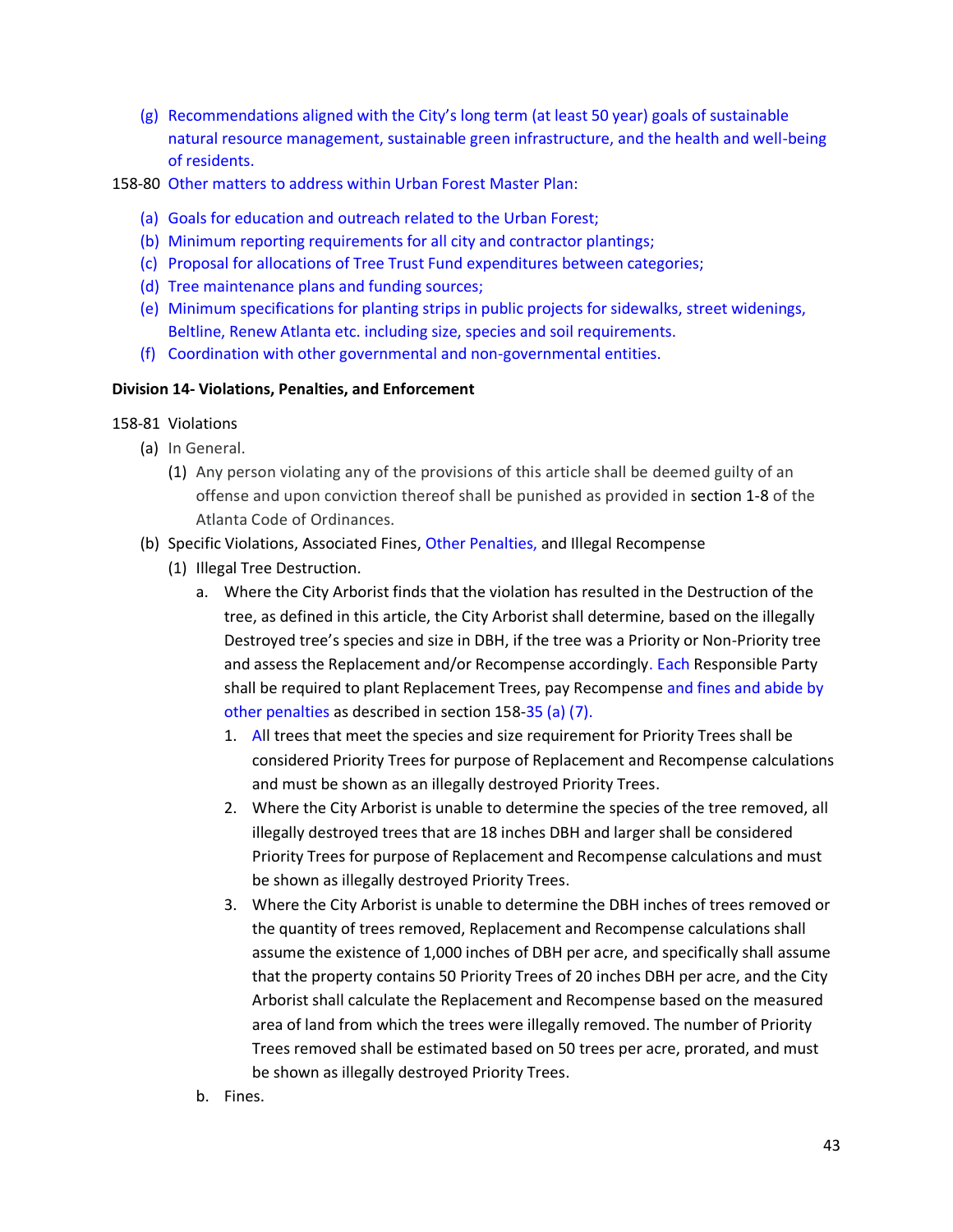- 1. Where the City Arborist is able to determine the exact number of trees removed or destroyed in violation of this article, the Responsible Party shall be fined \$1,000 for each tree removed or destroyed, regardless of whether the violations occur on separate properties or at other times. Each tree upon which a violation occurred may be deemed a separate violation of this article whether the violations occur on separate properties or at other times.
- 2. Where the City Arborist is not able to determine the exact number of trees removed or destroyed in violation of this article, the fine shall be calculated based on the illegal destruction of 1000 inches of DBH per acre including 50 Priority Trees of 20 inches DBH per acre prorated. The Responsible Party shall be fined \$1,000 for each violation.
- (2) Violations Other than Illegal Tree Destruction.
	- a. Where the City Arborist is able to determine that the Responsible Party is not abiding by the City Arborist approved plans for tree protection the first violation will result in a correction notice or stop work order. The second and subsequent violations will result in a correction notice or stop work order and a minimum fine of \$100, but not to exceed \$1,000, regardless of whether the violations occur on separate properties or at other times.
	- b. Each day's continuance of a violation may be considered a separate offense but not to exceed \$1,000 per violation per day.
	- c. Work performed by unregistered arborists, foresters, or tree companies in the City shall be punishable as a violation of this article.
	- d. Not having a tree removal permit, including DDH permits, present in hard-copy (paper) form on the site during the time of tree removal is considered a violation of this article.
- (3) Penalties for property owners and other responsible parties for violations that impact or destroy trees:
	- a. The first violation.
		- 1. If the first violation does not result in fatal damage to a Protected Tree, then the property owner and other parties responsible for the violation will receive a written warning and will be required to implement prescriptions to restore the health of the tree.
		- 2. If the first violation results in the death or fatal impact to a tree, the property owner, and other parties responsible for the tree will receive a written notice of violation, and each responsible party will be charged appropriate fines and recompense fees for the lost tree. Additionally, any tree service contractor responsible for an illegal tree removal will have a one-month suspension of Registered Tree Professional status.
	- b. The second violation.
		- 1. If the second violation does not result in fatal damage to a Protected Tree, then property owner and other parties responsible will receive a written notice of violation and will be required to implement prescriptions to restore the health of the tree.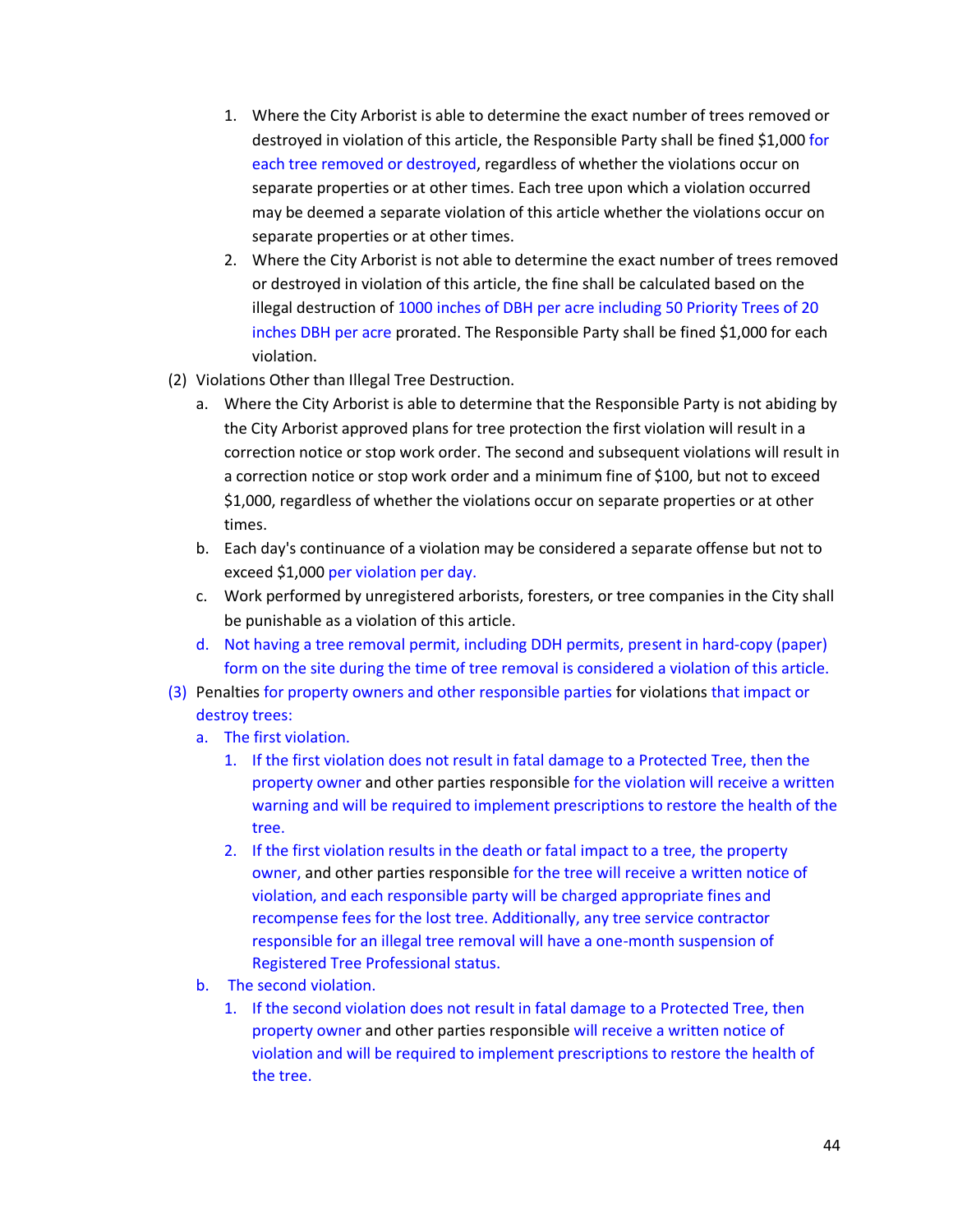- 2. If the second violation results in the death or fatal impact to a tree, the property owner, and other parties responsible will receive a written notice of violation, and each responsible party will be charged appropriate fines and recompense fees for the lost tree. Additionally, any tree service contractor responsible for an illegal tree removal will have a six-month suspension of Registered Tree Professional status.
- c. The third violation.
	- 1. If the third violation does not result in fatal damage to a Protected Tree, then the property owner and other parties responsible will receive a written notice of violation and will be required to implement prescriptions to restore the health of the tree.
	- 2. If the third violation results in the death or fatal impact to a tree, the property owner and other parties responsible will receive a written notice of violation, and each responsible party will be charged appropriate fines and recompense fees for the lost tree. Additionally, any tree service contractor responsible for an illegal tree removal will have a one year suspension of Registered Tree Professional status.
- d. Violations beyond the third that result in the illegal destruction of a tree will result in a 3 year-long suspension of Registered Tree Professional status.
- (c) Appeal Rights.
	- (1) Eligibility to appeal a City Arborist decision made pursuant to this article to the Tree Conservation Commission is set forth in section 158-73.
- (d) Depositing funds. Any Recompense and fines recovered pursuant to this section, excluding court costs, shall be deposited into the Tree Trust Fund.
- (e) Stop Work Orders.
	- (1) The City Arborist is authorized to issue stop work orders to enforce this article.
	- (2) When a stop work order is issued by the City Arborist, it shall be effective immediately and shall apply to all activity on the site except for necessary corrective action or mitigation and shall be in effect until such corrective action or mitigation has occurred and the stop work order lifted. At the City Arborist's discretion, work on the interior of structures on site may be allowed to continue during the stop work order.
- (f) Citation. The City Arborist may issue a citation to the property owner or other Responsible Party for a violation of this article.
	- (1) Citations are subject to the jurisdiction and rules of the Atlanta Municipal Court and may be appealed thereto. Citations may not be appealed to the Tree Conservation Commission.
	- (2) If the Municipal Court finds the defendant in violation of this article, it shall order that the actions required by the City Arborist to obtain compliance with this article be implemented, including the planting of Replacement Trees and payment of Recompense and shall assess fines or other penalties pursuant to Atlanta City Code section 1-8.
	- (3) Prescriptive Measures. Where the City Arborist finds that despite the violation, the tree may be saved, they may require performance of specific tree-saving measures, including but not limited to application of Arboricultural Prescriptions, and shall establish a timeframe for performing such measures. The City Arborist may require that the Responsible Party obtain an assessment of the condition of the tree(s) prior to deciding whether the tree can be saved. Where the City Arborist requires tree-saving measures, Replacement and Recompense shall not be assessed. If the assessment indicates that the tree cannot be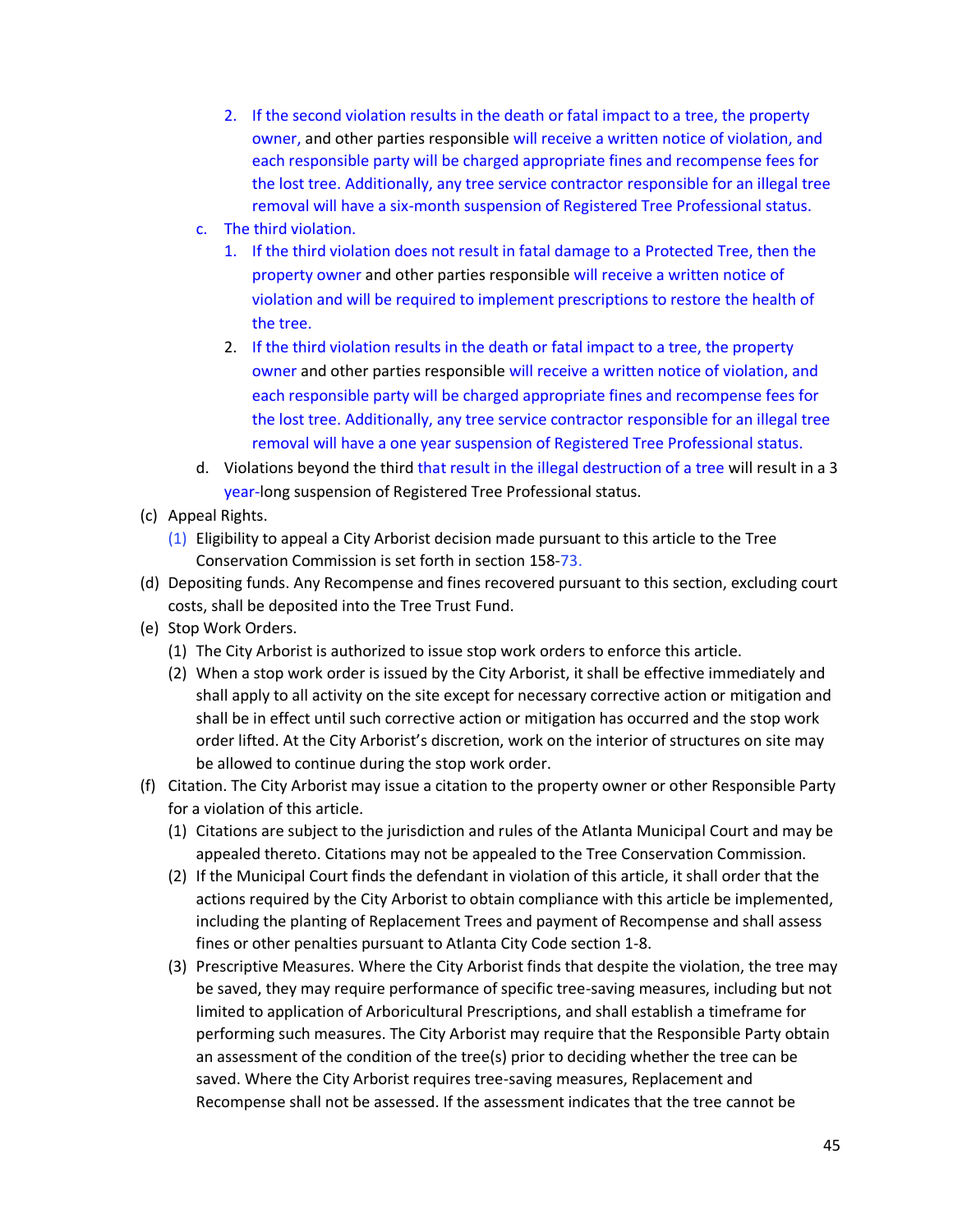saved, or if the Responsible Party fails to implement the tree-saving measures within the established timeframe, Replacement and Recompense will be owed. In addition, failure to implement the required tree saving measures within the established timeframe shall be deemed an additional violation of this article.

- a. Cost of assessment. Where the City Arborist requires the Responsible Party to obtain an assessment of the tree's condition and the assessment reveals that the tree cannot be saved, the documented cost of the assessment, up to \$500, may be deducted from the Recompense owed by the Responsible Party.
- b. Cap on assessment and tree-saving costs. The City shall not require assessments and tree saving measures for which combined costs exceed the Recompense that would be owed if the tree were destroyed.
- (4) Both the owner of any building, structure, site, or part thereof where any violation of this article exists, and any agent of the owner, tenant, or agent of the tenant who commits or assists in the commission of any violation of this article may be deemed guilty of the offense. Either party may correct the violation, be subject to individual fines, or be subject to individual citations. However, if Recompense is charged only one party should pay the Recompense. The owner of any building, structure, site, or part thereof is ultimately responsible for any violations occurring on the property.
- (5) Cease and desist orders and Arrests. The Atlanta Police Department shall have the authority to respond to a report of suspected illegal removal or destruction of trees. If an officer determines that a stop work order is warranted, including without limitation because a tree is being removed or destroyed and no tree-removal permit is on the premises, the officer may issue a cease and desist order that terminates at the conclusion of two business days from the date of issuance. The officer may also arrest responsible parties for illegal removal of trees without a permit. The City Arborist shall assess the alleged illegal activity and determine what, if any, corrective action is needed, including without limitation issuance of a stop work order. The City Arborist shall have the authority to lift the cease and desist order prior to its natural expiration.
- (6) Additional Legal Remedies. In addition to all other actions and penalties authorized in this article, the city attorney is authorized to institute injunctive, abatement or any other appropriate judicial or administrative actions or proceedings to prevent, enjoin, abate, or remove any violations of this article.
- (7) Debarment. Where the City finds that an arborist or other person has repeatedly submitted false information, or acted in a negligent manner, or repeatedly removed trees illegally, the City may issue a decision prohibiting the arborist or other person from making further applications under this Article or performing any tree removal work in Atlanta for 3 years. The debarment decision may be appealed to the Tree Conservation Commission.

#### **APPENDIX A**

158-82 Definitions.

- **American National Standards Institute, Inc. (ANSI).** A United States based non-profit organization that works to develop and promote standards in the United States and around the world.
- Alternate Tree Save Area. An area containing Priority trees or High Value Forest on an alternate property used to meet the Tree Save requirement in non-single family residential zoning districts.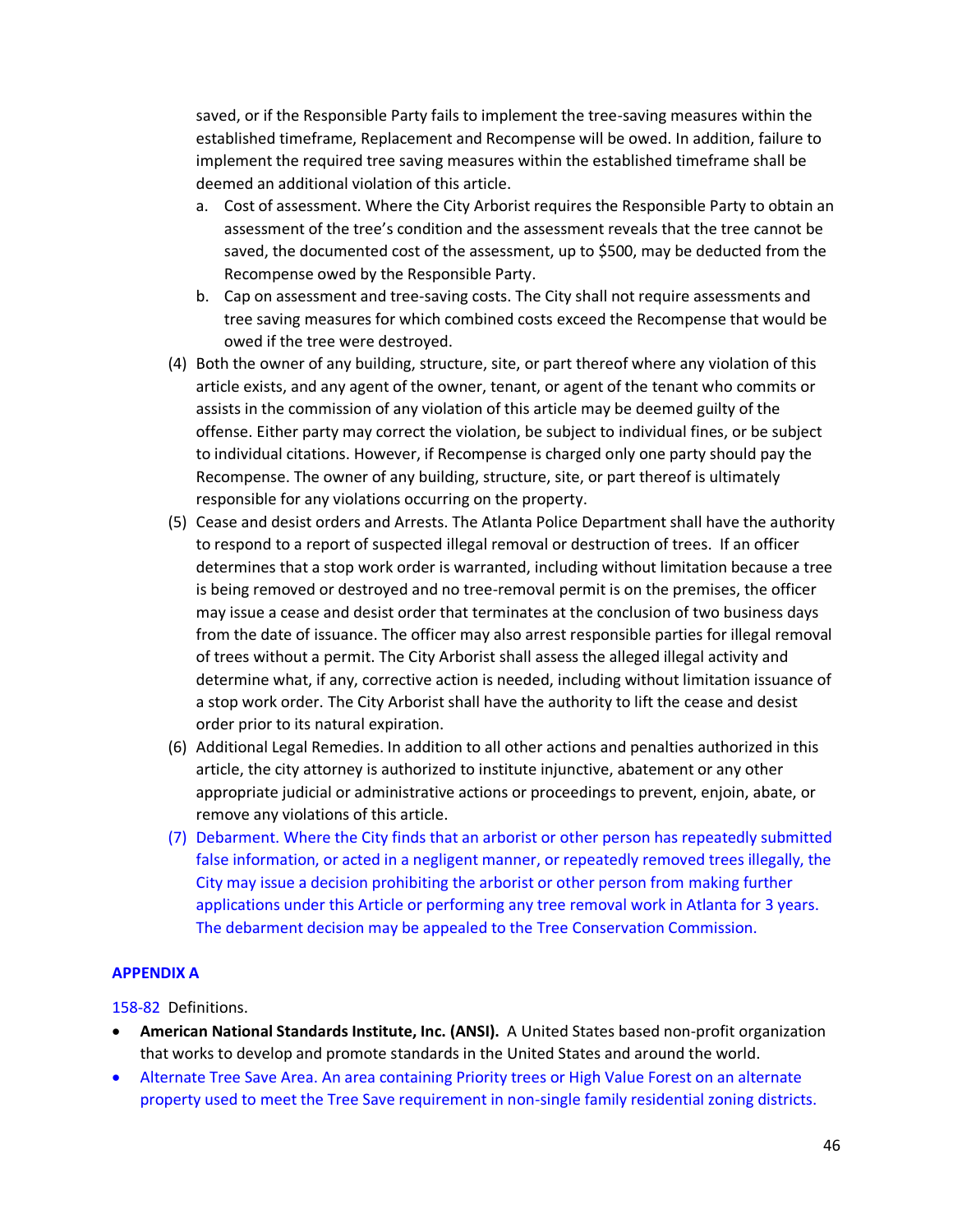- **Applicant.** Any person seeking approval to take action under this Article.
- **Arborist Division.** The division within the Department of City Planning, Office of Buildings in which the City Arborists review and approve or deny tree removal permits.
- **Arboricultural Prescription.** A written directive developed by a Registered Tree Professional for a site or individual tree for the purpose of preserving the tree(s).
- **Area Median Income (AMI).** The current household median income for the Atlanta-Sandy Springs-Marietta, Georgia HUD Metro Fair Market Rent Area as published by the US Department of Housing and Urban Development.
- **Base Horizon.** The deepest defined layer of an installed soil for tree planting that mimics the "B", or "subsoil" in a natural soil. The base horizon shall consist of soil with a hydrogen ion concentration greater than 6 pH, an organic component not to exceed 4%, a bulk density not to exceed 1.6g/cm^3 and have a depth of 24 inches or greater below the intermediary level. Soil beneath the base horizon has no pH or bulk density requirement and may not consist of organic matter greater than 4% Bioretention soil mix. Engineered soil mix designed for vegetated green infrastructure that maximizes infiltration and water quality treatment as defined by the City of Atlanta Department of Watershed Management standards.
- **Bond.** A financial instrument in which a property owner or agent of the owner either independently or with the assistance of a financial institution - deposits a predetermined amount of money at a specified time which is held in trust by the City and returned when and if the owner fully satisfies the conditional requirements of the bond.
- **Boundary Tree**. A tree, wholly or in part on adjacent property, with a Critical Root Zone that crosses a property line. Trees whose trunks are located in whole or in part within the edges of stream buffers and transitional buffers shall be considered Boundary Trees.
- **Buildable area.** Area of a lot available for the construction of buildings and permissible accessory uses after having provided the front, side, rear, and any other special yards and meeting all other standards for development required by Part 15 or Part 16 of the City Code.
- **Building**. A structure with a roof intended for shelter, or enclosure and constructed or erected with a fixed location in or on the ground or attached to something having a fixed location in or on the ground.
- **Caliper**. The trunk diameter measured in inches at 6 inches above the soil for trees less than 4.5 inches caliper, and 12 inches above ground for trees larger than 4.5 inches as measured 6 inches above the soil, of smaller nursery-sized trees that are readily transplanted.
- **Cambium layer.** The growing vascular tissue of a tree's roots and stems that annually produces new bark and new wood.
- **Cap and Trade**. A process by which the requirement to protect an area of land as greenspace is met by protecting an equivalent area of land on an alternate site. See Section 158-63 (a) (14).
- **City arboricultural standards.** The arboricultural specifications and standards of practice prepared by the City Arborist, which must be consistent with this Article and with the American National Standards Institute, Inc. (ANSI) A300 series of standards for tree care management unless otherwise specified by this Article.
- **City Arborist.** An employee of the City who is responsible for administering and enforcing this article. City Arborists are in the Department of City Planning or Department of Parks and Recreation, as applicable. A City arborist should be certified by ISA within 3 months of beginning duties with the City.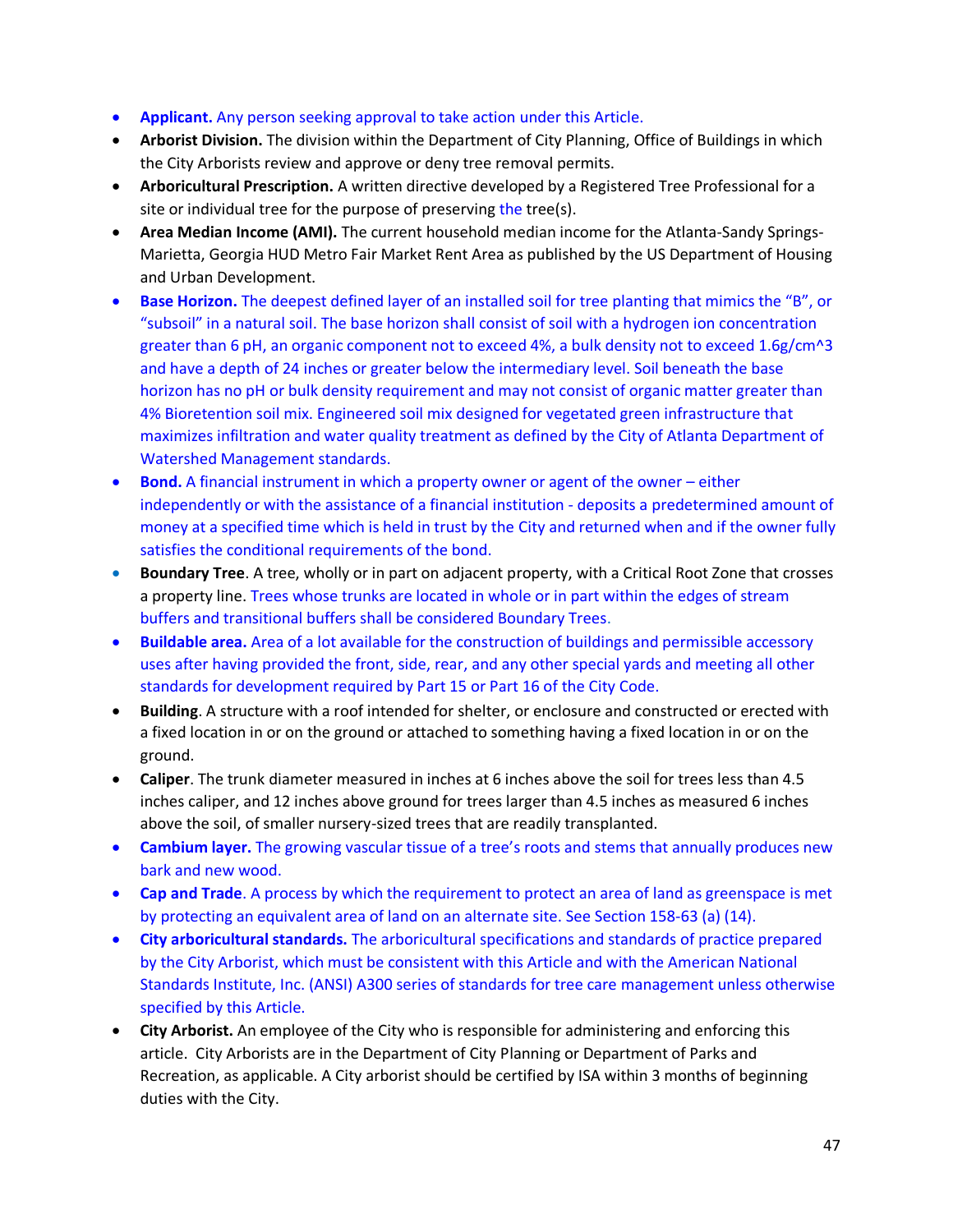- **City**. The City of Atlanta.
- **Cluster Design**. A development project on a property zoned single family residential where setbacks and street frontage requirements are reduced in order to allow for preserved natural areas used for community greenspace or agriculture. In such cases the number of housing units shall not be more than that allowed by the underlying zoning unless a density increase is approved by the City. It is encouraged that additional units be priced for affordable housing.
- **Commission**. See Tree Conservation Commission
- **Conservation Area**. A portion of a property left undisturbed and protected from Development in perpetuity.
- **Construction Activity.** Activity related to demolition, construction or land disturbance including grading and cut or fill of earth.
- **Co-Owned tree.** A boundary tree that straddles the property line measured at the point where the trunk meets the ground not including the root flare.
- **Critical Root Zone (CRZ).** The minimum undisturbed soil and rooting area necessary for tree health and stability (from the most current revision of the ANSI A300 Part 5). For the purposes of this article, for a free-standing tree with no apparent root restrictions, the CRZ shall consist of a circle centered on the tree having a radius of one foot for each one inch of DBH of the tree. For example, for a 10-inch DBH tree, the CRZ is a circle centered on the tree with a radius of 10 feet. Adjustments to the CRZ, called Net CRZ, may be made by the City Arborist if justified by specific documented site conditions which indicate an irregularly shaped root zone based on obstructions such as buildings, retaining walls, or streets.
- **Crown**. The crown of a tree refers to the total of the individual tree's structural branches, branches, twigs, leaves, and reproductive structures that occur at or above the first branching of the main stem or trunk.
- **DCP.** The City of Atlanta Department of City Planning.
- **Dead, Dying, or Hazardous (DDH) Tree**. A tree that has been determined by the City Arborist to be dead, or to meet the definition of a Dead, Dying, or Hazardous Tree. Appendix F.
- **Dead Tree-** Tree has skeletal remains with no live twigs, lack of foliage or total browning of foliage during growing season. During dormancy, dead trees are characterized by peeling or sloughing bark, lack of buds, and dry and brittle twigs. A dead tree is a tree that presents none of its own living tissue above ground level. For determining Dead, Dying or Hazardous trees see Appendix F.
- **Destroy**. To perform or knowingly allow to be performed any act, or failure to act, for which the conduct will more likely than not cause the tree to die within a period of five years as determined by the City Arborist or City Forester. Examples of such conduct include without limitation: (1) failing to protect 100% of a tree's Structural Root Plate during construction; (2) failing to protect 66% of a tree's Critical Root Zone during construction without a pre-approved silvicultural prescription; (3) damaging more than 20% of a tree's Critical Root Zone without a silvicultural prescription by trenching or by performing grade changes (including lowering or filling the grade of soil); (4) cutting, girdling, or inflicting other severe Mechanical Injury to the trunk, Structural Root Plate, roots, or other vital sections of a tree; (5) removing in excess of 20% of the live crown of a tree within two growing cycles; (6) damaging the Critical Root Zone of a tree by applying toxic substances (including without limitation solvents, oils, gasoline and diesel fuel), operating heavy machinery or storing heavy materials on the Critical Root Zone; (7) burning a tree; or (8) topping, tipping, flush cutting, or utilizing any similar improper pruning practices upon a tree. In determining whether a tree is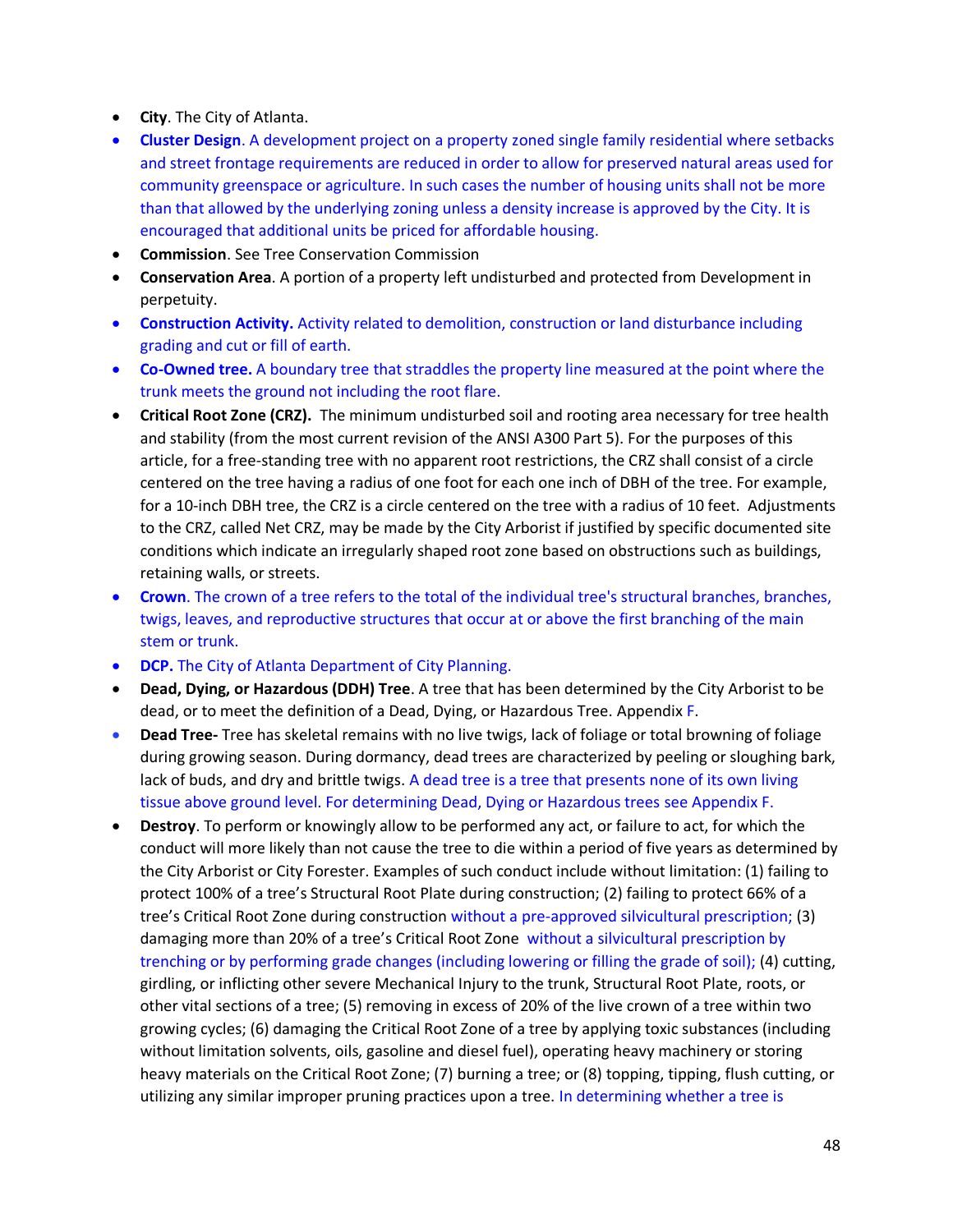destroyed, the City Arborist will evaluate the cumulative impact of destructive actions on the condition of the tree.

- **Development**. See Land Disturbance
- **Diameter at Breast Height (DBH).** The diameter of the main stem of a tree as measured in inches 4.5 feet above the natural grade at the base; for twin-trunked trees measure the narrowest part of the trunk below the fork; trees with 3 or more stems shall be measured at 4.5 feet above natural grade by adding the diameter of the largest stem and one-half the diameter of each additional stem. A stump, less than 4.5 feet tall, shall be measured across the top and be considered the DBH of an illegally destroyed tree for the purpose of calculating Recompense. The DBH of a crepe myrtle and other multiple-trunked understory trees shall be measured by adding the largest three canes together.
- **Disease**. Any fungal, bacterial, or viral infection that will likely result in structural failure or death of the tree within two years and where treatment will not prevent the death of the tree, as determined by the City Arborist. For determining Dead, Dying or Hazardous trees see Appendix F.
- **Disturbed Area.** The area of a site impacted by construction activities, including but not limited to: building, grading, cut and fill of soil, material staging, vehicle parking and storage.
- **DPR.** The City of Atlanta Department of Parks and Recreation.
- **Dying Tree**. A tree that is diseased, injured, or in terminal decline to the extent that death is more likely than not within two years based upon a visual inspection and evaluation of canopy, leaves (if present), trunk, buttress roots, and other factors. For determining Dead, Dying or Hazardous trees see Appendix F.
- **Ecosystem services.** The many and varied human and environmental benefits and services provided by trees and forested environments. These include production of clean air, extreme weather mitigation, stormwater reductions and mitigation, reduction of heat island effect, retention and construction of healthy soils, improvements to human mental and physical well-being, food production and increased environment resilience.
- **Enforcement authority.** The City entities with authority to enforce this Article, include the City Arborist, DCP, DPR, Atlanta Police Department, the Tree Conservation Commission, and Atlanta Municipal Court.
- **Environmentally sensitive area**. An area of a property that includes important environmental features eligible for protection under City, State, or Federal regulations based upon its ecological value, including without limitation wetlands, floodplains, permanent and intermittent streams, riparian buffers, stands of high value trees, critical wildlife habitat, steep slopes, and high value forest.
- **Established Recompense Value**. The dollar value assigned by the City to compensate for the removal or destruction of a healthy tree. Recompense owed will be established based on the market rate to plant a 2.5 Caliper inch canopy tree and maintain it for two years. This cost is currently valued at \$240 per diameter or caliper inch and shall be evaluated periodically by application of the Consumer Price Index and by evaluating City and private sector costs for planting trees and adjusted as needed by amendment to this ordinance and will be posted on the Arborist Division's web page.
- **Excellent Condition (of a tree)**. A tree that has no apparent problems with its root, trunk, scaffold branches, twigs, or foliage. Insect infestation or other pathological problem may be present but are minor. Overall color or shoot growth is normal or above normal for the species. Canopy foliage is full. There is no epicormic sprouting.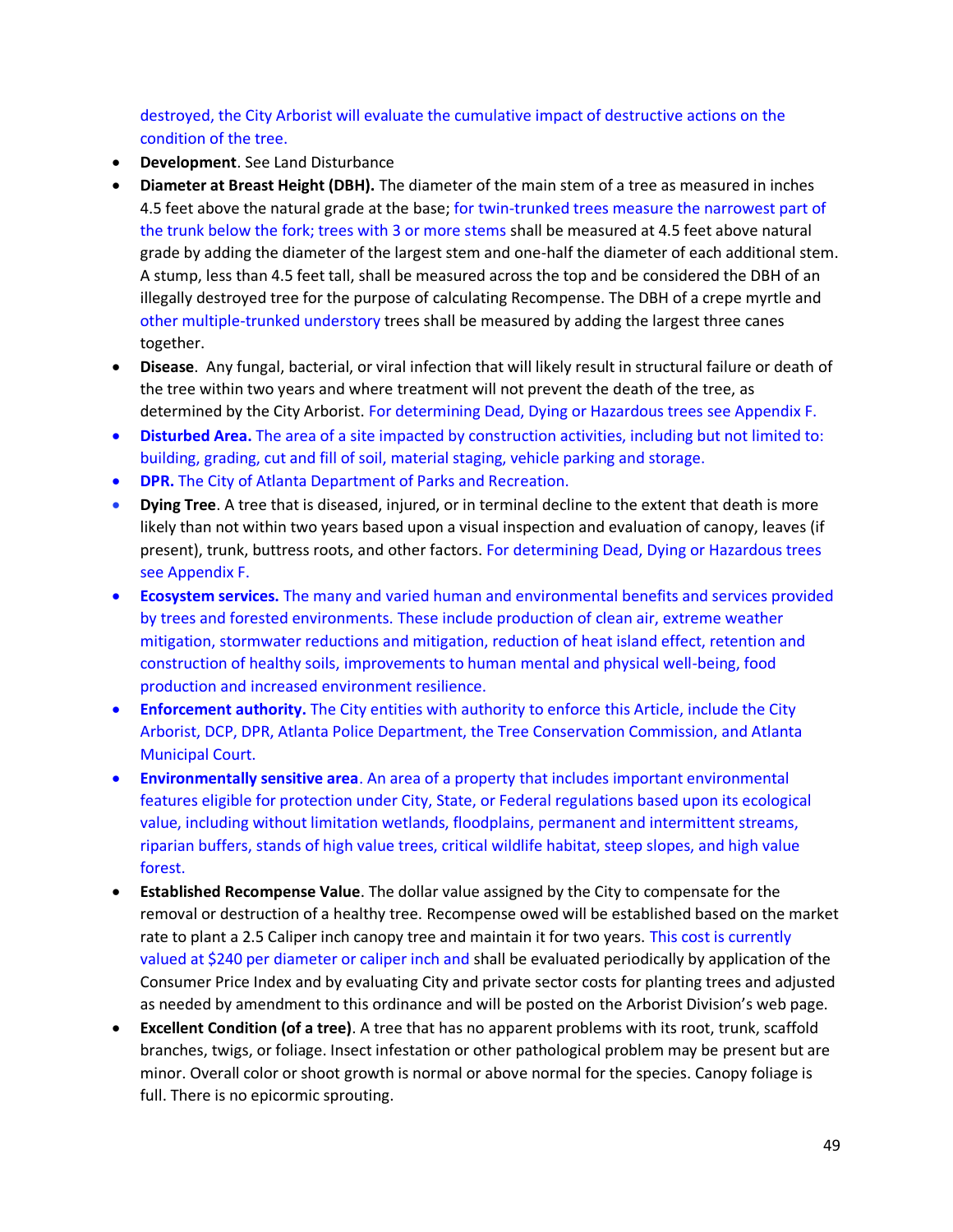- **Excellent Value Tree(s).** A tree with high or excellent value, as determined by the tree valuation table in Appendix B.
- **Fair or better condition.** A tree with structurally sound and solid root, trunk, and canopy structure and no major insect infestation or other pathological problem, as determined by the City Arborist following ANSI A300 Part 9 Tree Risk Assessment standard practices.
- **Floodplain.** An area of land adjacent to a stream or river which stretches from the banks of its channel to the base of the enclosing topography, and which experiences flooding during periods of high discharge. The presence and boundaries of a floodplain are determined through a flood study performed by an engineer or by the delineation on the Federal Emergency Management Agency's 100-year floodplain map.
- **Flush cutting**. The improper removal of limbs by cutting immediately adjacent to the trunk, destroying the protective branch collar, and exposing the trunk to decay organisms.
- **Good Condition (of a tree)**. A tree that has minor problems with its root, trunk, major branches, twigs, or foliage. Insect infestation or other pathological problem may be present but not severe. Overall color or shoot growth is normal for the species. Canopy foliage is full and may have an insignificant amount of decline. Depending on species, minor epicormic sprouting may be present along scaffold limbs and the trunk.
- **Green Infrastructure**. For the purposes of this ordinance, Green Infrastructure means an interconnected natural system and/or engineered stormwater management facility designed to mimic natural hydrologic functions and processes through the use of plants, trees and special soil media to slow, filter, evapotranspire, and infiltrate stormwater close to its source, or the capture and reuse of stormwater runoff. Examples of projects on development sites that can help support tree growth and health include preserving trees and conservation areas, reducing impervious surfaces, and installing structural measures such as vegetated swales, permeable pavement, and infiltration planters. Facility must meet the standards for, and be used to fully or partially satisfy, the requirements of the Post Development Stormwater Management requirements, in Atlanta City Code section 75-501, et al. Other benefits and services provided by trees, soils, streams, and other natural features include oxygen production, removing pollutants from air, soils and waters and generally providing healthy habitat and conditions for life.
- **Green Roof.** A building roof that is partially or completely covered with vegetation and a growing media over a waterproof membrane used to manage stormwater runoff and provide some of the environmental benefits provided by trees. A Green Roof must meet the standards for, and be used to fully or partially satisfy the requirements of the Post Development Stormwater Management requirements, in Atlanta City Code section 75-501, et al.
- **Growing Season.** The portion of the year in which weather conditions and day length are most conducive to the growth of trees and other vegetation. In Atlanta the growing season is typically March through September.
- **Hazardous Tree**. A tree with uncorrectable defects severe enough to pose present danger to people or buildings under normal conditions, as determined by the City Arborist using the standards established by the most recent revision of the ANSI A300-Part 9. In no case shall a tree be classified as hazardous unless it is determined to be a "high risk" or "critical risk" tree according to the ISA TRAQ risk matrix. For determining Dead, Dying or Hazardous trees see Appendix F.
- **Healthy tree.** Any tree subject to this Article that is not dead, dying, diseased, or hazardous as defined by this Article.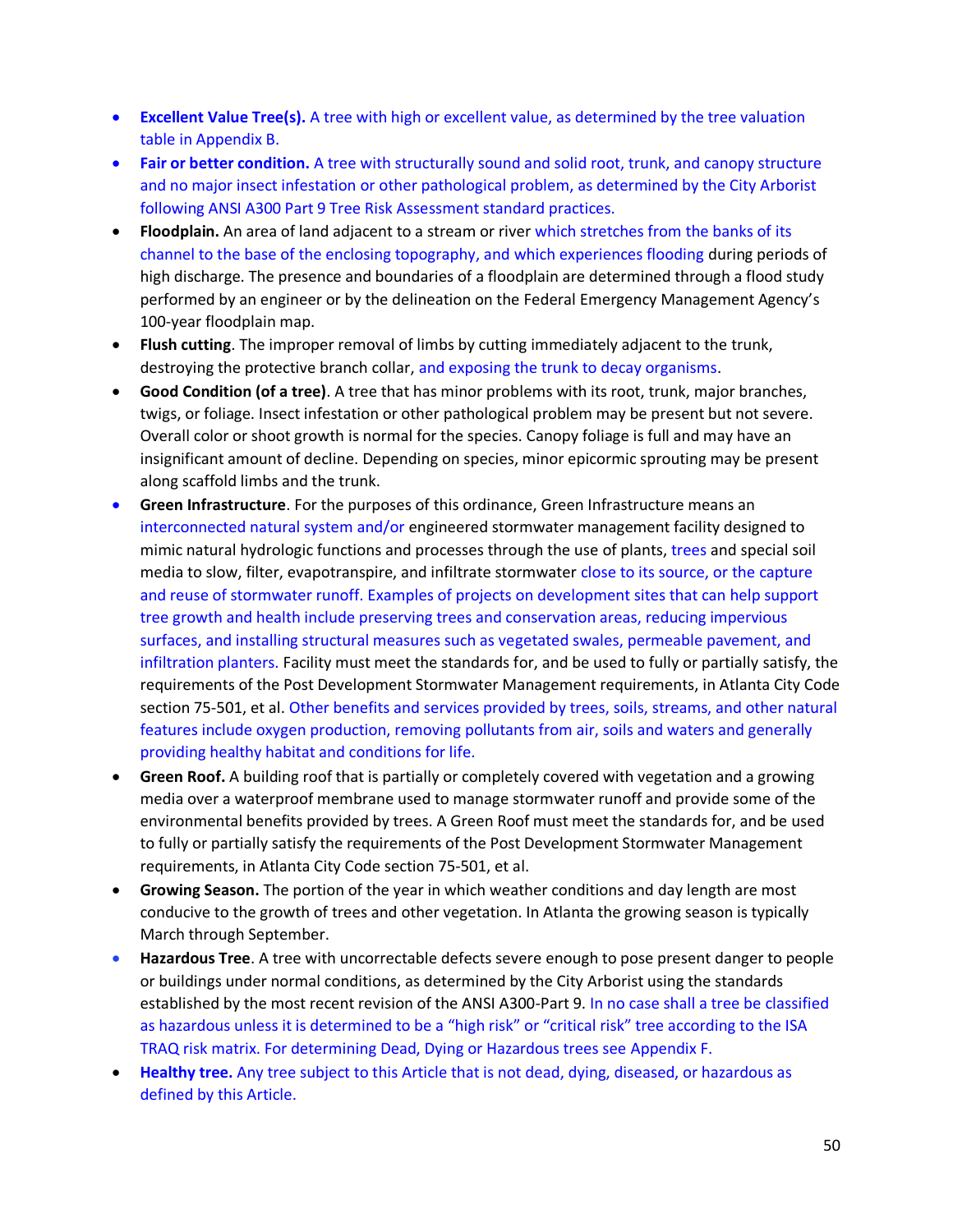- **Heat island**. A ground area covered by an impervious surface that retains solar or other heat energy and thereby contributes to an increase in the average temperature of the ecosystem. An external heat island is one situated outside the boundaries of a site plan, including but not limited to public streets. An internal heat island is one found within a designated site, including but not limited to rooftops, patios, driveways, and other vehicular maneuvering or parking areas.
- **Heritage Tree**. A tree that has been designated, upon application by the City Arborist or any other interested person, to be of notable historic value and interest because of its age, size, or historic association, in accordance with the City's arboricultural specifications and standards of practice. Also, a Heritage Tree is one that has been designated upon application by a City Arborist or any other interested person, to be of notable value because the tree contributes to a significant view or spatial structure of a setting, the tree is an exemplary representative of a particular genus or species, or the tree possesses exceptional aesthetic quality. A complete listing of the location of all designated Heritage trees within the City of Atlanta is maintained by the Tree Conservation Commission and maintained on file with the Office of the Municipal Clerk.
- **High Value Tree(s)**. A tree with a high or excellent value rating due to its size per its species, according to Appendix B.
- **High Value Forest**. A wooded area that contains a mix of native trees, mostly hardwoods, where the largest trees are estimated to be at least 50 years old and/or where uncommon "indicator" native plant species are found.
- **Historic or Landmark tree**. A tree designated by the Tree Conservation Commission to be of historic interest because of its age, size, or historic association, in accordance with the City's arboricultural specifications and standards of practice. A complete listing of the location of all designated Historic, Landmark and Heritage trees within the City of Atlanta shall be maintained by the Tree Conservation Commission and registered with the Municipal Clerk.
- **Illegally destroyed tree.** Any tree subject to this Article that is removed or destroyed without obtaining a permit required pursuant to this Article or in violation of conditions required by a permit obtained pursuant to this Article.
- **Imminent hazard.** A tree which in its current condition presents an imminent hazard to the safety of humans or occupied structures if not removed immediately.
- **Impact**. Any legal or illegal action that damages a tree. Damage may result from, but is not limited to, grading, filling, soil compaction or other Land Disturbance within a tree's Critical Root Zone; Mechanical Injury to any part of a tree; Spiking; vandalism; improper or excessive pruning; and allowing toxic substances such as herbicides, gas, brine water, oil, liquid dye, or other substances deleterious to tree health to come in contact with soil within the Critical Root Zone.
- **Impacted tree.** Any tree subject to this Article with a structural root plate that has been protected but with a critical root zone that has been impacted between 15 and 33% without obtaining a permit pursuant to the Article or in violation of conditions required by a permit obtained pursuant to this Article. Such a tree may be saved with a prescription as defined herein, subject to approval by the City Arborist.
- **Impervious Surface**. A surface that does not allow free flow, infiltration, and penetration of rainwater, typically created by roads, sidewalks, driveways, buildings, constructed stormwater collection devices, and other hard surfaces.
- **Impracticable.** An action that cannot reasonably be done; it is not sufficient that the action be merely inconvenient or difficult.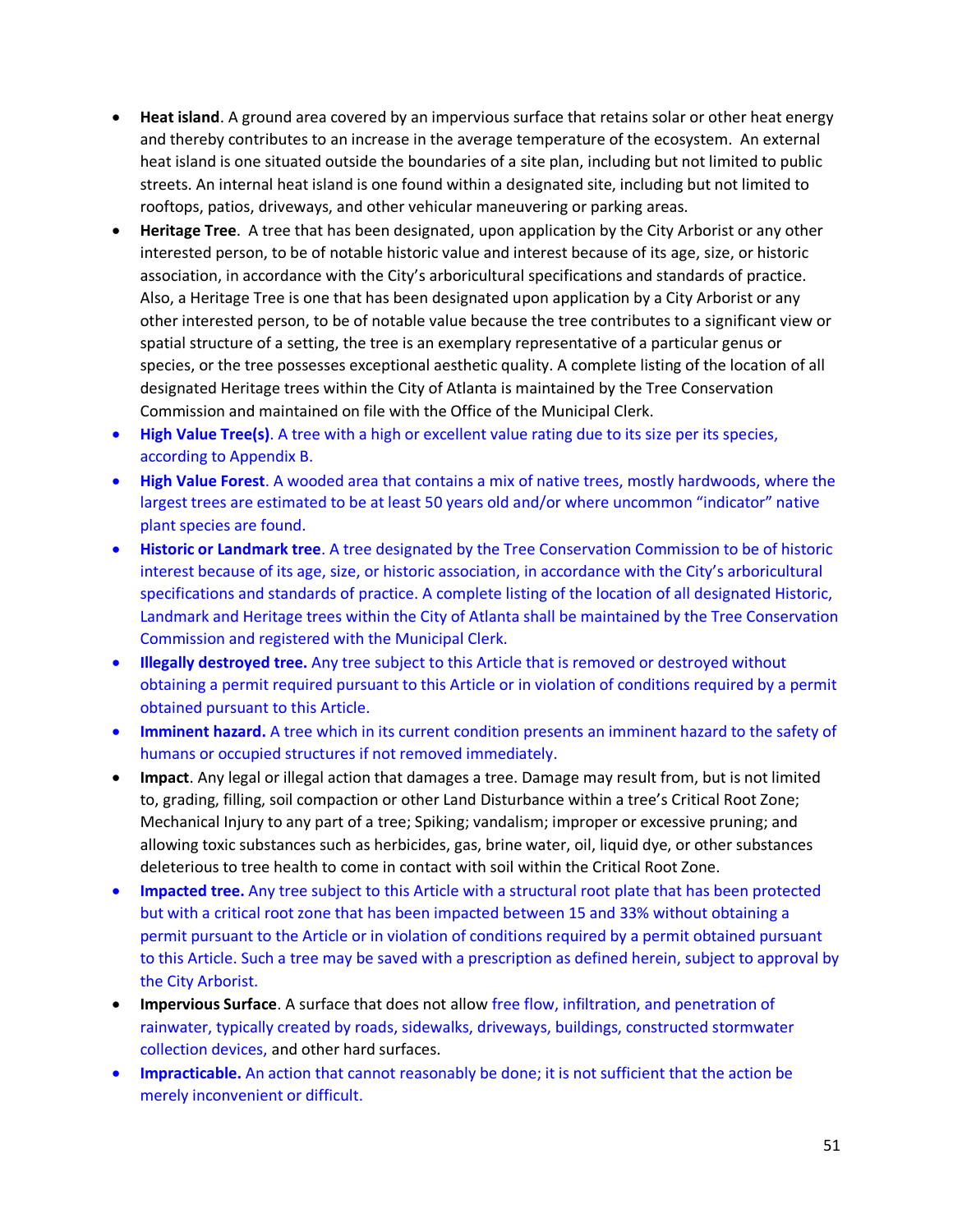- **Incursion.** Any activity that occurs within a tree's critical root zone including, without limitation, soil compaction, trenching, storage of materials, and parking vehicles.
- **Indicator species.** Native plant species that are only found in less disturbed soils in older forest remnants. Such species have either seed dispersal mechanisms that indicate the plant is a direct offspring of species that were indigenous to the area before the original forest was disturbed, including but not limited to plants in the genera *Trillium, Hexastylis, Sanguinaria.*
- **Injure.** To injure is to commit any intentional or negligent act that damages a tree, including but not limited to spiking, trimming, flush cutting, topping, lion-tailing, over-lifting, or unpermitted incursion into a tree's critical root zone.
- **Intermediate Horizon.** The middle layer of an installed soil for tree planting that mimics the "A" or "surface soil" or "topsoil" in a natural soil. The intermediary horizon shall consist of soil with at least 80% mineral content, an organic component not to exceed 15% and a bulk density not to exceed 1.3 g/cm^3 and shall be between 6" and 10" deep, measured beneath the surface horizon. Imported topsoil from another site may meet these requirements but, by definition, topsoil manufactured entirely from recycled wood products do not.
- **International Society of Arboriculture (ISA)**. A non-profit organization serving arborists, the tree care industry, and consumers as a scientific and educational organization.
- **Invasive species**. A non-native tree, plant, insect, or other organism likely to spread, disrupting the natural balance of an ecosystem. A list of invasive tree species shall be maintained by the Arborist Division and As Appendix B of this Article.
- **Land Disturbance**. For purposes of this article, any human-made change to improved or unimproved property that includes, but is not limited to, construction of buildings or other structures, soil compaction, filling, clearing and grubbing, grading, paving, installation of impervious cover, excavation or drilling, storage of equipment or materials, or any other construction activity.
- **Landscape Project**. For the purposes of this article, a project that proposes to remove Regulated Trees for which no other City of Atlanta construction permit is required besides a tree removal permit.
- **Landscaping permit.** Permit issued for tree removal in association with landscaping for which no building permit is required.
- **Limits of Disturbance.** The area impacted by construction or land disturbance activities including but not limited to grading, digging, cut and fill of soil, storing materials, and construction.
- **Live stake.** A dormant cutting of a live tree that will readily sprout roots and grow when driven into soil. Live stakes may be installed on public land by the Department of Watershed Management as a component of a federal Consent Decree for stream bank erosion control or stabilization projects, and for stream or wetland restoration projects. Live stakes must have a minimum diameter of three quarters of an inch and a minimum length of 24 inches. Live stake species must be native to the Piedmont region and may include: black willow (Salix nigra), Streamco willow (Salix purpurea), Tag alder (Alnus serrulata), red chokeberry (Aronia arbutifolia), wither rod (Viburnum cassinoides) Southern arrow-wood (Viburnum dentatum), yellow-root (Xanthorhiza simplicissima), Virginia sweetspire (Itea virginica), buttonbush (Cephalanthus occidentalis), alternate leaf dogwood (Cornus alternifolia), silky dogwood (Cornus amomum), stiff dogwood (Cornus foemina), and silky willow (Salix sericea).
- **Low Value Tree(s).** A tree with low value as determined by the tree valuation table in Appendix B.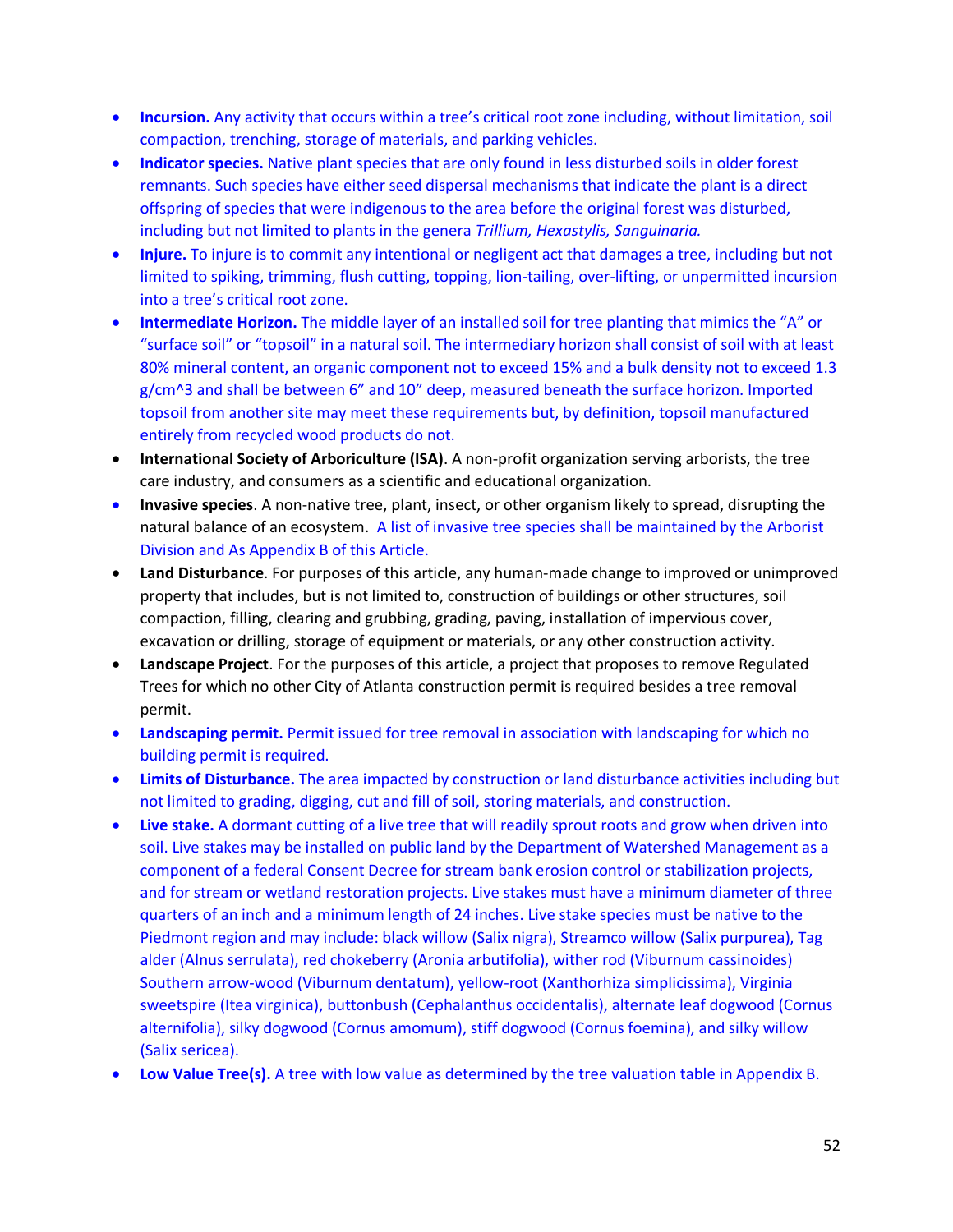- **Maximum Disturbance Area (MDA).** The maximum area of Land Disturbance that will be allowed on the site that could impact Priority trees, including but not limited to site access, grading, building and hardscape construction, utility installation, stormwater management facilities, staging and material storage.
- **Mechanical Injury**. A wound caused by a tool, machine or motorized equipment which exposes or destroys the cambium layer of a tree.
- **Midstory tree.** A tree that normally attains a DBH of 10 to 20 inches, a height of 30 to 60 feet as in Appendix B.
- **Minimum planting.** A minimum number of trees and caliper-inches required to be planted on a site after permitted removal activities.
- Moderate Value Tree(s). A tree with moderate value as determined by the tree valuation table in Appendix B.
- **Modified Project Area**. For Commercial projects that disturb only a small portion of a larger site, the Modified Project Area is a portion of the site, defined by logical internal site features such as driveways, project phase boundaries, parking lots, streams, and other natural features, that may be allowed to be used to determine Priority Tree preservation, Tree Planting and Recompense; use of the Modified Project Area alleviates the need for the applicant to provide a survey of the entire site.
- **MSA.** Metropolitan Statistical Area.
- **Mulch Layer.** The layer of decomposable material added above the planting medium. This layer is used to retain water, build soil fertility, and prevent compaction. It mimics the "O" layer or "leaf litter layer" found in natural forests where it is integrated with the topsoil and is constantly thickened by falling leaves and debris of the trees above it. When installed, the mulch layer must consist of mulch, wood chips, or other natural decomposable material and must be installed with a depth between 2" and 4".
- **Native Tree.** A tree species that has evolved to grow in a geographic area without having been introduced through human intervention.
- **Native plant.** A plant species that has evolved to grow in a geographic area without having been introduced through human intervention.
- **Neighborhood Planning Unit (NPU).** One of the twenty-five geographic divisions of the City of Atlanta established in 1974 for planning purposes.
- **Non-Priority Tree**. All Regulated Trees that are not DDH, Nuisance Trees, Undesirable Species, and do not meet the definition of Priority Tree.
- **Nuisance Tree**. A tree with uncorrectable defects severe enough to pose a danger to people or buildings on public property under normal conditions, as determined by the City Arborist.
- **Overstory Tree**. A tree that normally attains a DBH in excess of 20 inches or greater at and a height in excess of 60 feet or greater, as in Appendix B.
- **Payment-in-lieu.** An amount paid to the Tree Trust Fund as an alternative to meeting the Tree Save Area requirement on commercial properties with no residential use. The amount paid shall be equal to 65% of the value of the fair market value, before improvements, of the portion of the property needed to meet the Tree Save Area requirement. All funds received into the Tree Trust Fund from Payments-in-Lieu must be dedicated to purchasing publicly owned greenspace or conservation easements on private properties preserved in perpetuity. Such properties must contain Priority Trees and High Value Forests.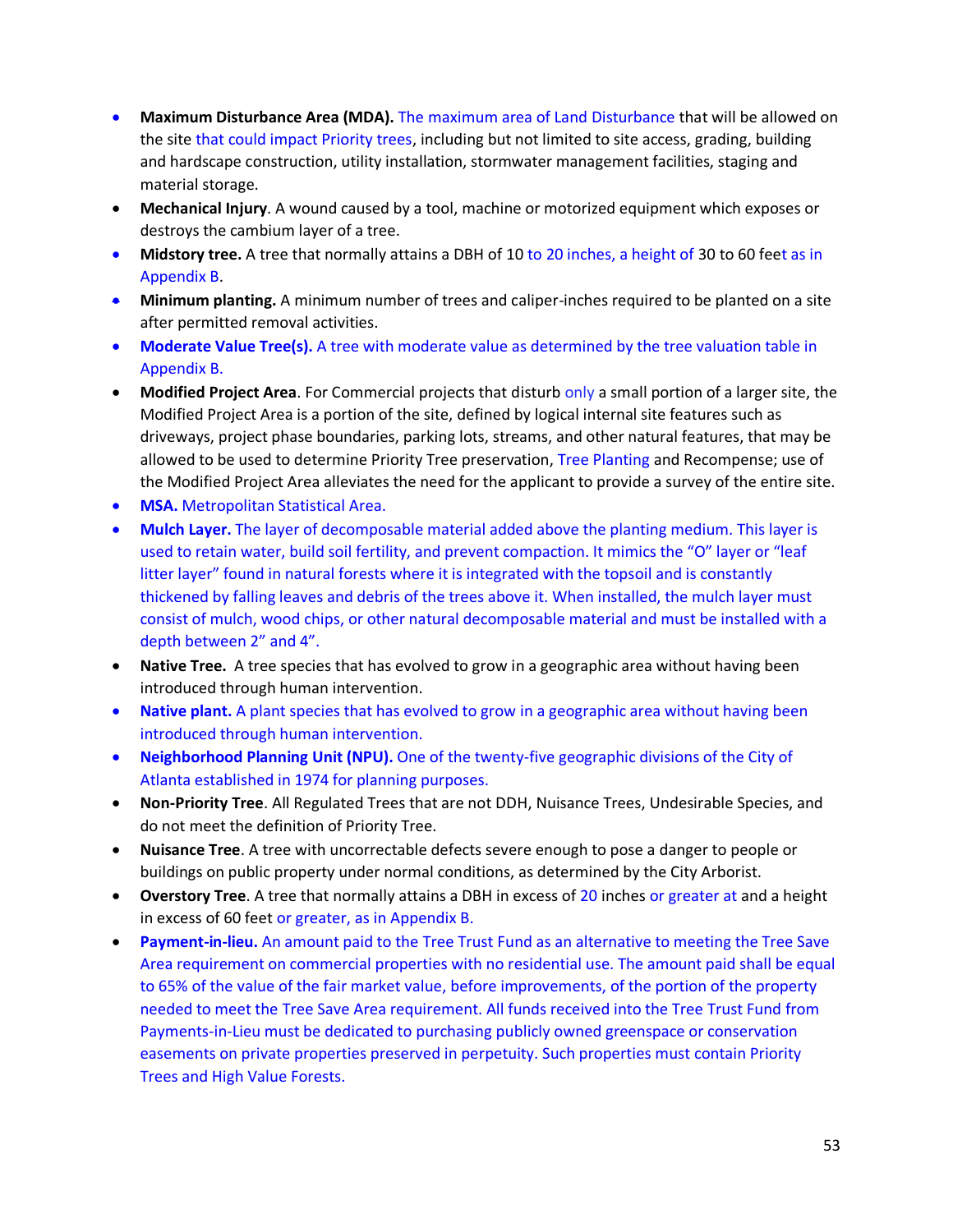- **Pervious Surface.** A surface that typically allows the free flow and percolation of water, typically uncompacted soil.
- **Pine**. A tree that is a member of the genus Pinus in the family *Pinacea*. This does not include other needled trees in species commonly known as cedar, fir, spruce, and hemlock.
- **Planting Season**. The portion of the year most favorable for planting trees, ideally when trees are dormant and weather conditions are cool. Typically October to March in Atlanta
- **Practicing Arborist.** A specialist in the cultivation and care of trees and shrubs, including tree surgery; the diagnosis, treatment, and prevention of tree diseases; and the control of pests.
- **Pre-application conference.** A meeting with the City Arborist, a permit applicant, and other necessary professionals to determine which trees must be protected and remain on site after construction is complete. Only a partial site plan is required to be submitted at the Pre-application Conference (see Appendix D).
- **Prescription/silvicultural prescription.** A written directive developed by a private arborist for the purpose of preserving a tree(s). Prescriptions must include: 1) the private arborist's name, signature, qualifications, and contact information; 2) the site address and individually identified tree(s) at issue; 3) the current condition of the tree(s); 4) tree protection provisions to be implemented during construction or site disturbance such as a watering regime, mulching, fencing, physical barriers, and other methods to prevent soil compaction or damage; 5) a soil and foliar analysis; 6) a five-year survivability assessment; and 7) a schedule of recommended treatment, including any recommended soil amendments, fertilizer application, pesticide application (with copy of pesticide label), or pruning. Specifications for pruning, soil modification, and fertilization in the prescription shall be written in accordance with requirements of this Article and provisions of the American National Standards Institute, Inc. (ANSI) A300 series of standards. A written report of treatment actions, an assessment of the condition of the tree at the end of treatment, and an estimate of the survivability of the tree following the application of such a prescription shall be provided to the City. Prescriptions accepted as a condition of tree preservation must be pre-paid.
- **Priority Tree.** Trees of high or excellent value as determined by Appendix B; also an Historic or Landmark tree, Heritage tree, or other tree determined to have exceptional value by the City Arborist or Tree Conservation Commission.
- **Private arborist.** Any person not employed by the City of Atlanta who is a Georgia Registered Forester or International Society of Arboriculture (ISA) certified arborist.
- **Private Tree**. For purposes of this article, a tree for which more than 50% of the trunk of the tree, where the tree interfaces with the earth, is located on private property.
- **Protected tree.** See Regulated Tree.
- **Pruning**. The selective removal of plant parts. For the purposes of this article, proper pruning may not include the removal of more than 20% of the live crown of a tree within a two-year period, and cuts must be made in accordance with the ANSI A300 series of standards for tree care management.
- **Public Linear Infrastructure Project.** Construction or maintenance of City-owned infrastructure that is linear in form, including but not limited to public roadways, sidewalks, trails and City-owned water lines, sewer lines, and other similar utility projects.
- **Public Tree**. For purposes of this article, a tree for which at least 50% of the trunk flare, found at the bottom of the tree where the tree interfaces with the earth, is located on public property.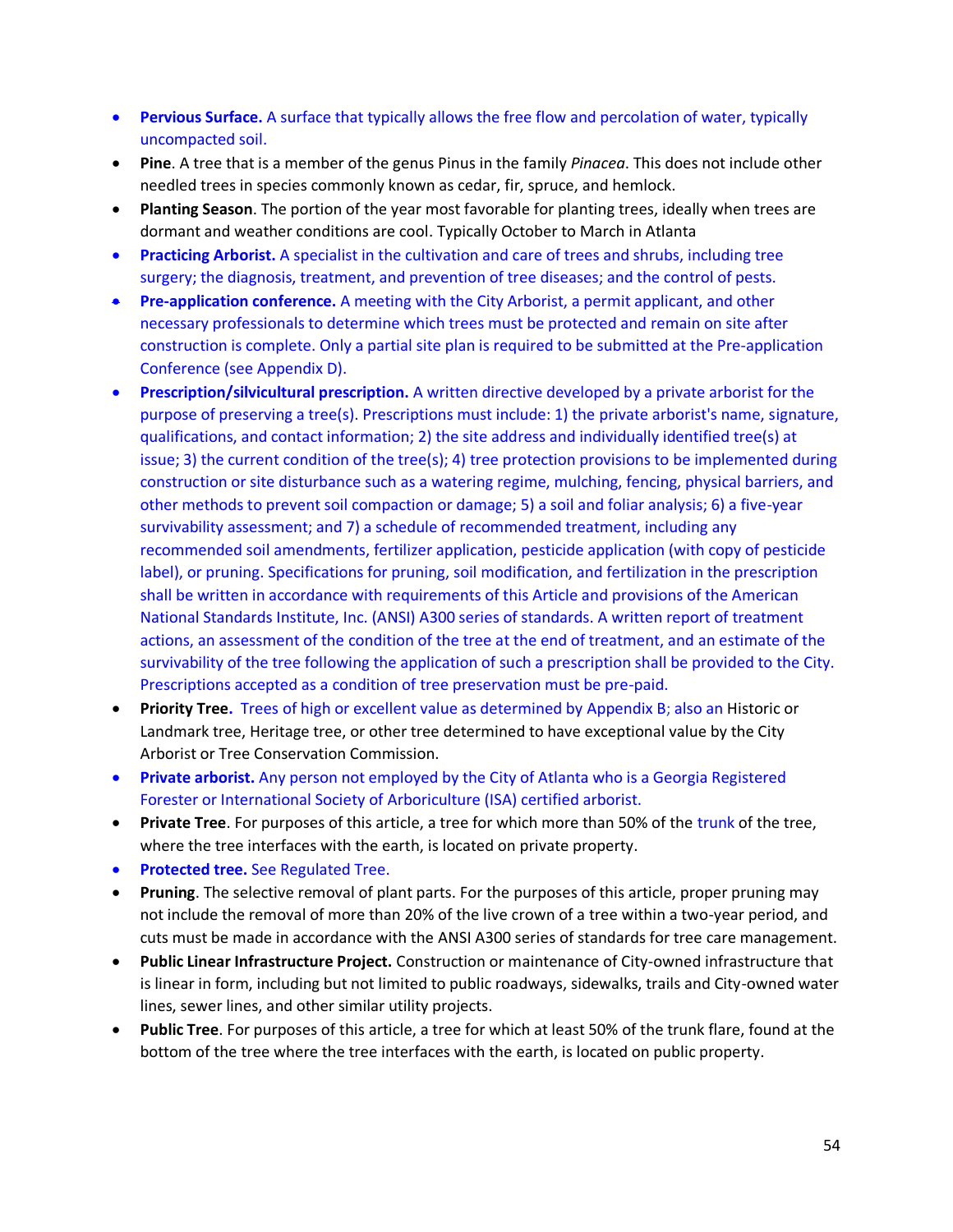- **Public Property**. All property owned by the City, including without limitation City parks, Atlanta Beltline, streets, sidewalks and other rights-of-way, and all other governmental property for which the City has jurisdiction.
- **Recommended Tree Planting List.** A list of preferred species for planting trees in the City of Atlanta including the approved species which may receive credit when planted to offset recompense owed pursuant to this article. The list includes information about the estimated size of trees at maturity. The list may be updated periodically by the arboricultural manager based upon current research and is included within Appendix B.
- **Recompense**. Monetary compensation assessed to recoup lost public value of healthy trees that are removed or destroyed. (For calculation of recompense see Established Recompense Value)
- **Registered Consulting Arborist (RCA).** A professional certification for arborists from the American Society of Consulting Arborists.
- **Registered Tree Professional**. Any person who is a Georgia Registered Forester or ISA Certified Arborist, or an American Society of Consulting Arborists (ASCA) Registered Consulting Arborist and who is currently registered with the City of Atlanta Arborist Division per section 158-35.
- **Regulated Tree**. Any Midstory or overstory Hardwood tree with a DBH at least 6 inches, any Pine with a DBH at least 10 inches, and certain uncommon or rare Understory Trees as referenced in Appendix B.
- **Replacement Trees or Planted Trees.** Planting new trees to restore the lost public value of healthy trees that are removed or destroyed according to the requirements of this article. Replacement Trees are expressed as a certain number of Caliper inches. The terms **Replacement Trees and Planted Trees are used interchangeably in this article.**
- **Responsible Party**. Any person(s) or entities whose actions or failures to act violate this article, including without limitation any person who knowingly allows his or her agent or contractor to violate this article. Where a tree is injured, Destroyed or damaged in violation of this article, there may be more than one Responsible Party. A Responsible Party may include without limitation: the owner of the property on which a tree of concern is located; an agent of the owner; a tree removal company; a builder; and a landscaper.
- **Right-of-Way Tree**. A tree growing within a transportation right-of-way that is Public Property.
- **Riparian Buffer.** The area within 75 feet of a perennial or intermittent stream which shall remain undisturbed pursuant to City of Atlanta code Section 74-303.
- **Root Chase**. A continuous soil trench created with culvert or piping material under pavement that allows tree roots to connect with nearby open space. Typically used in parking lots and for street tree plantings to provide more rooting area for trees.
- **Saved tree.** Any tree that, under the terms of this Article, is to be protected from injury or destruction as a result of land disturbing or other construction activities.
- **Saved with prescription.** Any tree with impact between 20% and 33% of its critical root zone, as long as the structural root plate of the tree remains 100% protected and an arboricultural prescription is approved by the City Arborist prior to construction in accordance with the provisions of this Article.
- **Setback tree.** Setback is the area between the property line and the buildable area of the lot. A tree with a trunk that is 50% or more in the setback as determined where the tree's trunk meets the natural grade.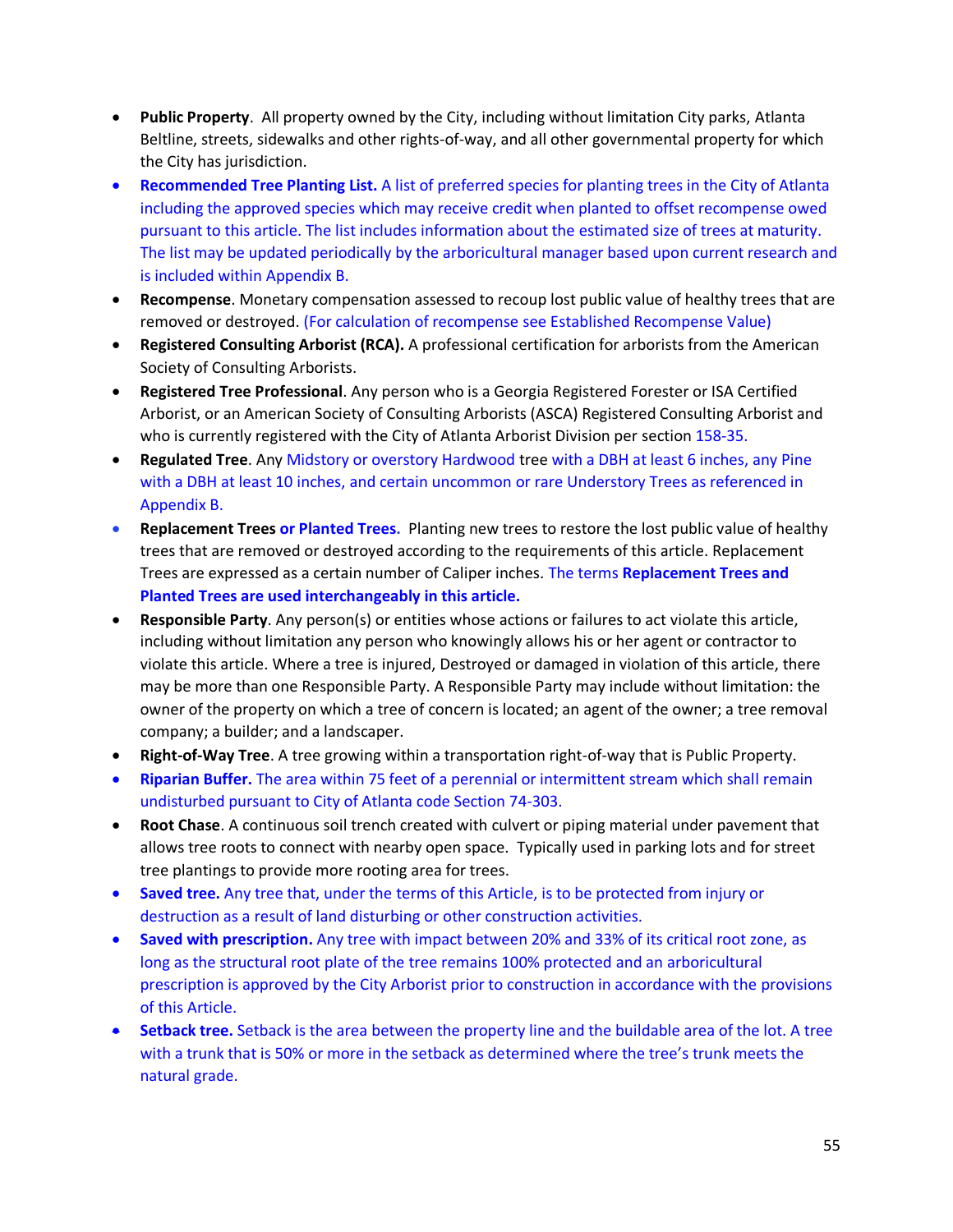- **Severe mechanical injury.** A wound or combination of wounds that, when measured at the widest extent of the wound, exposes, or destroys the cambium layer of 30% or more of the circumference of a tree. For the purposes of this definition, the circumference of the tree shall be measured at the top of the wounded area.
- **Shearing.** Cutting stems to an indiscriminate length.
- **Silviculture.** The practice of managing trees according to current forestry and tree care standards to ensure their continued health and survival.
- **Single Family Residential Development**. For the purposes of this article, development or redevelopment of a lot containing a single or two-family dwelling or duplex as the primary structure.
- Site Plan. A drawing submitted with an application for a tree removal permit, depicting the existing and proposed site conditions, including a full survey of all Regulated Trees and all other information required as in Appendix D.
- **Soil Cell.** Manufactured structures, usually modular, that can support the weight of a paved surface and associated pedestrian or vehicular loads while containing uncompacted soil below the paving that allows free root growth for trees planted within hardscapes. Soil Cells are a component of one type of Suspended Pavement system.
- **Spiking**. The use of metal spurs or gaffs to climb live trees. Unless a tree is permitted for removal under this Article or is the setting for an aerial rescue under ANSI Z133.1 in which a person's life is in danger, spiking is prohibited by this Article.
- **Sports Court**. An area of hardscape primarily used for recreational or competitive sports. Sport courts contain appropriate equipment and markings, including but not limited to nets, baskets, striping, fencing, and lighting.
- **Sports Field**. A field used primarily for playing sports and used by an organized recreational league or an open field used for school play activities.
- **Standard Replacement and tree planting**. The unmodified Replacement Tree or planting requirement where no overstory tree exists shall be 1 overstory tree planted for every 640 square feet of contiguous soil area; 1 midstory tree planted for every 320 square feet of contiguous soil area, and 1 understory tree planted for every 120 square feet of contiguous soil area. Understory planting areas may overlap with and each other and with overstory planting areas.
- **Steep Slope.** A slope is the natural inclination of the land's surface. Steep slopes are defined as areas with a 15-feet or greater vertical rise over 100 feet of horizontal run, or 15 % or greater rise. Grading or other land modifying activities that create steep slopes and destroy trees in doing so shall not be permissible.
- **Stream Buffer**. For the purposes of this article, the land and vegetation that is within 75 feet of a perennial or intermittent stream in which development is prohibited or restricted, per Atlanta City Code section 74-300.
- **Street Tree.** A tree growing on public or private property whose trunk is within 15 feet of a public or private roadway, public sidewalk, or public paved multi-use trail.
- **Streetscape**. For the purposes of this article, Streetscape refers to a zoning mandated street frontage treatment beginning at the back of curb that includes a sidewalk/walk area/clear zone and at least one of the following: a street furniture/tree planting zone, amenity zone, or a supplemental area. Streetscapes typically also have requirements for trees or street lights.
- **Structural Root Plate (SRP)**. The circumferential area around a tree within which roots provide stability against windthrow. The radius of the root plate is a function of a tree's DBH. The table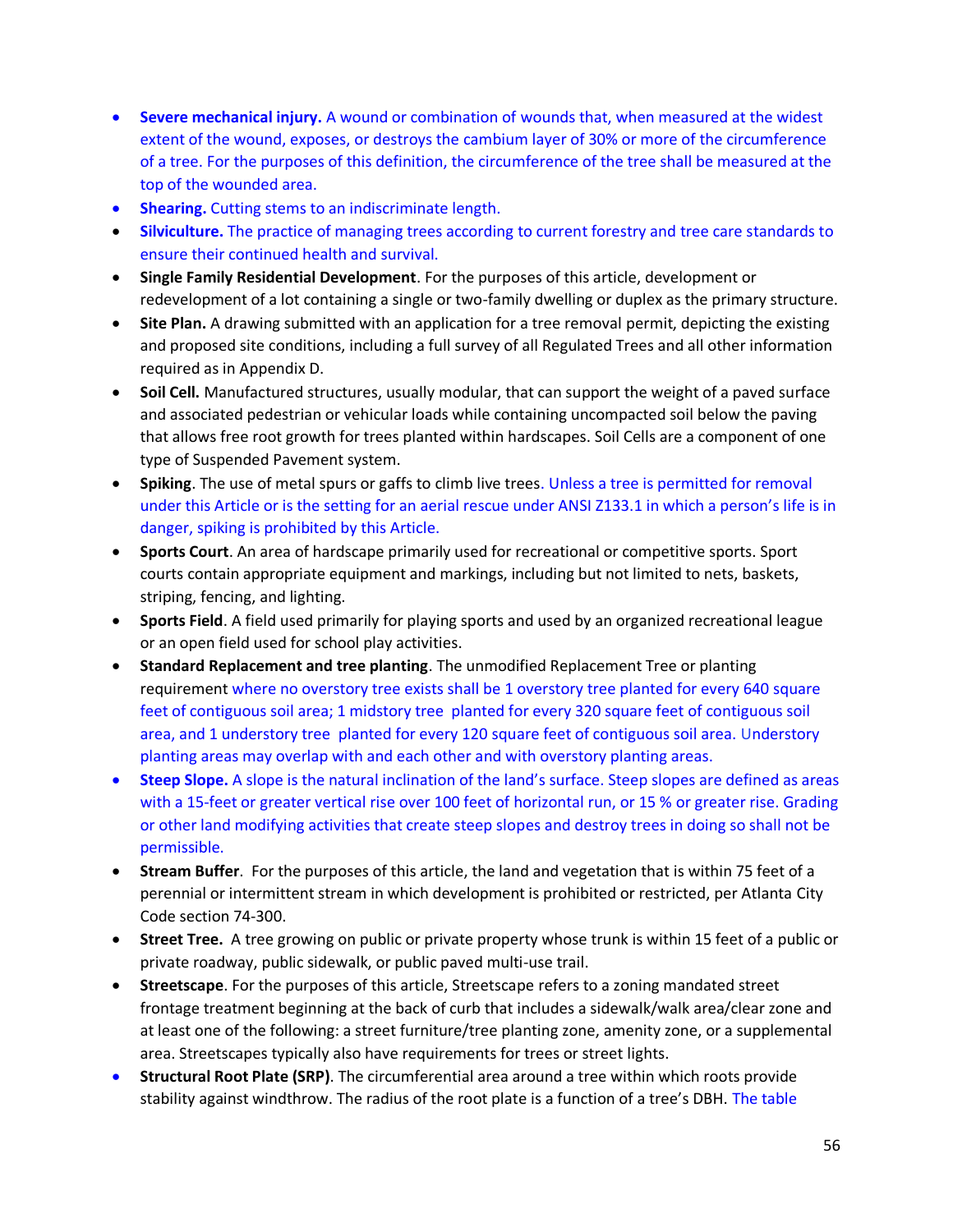below provides guidelines for estimating root plate radii for upright trees without restricted roots. The arborist may accept or require methods to assess the SRP such as air spading and hand digging to avoid roots.

|                           | Size of Structural Root Plate by DBH of Trees |      |           |             |           |            |            |       |        |        |  |  |
|---------------------------|-----------------------------------------------|------|-----------|-------------|-----------|------------|------------|-------|--------|--------|--|--|
| DBH (inches)              | $\overline{\phantom{a}}$                      | 8''  | $9 - 11"$ | $12 - 14''$ | $15-19''$ | $20 - 24"$ | $25 - 31"$ | 32"   | 33-38" | 39-48" |  |  |
| SRP distance<br>(radius') | c,                                            | 5.5' |           | -,,         |           | $\Omega'$  | 10'        | 10.5' | 11''   | 12'    |  |  |

- **Structural soil.** An engineered soil designed to bear the weight of pavement and provide the proper root environment for trees to grow beyond the confines of a tree well or landscaping island into compacted soil.
- **Structure.** Anything constructed or erected with a fixed location on the ground or attached to something having a fixed location on or in the ground.
- **Subdivision.** A tract of land that has been subdivided within the past five years in accordance with the City of Atlanta's Subdivision Ordinance and so recorded as a separate property of record with the county land registrar's office.
- **Surface soil dimension.** The measured length and width of a landscape area not covered by impervious material.
- **Suspended Paving or Suspended Pavement.** Any technology that supports the weight of paving and associated pedestrian or vehicle loads over a void space that can be filled with uncompacted soil that allow free root growth for trees planted within hardscaped areas.
- **Swimming Pool**. For the purposes of this section a swimming pool is defined to be a pool, tank or reservoir constructed and adapted for swimming, bathing or water sports, and having a maximum depth of two feet or more.
- **Tipping**. The cutting of a lateral limb of a tree in such a manner as to leave a prominent stub extending beyond a branch node or the trunk, which is prohibited by this article.
- **Topping**. Reduction of tree size using internodal cuts without regard to tree health or structural integrity, which is prohibited by this article. For the purposes of this article, topping refers to the cutting of a single leader trunk or cutting a co-dominant leader in such manner as to leave a prominent stub extending beyond the node (crotch) of another leader trunk or major branch that may become a leader trunk.
- **Tree.** Any self-supporting woody, perennial plant that has a trunk diameter of 2.5 inches or more when measured at a point six inches above ground level and which normally attains an overall height of at least 15 feet at maturity, usually with a single main stem or trunk and many branches.
- **Tree Conservation Commission.** A citizen board, appointed by the Mayor and City Council Members to assist in the protection, maintenance, and regeneration of the trees and other forest resources of Atlanta. The Commission hears and decides appeals of decisions of administrative officials related to trees.
- **Tree Impact Statement**. A standard form, available from the Arborist Division, that the applicant completes for a building, demolition, or land disturbance permit. This form shall only be used in lieu of a tree survey to prove there are no trees on the property.
- **Tree protection plan.** Also referred to as site plan. A drawing depicting the size, location and species of trees on a site for which a permit is sought. The plan includes all existing trees to be saved and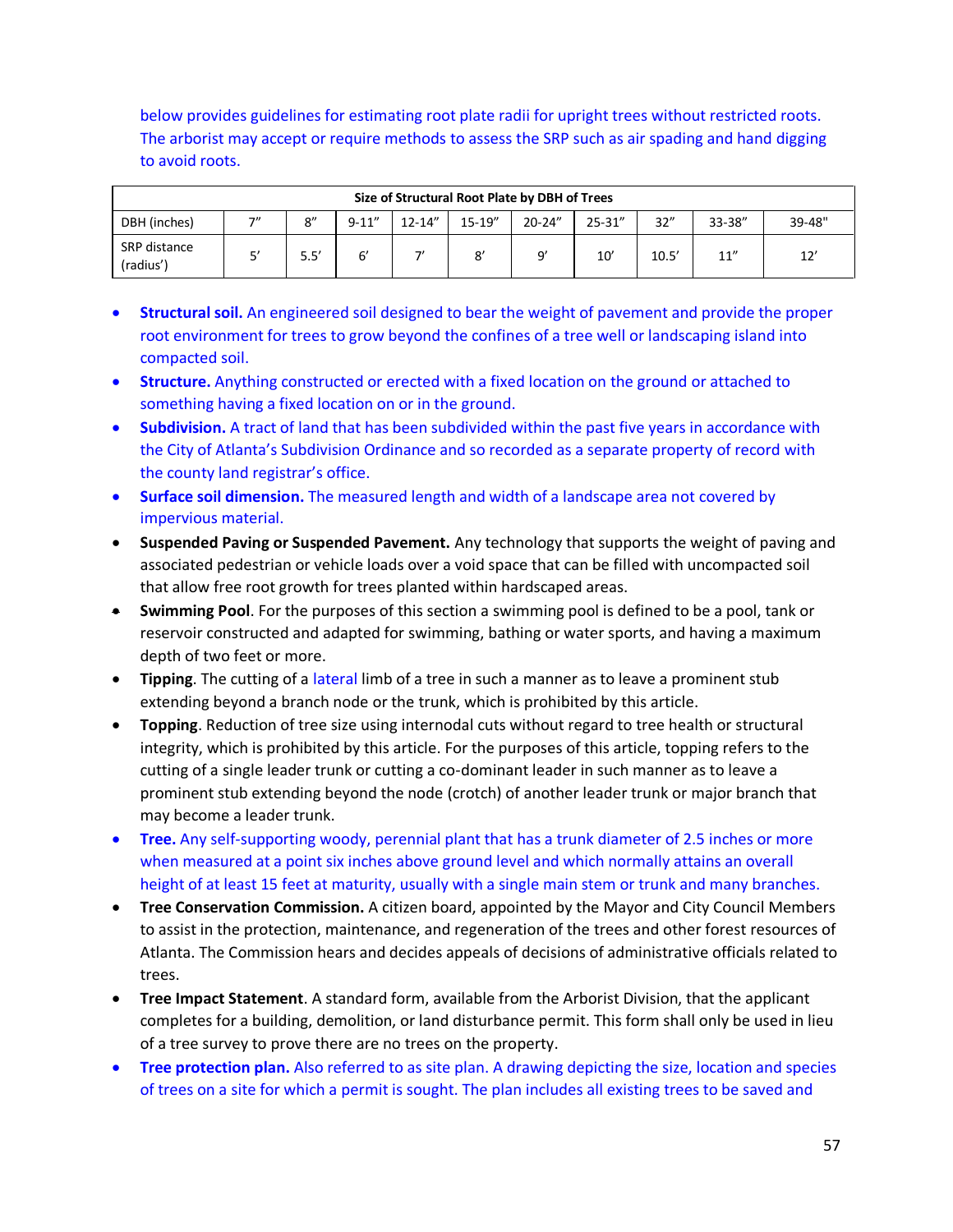proposed for removal as well as proposed tree save areas and other provisions as required by the City Arborist. Requirements for tree protection plans are described in Appendix E.

- **Tree Planting Plan**. A drawing which contains the following: a plan showing the location, size, and species of existing and Planted Trees on the property for which a permit is sought; a table detailing by species of the trees to be planted; and other provisions as required by the City Arborist. The information on a Tree Planting Plan may be included on a Site Plan if it can be done clearly, making a separate Tree Planting Plan unnecessary.
- **Tree Save Area.** (1) Required for subdivisions and commercial properties per Appendix C. For subdivisions the Tree Save Area(s) = total parcel area - (aggregate MDA + necessary infrastructure). (2) The area around trees protected from construction impact, either beyond the area of construction impact or within tree protection fencing per requirements of this Article.
- **Tree Trust Fund**. A municipal fund under the stewardship of the Tree Conservation Commission that includes monies collected from Recompense and fines to be spent only as provided in this Article.
- **Tree well.** An area of pervious surface surrounding a tree that contains soil to support the growth of the tree; typically bordered by impervious surfaces such as curbs, sidewalks, and streets.
- **Understory Tree.** A tree that normally attains a DBH of less than 10 inches at maturity and a height of less than 30 feet as in Appendix B.
- **Undesirable Tree Species**. Undesirable species are trees or other plants that are non-native to the Georgia Piedmont and that have demonstrated sufficient negative qualities as to be detrimental to the long-term health of the City of Atlanta's urban forest. Those qualities include without limitation: weak branch structure, chronic pest or disease problems, invasive tendencies, and that harm native species and local ecosystems. A current list of undesirable tree species is maintained by and available from the Arborist Division, and listed in Appendix B.
- **Urban forest.** The system of trees and other plants that grow individually, in small groups, or under forest conditions on public and private lands in cities, suburbs, and towns.
- **Urban Forest Master Plan.** The City's management plan for protecting and preserving trees and forest resources in the urban environment. This document outlines an action plan with detailed information, recommendations, and resources to effectively manage, plant, and maintain trees in Atlanta.
- **Wetland Buffer**. For the purposes of this article, the land and vegetation that is within 25 feet of a wetland in which development is prohibited or restricted, per Atlanta City Code section 74-300.
- **Wetlands.** Lands on which water covers the soil or is present either at or near the surface of the soil either permanently or seasonally. Wetland trees depend upon seasonal or permanent flooding, or sufficiently waterlogged soils to give them competitive advantage over other trees.
- **Yard area.** The open space on a lot not occupied by a structure, including both buildable area and setbacks not occupied by a structure.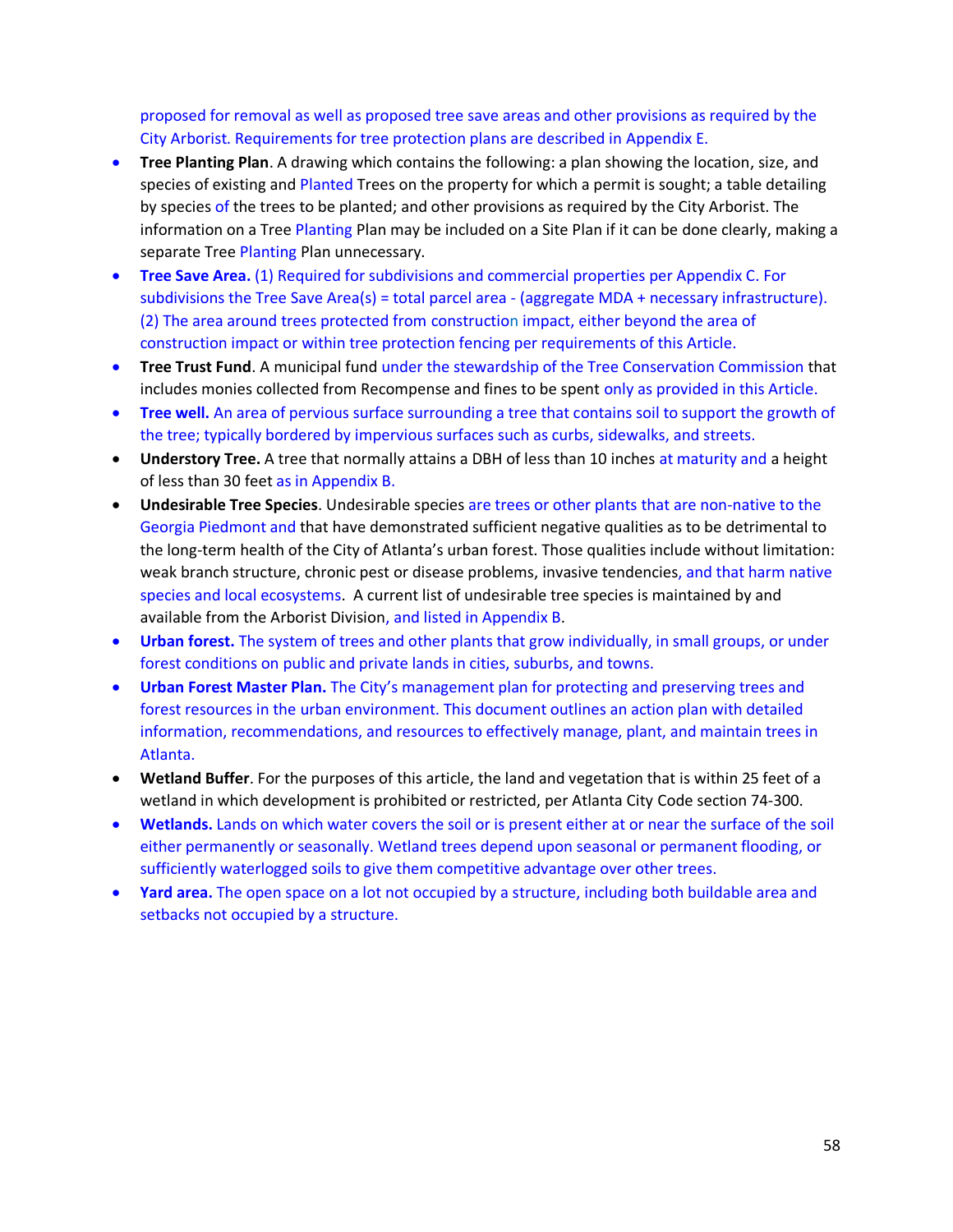# **APPENDIX B**

| <b>Appendix B - Tree Valuation Table: Species/Size/Value</b> |                                               |                                                 |                                                                          |              |                                                                                      |                                 |            |  |  |  |
|--------------------------------------------------------------|-----------------------------------------------|-------------------------------------------------|--------------------------------------------------------------------------|--------------|--------------------------------------------------------------------------------------|---------------------------------|------------|--|--|--|
| For Greater-Metro Atlanta and Georgia Piedmont Region        |                                               |                                                 |                                                                          |              |                                                                                      |                                 |            |  |  |  |
|                                                              | <b>Notation Key</b>                           |                                                 |                                                                          |              |                                                                                      |                                 |            |  |  |  |
|                                                              |                                               | - slow growing<br>SG                            | floodplain, riparian                                                     |              |                                                                                      |                                 |            |  |  |  |
|                                                              | uncommon<br>$\bullet$                         | - fast-growing<br>FG                            |                                                                          |              | upper slope, ridge                                                                   |                                 |            |  |  |  |
|                                                              | $\bullet\bullet$<br>rare                      | - regenerates quickly in disturbed soils<br>RQ. |                                                                          |              | most landscapes                                                                      |                                 |            |  |  |  |
|                                                              |                                               |                                                 | IND - indicates older soils/orig forest<br>invasive, undesirable species |              |                                                                                      |                                 |            |  |  |  |
|                                                              |                                               | - long lived, 300-1000 years                    |                                                                          |              |                                                                                      |                                 |            |  |  |  |
|                                                              |                                               | LL                                              |                                                                          |              |                                                                                      |                                 |            |  |  |  |
|                                                              |                                               | SL - short lived, usually 200 yrs or less       |                                                                          |              |                                                                                      |                                 |            |  |  |  |
|                                                              |                                               | + - exceptional wildlife/ecosytem value         |                                                                          |              |                                                                                      |                                 |            |  |  |  |
|                                                              | <b>Common Name</b>                            | <b>Scientific Name</b>                          |                                                                          | High @ albh" | Excellent @ db <sub>h"</sub><br><b>Qualitative Values</b><br>& Notes                 | Approved for<br>Planting credit |            |  |  |  |
|                                                              | <b>Most Common Native Trees</b>               |                                                 |                                                                          |              |                                                                                      |                                 |            |  |  |  |
|                                                              | Pine, Loblolly                                | Pinus taeda                                     | 22                                                                       |              | 30 RQ fast-growing/disturbed sites +                                                 | Yes                             |            |  |  |  |
|                                                              | Pecan                                         | Carya Illinoinensis                             |                                                                          |              | 20   N/A   RQ naturalized +                                                          | Yes                             |            |  |  |  |
|                                                              | Sweetgum                                      | Liquidambar styraciflua                         | 22                                                                       |              | 30 RQ fast-growing/disturbed sites                                                   | Yes                             |            |  |  |  |
|                                                              | Maple, Red                                    | Acer rub rum                                    | 14                                                                       |              | 20   SG LL cultivars often planted +                                                 | Yes                             |            |  |  |  |
|                                                              | Sugarberry                                    | Celtis laevigata                                | 22                                                                       |              | 30 RQ FG fast-growing/disturbed sites + fruits, host                                 | Yes                             |            |  |  |  |
|                                                              | Tulip Tree (Poplar)                           | Liriodendron tulipifera                         | 18                                                                       |              | 24 fast-growing/disturbed sites + flowers, seeds, host                               | Yes<br>Yes                      |            |  |  |  |
|                                                              | Oak, Water, Willow<br>Oak, Red spp.           | Quercus nigra<br>Quercus rubra, coc., vel. Etc. | 14                                                                       |              | 18   N/A   fast-growing/distubed sites/often planted +<br>20 moderate-slow growing + | Yes                             |            |  |  |  |
|                                                              | Oak, White, Post                              | Quercus alba                                    | 12                                                                       |              | 18 slow growing, long-lived IND (older trees) +                                      | Yes                             |            |  |  |  |
|                                                              | <b>Hickories</b>                              | Carya spp.                                      | 12                                                                       |              | 18 slow growing IND +                                                                | Yes                             |            |  |  |  |
|                                                              | <b>Flowering Dogwood</b>                      | Cornus florida                                  | 6                                                                        |              | 8 SG often planted (anthracnose in shade) +                                          | Yes                             |            |  |  |  |
|                                                              | Eastern Redbud                                | Cercis canadensis                               | 6                                                                        |              | N/A FG short lived often planted                                                     | Yes                             |            |  |  |  |
|                                                              | <b>Overstory Native Trees</b>                 |                                                 |                                                                          |              |                                                                                      |                                 |            |  |  |  |
| <b>Ashes</b>                                                 |                                               |                                                 |                                                                          |              |                                                                                      |                                 |            |  |  |  |
|                                                              | White Ash                                     | Fraxinus americana                              | 14                                                                       |              | $20$ IND                                                                             | Yes                             |            |  |  |  |
| ٠                                                            | Green Ash                                     | Fraxinus pennsylvanica                          | 14                                                                       |              | 20   FG, found in floodplains                                                        | Yes                             | floodplain |  |  |  |
| <b>Elms</b>                                                  |                                               |                                                 |                                                                          |              |                                                                                      |                                 |            |  |  |  |
|                                                              | American Elm                                  | Ulmus americana                                 | 14                                                                       |              | 20 IND (in riparian areas)                                                           | Yes                             | lowland    |  |  |  |
| $\bullet\bullet$                                             | Slippery Elm                                  | Ulmus rubra                                     | 14                                                                       |              | $20$ IND                                                                             | Yes                             |            |  |  |  |
|                                                              | Princeton Elm                                 | cultivar of Ulmus americana                     | 14                                                                       |              | 20 planted species                                                                   | Yes                             |            |  |  |  |
|                                                              | Winged Elm                                    | Ulmus alata                                     | 18                                                                       |              | 24 $FG +$                                                                            | Yes                             |            |  |  |  |
|                                                              | <b>Hickories</b>                              |                                                 |                                                                          |              |                                                                                      |                                 |            |  |  |  |
|                                                              | <b>Bitternut Hickory</b><br>Mockernut Hickory | Carya cordiformis                               | 12<br>12                                                                 |              | 18 IND (older trees)                                                                 | Yes<br>Yes                      | upland     |  |  |  |
|                                                              | <b>Pignut Hickory</b>                         | Carya tomentosa<br>Carya glabra                 | 12                                                                       |              | 18   SG LL IND (older trees)<br>18   SG LL IND (older trees)                         | Yes                             | upland     |  |  |  |
|                                                              | Red Hickory                                   | Caryn oxalis                                    | 12                                                                       |              | 18   SG LL IND (older trees)                                                         | Yes                             |            |  |  |  |
| $\bullet\bullet$                                             | Shagbark Hickory                              | Carya ovata/australis                           | 10                                                                       |              | 18 IND rare in our area, rich soils, basic                                           | Yes                             |            |  |  |  |
| $\bullet\bullet$                                             | <b>Water Hickory</b>                          | Carya aquatica                                  | 12 <sup>2</sup>                                                          |              | 18 IND riparian                                                                      | Yes                             | flodplain  |  |  |  |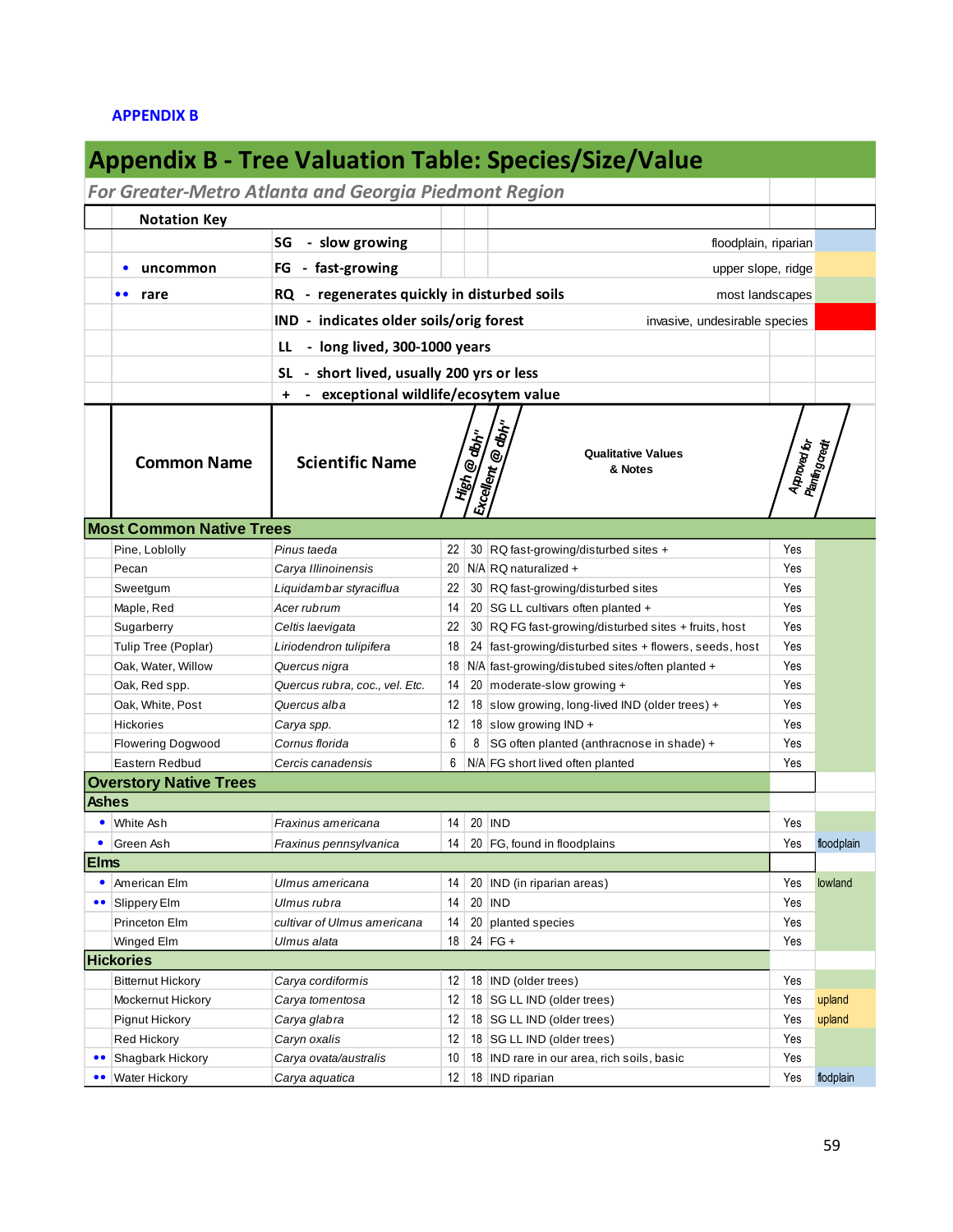|                  | <b>Maples</b>                                |                              |     |                 |                                                      |     |            |
|------------------|----------------------------------------------|------------------------------|-----|-----------------|------------------------------------------------------|-----|------------|
|                  | Boxelder, Ash-leaf maple                     | Acer negundo                 | 20  |                 | N/A FG RQ floodplains, lower slopes +                | Yes | lowland    |
|                  | Red Maple                                    | Acer rubrum                  | 14  |                 | 20 moderate-slow growing, often planted +            | Yes |            |
|                  | Silver Maple                                 | Acer saccharinum             | 20  |                 | N/A FG riparian, often planted +                     | Yes | lowland    |
|                  | Southern Sugar Maple                         | Acer floridanum              | 14  |                 | $20$ SG LL +                                         | Yes |            |
|                  | Sugar Maple                                  | Acer saccharum               | 14  |                 | 20 LL more northern species, often planted +         | Yes |            |
| <b>Oaks</b>      |                                              |                              |     |                 |                                                      |     |            |
| ٠                | Basket Oak, Swamp Chestnul Quercus michauxii |                              | 12  |                 | $18$ SG LL +                                         | Yes | lowland    |
| ٠                | <b>Black Oak</b>                             | Quercus velutina             | 14  |                 | $20$ SG IND +                                        | Yes |            |
| $\bullet$        | Chestnut Oak                                 | Quercus prinus               | 12  |                 | 18 IND LL only found on rocky slopes ridges +        | Yes | upland     |
|                  | Northern Red Oak                             | Quercus rubra                | 14  |                 | $20$ IND +                                           | Yes |            |
|                  | Oglethorpe Oak                               | Quercus                      | 18  |                 | N/A planted species +                                | Yes |            |
|                  | Overcup Oak                                  | Quercus Iyrata               | 18  |                 | $N/A$ planted species $+$                            | Yes | lowland    |
|                  | Post Oak                                     | Quercus stellata             | 12  |                 | 18 $\overline{IND}$ SG LL +                          | Yes | upland     |
|                  | Scarlet Oak                                  | Quercus coccinea             | 14  |                 | 20 IND SG LL +                                       | Yes |            |
|                  | Shumard Oak                                  | Quercus shumardii            | 14  |                 | $20$ FG +                                            | Yes | lowland    |
|                  | Southern Red Oak                             | Quercus falcata              | 14  |                 | $20$ SG LL +                                         | Yes |            |
|                  | Water Oak                                    | Quercus nigra                | 18  |                 | $N/A$ FG RQ SL +                                     | Yes | lowland    |
|                  | White Oak                                    | Quercus alba                 | 12  |                 | $18$ SG LL+                                          | Yes |            |
|                  | <b>Willow Oak</b>                            | Quercus nigra                | 18  |                 | $N/A$ FG + planted species                           | Yes |            |
| <b>Pines</b>     |                                              |                              |     |                 |                                                      |     |            |
|                  | Pine, Loblolly                               | Pinus taeda                  | 22  |                 | 30 FG RQ                                             | Yes |            |
| $\bullet\bullet$ | Longleaf Pine                                | Pinus palustris              | 14  |                 | 20 SG LL planted species in our area, native to S GA | Yes |            |
|                  | <b>Shortleaf Pine</b>                        | Pinus echinata               | 22  |                 | 30 IND (often)                                       | Yes |            |
| $\bullet$        | Virginia Pine                                | Pinus virginiana             | 22  |                 | 30 SL RQ native N GA                                 | No  |            |
|                  | <b>Other Overstory Trees</b>                 |                              |     |                 |                                                      |     |            |
| ٠                | Basswood (Linden)                            | Tilia americana/heterophylla | 14  |                 | 20 IND                                               | Yes |            |
|                  | Beech, American                              | Fagus grandifolia            | 10  |                 | $14$ IND +                                           | Yes |            |
|                  | Catalpa                                      | Catalpa speciosa             | 20  |                 | N/A naturalized                                      |     |            |
|                  | Cherry, Black                                | Prunus serotina              | 16  |                 | $22   SG + fruits, host$                             | Yes |            |
|                  | Chestnut, American                           | Castanea dentata             | N/A | 1               | rare IND (if not planted) + nuts                     | Yes |            |
|                  | Cottonwood, Eastern                          | Populus deltoides            | 18  |                 | 24   FG floodplain                                   | Yes | floodplain |
|                  | Hackberry, Common                            | Celtis occidentalis          | 20  |                 | $30 \mid FG + seeds, host$                           | Yes |            |
|                  | Hackberry, Sugarberry                        | Celtis laevigata             | 20  |                 | $30$ FG DS +                                         | Yes |            |
|                  | Hemlock, Eastern                             | Tsuga canadensis             | 14  |                 | 20 typically more northern, may be planted           |     |            |
|                  | Pecan                                        | Carya Illinoinensis          | 20  |                 | N/A naturalized                                      | Yes |            |
|                  | Sweetgum                                     | Liquidambar styraciflua      | 22  |                 | N/A FG                                               | Yes |            |
|                  | Sycamore                                     | Platanus occidentalis        | 18  |                 | 24 FG riparian wetland                               | Yes | riparian   |
|                  | Tulip Tree (Poplar)                          | Liriodendron tulipifera      | 18  |                 | 24 FG LL+ seeds, flowers, host                       | Yes |            |
| ٠                | Walnut, Black                                | Juglans nigra                | 12  |                 | $18$ SG + nuts                                       | Yes |            |
|                  | Willow, Black                                | Salix nigra                  | 14  |                 | 20 riparian, wetland +                               | Yes | riparian   |
|                  | <b>Midstory Native</b>                       |                              |     |                 |                                                      |     |            |
|                  | Birch, River                                 | Betula nigra                 | 14  | 20 <sub>1</sub> | often planted in upland areas                        | Yes | riparian   |
| $\bullet\bullet$ | <b>Butternut</b>                             | Juglans Cinera               | 14  |                 | $20$ SG + nuts                                       | Yes |            |
|                  | Cedar, Eastern Red                           | Juniperus virginiana         | 10  |                 | 18 SG LL open areas full sun + berries               | Yes | drier, sun |
|                  | Holly, American                              | llex opaca                   | 10  |                 | 18 $ SG \, IND + berries$                            | Yes |            |
| ٠                | Persimmon                                    | Diospyros virginiana         | 8   |                 | 16 often old farms/forest edges + fruits             | Yes |            |
|                  | Locust, Black                                | Robinia pseudoacacia         | 10  |                 | 18   FG SL IND old clearings/pastures + pollinators  | Yes |            |
| ٠                | Locust, Honey                                | Gleditsia triacanthos        | 10  |                 | 18 often relict 19th/early 20th century farms + pods | Yes |            |
|                  | Mulberry, Red                                | Morus rubra                  | 12  |                 | N/A IND + fruits                                     | Yes |            |
| $\bullet$        | Oak, Blackjack                               | Quercus marilandica          | 10  |                 | 18 $ SG \, IND + a \cdot \cdot \cdot$                | Yes |            |
| ٠                | Oak, Chinguapin                              | Quercus muehlenbergii        | 20  |                 | N/A SG IND + acorns                                  | Yes |            |
| ٠                | Osage Orange                                 | Maclura pomifera             | 10  |                 | N/A naturalized relict 19th/early 20th century farms | Yes |            |
| ٠                | Paw Paw                                      | Asimina triloba              | 8   |                 | 16 IND occaisionally planted + fruits                | Yes | lowland    |
|                  | Sourwood                                     | Oxydendrum arboruem          | 8   | 14              | SG IND + pollinators                                 | Yes |            |
|                  | Tupelo, Blackgum                             | Nyssa sylvatica              | 10  |                 | 16 SG IND sometimes planted +                        | Yes |            |
|                  | Tupelo, Swamp                                | Nyssa biflora                | 10  |                 | 16 $ SGIND +$                                        | Yes | floodplain |
| ٠                | Yellowwood, American                         | Cladrastis kentukea          | 8   |                 | 10 very rare or planted species in our area          | Yes |            |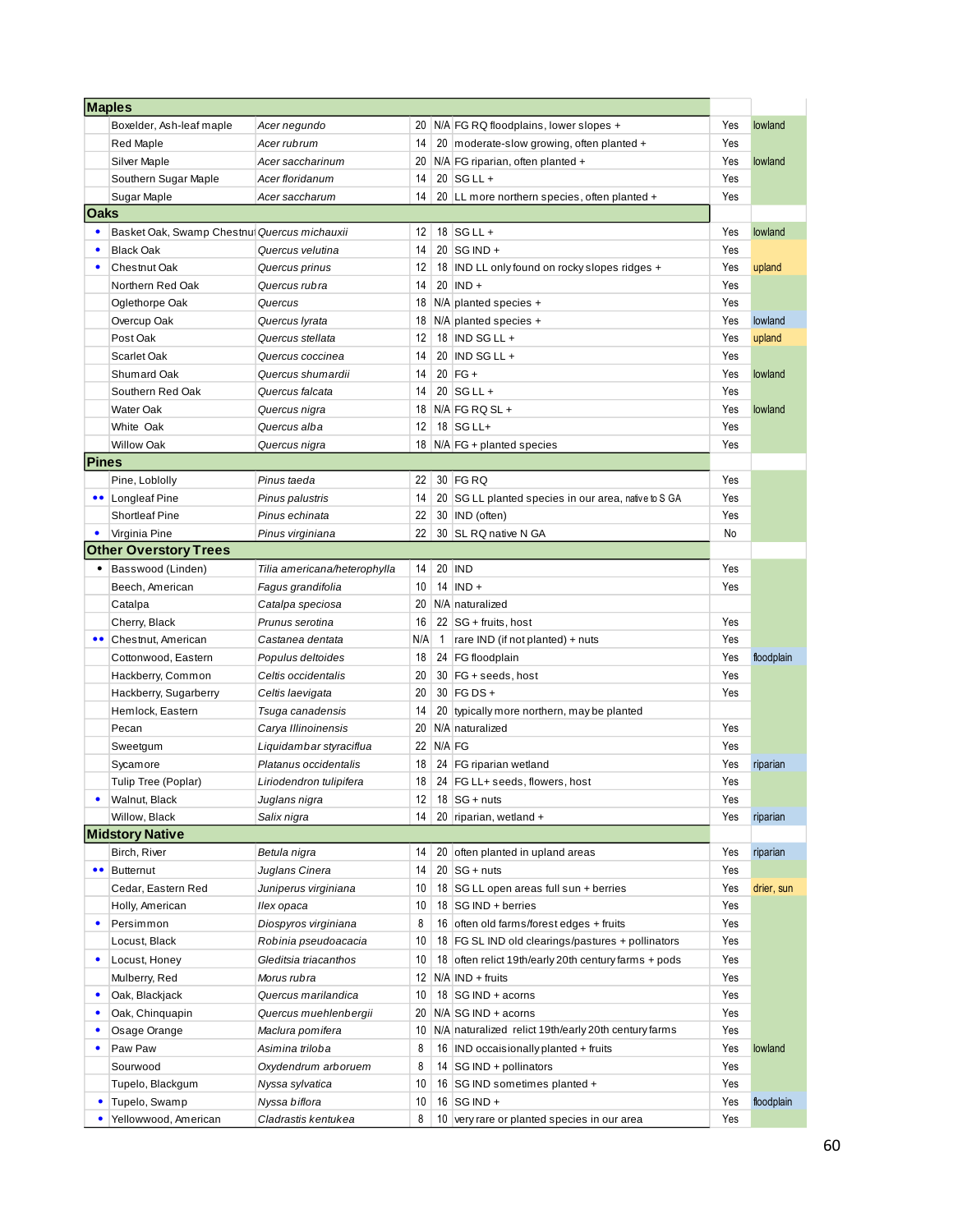|                  | <b>Understory Native</b>  |                              |                 |    |                                                                |                |             |
|------------------|---------------------------|------------------------------|-----------------|----|----------------------------------------------------------------|----------------|-------------|
|                  | Buckeye, Georgia/Painted  | Aeschylus sylvatica          | 3               | 5  | SG IND, sometimes planted +                                    | Yes            | moist slope |
| $\bullet$        | Buckeye, Red              | Aeschylus pavia              | 3               | 5  | SG IND, sometimes planted +                                    | Yes            | moist slope |
| $\bullet$        | Chinguapin                | Castanea pumila              | 3               | 5  | SG IND +                                                       | Yes            |             |
|                  | Crabapple, Southern       | Malus angustifolia           | 6               | 10 | SG, often planted +                                            | Yes            |             |
|                  | Dogwood, Alternate-leaf   | Cornus alternifolia          | 6               | 8  | IND if not planted                                             | Yes            |             |
|                  | Dogwood, Flowering        | Cornus florida               | 6               | 8  | $SG +$                                                         | Yes            |             |
| $\bullet$        | Dogwood, Swamp            | Cornus foemina               | 6               | 8  | SG sometimes planted +                                         | Yes            | lowland     |
|                  | Fringetree                | Chionanthus virginicus       | 6               | 8  | IND if not planted                                             | Yes            |             |
| $\bullet$        | Hackberry, Georgia, dwarf | Celtis pumila/tenuifolia     | N/A             | -1 | IND rare, rocky outcrop forests +                              | Yes            | upland      |
| $\bullet$        | Hawthorne                 | Crataegus spp                | 3               | 5  | IND sometimes planted +                                        | Yes            |             |
| $\bullet$        | Hazelnut, American        | Corylus americana            | 3               | 5  | IND occasionally planted +                                     | Yes            |             |
| ٠                | Hazelnut, Beaked          | Corylus cornuta              | 3               | 5  | IND occasionally planted +                                     | Yes            |             |
| $\bullet$        | Hop tree, Common          | Ptelea trifoliata            | 3               | 5  | IND occasionally planted                                       | Yes            |             |
|                  | Hornbeam, American        | Carpinus caroliniana         | 4               | 8  | IND SG moist slopes near streams                               | Yes            | moist slope |
|                  | Hornbeam, Hop-            | Ostrya virginiana            | 4               | 8  | <b>IND SG</b>                                                  | Yes            |             |
| $\bullet$        | Magnolia, Umbrella        | Magnolia tripetala           | 4               | 8  | IND occasionally planted                                       | Yes            | moist slope |
| $\bullet$        | Magnolia, Bigleaf         | Magnolia macrophylla         | 4               | 8  | IND sometimes planted                                          | Yes            | moist slope |
| $\bullet$        | Maple, Chalk              | Acer leucoderme              | 6               | 8  | $IND +$                                                        | Yes            | moist slope |
| $\bullet$        | Plum, Chickasaw           | Prunus angustifolia          | 6               | 10 | occasionally planted +                                         | Yes            |             |
| $\bullet$        | Plum, American            | Prunus american              | 6               | 10 | occasionally planted +                                         | Yes            |             |
|                  | Redbud, Eastern           | Cercis canadensis            | 8               | 10 | FG often planted                                               | Yes            |             |
| $\bullet$        | Oak, Georgia              | Quercus georgiana            | 3               | 5  | IND rare, rocky outcrop forests +                              | Yes            | upland      |
| $\bullet$        | Paw Paw                   | Asimina parviflora           | 3               | 5  | IND occaisionally planted +                                    | Yes            | moist slope |
|                  | Serviceberry              | Amelanchier spp              | 6               | 8  | often planted +                                                | Yes            |             |
| $\bullet$        | Silverbell, Carolina      | Halesia carolina             | 4               | 8  | <b>IND</b>                                                     | Yes            | moist slope |
| $\bullet$        | Silverbell, 2-winged      | Halesia diptera              | 4               | 8  | IND occaisionally planted                                      | Yes            |             |
| $\bullet\bullet$ | Snowbell                  | Styrax americana             | 4               | 8  | IND occaisionally planted                                      | Yes            |             |
| $\bullet$        | Spicebush                 | Lindera benzoin              | $\overline{2}$  | 4  | $IND +$                                                        | Yes            | moist slope |
|                  | Non-native/non-regional   |                              |                 |    |                                                                |                |             |
|                  | <b>Overstory</b>          |                              |                 |    |                                                                |                |             |
|                  | Cherry, Laurel            | Prunus caroliniana           |                 |    | N/A N/A invasive, undesirable                                  | No             |             |
|                  | Chinaberry                | Melia azedarach              |                 |    | N/A N/A invasive, undesirable                                  | No             |             |
|                  | Cypress, Bald, Pond       | Taxodium distichum/ascendens | 20 <sup>1</sup> |    | N/A planted, native S GA, wetlands                             | Yes floodplain |             |
|                  | Elm, Chinese, nn spp.     | Ulmus parvifolia, nn spp.    |                 |    | N/A N/A planted, undesirable                                   | No             |             |
|                  | Ginkgo                    | Ginkgo biloba                | $30-1$          |    | N/A planted                                                    | No             |             |
|                  | Golden Raintree           | Koelreuteria paniculata      |                 |    | N/A N/A invasive, undesirable                                  | No             |             |
|                  | Magnolia, Southern        | Magnolia grandiflora         |                 |    | N/A N/A undesirable, planted/invasive in Piedmont; native S G. | No             |             |
|                  | Oak, Darlington/Laurel    | Quercus hemispherica         | 20 <sub>1</sub> |    | N/A planted, floodplain species                                | Yes            |             |
|                  | Oak, English, nn spp.     | Quercus robur, nn spp        | 30 <sup>1</sup> |    | N/A planted                                                    | Yes            |             |
|                  | Oak, Nutall, nn spp.      | Quercus nuttalli, nn spp.    | 20 <sub>1</sub> |    | N/A planted species, native AL-west                            | Yes            |             |
|                  | Oak, Overcup              | Quercus                      | 20 <sub>1</sub> |    | N/A planted species                                            | Yes floodplain |             |
|                  | Paulownia/Princess Tree   | Paulownia tomentosa          |                 |    | N/A N/A invasive, undesirable                                  | No             |             |
|                  | Parasol tree              | Firmiana siplex              |                 |    | N/A N/A invasive, undesirable                                  | No             |             |
|                  | White Pine                | Pinus strobus                |                 |    | N/A N/A planted species, native N GA                           | No             |             |
|                  | Redwood, Dawn             | Metasequoia glyptostroboides |                 |    | N/A N/A planted                                                | No             |             |
|                  | Tupelo, Water             | Nyssa aquatica               | 20 <sub>1</sub> |    | N/A planted species, native S GA                               | Yes floodplain |             |
|                  | Tallow Tree, Chinese      | Triadica sebifera            |                 |    | N/A N/A invasive, undesirable                                  | No             |             |
|                  | Tree of Heaven            | Ailanthus altisima           |                 |    | N/A N/A invasive, undesirable                                  | No             |             |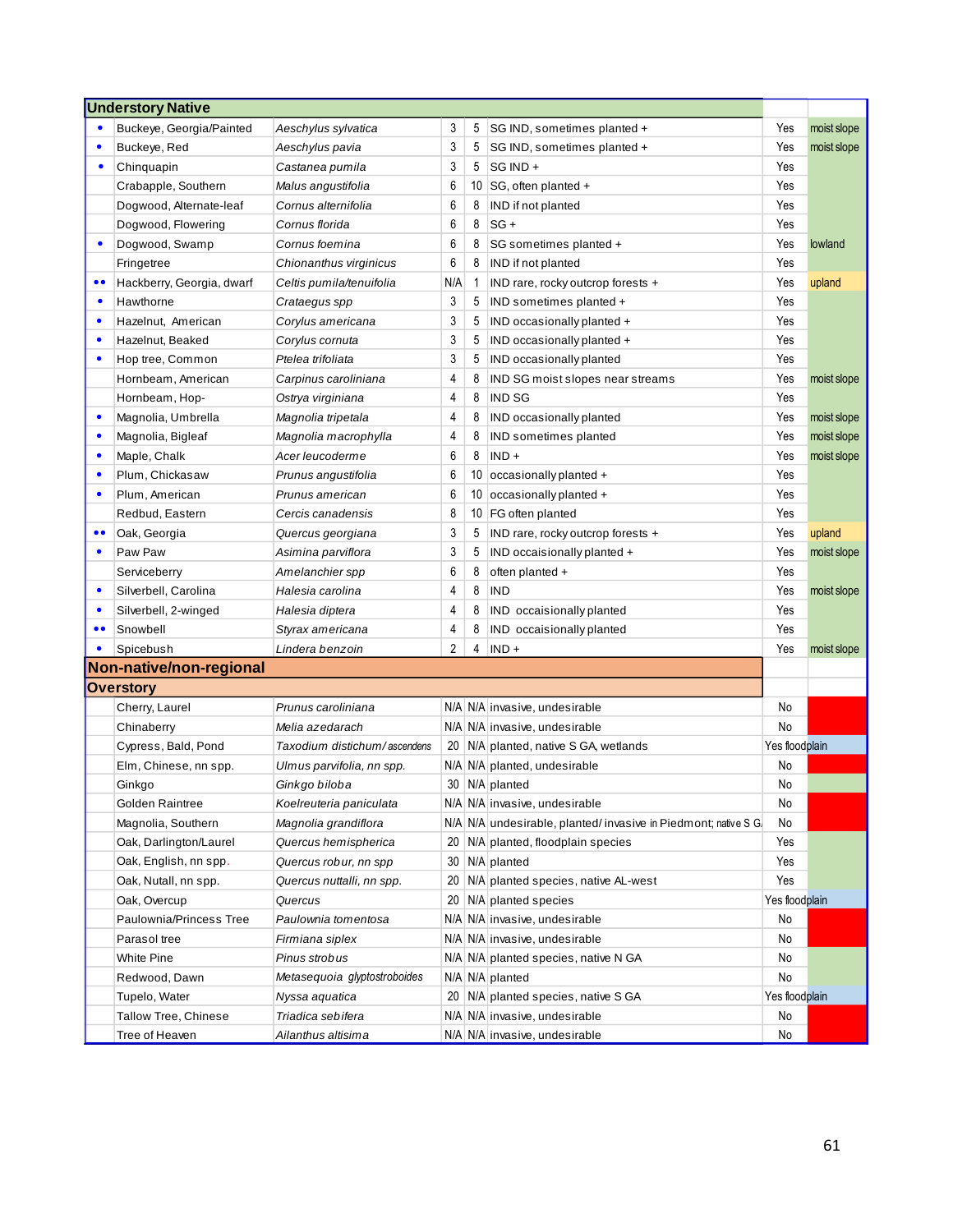| <b>Midstory</b>                              |                             |  |                                                     |     |  |
|----------------------------------------------|-----------------------------|--|-----------------------------------------------------|-----|--|
| Arborvitae, Eastern                          | Thuja Occidentalis          |  |                                                     |     |  |
| Callery Pear, Bradford                       | Pyrus calleryana            |  | N/A N/A invasive, undesirable                       | No  |  |
| Cedar, Deodar                                | Cendrus deodora             |  | N/A N/A planted species                             | No  |  |
| Cryptomeria                                  | Crypomeria japonica         |  | N/A N/A planted species                             | No  |  |
| Cypress, Leyland                             | Cupressus leylandii         |  | N/A N/A planted species                             | No  |  |
| Hornbean, Eurpoean                           | Carpinus betulus            |  | N/A N/A planted species, somewhat invasive          | No  |  |
| Holly, Chinese, Burford                      | Ilex cornuta, exotic spp.   |  | N/A N/A invasive, undesirable                       | No  |  |
| Magnolia, Saucer, Japanese                   | Magnolia x soulangiana      |  | N/A N/A planted species                             | No  |  |
| Magnolia, Star                               | Magnolia, stellata          |  | N/A N/A planted species                             | No  |  |
| Mimosa                                       | Albizia jurlbrissin         |  | N/A N/A undesirable, planted/invasive species       | No  |  |
| Mulberry, White                              | Morus alba                  |  | N/A N/A undesirable, planted/invasive species       | No  |  |
| Mulberry, Paper                              | Broussonetia papyrifera     |  | N/A N/A invasive, undesireable                      | No  |  |
| Pagodatree                                   | Styphnolobium japonica      |  | N/A N/A undesirable, planted/invasive species       | No  |  |
| <b>Understory</b>                            |                             |  |                                                     |     |  |
| Cherry, ornamental spp.                      | Prunus nn spp.              |  | 10   N/A   planted species                          | Yes |  |
| Crepe Myrtle                                 | Lagerstroemia spp.          |  | N/A N/A planted/invasive species                    | No  |  |
| Dogwood, Kousa                               | Cornus kousa                |  | N/A N/A planted species                             | Yes |  |
| Magnolia, Sweetbay                           | Magnolia virginiana         |  | N/A N/A usually planted species                     | Yes |  |
| Maple, Japanese                              | Acer palmatum               |  | 16   N/A   planted species                          | Yes |  |
| Maple, Trident                               | Acer buergeranum            |  | N/A N/A planted species                             | No  |  |
| Privet, Chinese, Japanese                    | Ligustrum spp.              |  | N/A N/A invasive, undesireable                      | No  |  |
| Redtip                                       | Photina x fraseri           |  | N/A N/A invasive, undesireable                      | No  |  |
| <b>Vines Native and Non-native, Invasive</b> |                             |  |                                                     |     |  |
| <b>Non-Native Invasive Vines</b>             |                             |  |                                                     |     |  |
| Chinese yam, air potato                      | Dioscorea spp.              |  | undesirable, must be severed from tree              |     |  |
| Chinese wisteria                             | Wisteria sinensis           |  | undesirable, must be severed from tree              | No  |  |
| English lvy                                  | Hedera helix                |  | undesirable, must be severed from tree              | No  |  |
| Five-leaved Akebia (Choc vine Akebia quinata |                             |  | undesirable, must be severed from tree              |     |  |
| Japanese honeysuckle                         | Lonicera japonica           |  | undesirable, must be severed from tree              |     |  |
| Japanese hops                                | Humulus japonicus           |  | undesirable, must be severed from tree              | No  |  |
| Japanese wisteria                            | Wisteria floribunda         |  | undesirable, must be severed from tree              |     |  |
| Kudzu                                        | Pueraria lobata             |  | undesirable, must be severed from tree              | No  |  |
| <b>Oriental Bittersweet</b>                  | Celastrus orbiculatus       |  | undesirable, must be severed from tree              | No  |  |
| Porcelain berry                              | Ampelopsis brevipedunculata |  | undesirable, must be severed from tree              |     |  |
| Winter Creeper                               | Eunymous fortunei           |  | undesirable, must be severed from tree              | No  |  |
| <b>Native Vines</b>                          |                             |  |                                                     |     |  |
| Bay Star vine                                | Schisandra glabra           |  | rare, state threatened species, must leave if found |     |  |
| Climbing Wild Hydrangea                      | Decumaria barbara           |  | okay to leave on tree                               |     |  |
| Cross vine                                   | Bignonia capreolata         |  | okay to leave on tree                               |     |  |
| Greenbriar                                   | Smilax rotundifolia         |  | okay to leave on tree                               |     |  |
| Native Honeysuckle (Coral)                   | Lonicera sempervirens       |  | okay to leave on tree                               |     |  |
| Poison ivy                                   | Toxicodendron radicans      |  | okay to leave on tree                               |     |  |
| Trumpet vine                                 | Campsis radicans            |  | okay to leave on tree                               |     |  |
| Virginia Creeper                             | Parthenocissus quinquefolia |  | okay to leave on tree                               |     |  |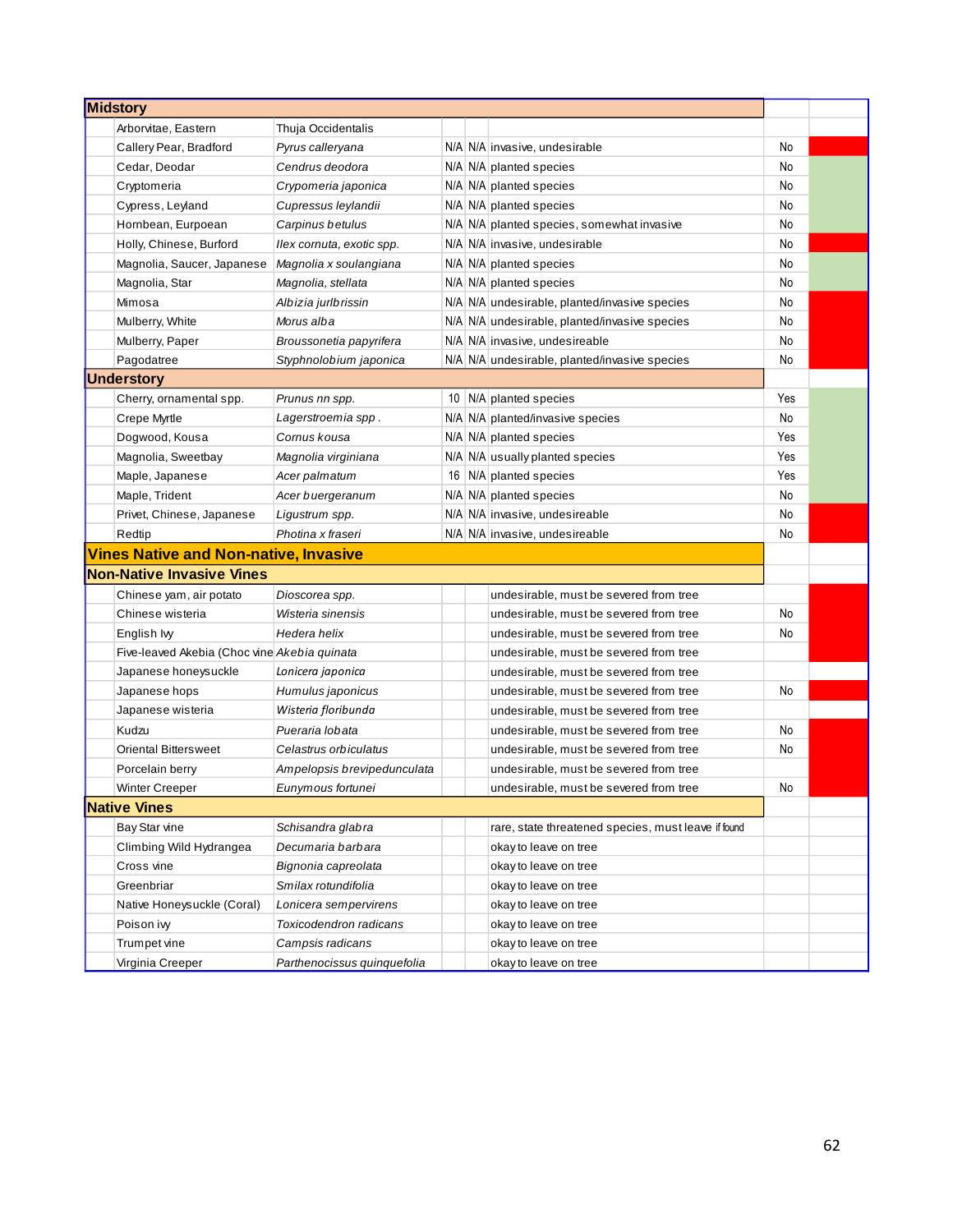#### **APPENDIX C**

| <b>ZONING DISTRICT and/or LOT SIZE</b>                           | <b>MDA</b>           | <b>TREE SAVE REQUIREMENT</b>  |
|------------------------------------------------------------------|----------------------|-------------------------------|
| (per existing and/or Priority trees)                             | (Max. Limits of      | % of Parcel                   |
|                                                                  | <b>Disturbance</b> ) |                               |
|                                                                  | % of Lot             |                               |
| <b>Single Family &amp; Duplex Residential</b>                    |                      |                               |
| R-1, R-2. Very Large Lots > 50k                                  | 25%                  | n/a                           |
| $R-2$ + R-2A. Very Large Lots 30k - < 50k                        | 35%                  | n/a                           |
| R-2B, R-3. Some R-3A Large Lots 15 - < 30k                       | 40%                  | n/a                           |
| R-3A, R-4. Medium Large Lots 13.5 - < 15k                        | 40%                  | n/a                           |
| R-4. Medium Lots 8.5 - < 13.5k                                   | 45%                  | n/a                           |
|                                                                  | (50% if Duplex)      |                               |
| Small Lots $5 - < 8.5k$                                          | 50%                  | n/a                           |
| $R-4B$ . Small Lots < 5k                                         | 75%                  | n/a                           |
| <b>Multifamily Residential / Commercial / Industrial Zonings</b> |                      |                               |
| <b>R-G Residential General</b>                                   | n/a                  | 30%                           |
| <b>R-LC Residential Limited Commercial</b>                       | n/a                  | 30%                           |
| <b>O-I Office Institutional</b>                                  | n/a                  | 20% or 30% if residential use |
| <b>C-1 Commercial Business</b>                                   | n/a                  | 20% or 30% if residential use |
| <b>C-2 Commercial Service</b>                                    | n/a                  | 20% or 30% if residential use |
| <b>C-3 Commercial Residential</b>                                | n/a                  | 20% or 30% if residential use |
| C-4 Central Area C-R                                             | n/a                  | 20% or 30% if residential use |
| <b>C-5 Central Bus Supp</b>                                      | n/a                  | 20% or 30% if residential use |
| I-1 Light Industrial                                             | n/a                  | 20%                           |
| I-2 Heavy Industrial                                             | n/a                  | 20%                           |
| <b>SPI - Districts</b>                                           | n/a                  | 20% or 30% if residential use |
| M-R Multi-Family Residential                                     | n/a                  | 30%                           |
| <b>MRC Mixed Residential-Commercial</b>                          | n/a                  | 30%                           |
| <b>LW Live-Work</b>                                              | n/a                  | 20%                           |
| <b>NC Neighborhood Commercial</b>                                | n/a                  | 20%                           |
| PD / PDH Planned Devel                                           | n/a                  | 40%                           |

#### **APPENDIX D – Site plan Requirements for Pre-Application Conference**

- 158-83 A Pre-Application Conference is optional for any applicant wishing to remove trees under this Division.
	- (a) The meeting shall be attended by a City Arborist, the applicant and/or property owner, including any relevant stakeholders and/or other necessary professionals to determine tree save commitments.
	- (b) A fee must be paid at the time of the pre-application meeting to cover the cost of the preliminary meeting.
	- (c) A rough, preliminary version of the site plan is required for this meeting, providing information in graphical form about proposed development, and must also show any relevant environmental features, as well as proposed limits of disturbance as outlined below in 158-83 (d) (1)-(6).
	- (d) The applicant shall provide a complete tree survey that shows at minimum the following:
		- (1) A tree survey that shows the Location, size, species and value (according to Appendix B) of all trees on site; and all boundary trees with Critical Root Zones that cross the property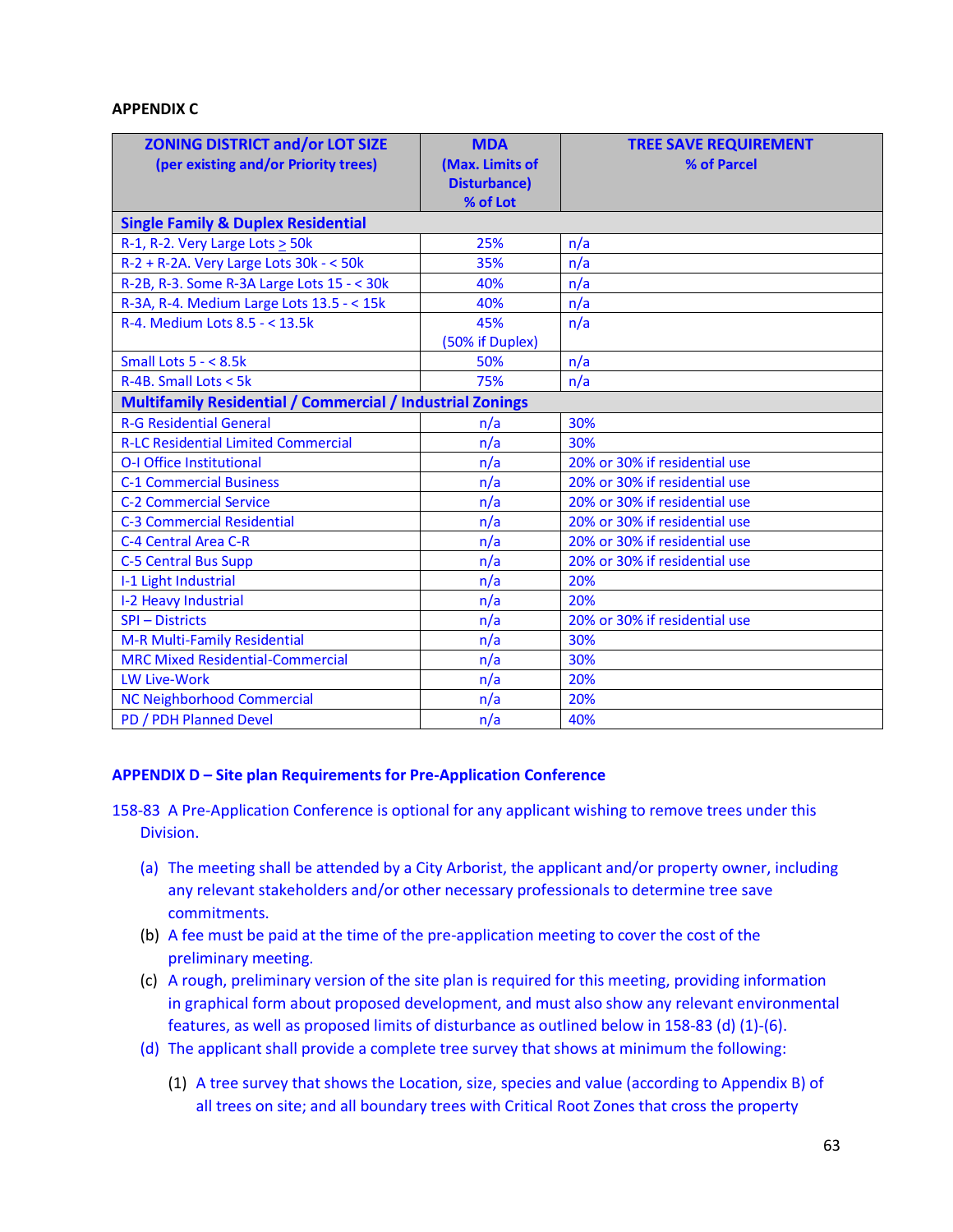boundary (hardwoods 6" or more DBH and pines 10" or more DBH); and/or the approximate location and size of any tree save area, subject to this Article.

- (2) The trees' values must be clearly indicated in a pictorially recognizable way to aid in identifying their locations with respect to the property boundaries and each other.
- (3) Site conditions, including but not limited to, existing and previous structures, graded or impervious areas, pavement, gravel, fences, walls, walkways, driveways, public utility locations, easements, adjoining roadways and right-of-way widths;
- (4) Proposed limits of disturbance based on one or more professionals' on-site assessment of the trees, the proposed disturbance, and the proposed improvements;
- (5) Proposed structures' approximate footprints and probable foundation types, including proposed access or retaining walls or other features that affect grading;
- (6) All environmentally sensitive areas including any protected waterways or wetlands under City code, or any significant hydrological areas and must designate the no-grade zone around those areas.
- (7) Which trees are proposed to be removed or destroyed.

## **APPENDIX E – Site plan Requirements for Demolition, Construction and Landscaping Permits**

- 158-84 Requirements for Site Plans: Tree protection plans for all sites with one or more trees where the applicant proposes demolition, construction, or land disturbance activities must be submitted for review in a format designated by the City Arborist, and at a minimum must include the following:
	- (a) General requirements. Any Site Plan required under this article shall be drawn to scale and shall show all existing and proposed property lines, zoning setbacks, easements, buildings and structures, driveways and paved areas, extent of footings for retaining walls, stormwater management facilities, streams and Stream Buffers, wetlands and Wetland Buffers, existing and proposed utilities, construction material staging grounds and all areas of proposed cut and fill of earth, and the limits of land disturbing activity.
	- (b) Tree survey. A complete tree survey must be rendered to scale and show all trees on the site and all Boundary Trees in graphical and list form that clearly show:
		- (1) The location of all Regulated Trees with respect to property boundaries, existing and proposed site features, and each other. (Regulated Trees are: Midstory or Overstory hardwood trees with a DBH at least 6 inches, Pines with a DBH at least 10 inches, and certain uncommon or rare Understory Trees as referenced in Appendix B.)
		- (2) Each tree's size (DBH), species and Priority, non-Priority, high or excellent value rating
		- (3) Any trees at least 2.5 caliper inches that were previously planted or tree planting credits and/or recompense reduction in accordance with this Article;
		- (4) The tree plan approved in a Pre-application Conference (if applicable).
		- (5) The CRZ (Critical Root Zone) of each tree and additionally the SRP (Structural Root Plate) of each tree whose CRZ is impacted; and the percentage of proposed impact to the CRZ of each tree (the City Arborist may adjust the location of the CRZ if justified by existing site conditions).
		- (6) All Boundary trees including Trees in stream buffers or other buffer areas whose CRZ extends into the site property.
		- (7) Value ratings of trees proposed to be preserved or destroyed;
		- (8) The number of trees and total DBH of trees preserved or destroyed;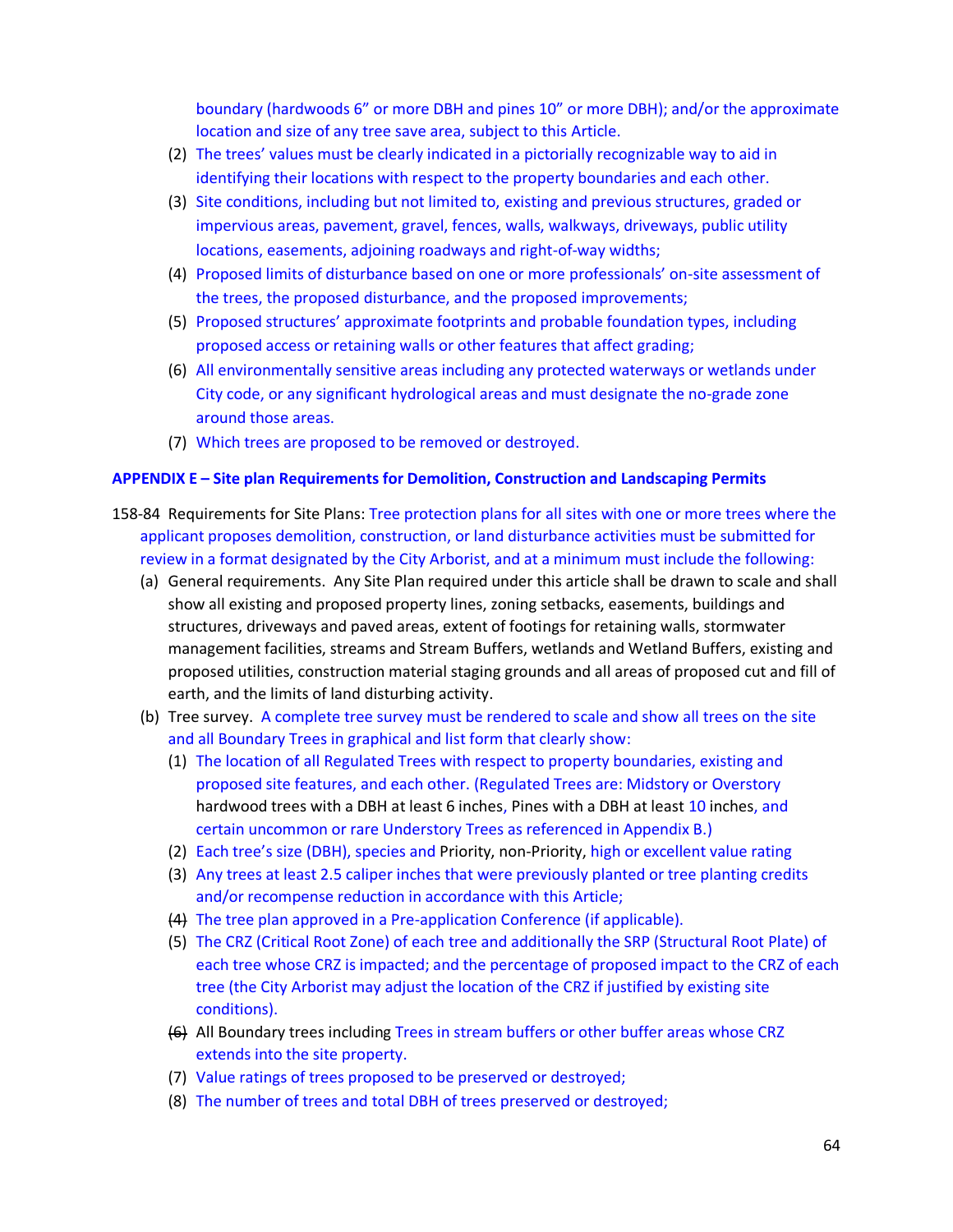- (9) The square footage of Tree Save areas;
- (10)Trees that have been permitted as dead, dying, or hazardous (DDH) by the City of Atlanta. Trees not permitted as DDH shall not be marked as such on the plan.
- (11)The location of existing structures and features including but not limited to: buildings, walkways, driveways, parking lots, gravel-covered areas, fences, walls, and other impervious surfaces, existing utility locations, easements, overhead power lines, adjoining roadways, and rights-of-way; areas where previous or decayed structures and impervious areas are known shall also be shown.
- (12)All proposed land disturbance and new structures, including buildings, driveways and parking areas, drainage structures, water detention areas, utilities, material staging areas, and all areas where cut and fill of dirt is proposed.
- (13)Topographic information at two-foot contour intervals. Single-family lots of record may be exempt from this requirement provided that no grading or cut-or- fill-of-earth or other changes to topography will occur.
- (14)All environmentally sensitive areas including rivers, streams, riparian buffers, wetlands, floodplains, rock outcrops, Priority trees and high value forests, steep slopes, and other environmentally significant features.
- (15)The position of all tree save fencing around the CRZs and Tree Save Areas, including a notation of the distance (to the nearest half-foot) from each fence to the closest tree;
- (16)Limits of proposed grading and land disturbance;
- (17)For subdivisions, proposed lot lines or lot lines for new lots of record must be shown;
- (18)Date and signature of ISA-certified arborist, landscape architect, architect, engineer, surveyor, or professional who prepared the survey;
- (19)Calculation of fees for recompense;
- (20)Tree planting plan, with attached appropriate documentation if tree planting is off-site;
- (21)Calculation of any bonding requirements per Section 158-45.
- (22)Heritage trees. The Site Plan shall identify which (if any) trees on the Site Plan are Heritage trees
- (23)Registered Tree Professional required. The identification of the species and assessment of tree condition may be made only by the City Arborist, or a Registered Tree Professional whose signature or stamp is on the Site Plan.
- (24)Applications for tree removals due to landscape improvements that do not require a building or land disturbance permit must have all tree species, size, and condition, as identified by a Registered Tree Professional, shown on the Site Plan, but the plan may be hand drawn and does not require a surveyor or other professional to prepare it, provided that the plan is accurate, drawn to scale, and contains all of the information required on the City Arborist Division's checklist for Landscape Projects.
- (25)City Arborist assistance to homeowners. The City Arborist may provide free assistance to homeowners with limited financial resources when preparing Landscape Project related tree removal applications. The City Arborist will note the location of trees on the Site Plan and identify tree species and condition for up to 12 trees. To qualify for this assistance, the project must occur on the homeowner's primary residence. Standards regarding what constitutes a financial hardship will be determined by the Department of City Planning.
- (c) Priority Trees.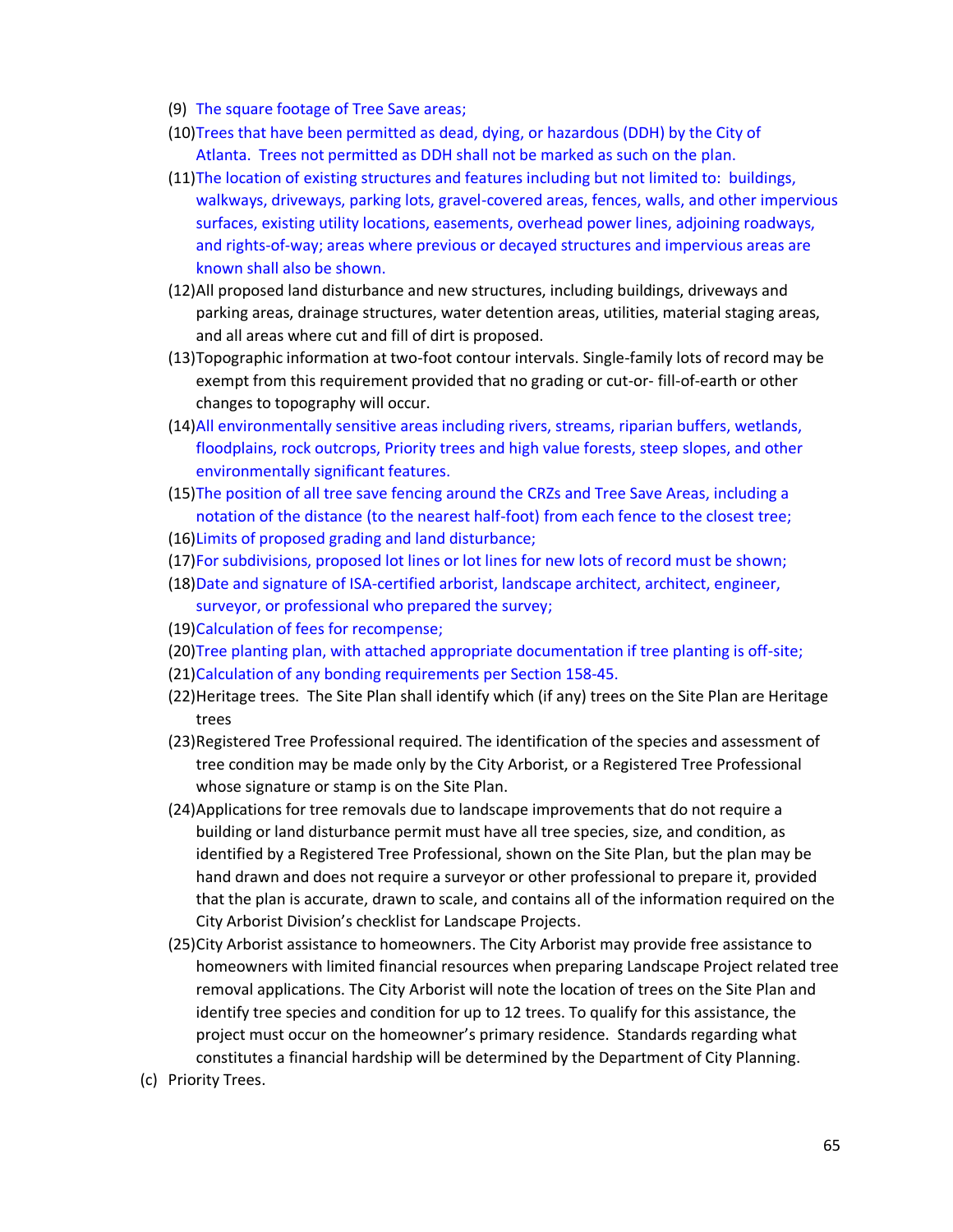- (1) The Site Plan shall identify all existing trees that meet the definition of Priority Trees. Priority Trees, and whether they are high or excellent value, shall be depicted on the site plan with a graphic symbol that is different from Non-Priority Trees.
- (2) The Site Plan shall identify any and all trees or Trees Save Areas previously planted or preserved to meet the requirements of this article. No Tree that was planted removed prior to the adoption of this article must be shown on the Site Plan.
- (3) Priority and Non-Priority Trees that must be Impacted or Destroyed for Public Linear Infrastructure Projects, regardless of species and size, shall be designated Non-Priority trees.
- (d) Identification of trees to be saved or removed. The Site Plan shall depict the location and extent of each tree's CRZ which is impacted and the percentage of any CRZ that will be damaged. Trees to be Destroyed or removed should be clearly marked with an "X" on the plan. All trees with CRZs impacted by construction or disturbance must show the extent of the Structural Root Plate to demonstrate that the Structural Root Plate is 100% protected from disturbance.
- (e) Trees may only be impacted or Destroyed to allow grading, construction, or demolition that is required to construct or prepare the site for the proposed structures or improvements, as approved by the City Arborist. Trees may not be removed or Destroyed from portions of the site not otherwise impacted by construction.
- (f) The City Arborist may require reasonable modifications to the site plan to protect Priority Trees or stands of trees, or to reduce impacts to the trees on site, including the use of measures described in Appendix E.
- (g) If no trees exist on the site, the applicant must submit at least two photos clearly depicting the area affected by proposed construction and a signed Tree Impact Statement attesting to this fact.
- (h) Trees which are Destroyed, but not removed from site, will require Recompense payment, which may be adjusted by Tree Planting. Trees with more than 33% impact to their CRZ but are intended to be preserved and where approved prescriptions have been implemented shall require a surety bond but shall not require recompense payment.
- (i) Protection for saved trees. The Site Plan must show the location of fencing and other appropriate measures which will protect existing trees on the property and abutting properties unless the plan identifies the tree as being removed or Destroyed.
	- (1) Tree protection fencing. Protection must include tree fencing that is shown on the Site Plan and meets the following requirements:
	- (2) Location. Tree fencing must be located to protect a minimum of 80% of a saved tree's CRZ throughout construction. Where the City Arborist determines that this level of protection is not possible and pre-approves an Arboricultural Prescription as part of the Sit Plan, the tree fencing must be located so as to protect at least 67% of the CRZ and 100% of the SRP.
	- (3) Material. Tree fencing must be constructed of chain link or substantial mesh material that is erected around the CRZs of trees with a minimum height of four feet before the commencement of any land disturbance, demolition, or construction. Chain link fencing must be used for trees in the front yards of residential properties and other locations as prescribed by the City Arborist. The City Arborist may also require more substantial wood or steel fencing and secured posts where they find a significant risk of damage to the saved tree's CRZ. The City Arborist may require these measures at any time, including after commencement of site disturbance.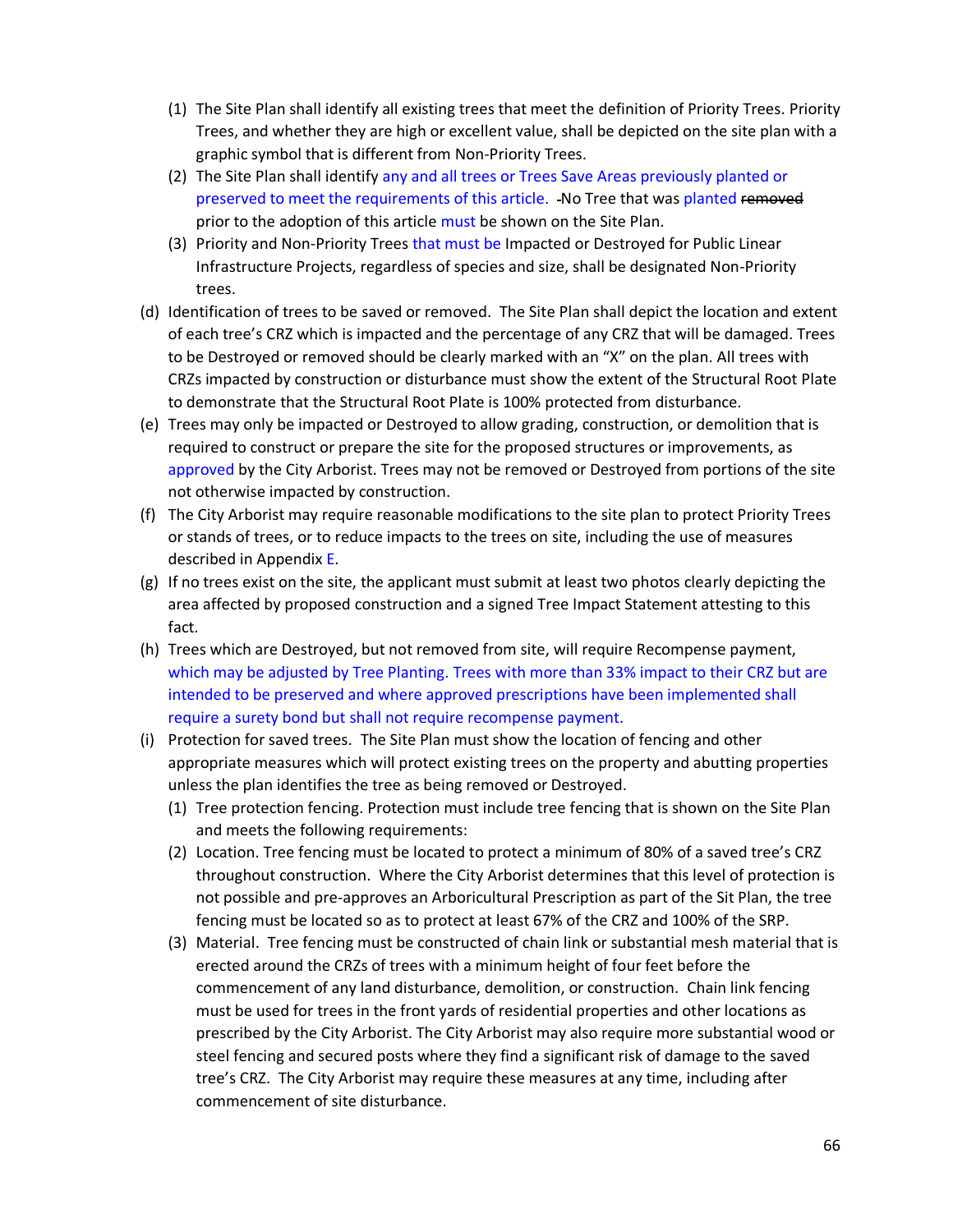- (j) Construction methods to minimize tree impacts. In consultation with the City Arborist, the Site Plan must further show that damage to trees during grading, construction, demolition, or utility installation will be minimized by using construction methods and products proven to protect existing trees. Construction methods and protection measures may be required by the City Arborist and must be indicated on the Site Plans. These methods and measures may include but are not limited to:
	- (1) Directional boring instead of open trenching for utility installation;
	- (2) Root bridging for sidewalks, driveways, and other hardscapes;
	- (3) Retaining walls and use of pier and beam foundations and cantilevers to reduce tree impacts from site grading;
	- (4) Use of mulch, gravel, plywood, geotextiles, swamp/access mats, and temporary decking, alone or in combination per City of Atlanta Arborist standards to prevent soil compaction from vehicular traffic and material storage; and
	- (5) Any other methods, materials, or techniques that meet with current arboricultural industry standards and are approved by the City Arborist.
- (k) Tree Replacement plan and Recompense calculations. The Site Plan shall contain or be accompanied by a Tree Replacement Plan.
	- (1) The Tree Replacement Plan shall show the locations, either on or off site, of all proposed trees labelled with their species and size in Caliper inches. Trees planted within parking lots or other constrained areas bordered by paving must also delineate and label the planting area or soil volume provided.
	- (2) The Tree Plan shall also show the Recompense calculations that meet the requirements set forth in sections 158-52 and 158-67.
	- (3) For Conservation Areas, Trees Planted off-site, and Tree Save Areas designated through Capand-Trade, documentation showing that such Planted Trees and such areas are protected in perpetuity must be shown on the site plan. See Section 158-63 (a) (10) & (11).
	- (4) It shall be a violation of this article to knowingly submit to the City materially false or materially inaccurate information on a tree removal application, the site plan, or the supporting documentation.

# **APPENDIX F - Procedures for Determining a Dead, Dying or Hazardous (DDH) Tree**

158-85 The City Arborist shall grant a DDH tree removal permits for trees that are dead, dying, or hazardous. In addition, there are unusual circumstances in which other trees may qualify for a DDH permit. Only the City Arborist shall determine if a tree is dying. The City Arborist shall use the guidelines listed for each category below.

- (a) Dead trees. The City shall issue a tree removal permit for dead trees. A tree is dead if it has no leaves that are alive during the growing season. More specifically, the following conditions indicate a dead tree:
	- (1) Any evergreen tree whose needles or leaves are all brown.
	- (2) Any evergreen tree which has no remaining needles or leaves.
	- (3) Any deciduous tree which lacks leaves during the growing season.
	- (4) Any deciduous tree which has no remaining living buds
- (b) Dying trees. If the probability of surviving for 2 years is less than 50%, the tree is dying.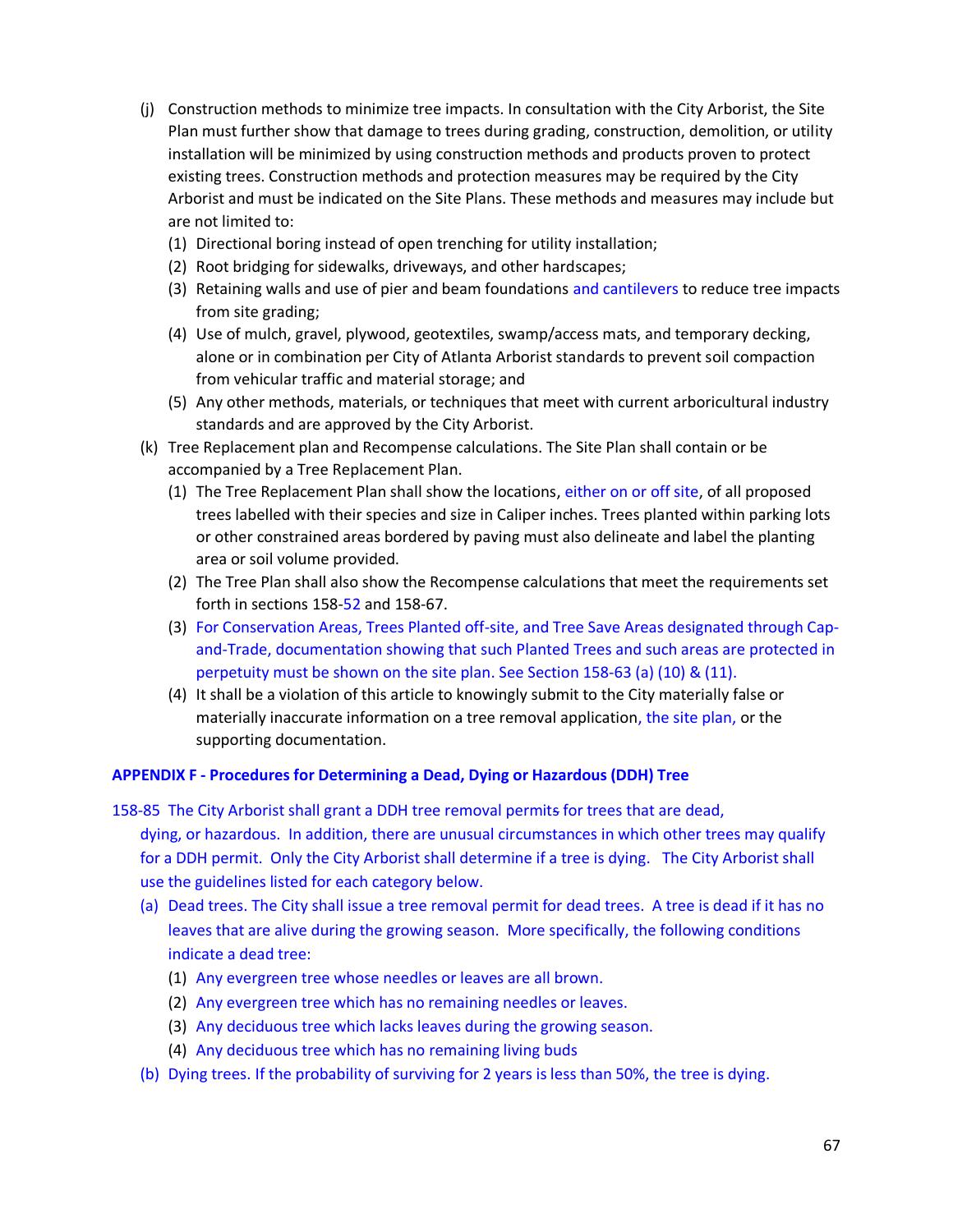- (1) Mistletoe: Mistletoe progresses slowly, and treatment is technically possible (although unfeasible) until quite late in the process. In general, a tree may be considered dying when the Mistletoe has reduced the foliage of the tree to 20% of full foliage, assuming no other problems.
- (2) Hypoxylon: Hypoxylon is a vascular fungus that is lethal to any portion of the tree that is downstream from the visible fungal spores. A tree may be considered dying if the diameter of the stem with the visible fungal spores is 50% or greater than the DBH of the tree, assuming no other problems.
- (3) Ambrosia Beetles: when the ambrosia from these beetles begins to clog the vascular system of a tree the tree usually dies quickly; anywhere between 2 weeks and 3 months is common. Occasionally the beetles leave a section of vascular tissue intact. The beetles can be diagnosed by the frass they make when entering the tree. Most trees with beetles are totally dead by the time permitting becomes an issue, however, in cases where the trees are alive and frass is found, any tree with 50% or greater loss of canopy may be considered dying.
- (4) Leaf gall: In general leaf gall severity varies from season to season and a severe infection should not be cause for removal of the tree unless there are other graver concerns for the health of a tree.
- (5) Pine Beetles: Pine beetles vary greatly in the severity of their attack. In general, a tree should not be considered dying just because of the confirmed presence of the beetles within the tree, such as the characteristic "popcorn-shaped" sap bubbles they construct near their entrances to the tree. Rather, browning foliage should indicate a dying tree. These trees should be removed quickly.
- (6) Aphids and Scale: Long the scourge of trees planted in adverse environments, these arthropods are capable of multiplying and stressing a tree and are a factor in tree decline. Assuming no other problems, a tree may be considered dying when foliage is 15% of its normal size or density, although the treatability of the disease must be considered. In situations where an infestation is unlikely to return immediately after treatment, treatment should be advised in lieu of issuing a permit.
- (7) Bacterial Wetwood: A bacterial wetwood infection may force a tree into decline but is rarely the cause of death. A permit may be issued in those extreme cases where the slime flux encircles 60% of the circumference of the tree or more.
- (8) Black Twig Borer. A boring insect that causes twig dieback. This insect may affect Magnolias and cause a characteristic "bent-over" twig formation. This disease may prove lethal to some hosts but in other cases may make a natural recovery. Some treatment methods appear partially successful in helping the tree to recover.
- (9) Wood decaying fungus: Most wood decaying fungus do not greatly impact the health of a tree, although they may affect the Hazard rating of a tree. The City Arborist may issue a permit where wood decaying fungus have begun to limit the living tissue of a tree, and barring any other concern, when 1/3 of the circumference of a tree is impacted by wood decaying fungus.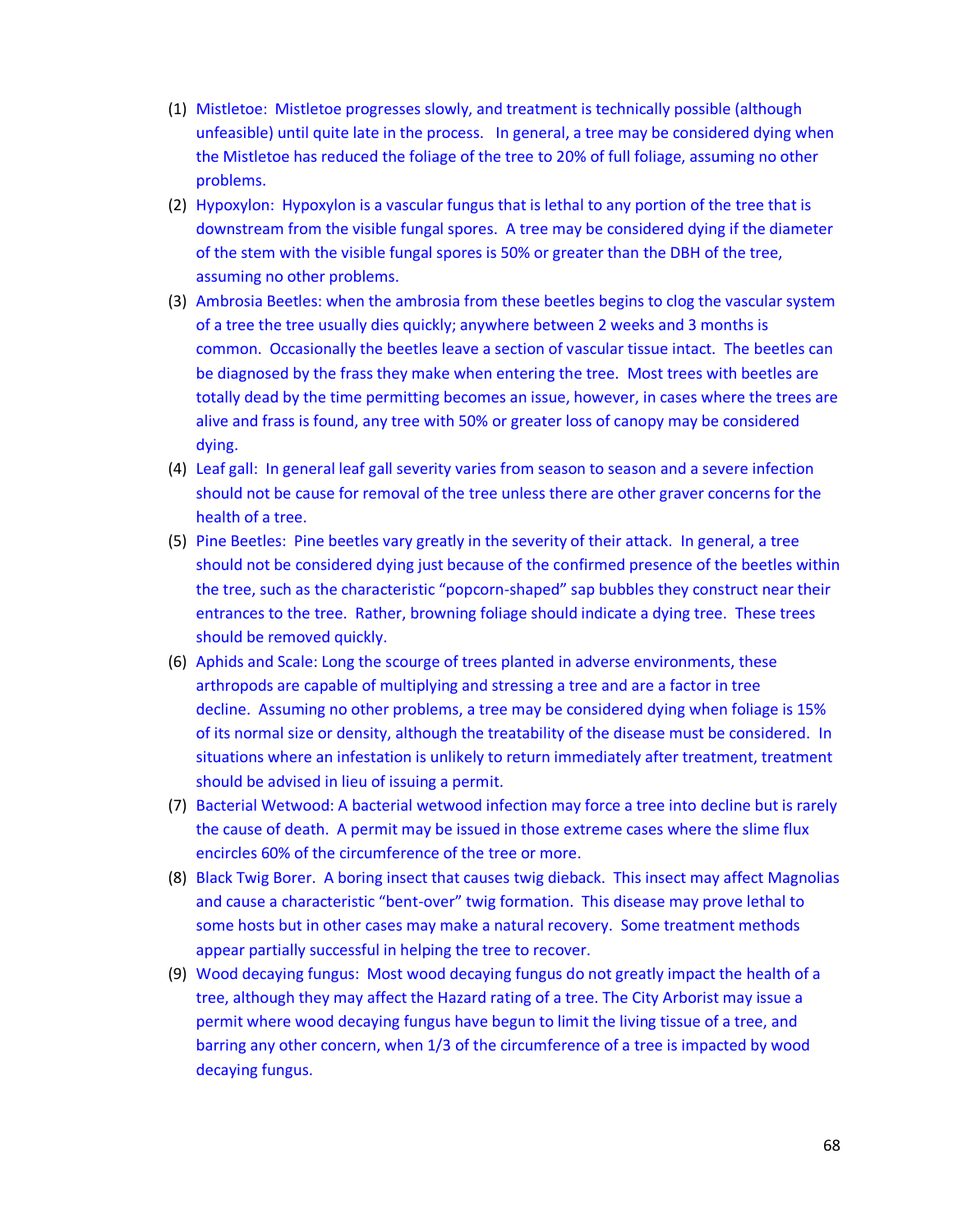- (10)Foliage density & dieback. City arborists must sometimes determine life expectancy in the absence of a specific disease. This is done by determining the density of the canopy (including the bud density), the presence of dieback, and number of dead limbs in the tree.
- (11)Density of the canopy: A City arborist may issue a permit for a tree with reduced foliage density (or bud density if winter) if the density is 1/3 or less the density typical of a full, healthy tree of the same species. This rule of thumb assumes that there are no other problems with the tree other than foliage density.
- (12)Presence of dieback: A City arborist may issue a permit for a tree with canopy dieback if the tree exhibits apical dieback or dead branches representing an overall foliage density loss of 50% or more. This rule of thumb assumes that there are no other problems with the tree other than dieback and dead limbs.
- (c) Hazardous trees. A permit shall be issued immediately for any tree which is actively failing, cracking, upheaving, or falling, if satisfactory evidence is provided to the City. A permit shall be issued if the tree is hazardous - when its risk rating according to the TRAQ risk matrix is High or Critical. The City shall not issue a permit for a tree which is moderate or low according to the TRAQ Matrix. The City Arborist shall:
	- (1) Assume that leaning trees are not more likely to fall that straight trees unless:
		- a. There is decay in the critical root plate indicating strength loss in the roots over 10%.
		- b. The tree leans over 20 degrees. The entire tree is considered when determining lean.
		- c. The soil on the opposite side of the lean has risen above the level of the soil on in the direction the tree is leaning and may have visible cracks in the soils surface or broken or decayed roots on that side.
	- (2) Consider target values only to the extent that:
		- a. The target is occupied by people at the time of application and human life is at stake under current conditions;
		- b. The occupancy rate is regular and often.
- (d) Unusual Circumstances. A DDH tree removal permit may be issued in certain unusual circumstances at the discretion of the City. These circumstances are described below.
	- (1) Disease suppression. Trees may be permitted to be removed if needed to prevent the spread of a disease that could affect other trees. In permitting for trees for removal under this provision, the City shall act in accordance with Department of Agriculture guidelines, and only in response to an active and temporary condition.
	- (2) Destruction of infrastructure. Trees may be permitted to be removed if they threaten a crucial structure or infrastructure. To qualify for a permit, the City must determine that the following apply:
		- a. The infrastructure is crucial, such as a foundation or sewer pipe.
		- b. The infrastructure cannot be reasonably be accommodated to the tree.
		- c. A qualified professional prepares a report showing that the infrastructure is actively and permanently endangered by the tree and cannot function until such time as the tree is removed.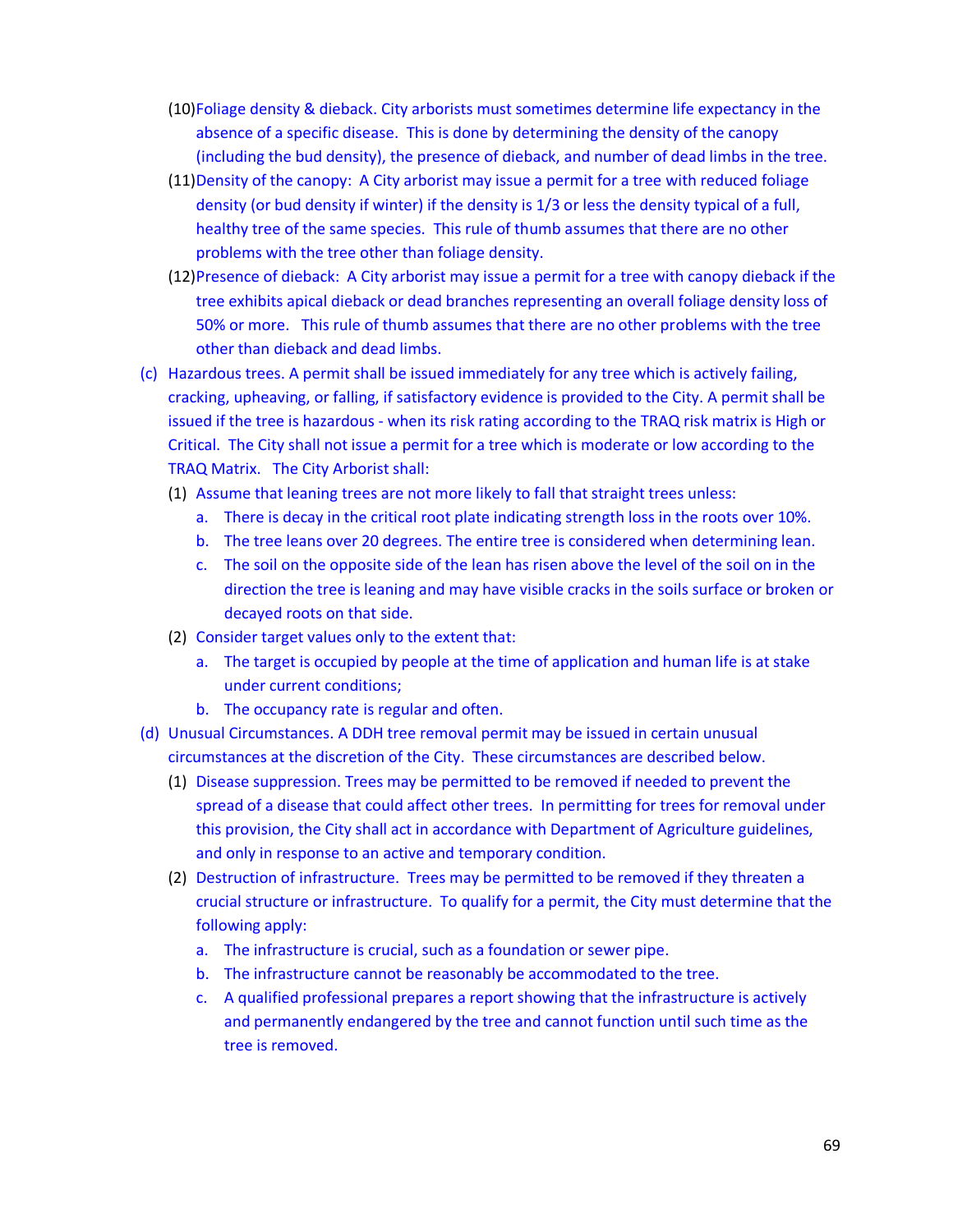## **APPENDIX G Tree Planting Specifications**

- 158-86 Size & Quality of planted trees. Planted trees shall be a minimum of 2.5 Caliper inches and must meet ANSI Z60.1 nursery standard.
	- (a) Quality. Trees shall be of high quality with appropriate branch structure for the species and intended use, free of trunk and branch damage, without insect or disease infestation, and in good vigor. Installed trees must be allowed to grow to their natural size and shape and not be pruned in conflict with ANSI A300 standards. The City Arborist can reject or disapprove the use of sub-standard trees.
	- (b) Smaller than 2.5 inches. The City Arborist may approve the planting of trees smaller than 2.5 Caliper inches as appropriate for the project type and site conditions. Smaller trees may be allowed or encouraged for environmental restoration, slope plantings, reforestation, or similar projects. Similarly, Understory tree species that are unavailable from nurseries in a 2.5 Caliper inch size may be approved for planting at a smaller size.
	- (c) Locations and sizes for commercial plantings. In order to avoid damage and death of planted trees by subsequent pruning for public view of commercial signage or other important points of interest to the public. The City Arborist shall review all submitted plans for tree plantings that could obstruct the public view.
		- (1) The City Arborist shall approve plans that place trees in reasonable locations to provide necessary line of sight from the street right-of-way and may require planting trees larger than 2.5 caliper inches, when feasible, to accommodate visibility, which at minimum shall include that space between a public right-of-way and:
			- a. Commercial or public signage, including for transit; or,
			- b. A monument or building façade of public interest; or,
			- c. The entrance to a park or recreational area; or,
			- d. The entrance to a transit area or internodal; or,
			- e. The reception entrance(s) to a building for staff.
		- (2) To comply, the applicant shall determine which size tree can reasonably allow visibility under its lower branches after modest pruning, so that when viewed from the public rightof-way, the angle between horizontal and pedestrian eye view to the sign or other feature should be clear of and underneath tree branches as show in tables G-1 and G-2. Pedestrian eye height is defined as 64 inches above the ground at the edge of the right-of-way.
	- (d) All trees will be awarded Recompense credit based on the size in Caliper inches of the tree, but shall be no less than 1 inch Caliper, nor more than 8".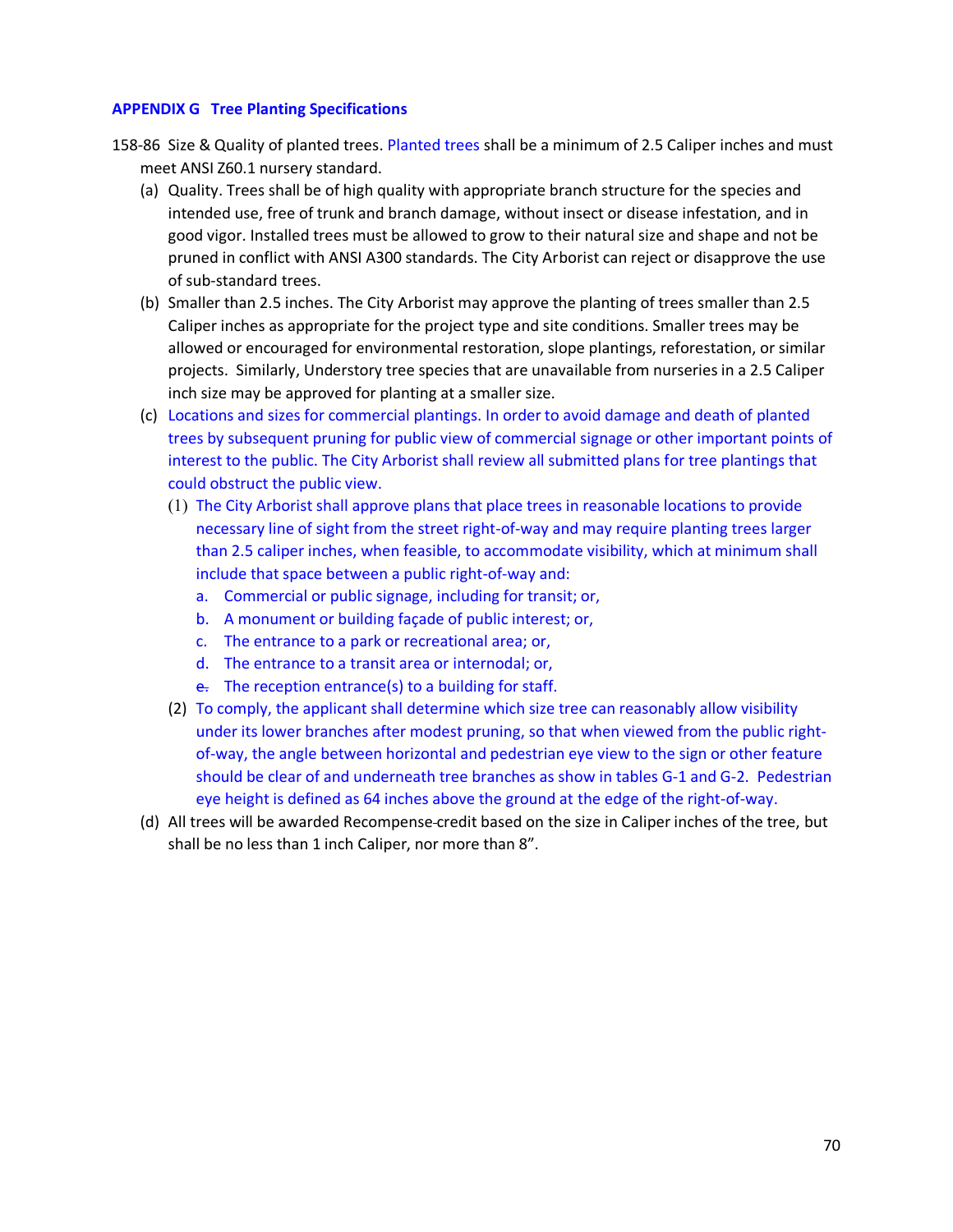



| Table G-2 Finding maximum height (including all pruning) of lowest limb for shade trees. |  |
|------------------------------------------------------------------------------------------|--|
|------------------------------------------------------------------------------------------|--|

|                                                           | <b>Caliper of Tree in Inches</b> |                |   |                 |                 |                 |                 |      |      |    |  |  |
|-----------------------------------------------------------|----------------------------------|----------------|---|-----------------|-----------------|-----------------|-----------------|------|------|----|--|--|
| <b>Lower Branch</b><br><b>Height above</b><br>ground (ft) | $\overline{2}$                   | 2.5            | 3 | 4               | 5               | 6               |                 | 8    | 9    | 10 |  |  |
| 10                                                        | 4                                | 4.5            | 5 |                 |                 |                 |                 |      |      |    |  |  |
| 12                                                        | 4.5                              | $\overline{5}$ | 5 | 5.5             |                 |                 |                 |      |      |    |  |  |
| 15                                                        |                                  | 5.5            | 6 | 6.5             |                 |                 |                 |      |      |    |  |  |
| 20                                                        |                                  |                | 8 | 9               | 9               | 9.5             |                 |      |      |    |  |  |
| 25                                                        |                                  |                | 9 | 10              | 11              | 12 <sup>°</sup> | 12 <sup>2</sup> | 12.5 |      |    |  |  |
| 30                                                        |                                  |                |   | 12 <sup>2</sup> | 12.5            | 13              | 14              | 14.5 | 15   |    |  |  |
| 35                                                        |                                  |                |   |                 | 12 <sup>2</sup> | 13              | 14              | 15   | 15.5 | 16 |  |  |
| 40                                                        |                                  |                |   |                 |                 | 12              | 14              | 15   | 16   | 17 |  |  |

158-87 Species of Replacement Trees.

(a) Recommended Tree List Appendix B. Species of acceptable Replacement Trees for credit are listed on the City's Recommended Tree List (Appendix B) which is available from the Arborist Division. The list is not comprehensive, and the City Arborist may approve species that are not on the list if the City Arborist deems it an appropriate species, the species is not an invasive species, and it is suitable for site conditions. The City Arborist Division maintains a list of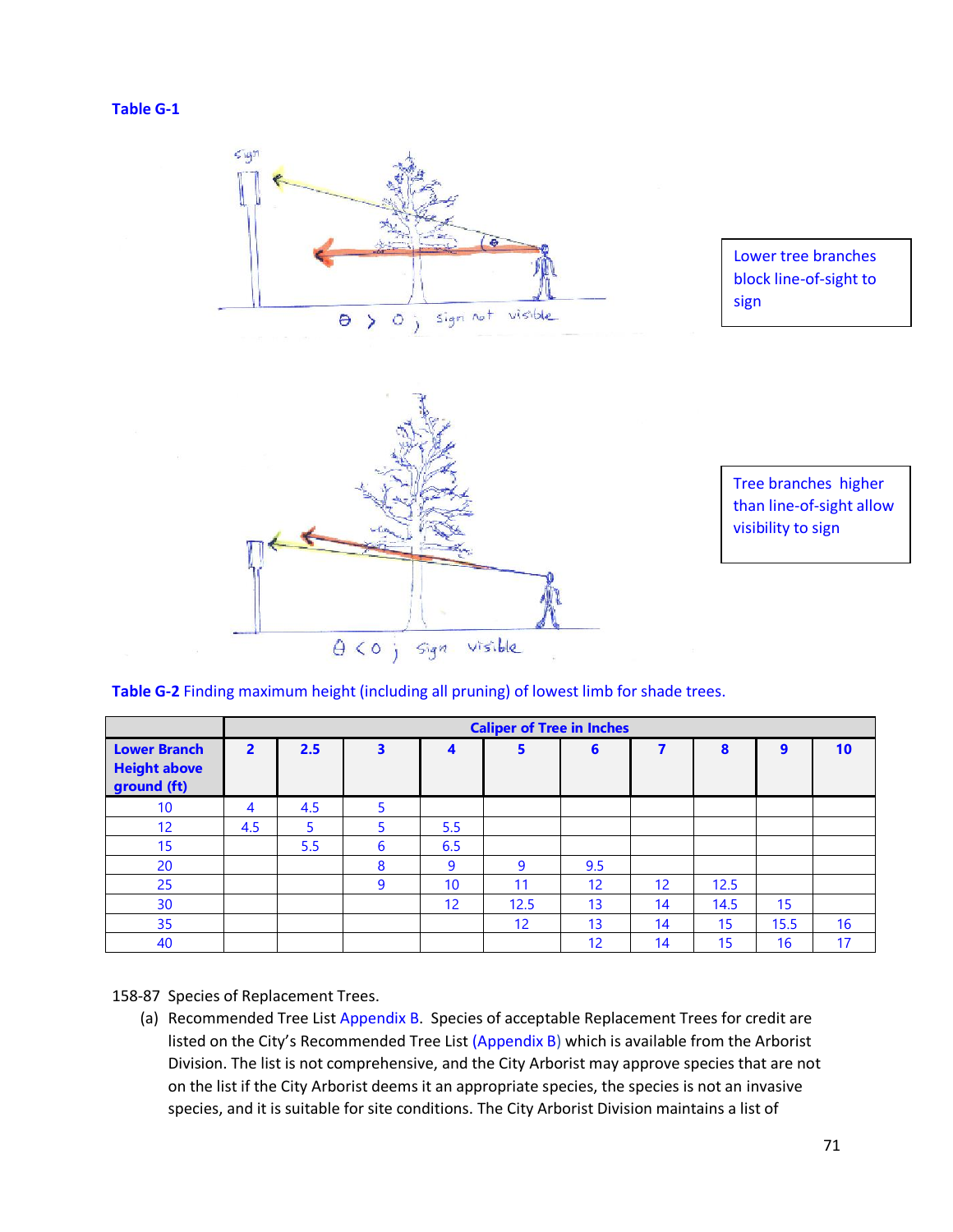Undesirable Trees listed as undesirable species in Appendix B that may not be planted to meet Tree Planting requirements.

- (b) Species diversity required. Species diversity creates resilience in the urban forest and reduces the impacts of pests and disease. To ensure continued resilience, a diversity of tree species will be needed on each site. The species of planted trees should adhere to the following diversity guidelines, unless the trees preserved on site, coupled with the Replacement Trees, offer a comparable diversity of species and genera.
	- (1) When four to 10 trees are proposed to be planted, no more than 50% of the Replacement Trees shall be of a single species.
	- (2) When 11 to 20 trees are proposed to be planted, no more than 20% of the Replacement Trees shall be of a single species.
	- (3) When 21 or more trees are proposed to be planted, no more than 20% of overall trees planted shall be of the same species, and no more than 30% shall be of the same genus except up to 50% may be native oaks.
	- (4) Replacement trees planted on any project should be species Native to the Piedmont region of Georgia, however, new tree planting in zoning-mandated Streetscapes or on other highly urbanized sites may have the species diversity standards adjusted or waived at the discretion of the City Arborist.
	- (5) Mixture of mature tree sizes. Where appropriate site conditions exist, Tree Plantings shall be Overstory and Mid-story trees. Understory trees shall be permitted by the City Arborist where site conditions do not allow the planting of Overstory or Mid-story trees. Where Understory trees are allowed, they should generally make up no more than 25% of the required plantings.
- 158-88 Spacing standards. Unless approved by the City Arborist, all trees planted as a requirement of this article shall meet the following spacing standards:
	- (a) New trees cannot be planted within three times of the radius of the structural root plate of any existing tree<sub>z</sub> and in no case closer than 20 feet apart for overstory trees, no closer than 15 feet apart for midstory trees, and 10 feet apart for understory trees.
	- (b) Overstory Trees (large canopy) shall be planted with no less than 25 foot spacings if planted in a single row. When planted with other Overstory or Mid-story Trees on two sides or more, the Overstory trees must be spaced no less than 30 feet apart.
	- (c) Mid-story Trees (medium canopy) shall be planted no less than 20 feet apart if planted in a row.
	- (d) Understory Trees (small canopy) shall be planted no less than 15 feet apart if planted in a row.
	- (e) The setback area on adjacent properties may be included in the calculation of available soil area for tree planting, however new trees should be located on the interior side of the side yard setback and toward the center of the front and rear yard setbacks as much as is practicable, per Section 158-89 (a).
	- (f) Planting credit may not be given for columnar or fastigiate species or cultivars unless approved by the City Arborist based upon site conditions that would not be appropriate for a broad canopy. If Tree Planting credit is given, then each columnar or fastigiate tree will receive only half credit.
	- (g) No tree shall be planted closer than eighteen inches from a curb or sidewalk.
	- (h) No tree that is anticipated to reach a mature height of 25 feet or greater may be planted within 20 lateral feet of overhead utility lines.
	- (i) It is recommended that no tree be planted closer than 10 feet from a building.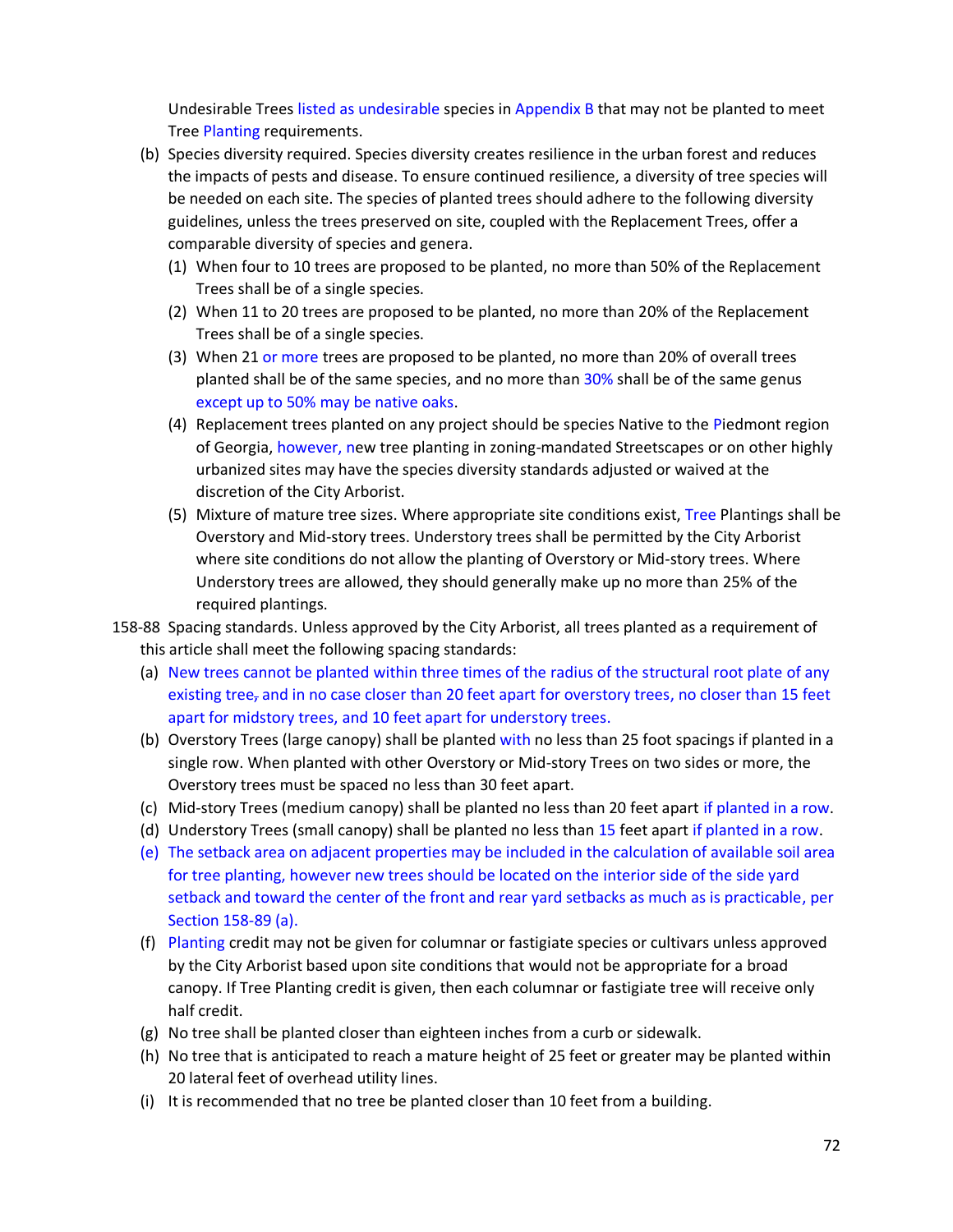- (j) Spacing variations. The City Arborist may approve planting distances less than the standard spacing as appropriate for the project type and site conditions. Denser plantings may be allowed or encouraged for stabilization, environmental restoration, reforestation, or similar projects.
- 158-89 Minimum planting areas and soil volumes. To ensure the health, longevity, and desired mature size, all trees must be provided ample healthy soil to grow. Trees do best when planted together in large open planting areas of uncompacted Native or suitably amended soil. Where conditions or the design restricts the establishment of large open planting areas, Suspended Pavement techniques or other comparable methods may be used to provide adequate volumes of uncompacted soil below paving or other hardscape.
	- (a) Soil surface area. Each tree must meet the following soil surface dimensions and utilize uncompacted, high quality native or amended planting soil per the City's technical planting specifications and City Arborist approval.
		- (1) Overstory Trees: 640 square feet with one dimension of at least nine feet.
		- (2) Mid-story Trees: 400 square feet with one dimension of at least nine feet.
		- (3) Understory Trees: 300 square feet with a one dimension of at least six feet.
	- (b) Areas for planting Overstory, Midstory and Understory trees may overlap with each other as long as trunk spacing standards are met.
	- (c) Soil volume with use of structural soil or suspended concrete over high quality topsoil. For landscaped areas containing one or more trees where total soil surface area requirements cannot be met, rooting areas for trees below paving may be created using structural soil or suspended paving over pavement or soil cells filled with high quality topsoil, or other approved design/method provided that the criteria below are met. Installation and inspection requirements prescribed by the City Arborist must be met.  Minimum soil volume for planting and rootable soil volume must be as follows:
		- (1) Large canopy (overstory) trees:  480 cubic feet; minimum width of 4 feet.
		- (2) Medium canopy (midstory) trees:  320 cubic feet; minimum width of 3 feet
		- (3) Small canopy (understory) trees:  200 cubic feet; minimum width of 2 feet.
		- (4) When calculating area, only soil within 20 (horizontal) feet of a tree shall be counted.
	- (d) When applicable, the City Arborist may allow alternative methods and materials to be used, such as engineered underground channels, or Root Chases, that direct root growth and allow tree roots to establish soil connections by having access to adjacent open space as a means of increasing available soil.
	- (e) The City Arborist may allow for deviations from the required soil volumes, or percentage of Overstory Trees due to site constraints outside of the control of the applicant.
- 158-90 Planting location priorities. It is the intent of this article to support the livability and ecological integrity of the City. Therefore, trees planted for Replacement credit should be species appropriate to the ecosystem type (floodplain/riparian, upper slope/ridge, intermediate slopes and most landscapes-See Appendix B) and be planted in priority areas on-site and off-site to maximize specific tree benefits. Priority planting locations include street frontage and other urban heat islands, slopes and other erodible areas, and areas with little or no tree canopy, in and around stormwater management facilities as appropriate, and other areas as guided by the findings the Urban Forestry Master Plan, and urban tree canopy assessments.
- 158-91 Tree installation & Maintenance. Maintenance of trees planted pursuant to this Article shall meet the requirements of Replacement Tree maintenance set forth in Appendix G.  All trees and